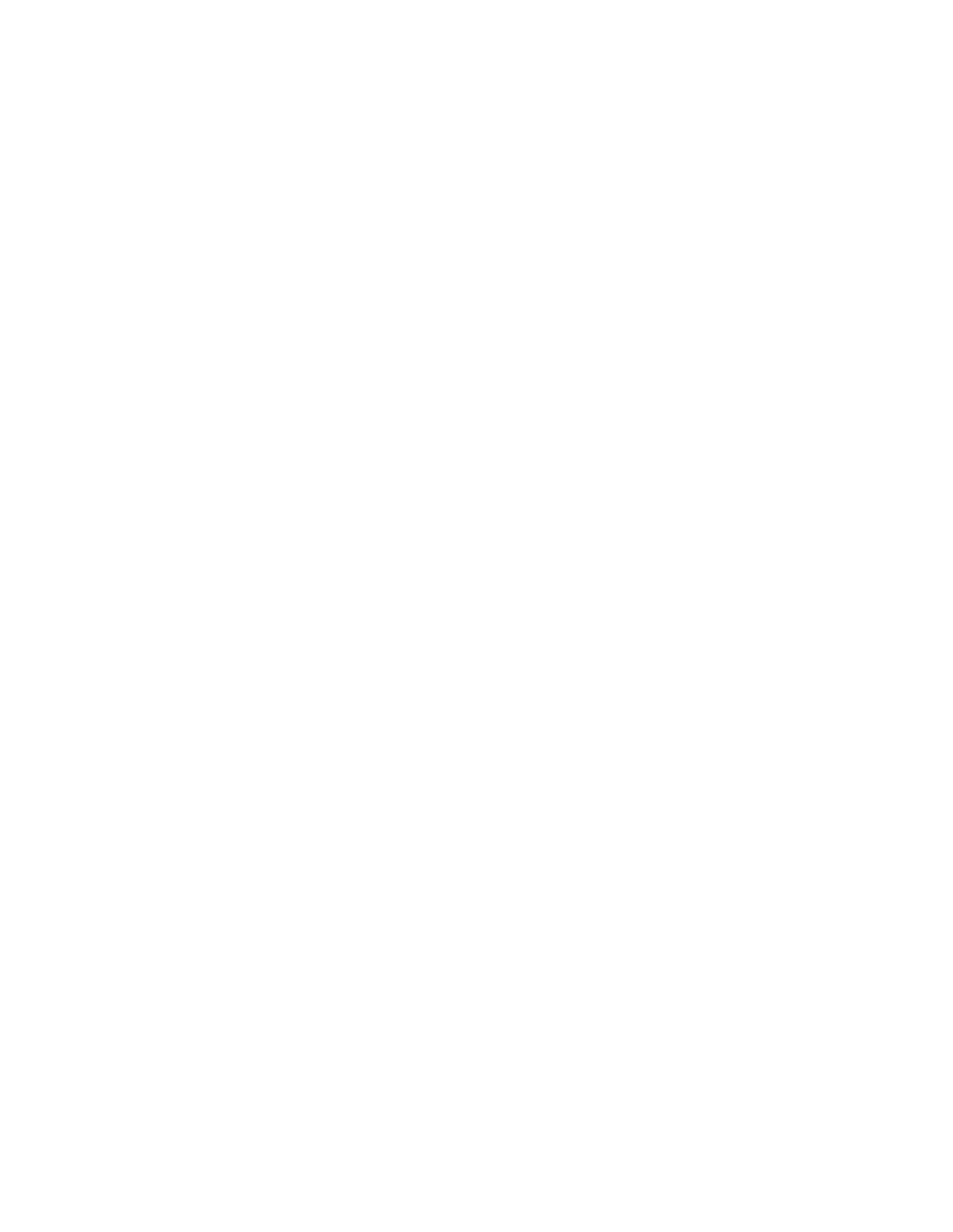## **Table of Contents**

Abstract i

Project Advisors ii

Acknowledgments iii

Abbreviations and Acronyms iv

**Chapter 1: Where are the Unmarried Women? 1**

**Chapter 2: Telling the Truth: What's Gender Got to do with It? 9**

**Chapter 3: Sierra Leone: Unmarried Women Lost in Narratives of** 

**Victimhood 28**

**Chapter 4: Searching for Unmarried Women Around the World 76**

**Chapter 5: Implications for Theory and Practice 107**

**Bibliography 111**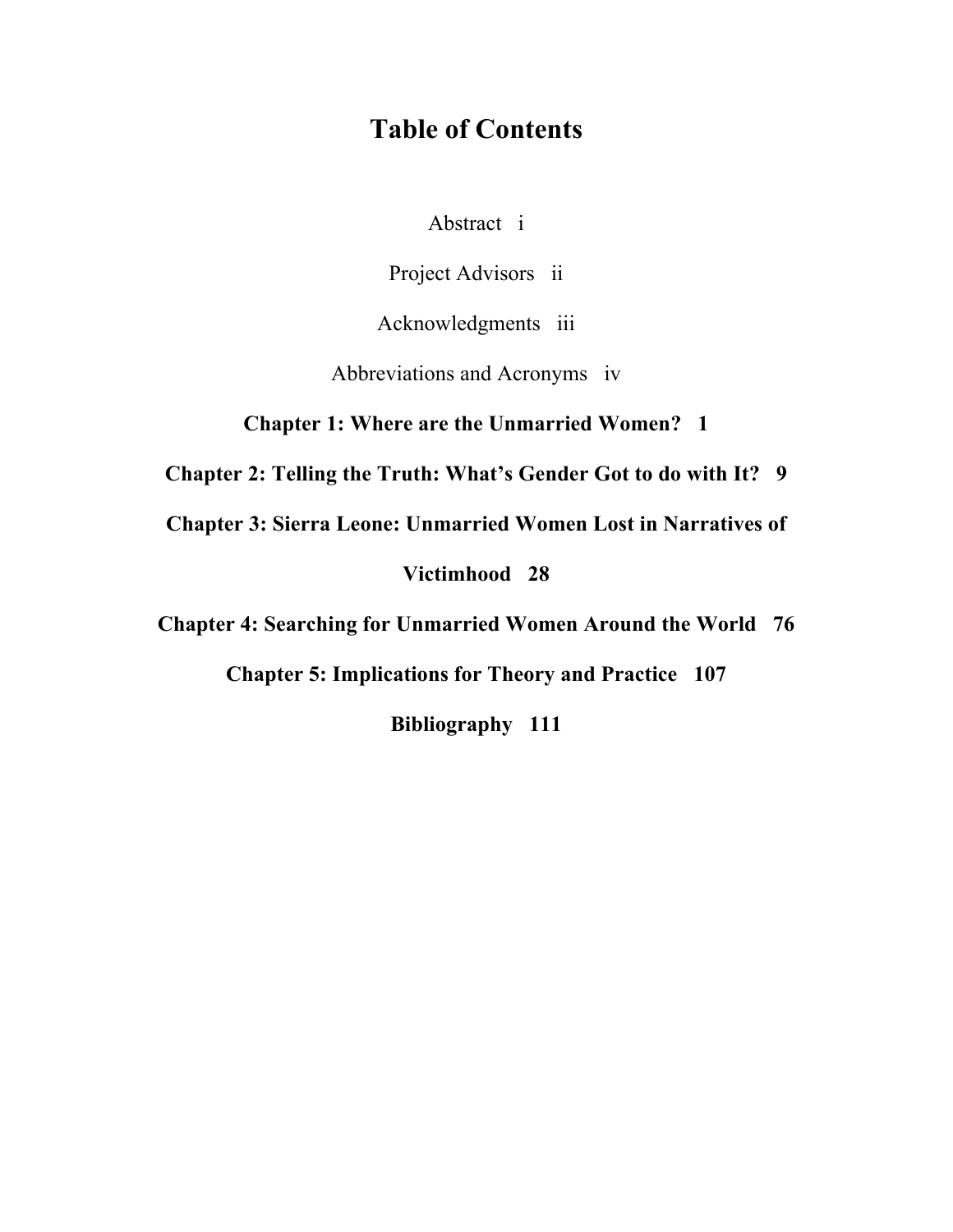### **Abstract**

A recent trend in the field of transitional justice has been the inclusion of a gendered perspective to ensure that women's experiences during war are addressed effectively. For truth commissions in particular, this has meant implementing various gender-sensitive protocols such as womenonly hearings for victims to testify about experiences of sexual violence, as well as chapters in final reports dedicated to the experiences of women during conflict. The Sierra Leone Truth and Reconciliation Commission (TRC) is considered to be a successful example of how to address the needs and experiences of women. Yet despite a number of comprehensive recommendations and extensive research into the pre-existing social inequalities that contributed to the wartime experiences of Sierra Leonean women, progress towards gender equality since the commission has been slow. My research explores how the almost singular portrayal of Sierra Leonean women as passive victims of sexual violence has reproduced previous notions of gender roles, and in turn hindered progress. By tracing legal trends and narratives of womanhood in popular Sierra Leonean culture, I assess the impact that the TRC has had on the lives of women, and identify missed opportunities. I draw larger connections through an analysis of five other truth commissions from around the world: Liberia, Ghana, Peru, East Timor, and Guatemala. I argue that in order for truth commissions to have a lasting impact on women's lives post-conflict, their reports must include more diverse narratives of women's experiences of war—narratives that go beyond a singular portrayal of women as victims of sexual violence. This thesis contributes to the existing literature on transitional justice by demonstrating the damaging impact of these essentialized narratives.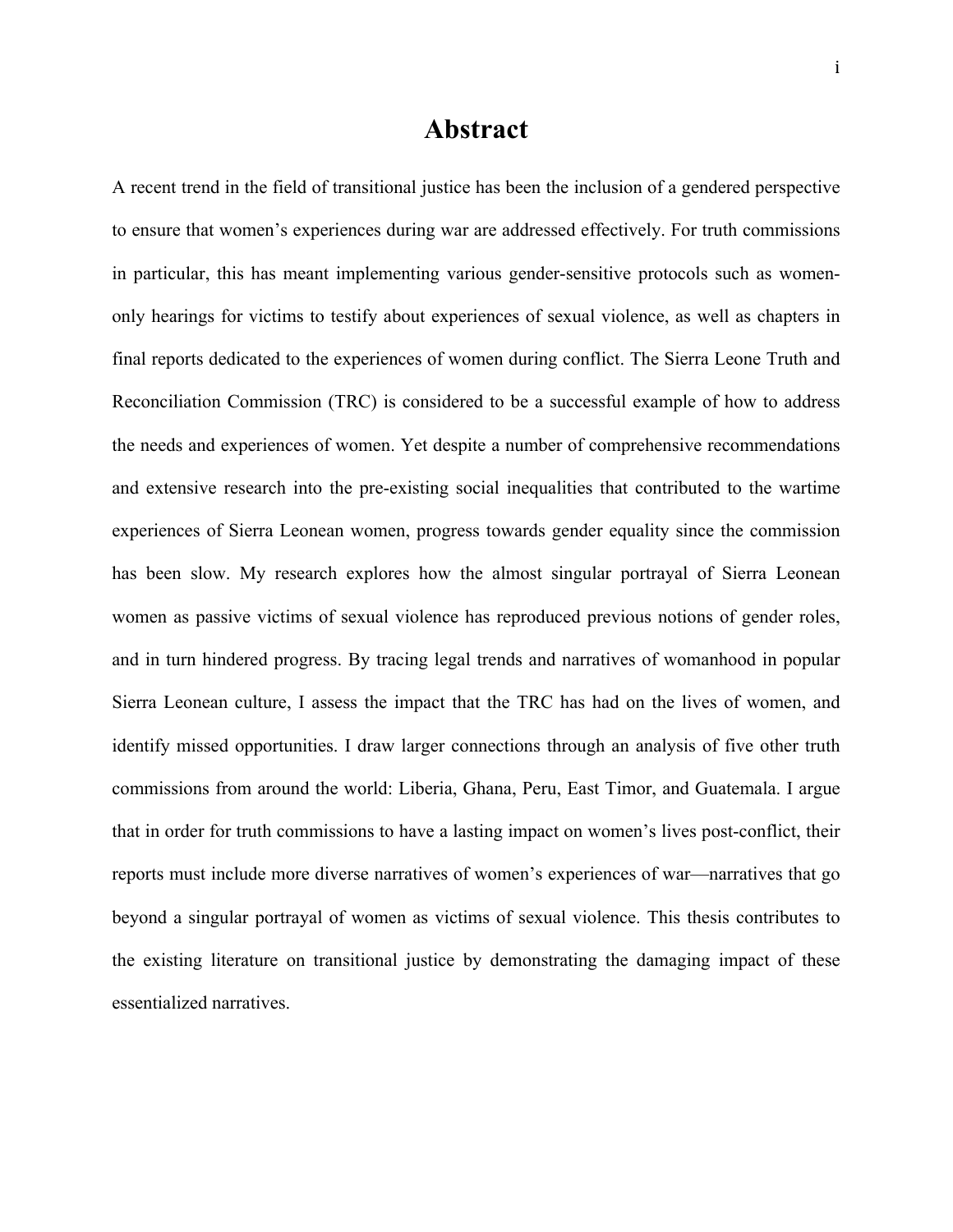## **Project Advisors**

Primary Advisor:

Andrew G. Reiter, Assistant Professor of Politics and International Relations

Second Reader:

Cora Fernandez-Anderson, Assistant Professor of Politics

Third Reader:

Karen Remmler, Professor of German Studies, Gender Studies, and Critical Social

Thought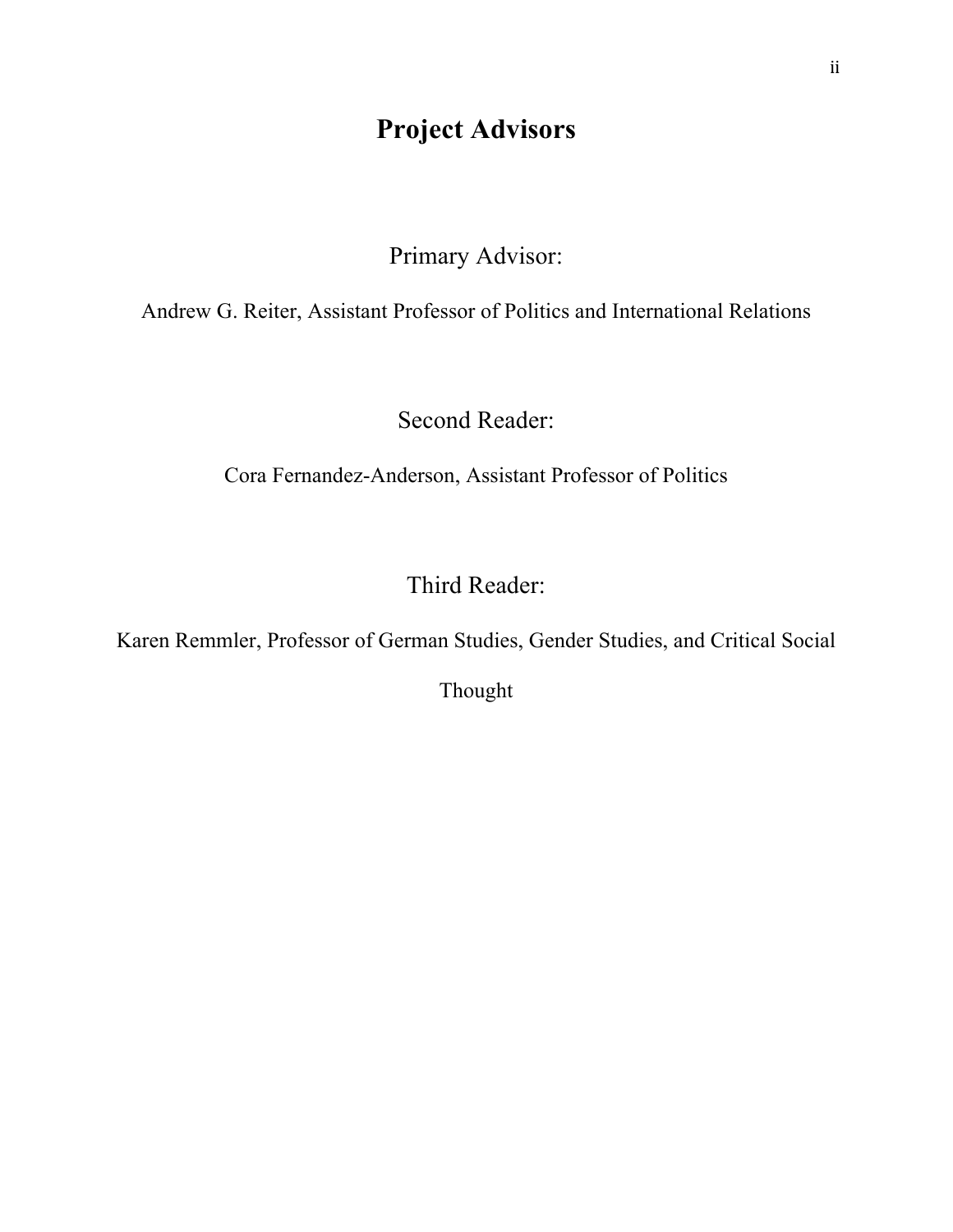## **Acknowledgments**

First and foremost, I have to thank my thesis advisor, Andy Reiter, without whom this project would have never existed. From the moment I stepped into his Transitional Justice seminar in the fall of 2015, Andy has seen my potential (even when I did not) and encouraged me to reach it. Andy's support has been unwavering throughout the duration of this project, and he has gone above and beyond time and time again. Andy, you have challenged me to work harder, expect more of myself, and encouraged me to dream bigger, reach higher—thank you.

I also want to thank my second reader, Professor Cora Fernandez-Anderson, who has been a source of encouragement and deeply thoughtful feedback over the past year; and my third reader, Professor Karen Remmler, who was generous enough to take time out of her busy schedule to be a part of this project. I am exceedingly grateful to you both.

I have to thank Tim Mansel and Emrys Savage, who helped me access *Atunda Ayenda* and in doing so opened up a world of possibility for my thesis.

To my thesis partner and rock throughout this whole process, Anjelica Jarrett: I could not have done this without your support and friendship. From calming me down over a panicked FaceTime call in January, to all those dinners in the Rockies and Wilder, you have always known what to say, no matter how stressed you might have been over your own (incredible) thesis project. I am so grateful to you for your humor, your kind, calming presence, and your ability to put things in perspective. I could not have asked for a better support system. We made it!!

To my amazing, inspiring friends at Mount Holyoke: Chloe Verducci, Pooja Arumugam, Hannah Pryztac, Molly Paige, Sophia Verducci, Simone Serhan, and Elana Tsogt-Erdene: Thank you for always making me laugh, for believing in me, and for always knowing what to say. You have made Mount Holyoke a home—my home—and I am lucky to call you friends.

To my wonderful extended family of friends in Montclair and beyond: thank you for always being there to offer words of wisdom, and for being my biggest cheerleaders. In particular I have to thank Ellen, Mike, Samantha, Nicole, and the whole Stein/Schwartz clan, who welcomed my family and I into theirs over ten years ago and filled our lives with joy, friendship, and a whole lot of chaos.

To my family: my Mom, Dad, and brother Jonas. Your unconditional love and support mean the world to me. You told me I could do anything I set my mind to and always let me know that my best was enough—that *I* was enough. It is a gift I am infinitely grateful for.

Finally, I have to thank my Mom, my best friend and the woman I admire most. You and Dad used to tell me that Grandma Rhoda told you that the best thing a parent could do for their child was to let them fly out of the nest and find their own way. No matter how painful it might have been, you have always stood by those words. I dedicate this thesis to you, your unwavering support, empathetic heart, your deep intellect and boundless potential. I love you more than words could ever say.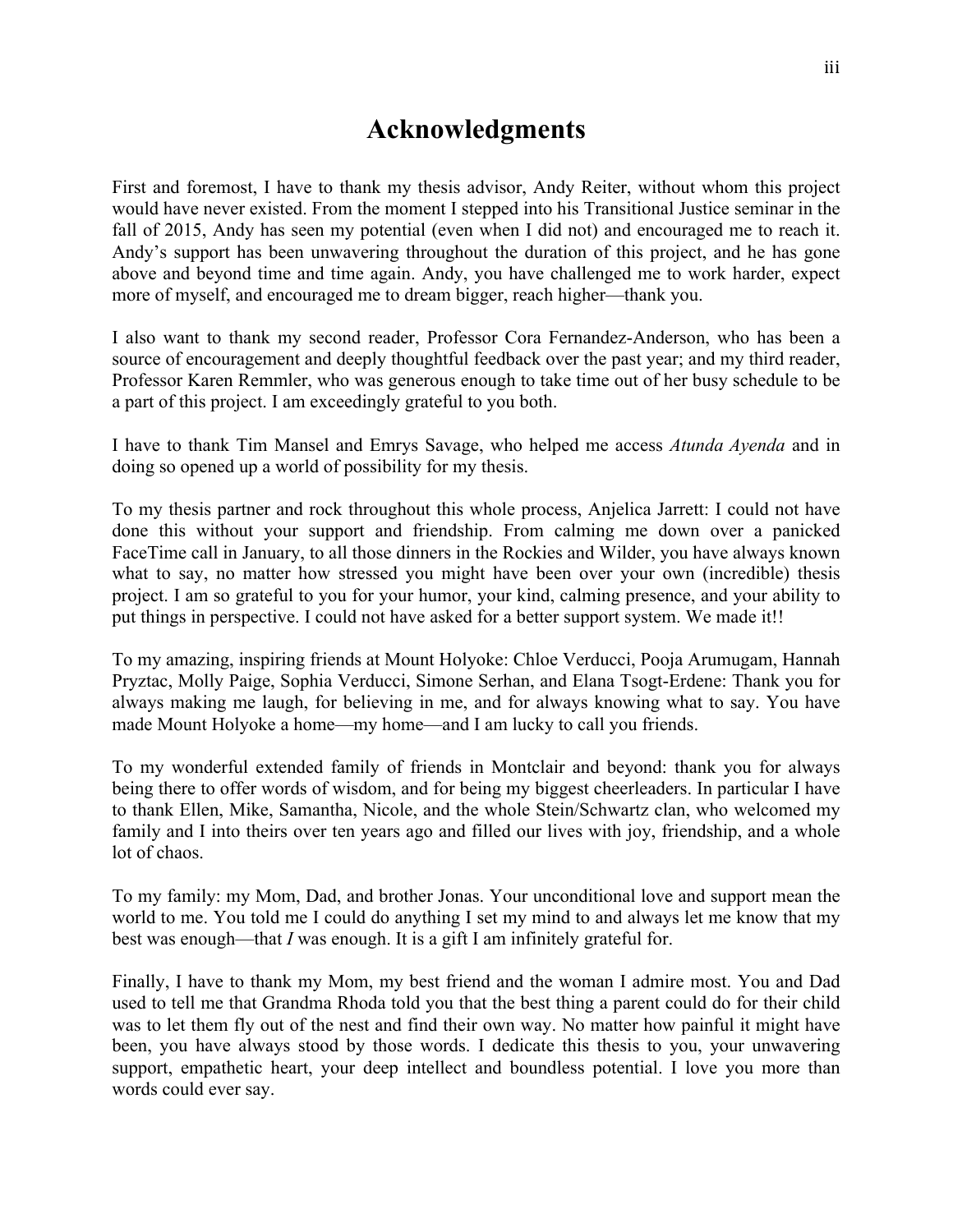## **List of Abbreviations and Acronyms**

| <b>AFRC</b>   | <b>Armed Forces Revolutionary Council</b>                                    |
|---------------|------------------------------------------------------------------------------|
| <b>APC</b>    | All People's Congress                                                        |
| Apodeti       | Timorese Popular Democratic Association                                      |
| <b>CAVR</b>   | Comissão de Acolhimento, Verdade e Reconciliação de Timor-Leste              |
|               | (Commission for Truth, Reconciliation and Friendship)                        |
| <b>CDF</b>    | Civil Defense Forces                                                         |
| <b>CEH</b>    | Comisión para el Esclaramiento Histórico (Commission for Historical          |
|               | Clarification)                                                               |
| <b>CMRDD</b>  | Commission on the Management of Strategic Resources, National Reconstruction |
|               | and Development                                                              |
| <b>CPA</b>    | Comprehensive Peace Agreement                                                |
| <b>CRC</b>    | <b>Constitutional Review Committee</b>                                       |
| <b>CVR</b>    | Comisión de la Verdad y Reconciliación (Truth and Reconciliation Commission) |
| Fretilin      | Revolutionary Front for an Independent East Timor                            |
| <b>NCDDR</b>  | National Committee for Disarmament, Demobilization and Reintegration         |
| <b>ECOWAS</b> | Economic Community of West African States                                    |
| <b>ECOMOG</b> | Economic Community of West African States Monitoring Group                   |
| <b>IGNU</b>   | Interim Government of National Unity                                         |
| <b>INPFL</b>  | Independent National Patriotic Front of Liberia                              |
| <b>LURD</b>   | Liberians United for Reconciliation and Democracy                            |
| <b>MODEL</b>  | Movement for Democracy in Liberia                                            |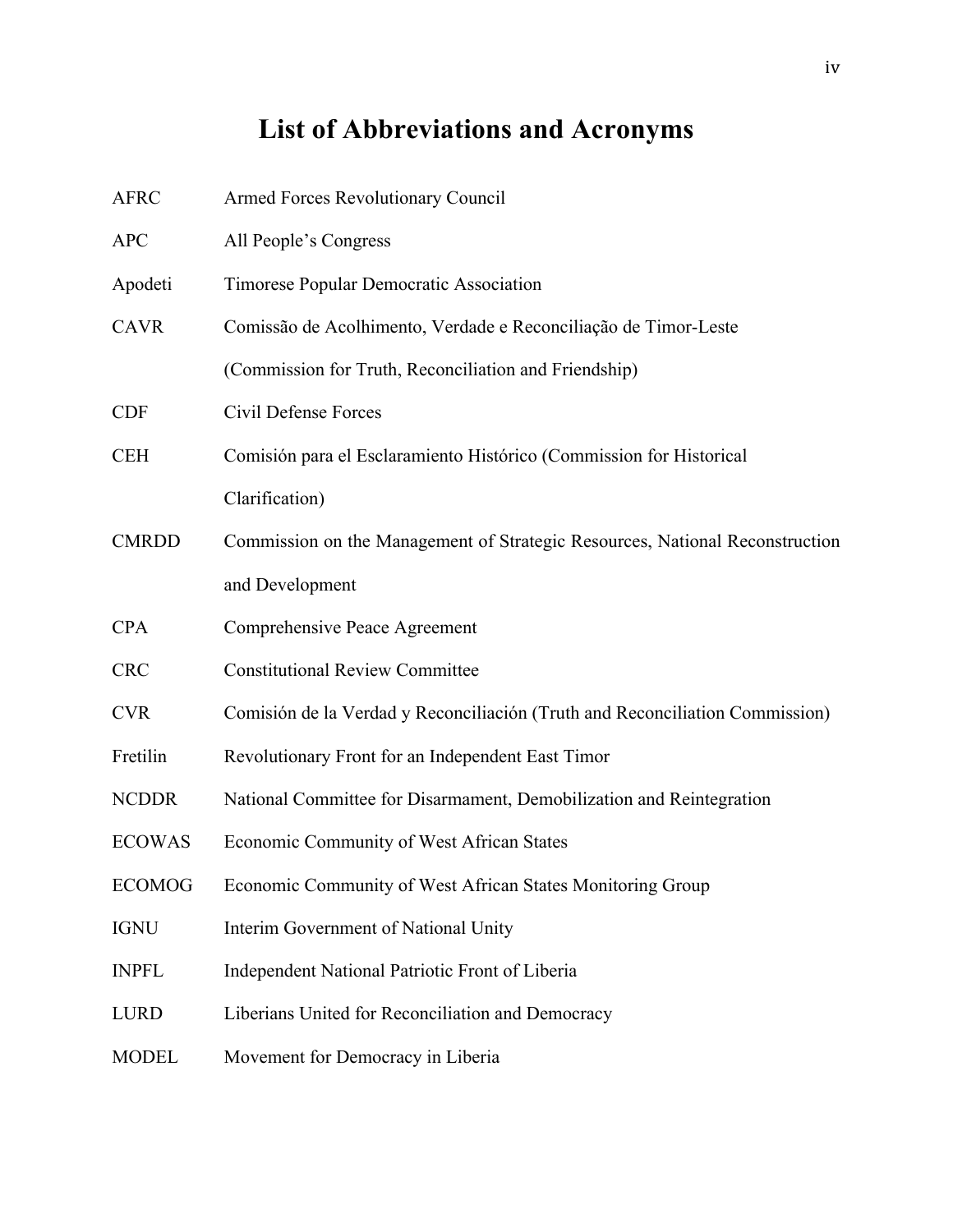| <b>MRTA</b>    | Túpac Amaru Revolutionary Movement                       |
|----------------|----------------------------------------------------------|
| <b>NDPL</b>    | National Democratic Party of Liberia                     |
| <b>NPFL</b>    | National Patriotic Front of Liberia                      |
| <b>NPRC</b>    | National Provisional Ruling Council                      |
| <b>NRC</b>     | <b>National Reconciliation Commission</b>                |
| <b>PRC</b>     | People's Redemption Council                              |
| <b>RUF</b>     | <b>Revolutionary United Front</b>                        |
| <b>RUFP</b>    | <b>Revolutionary United Front Party</b>                  |
| <b>RSCSL</b>   | Residual Special Court for Sierra Leone                  |
| <b>SCSL</b>    | Special Court for Sierra Leone                           |
| <b>SLA</b>     | Sierra Leone Army                                        |
| <b>SLPP</b>    | Sierra Leone People's Party                              |
| <b>UDT</b>     | Timorese Democratic Union                                |
| <b>UNAMSIL</b> | United Nations Mission in Sierra Leone                   |
| <b>UNMIL</b>   | United Nations Mission in Liberia                        |
| <b>UNTAET</b>  | United Nations Transitional Administration in East Timor |
| <b>URNG</b>    | Unidad Revolucionaria Nacional Guatemalteca              |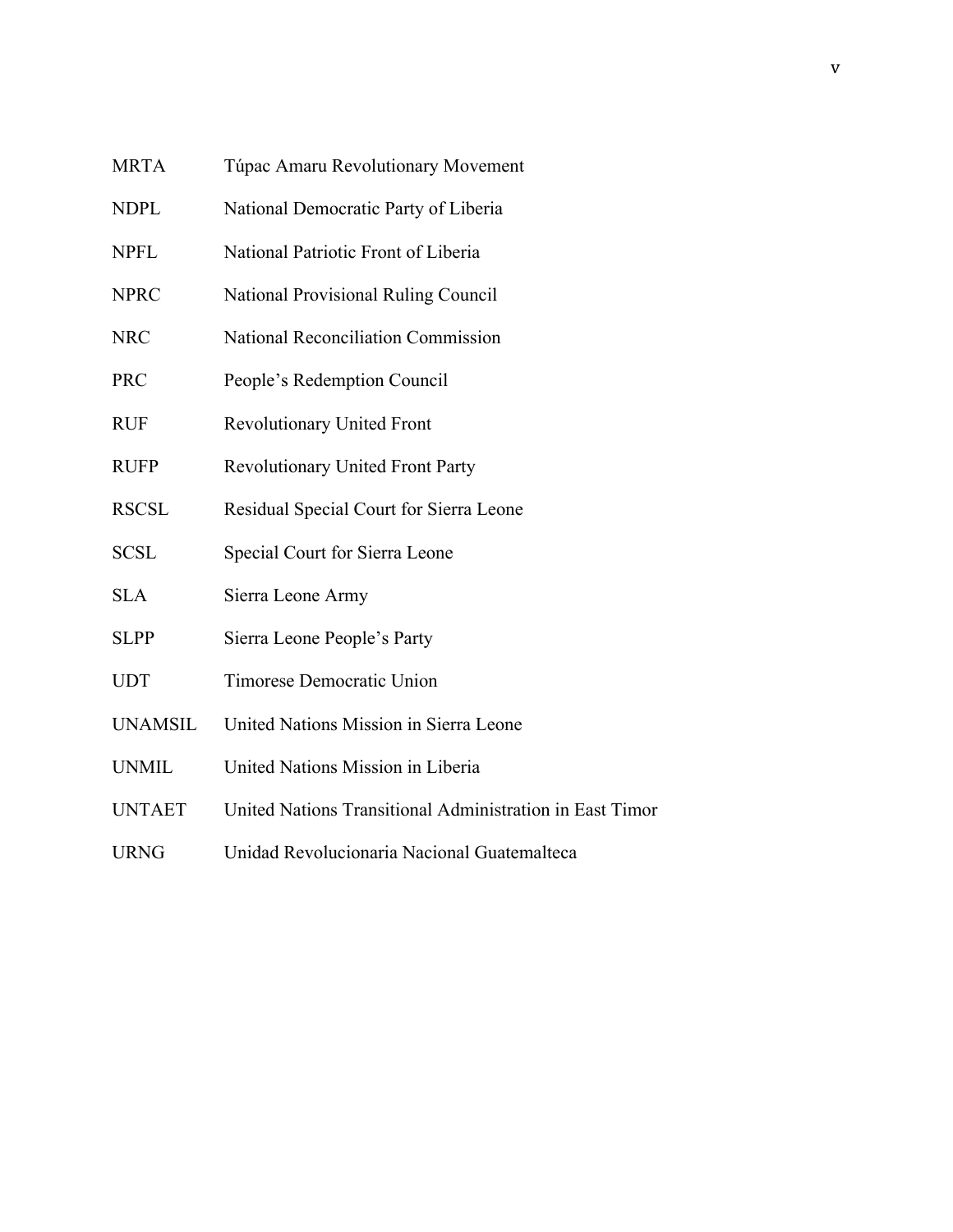## **Chapter 1**

### **Where are the Unmarried Women?**

The hegemonic model of femininity in the region was one of being a wife and a mother…I was often told that 'there is no such thing as an unmarried woman.' However, this ideal was often contradicted, leading me to believe that this had more to do with convention than reality. I was both right and wrong. – Chris Coulter*, Bush Wives and Girl Soldiers: Women's Lives Through War and Peace in Sierra Leone,* 90-93.

While conducting research for her ethnography on female ex-combatants in Sierra Leone, anthropologist Chris Coulter was told multiple times by village elders "there is no such thing as an unmarried woman" (Coulter 2009, 74). Fascinated by the assertion, Coulter devoted considerable time during her research, and in her eventual book, to understanding what that proverb means in the current, post-war reality. Coulter found that while there *are* unmarried women (sometimes widowed, others divorced, some still single), the expectation is that, eventually, all women will be married. By proclaiming that all women are married, a singular narrative of womanhood is produced; much like the narrative of victimhood that emerged in the 2004 final report of the Sierra Leone Truth and Reconciliation Commission (TRC). The final report gives readers an essentialized depiction of what it meant to be a woman during the Sierra Leone Civil War—one that was synonymous with experiences of rape and sexual violence. This depiction ignores the more varied diversity of experiences that women saw during the war—as fighters, as the backbone of daily life in the rebel compounds—that would have portrayed women not only as victims, but also as resilient, autonomous members of the emerging state. To ask "where are the unmarried women?" is to wonder where the women who are not victims of sexual- and gender-based violence are in the final report. Though the TRC itself made great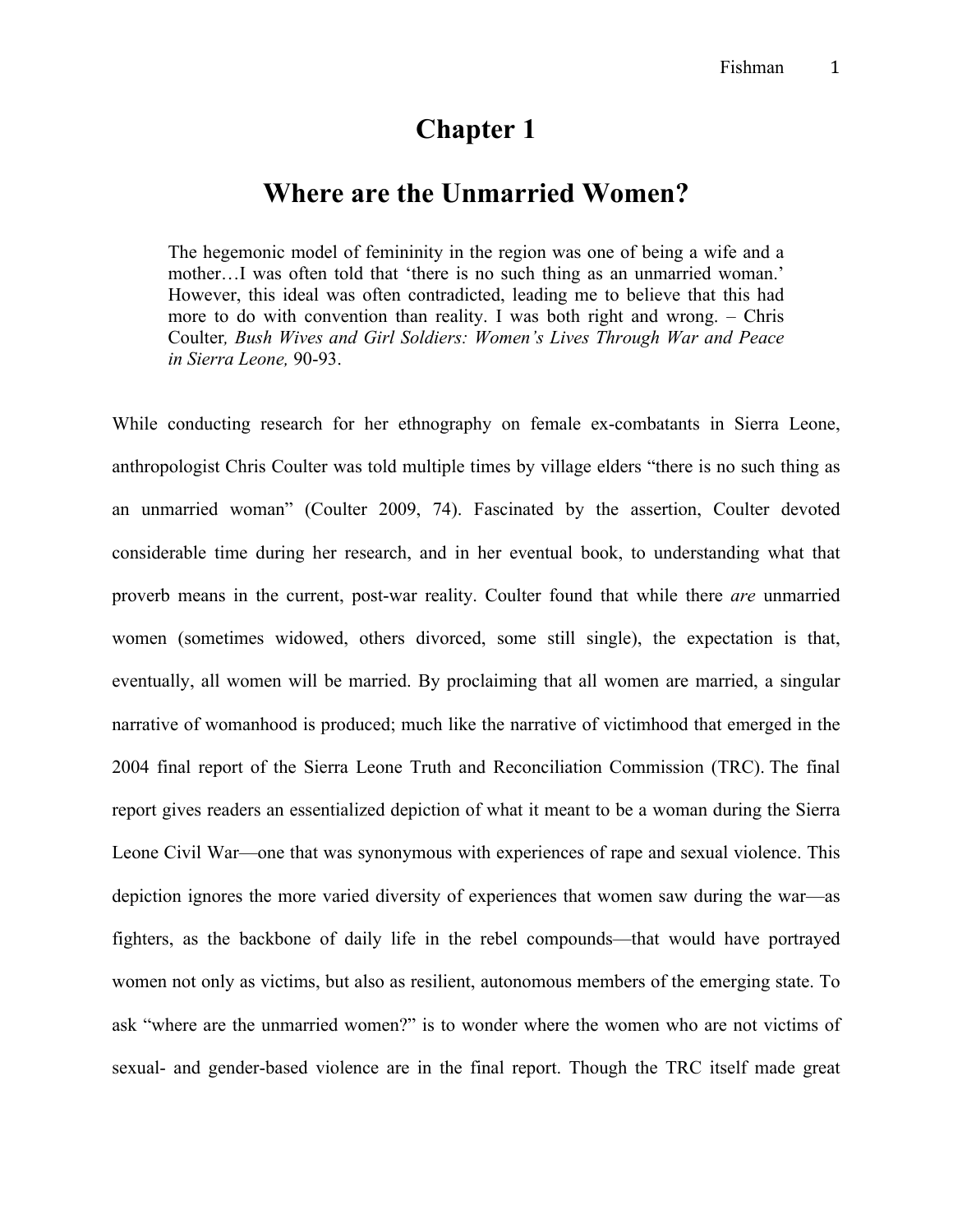strides in its efforts to address the levels of sexual violence women faced during the war, and took time to try to understand pre-war systems of gender inequality that may have affected this, in looking towards a new future, it (re)produced many of the old gender stereotypes that underpinned those inequalities in the first place. I argue that in order for truth commissions to have a lasting impact on women's lives post-conflict, their reports must include more diverse narratives of women's experiences of war—narratives that go beyond a singular portrayal of women as victims of sexual violence. This thesis contributes to the existing literature on transitional justice by showing the damaging impact of these essentialized narratives on women's lives. Its findings illuminate the nuances of post-war reconstruction for women, and the potential that truth commissions have as a tool for change beyond reconciliation and historical record.

#### **Methodology**

To understand the impact of gender-sensitive protocols at truth commissions and their final reports, I develop three variables that I use to evaluate all cases.

#### *Completeness of Truth Commission Narrative*

This is my main and independent variable, which I evaluate based on five criteria.

- 1. Structural Analysis: Does the report discuss and analyze pre-existing systems of inequalities and other values systems that may have affected how women experienced war?
- 2. Abuses Women Suffered: Is there a separate section that devotes time to exploring the specific violations and abuses that women suffered? If so: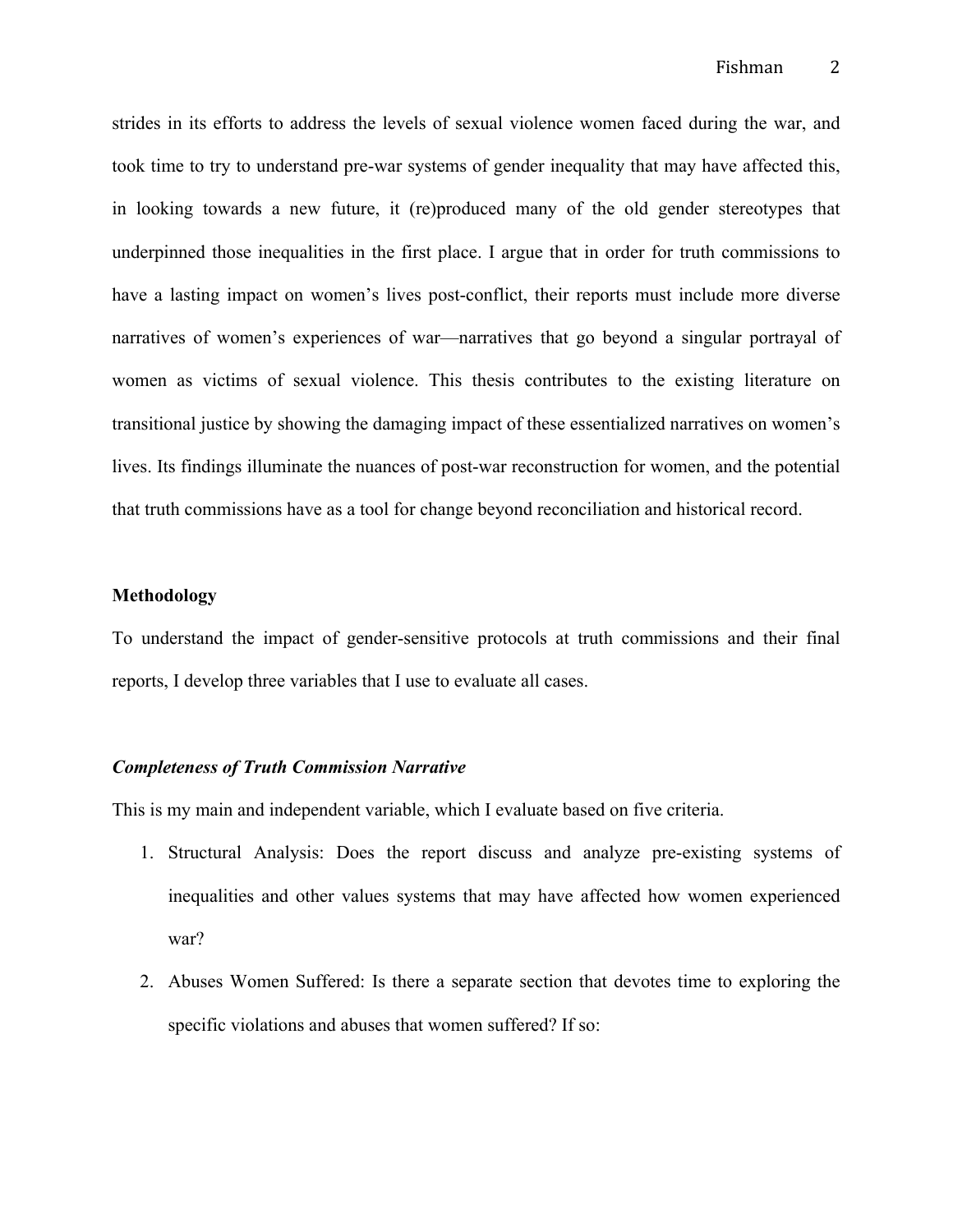- a. What kinds of violations are discussed? Are they reduced to rape and sexual violence?
- b. Is a diversity of experiences included (discussions of women as combatants, as peace activists, etc., that go beyond sexual- and gender-based violence?)
- 3. Portrayal of Women: Are women framed as passive victims, or as autonomous actors with agency? Is this consistent across the report?

I evaluate the truth commission reports on the following scale:

- Complete: Contains a structural analysis, and a separate section on the abuses women suffered that does *not* reduce their experiences to rape and sexual violence, frames women across the report as actors with identities beyond their bodies and sexuality, and reflects the diversity of roles women often play during conflict.
- Partial: Includes criteria two, as well as one more aspect that is distinct from the second subheadings.
- Weak: Has only one of the aspects outlined above.
- Absent: Contains none of the above.

#### *Legal Status Post-Commission*

The first of my two dependent variables is an evaluation of women's legal status in the country in question following the truth commission. In particular, I examine whether the country has laws that codify rape (marital or otherwise) as a crime; laws that establish a minimum age of consent for marriage and sexual relationships; laws that codify domestic violence as a crime; and, finally, whether the country has laws that specifically recognize and outlaw femicide.<sup>1</sup> I also

<sup>&</sup>lt;sup>1</sup> Femicide refers to the killing of a woman because of her gender.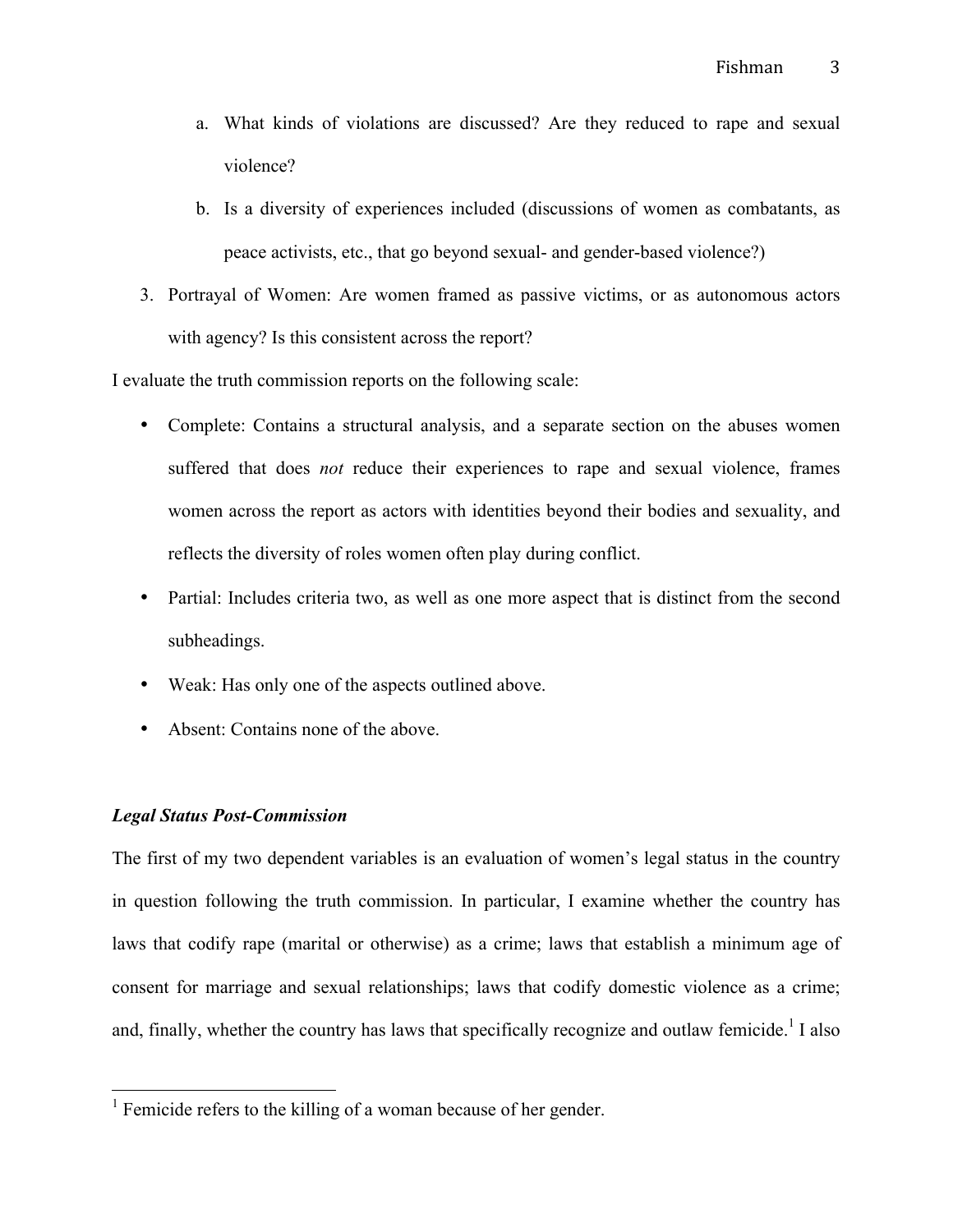examine whether these laws have been implemented and if they are enforced. I rate my evaluations based on the following scale:

- Strong: Has all the aforementioned laws, these laws are enforced, and such crimes are prosecuted and taken seriously in the court system.
- Strong Legislation, Weak Enforcement: Has the above protections, but the laws are not implemented well.
- Medium: Has three to four of those laws, and they are enforced.
- Medium Legislation, Weak Enforcement: Has three to four of these laws but implementation is weak.
- Minimal: Has only two of these laws, but they are enforced well.
- Minimal Legislation, Weak Enforcement: The country does not implement those two laws.
- Weak: Has one of these laws.
- Weak Legislation and Enforcement: The law is not implemented.
- None: The country has none of the legal protections outlined above (and thus enforcement is not a factor).

#### *Political Participation*

The second of my two dependent variables evaluates the level of political participation in national and local politics by women in the country. I rate countries on the following scale:

• Strong: The country has a gender quota of 30% or more that is implemented and fully realized.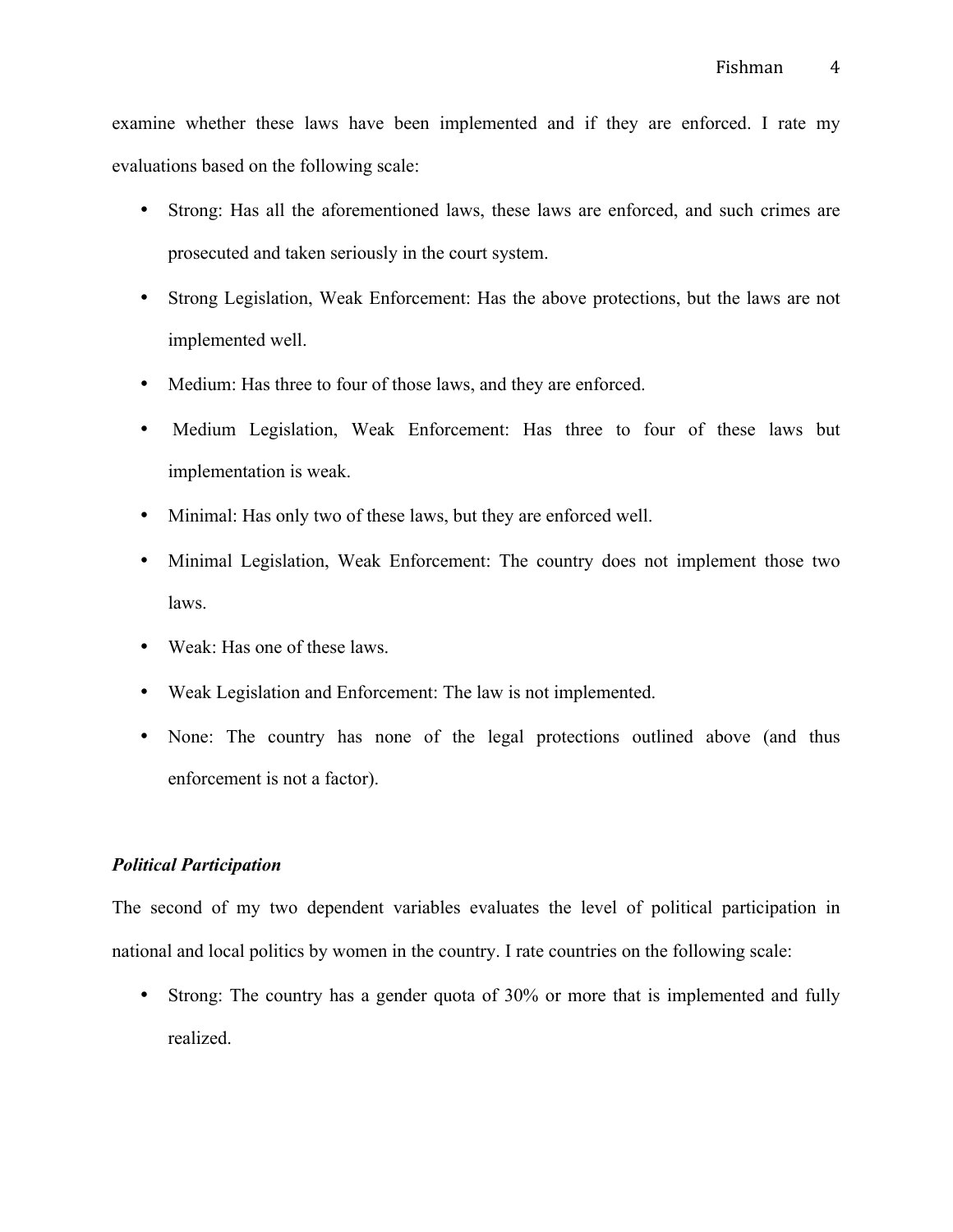- Strong Quota, Partial Implementation: The country has a quota, but it is not fully realized, though prospects are strong for realization in the next five to ten years.
- Medium: The country has a quota below 30% that is fully realized.
- Medium Quota, Partial Implementation: The country has a quota below 30% that is not fully realized, though prospects for the next five to ten years look promising.
- Medium Quota, Little Implementation: The country has a quota below 30% and less than promising prospects for fulfillment.
- Weak: This country has no quota, but women hold at 10% of seats in national parliament.

#### **Case Selection**

For this thesis, I employ a hybrid approach to case research. Sierra Leone is my "crucial" (King, Keohane, and Verba 1994) or "critical" (Yin 2003) case study. Though the Sierra Leone TRC is considered within the field of transitional justice to be an exemplary model for how to approach gender in truth commissions, fifteen years post-conflict, women still face high levels of disenfranchisement, violence, and systems of inequality. By intentionally selecting a case that is well-regarded within the field, I can ensure that my findings have external validity. Though not as deep as Clifford Geertz's own anthropological observations, I invoke his notion of thick description to dive deep into primary and secondary source material to draw conclusions about the case that have their basis in a deep understanding of the context. However, while a single case study of Sierra Leone would contribute to greater understanding of that case itself, my findings would not have wider validity within the fields of political science and transitional justice without further comparative research to see whether my findings could be replicated in other contexts (Yin 2003). To do so, I conduct a structured, focused comparison (George and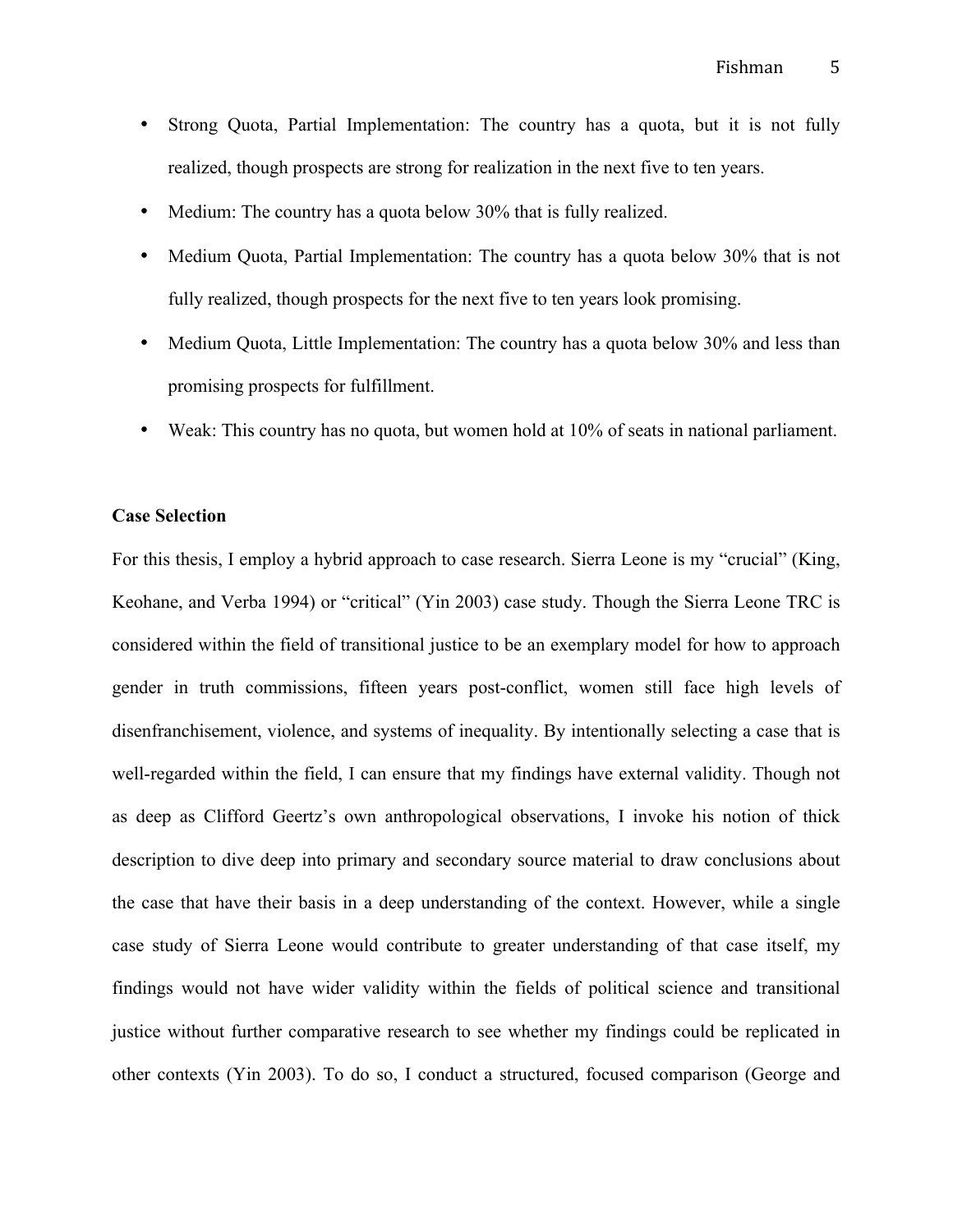Bennett 2005) of five further intentionally selected cases: Liberia, Ghana, Peru, East Timor, and Guatemala. Each one of these cases implemented a truth commission in the wake of civil wars or periods of intense repression. The events that led up to the truth commission all had some level of sexual- and gender-based violence, and the truth commissions addressed gender in their work using one of three distinct approaches—gender mainstreaming, in which gender is a crosscutting theme across the commission's work; a gender unit, in which gender is only addressed by a specific branch of the commission; or, finally, a combination of the previous two approaches. I employ these smaller case studies to strengthen my findings from Sierra Leone, and to demonstrate the wider impact of my study. I find that the three approaches do not have a significant impact on post-commission outcomes; instead, a commission's substantive approach to analyzing and discussing the past has more significance for daily life post-conflict.

In this project, I demonstrate the power that truth commission reports have to positively influence women's lives post-conflict. I contribute to a better understanding of how moments of transition can be harnessed to have a greater, more sustainable impact on the emerging state, particularly for women and girls. This is a critical issue that cannot be ignored when recovering from violence if countries hope to create a more meaningful peace.

#### **Thesis Organization**

This thesis seeks to understand the effects that gender-sensitive protocols of truth commissions have on women's lives post conflict, specifically through the lens of their final reports. I problematize the essentialized narrative of women as victims that is often found in those reports, and propose that more nuanced narratives that take into account the diversity of women's wartime experiences have the potential to shift how women are perceived post-conflict—as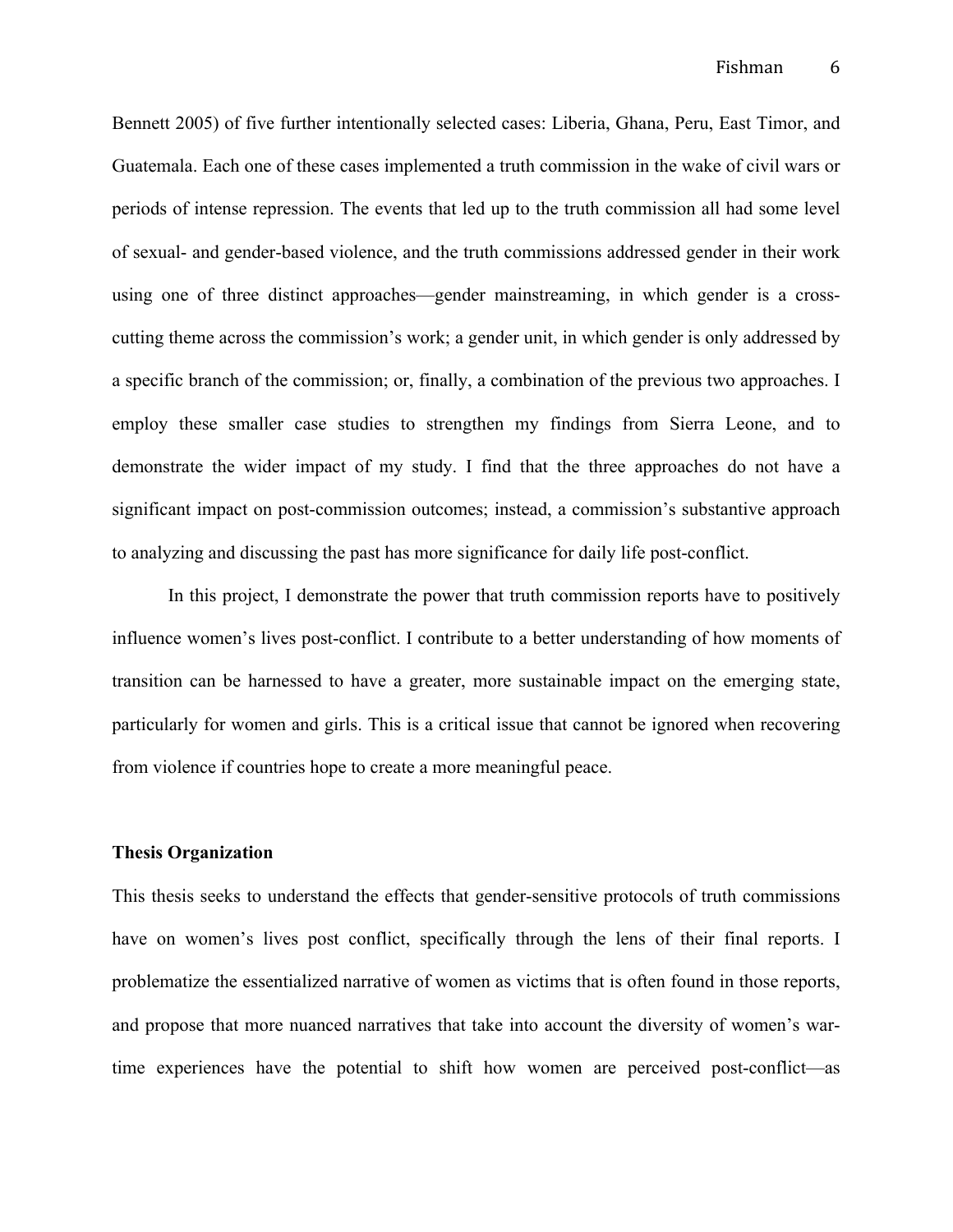autonomous, active participants in the emerging state, as opposed to passive victims whose identities are reduced to their bodies and sexuality. To make this argument, Chapter 2 examines the existing literature on transitional justice, truth commissions, and women and truth commissions. I find that in spite of how the field has progressed, states that have used truth commissions to address sexual- and gender based violence still struggle with post-conflict gender relations. The literature to date has only begun to investigate the role that truth commission reports play in reinforcing previous notions of gender roles. My work applies Teresa Godwin Phelps' notion of truth commission reports as a space of carnivalization, which helps address the above concerns, and serves as the conceptual framework for this project.

Chapter 3 engages in a detailed case study and analysis of Sierra Leone, providing an overview of the civil war and the country's experience with transitional justice—specifically the truth commission itself. What follows is an in-depth analysis of pre-commission cultural notions of womanhood, as well as legal trends and NGO reports, which serve as a reference point from which to measure post-commission impact. I also engage in a close reading of the TRC's report to understand the commission's strengths and shortcomings. Despite gender-sensitive protocols, the TRC's report portrayed women solely as victims of sexual violence, and, in doing so, reinforced pre-war systems of gender inequality.

Chapter 4 applies the same framework to five cases from around the world—Liberia, Ghana, Peru, East Timor and Guatemala—to draw larger conclusions about the role truth commissions play in post-conflict gender relations. These are small case studies employed to strengthen the findings from Sierra Leone by demonstrating the wider impact of my argument and findings. I find that, overall, the operational approach that the commissions took to gender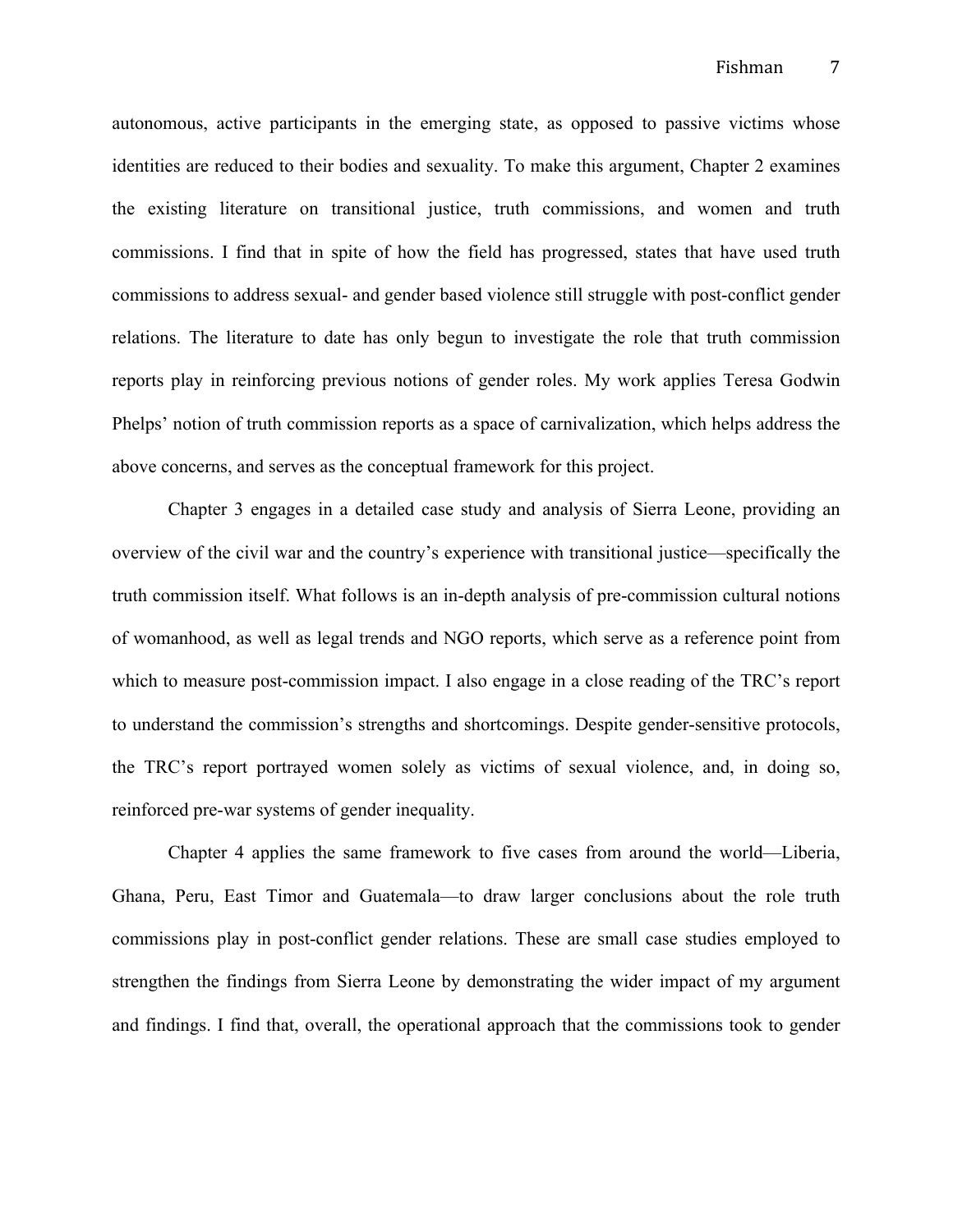did not have a noticeable or significant impact on post-conflict outcomes, but that the way women are framed in the final report does.

In Chapter 5, I conclude by summarizing my arguments and findings, and elaborate on their implications for the field, both on a policy and theoretical level. I recommend that future truth commissions pay careful attention to the way that they frame women in their final reports, and that the field shift its singular focus on operational approach to a more holistic understanding of the possibilities for long-term change. Finally, I discuss the possibilities for future research on this topic.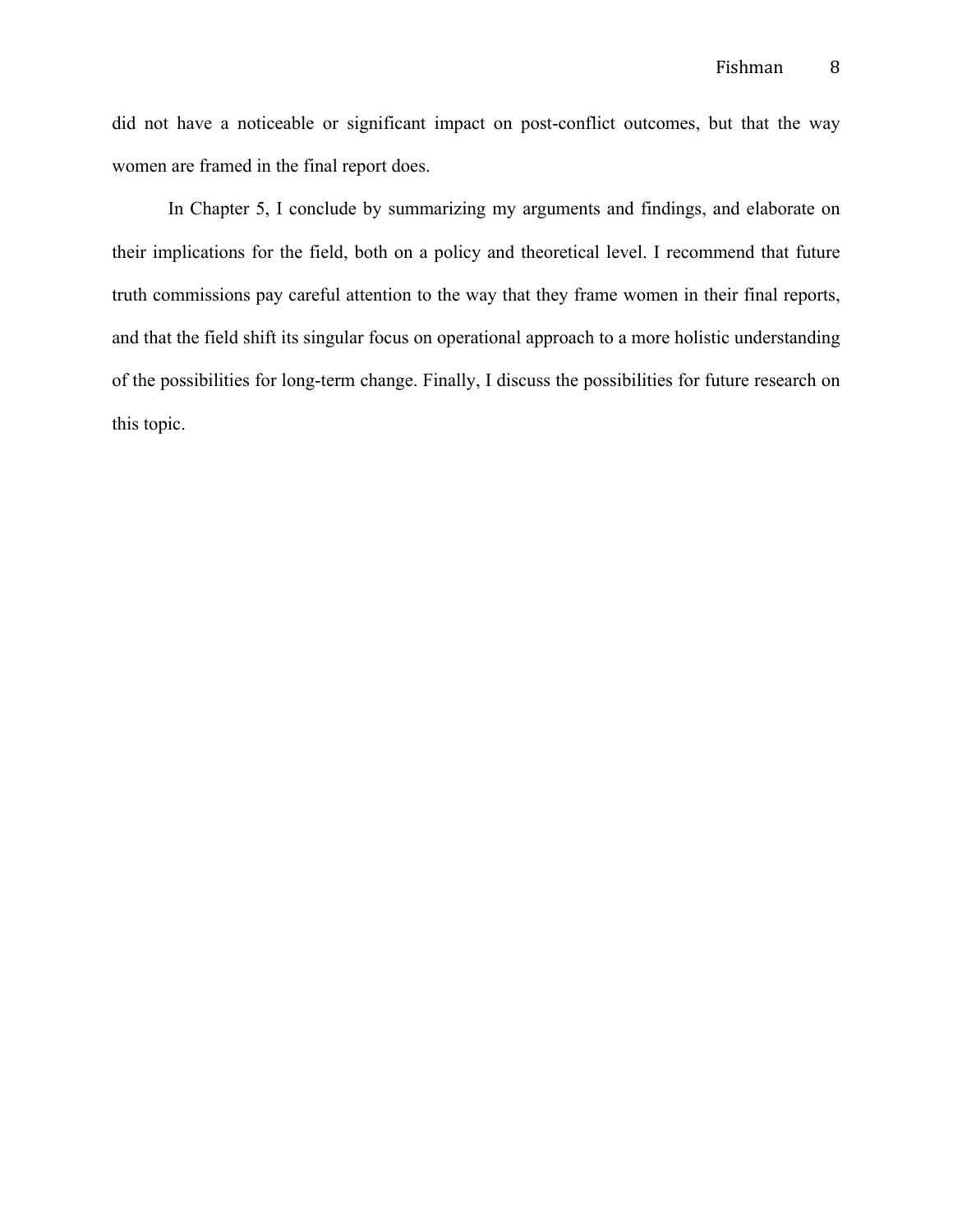## **Chapter 2**

## **Telling the Truth: What's Gender Got to do With It?**

In this chapter, I provide an overview of the existing literature on transitional justice, truth commissions, and how women engage with truth commissions. In doing so, I provide a context for the project, as well as a conceptual framework that is integral to the argument of this thesis. First, I explore the field of transitional justice—what it is, what its goals are, and how it has evolved—before I move more specifically to an overview of the literature on truth commissions. As I discuss each mechanism, I note how they have addressed sexual- and gender-based violence, as well as Sierra Leone's experience with each mechanism. Next, I examine the scholarship on women and truth commissions. I find that while scholars have examined the best practices of how truth commissions should address gender, they have not paid enough attention to the potential these institutions have to impact women's lives post-conflict. The field has focused heavily on how to best address crimes of sexual violence, but it is not yet understood whether such a singular focus is beneficial. This leads me to my research question: what impact do singular narratives of women's experiences during war in truth commission reports have on women's lives post-conflict? Finally, I lay out my conceptual framework for the project: Phelps' theory of carnivalization.

#### **Transitional Justice**

Transitional justice refers to the "processes designed to address past human rights violations following periods of political turmoil, state repression, or armed conflict" (Olsen, Payne, and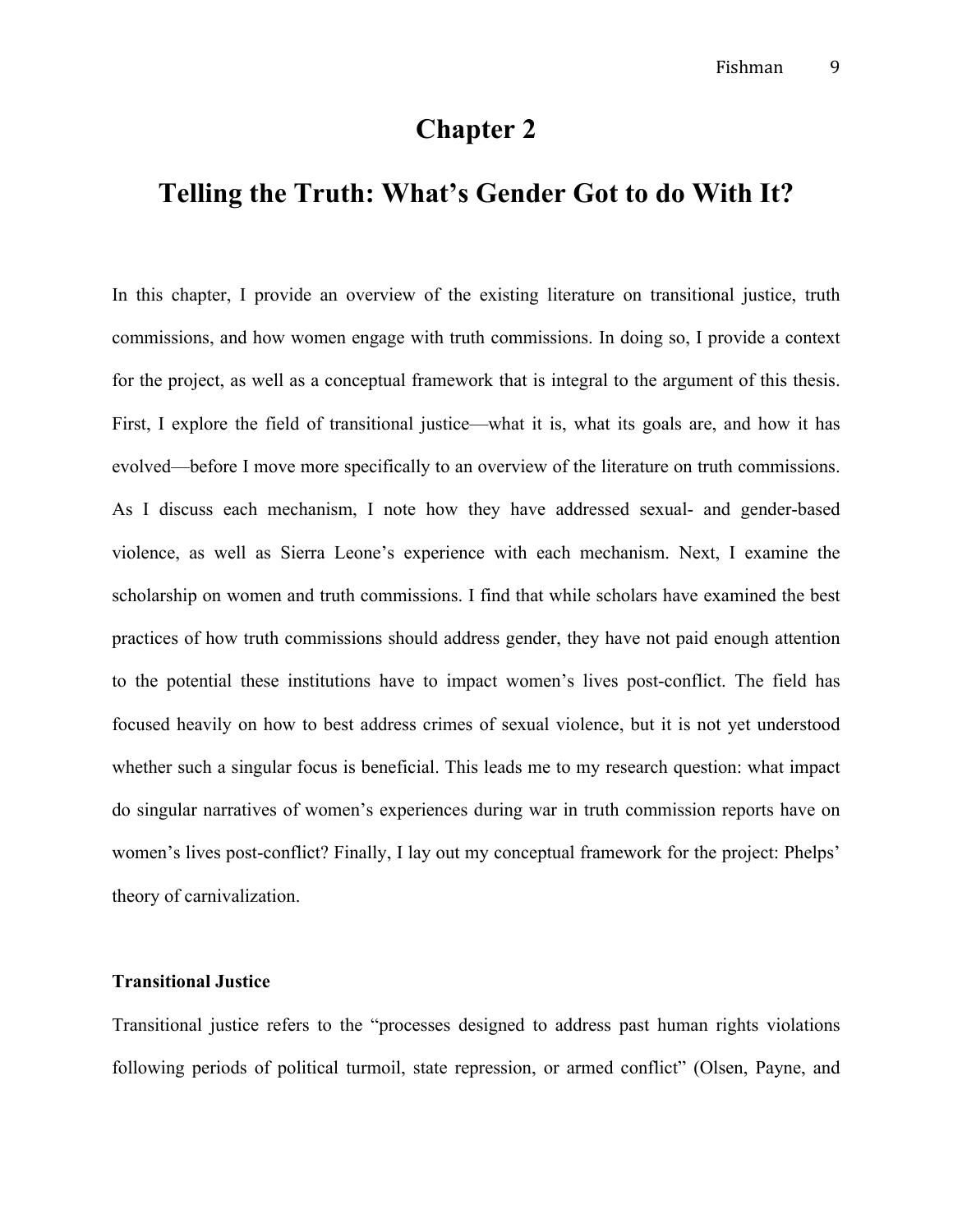Reiter 2010, 11). The field has its roots in post-World War II Europe, as the Allied forces established the Nuremburg Trials to hold the upper echelon of the Nazi party accountable for crimes committed during the war. Transitional justice has evolved over time. Ruti Teitel maps the genealogy of the field into three distinct phases: Phase I as post-war transitional justice, Phase II as post-Cold War transitional justice, and, finally, Phase III as steady state transitional justice (Teitel 2003). Throughout this evolution, mechanisms have moved from strictly legal responses such as trials (Phase I), to more restorative notions of justice through mechanisms such as truth commissions (Phase II), and, finally, to a normalization of such proceedings through the establishment of the International Criminal Court (ICC) (Phase III).

Mechanisms associated with the field of transitional justice are varied and multi-faceted; each with its own approach to justice and reconciliation, and states in transition often implement multiple transitional justice mechanisms as each serves a unique purpose. Trials are the most well-known mechanism, and one of the most delicate. Prosecutions hold perpetrators of human rights violations accountable for their crimes, and, in doing so, aim to deter the same crimes from being committed in the future. Diane Orentlicher argues that prosecuting war criminals strengthens the rule of law; and that the failure to do so undermines the legitimacy of the incoming government. Furthermore, she argues, "a states complete failure to punish repeated or notorious instances of these offenses [torture, extra-judicial killings, etc.] violates its obligations under customary international law" (Orentlicher 1991, 2540). This sentiment is not shared across the field, and some scholars argue that prosecutions may not be the best course of action in all contexts, since times of transition are notoriously characterized by political instability, and prosecuting powerful individuals could lead to lapses back into violence or repression (Nino 1991; Zalaquett 1995). Prosecutions also raise the problem of individual responsibility—or, *who*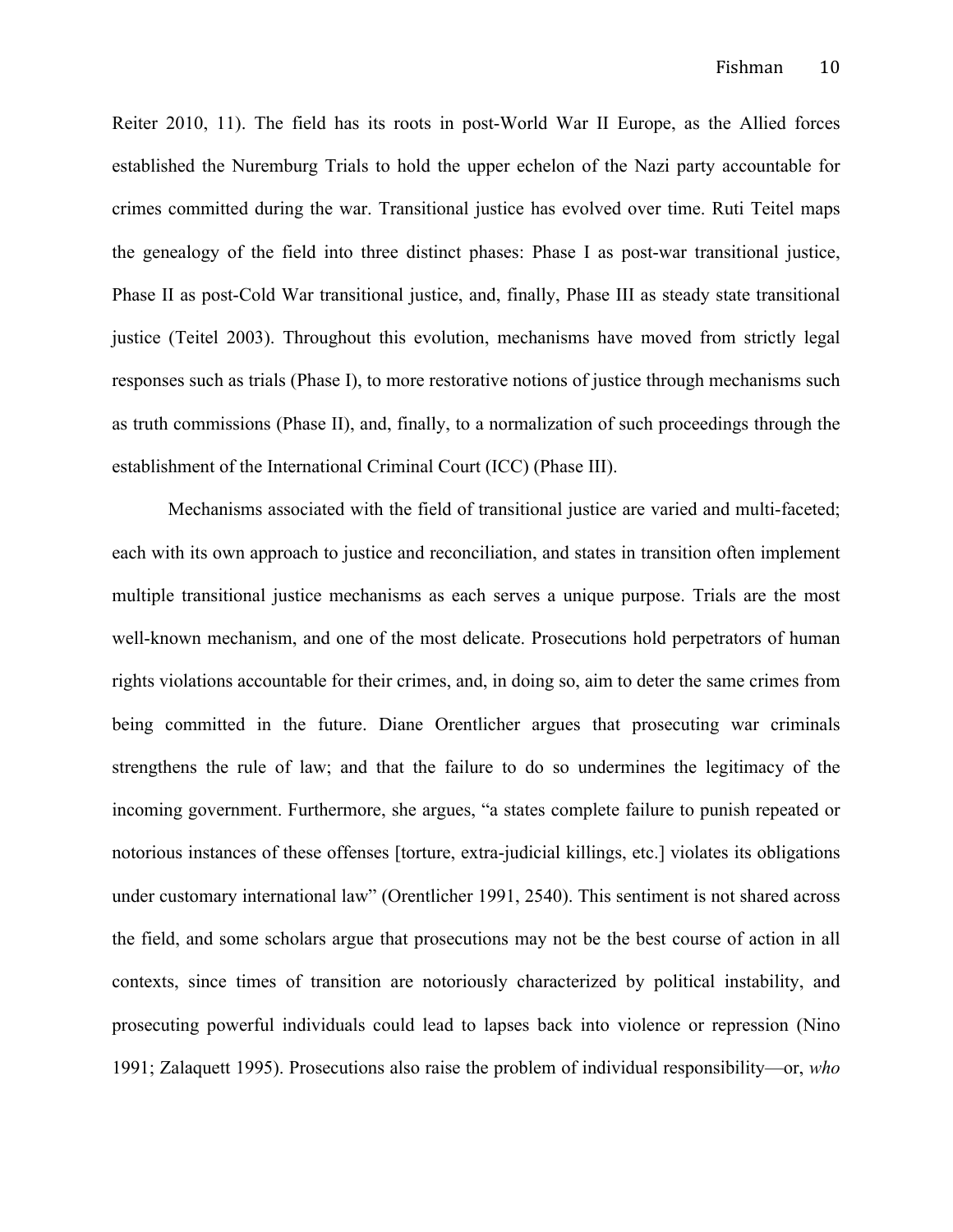to prosecute. It is impossible to prosecute every individual who committed human rights violations, and most often only those with command responsibility or those who had a hand in creating repressive and abusive policies are prosecuted (Overy 2003).

Historically, prosecutions in a transitional setting were carried out almost exclusively through the state's own legal system, or through temporary ad hoc international tribunals—the most prominent examples are the International Criminal Tribunals for Yugoslavia (ICTY) and Rwanda (ICTR). As the world moved into what Teitel describes as steady state transitional justice, in 1998, following the large scale atrocities of the decade, the international community took it upon itself to establish a permanent international court, the ICC. It was created to prosecute crimes of genocide, war crimes, and crimes against humanity when states are unable and/or unwilling to prosecute those crimes themselves (Bosco 2014; Seils 2016).

International tribunals have also made significant gains in addressing sexual and genderbased violence. In 1998 and 2001, respectively, the ICTR and ICTY broke ground by trying cases that established that rape constitutes a crime of genocide,<sup>2</sup> and a crime against humanity;<sup>3</sup> and, in 2002, the Rome Statute of the ICC included rape as both a war crime and a crime against humanity. Trials themselves have also instituted procedural changes in recent years to better meet the needs of women who are called to testify about their experiences of rape and sexual violence. For example, the ICTR took several precautions to ensure the safety (both physical and mental) of witnesses who would be testifying about their experiences with sexual violence. To avoid backlash and stigmatization, the court used pseudonyms and voice distortion technology to conceal the identity of those testifying. Additionally, the ICTR allowed witnesses to bring a support person with them when testifying, let women take breaks when needed, and even

 $2$  The Prosecutor v. Jean Paul Akayesu (ICTR-96-4).

<sup>&</sup>lt;sup>3</sup> The Prosecutor v. Radislav Krstić (IT-98-33).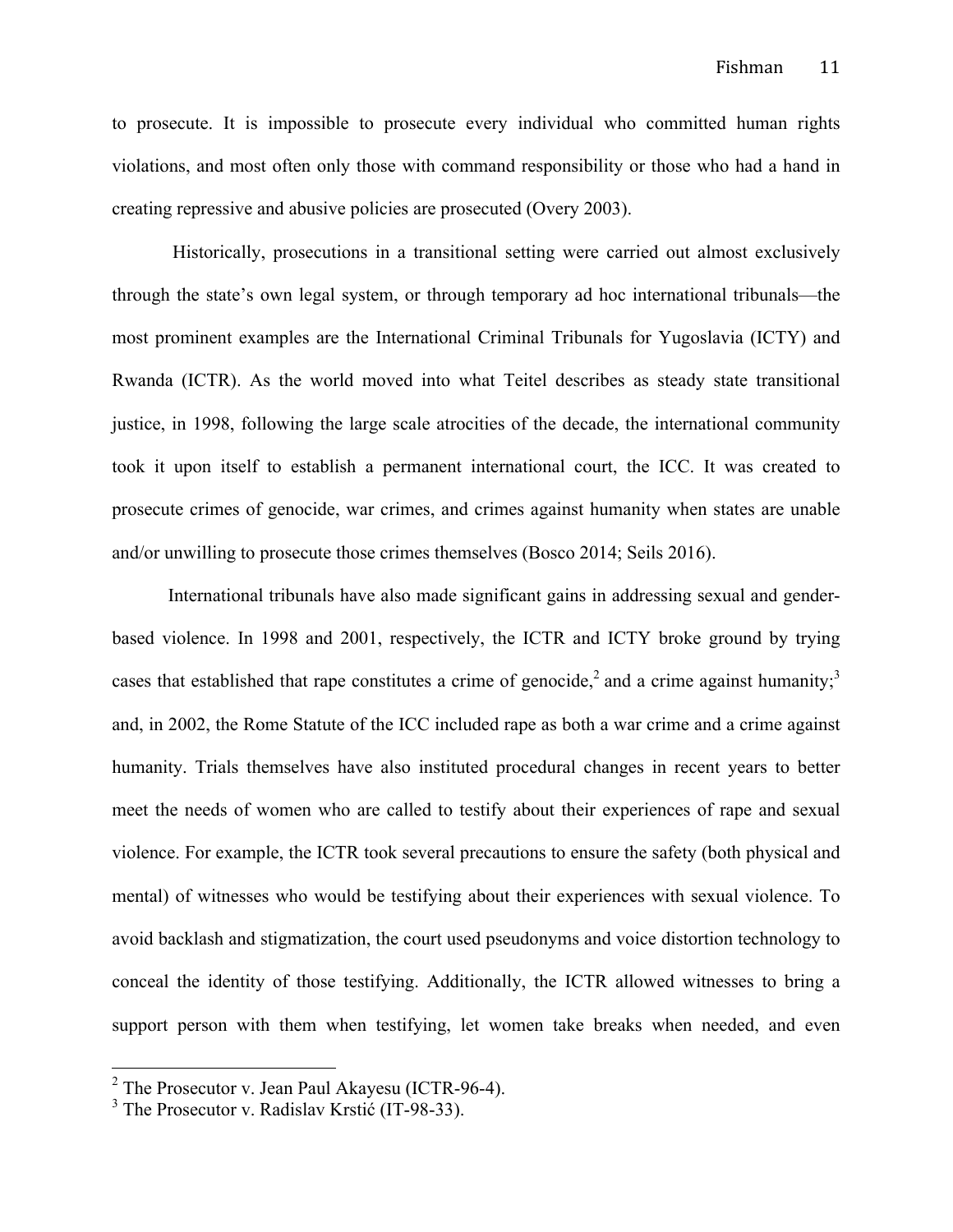accepted testimony to be given as written evidence if the survivor felt uncomfortable or unable to verbalize their experiences (Oosterveld 2014).

The Special Court for Sierra Leone (SCSL), which operated from 2002-2013, took seriously the project of witness protection and support services, and devoted significant resources to ensure that victims and witnesses received counseling "and other appropriate assistance, including medical assistance, physical and psychological rehabilitation, especially in cases of rape, sexual assault, and crimes against children."4 In spite of such innovations, trials have not always been conducive to victim participation or long-term healing.

Transitional states also often undergo institutional reforms, most commonly through lustration and vetting, and those mechanisms have been criticized for similar reasons. Vetting refers to "processes for assessing an individual's integrity as a means of determining his or her suitability for public employment" (Duthie 2007, 17). More specifically, vetting programs seek to determine if an individuals' past conduct (with specific regard to their involvement with human rights violations) warrants their being excluded from public office or other positions of public employment, and is almost always a part of larger institutional reforms. Scholars have yet to reach a consensus on the official definition of lustration; however, the term is most commonly used when talking about systematic vetting practices implemented in Eastern Europe after the fall of the Soviet Union where individuals were screened for involvement with Communist-era security forces (Williams, Fowler, and Szczerbiak 2005). Some scholars associate lustration (and sometimes vetting) with institutional purges, such as those seen during de-Nazification in Germany and France after World War II, and the de-Baathificaiton process in Iraq. While highly controversial, vetting is thought to restore civilian trust in the government, can serve as a form of

 

<sup>4</sup> Special Court for Sierra Leone, Rules of Evidence and Procedure, Section III, Rule 34 (A) iii.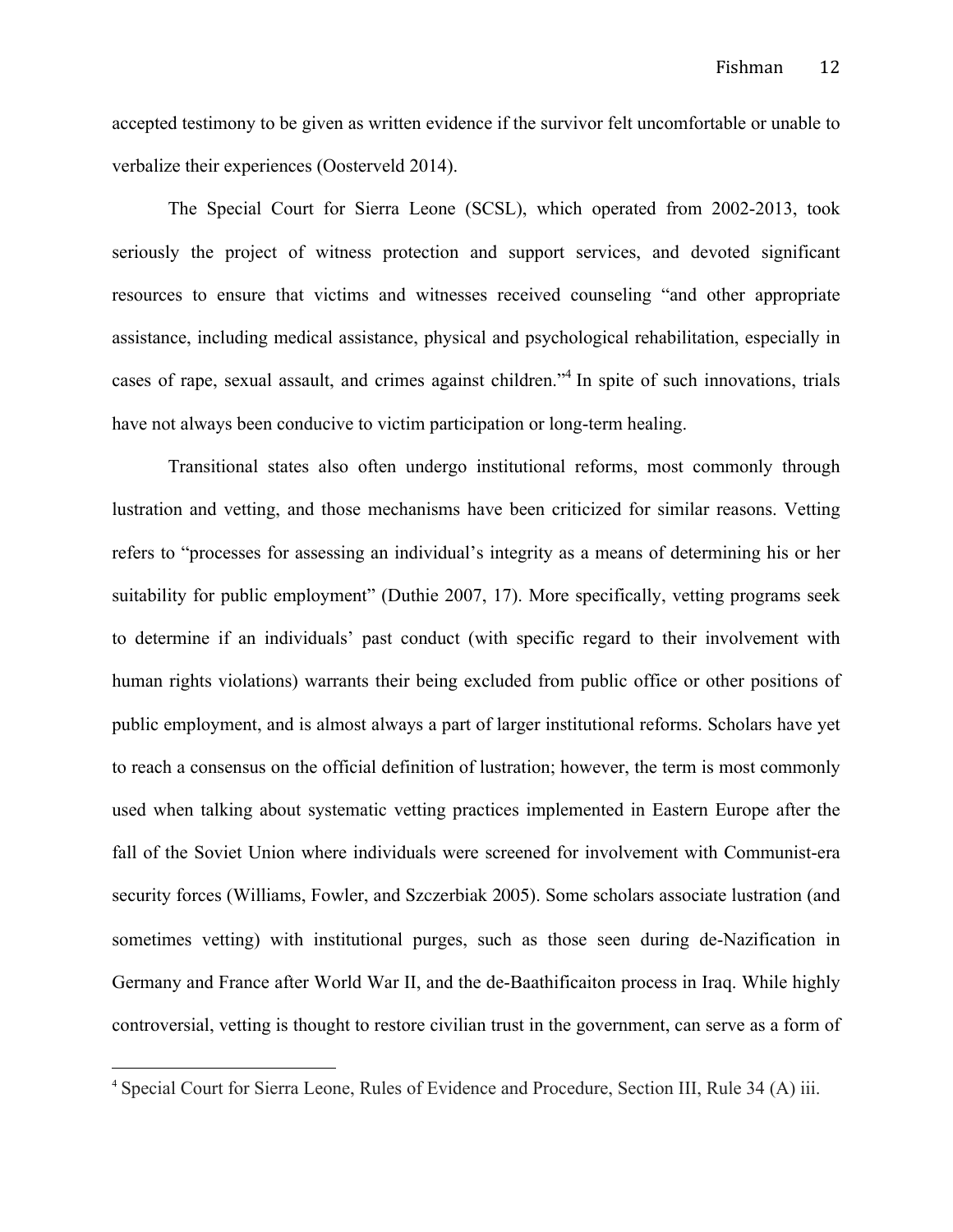punishment for perpetrators who have not been prosecuted, and can potentially prevent future corruption and abuse of power (Duthie 2007). Institutional reforms have historically lacked a gendered dimension (Bell et al. 2004; Ní Aoláin 2009), though practitioners have pushed for a more comprehensive and gender sensitive response to Security Sector Reform (SSR) in particular. Sierra Leone's foray into SSR has been limited to reforms of the institutions of the military and police to fight corruption, increase professionalism, and restore civilian trust in those bodies (Gbla 2006). There have not been comprehensive efforts to add a gendered dimension to those responses.

Unlike trials and institutional reforms, reparations programs and truth commissions are more victim-centered mechanisms of transitional justice that have been more successful in promoting long-term healing. Reparations programs are established to provide redress to victims, survivors, and their families (De Grieff 2006). In this case, redress can take many forms, though monetary compensation is the most common. Reparations programs have also included the return of land that was illegally obtained during war; the (re)-building of schools and other infrastructure in a particularly conflict affected region; free healthcare; as well as symbolic reparations, such as memorials, formal apologies, or acknowledgment that specific crimes were committed.<sup>5</sup> Often, recommendations for a reparations program (who should receive benefits and what benefits should be provided) are produced as part of the work of a truth commission (Hayner 2011). For example, in Peru, the truth commission's final report recommended the

 

<sup>&</sup>lt;sup>5</sup> For example, women who survived being used as "comfort women" by Japanese soldiers between 1932 and 1945 have long demanded that the Japanese government issue formal acknowledgment of the practice, as well as a formal apology, and a memorial. (To read more, see: "Will Taiwan's 'Comfort Women' Get an Apology From Japan?", *The Diplomat,* March 4, 2016, http://thediplomat.com/2016/03/will-taiwans-comfort-women-get-an-apology-from-japan/.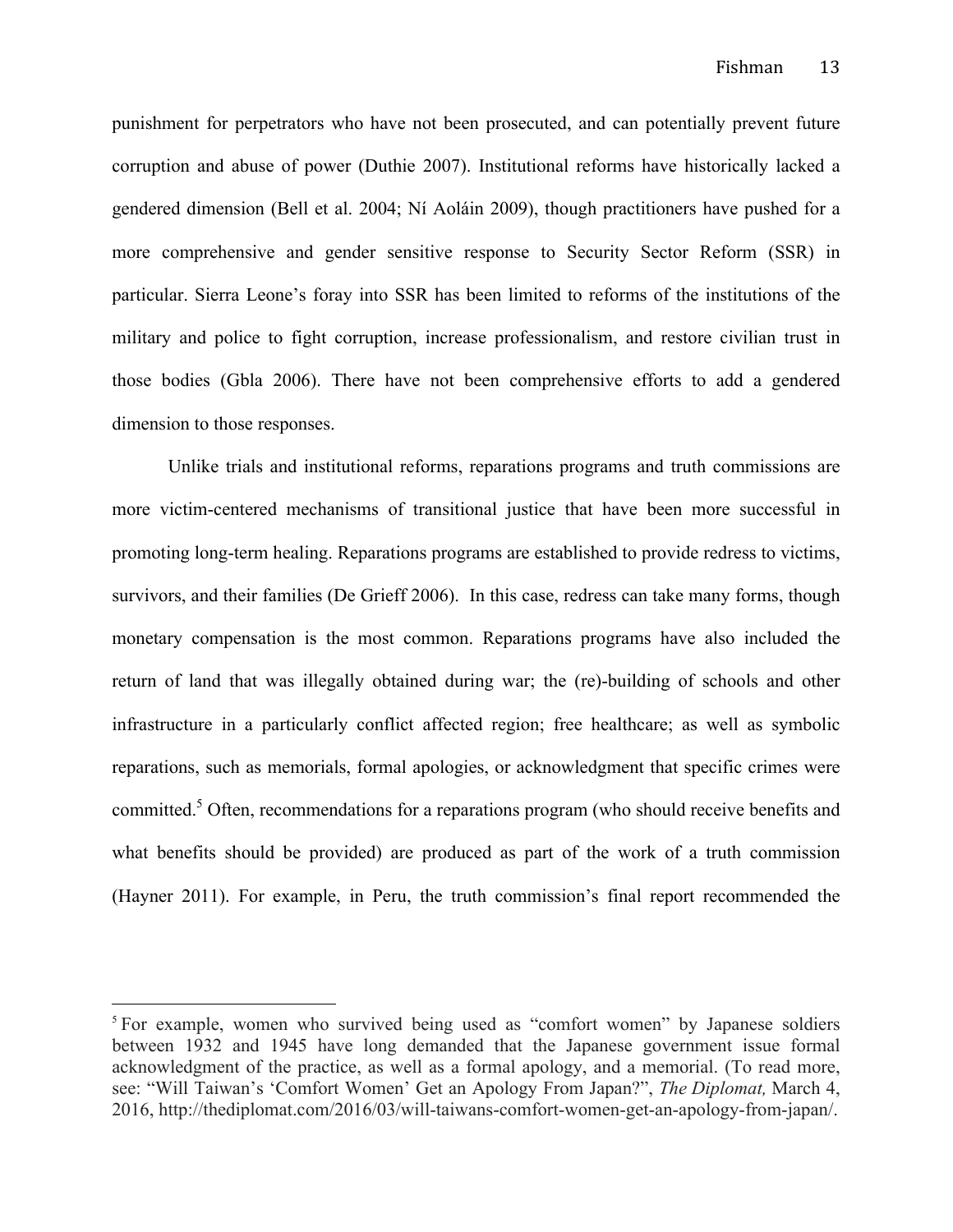creation of a national reparations program that was eventually established as per the commissioners' recommendations by presidential decree in 2004 (Hayner 2011, 38).

In light of extensive testimony and evidence about the rampant use of rape and sexual violence, and the physical injuries that the victims incurred, the report of the Sierra Leone TRC recommended that, among other measures, victims of sexual violence who had developed a fistula as a result of their attack would receive free surgery to correct their condition. Such a provision is just one example of the immense power that reparations have to transform the lives of victims, in particular, women, since reparations programs are in the unique position to change the material reality of women's lives. As of 2010, at the end of its Year One Project, $6$  five women had received free fistula surgeries, and 235 were provided with financial assistance to treat Sexually Transmitted Infections (another recommendation of the TRC) (Suma and Correa 2009).

In the following section, I explore the existing literature on truth commissions, how they address gender-based crimes, and demonstrate the unique potential they have to affect women's lives post-conflict.

#### **Truth Commissions**

Truth commissions emerged as a mechanism of transitional justice in the 1980s and gained popularity and momentum during this time as there was a cascade of democratic transitions, particularly in Latin America. As defined by Priscilla Hayner, a truth commission is:

<sup>&</sup>lt;sup>6</sup> The Year One Project was created by the government of Sierra Leone and "designed as a catalyst to kick start critical interventions" (Suma and Correa 2009, 2), though it is separate from the long-term reparations program, which has seen a shortage of funding.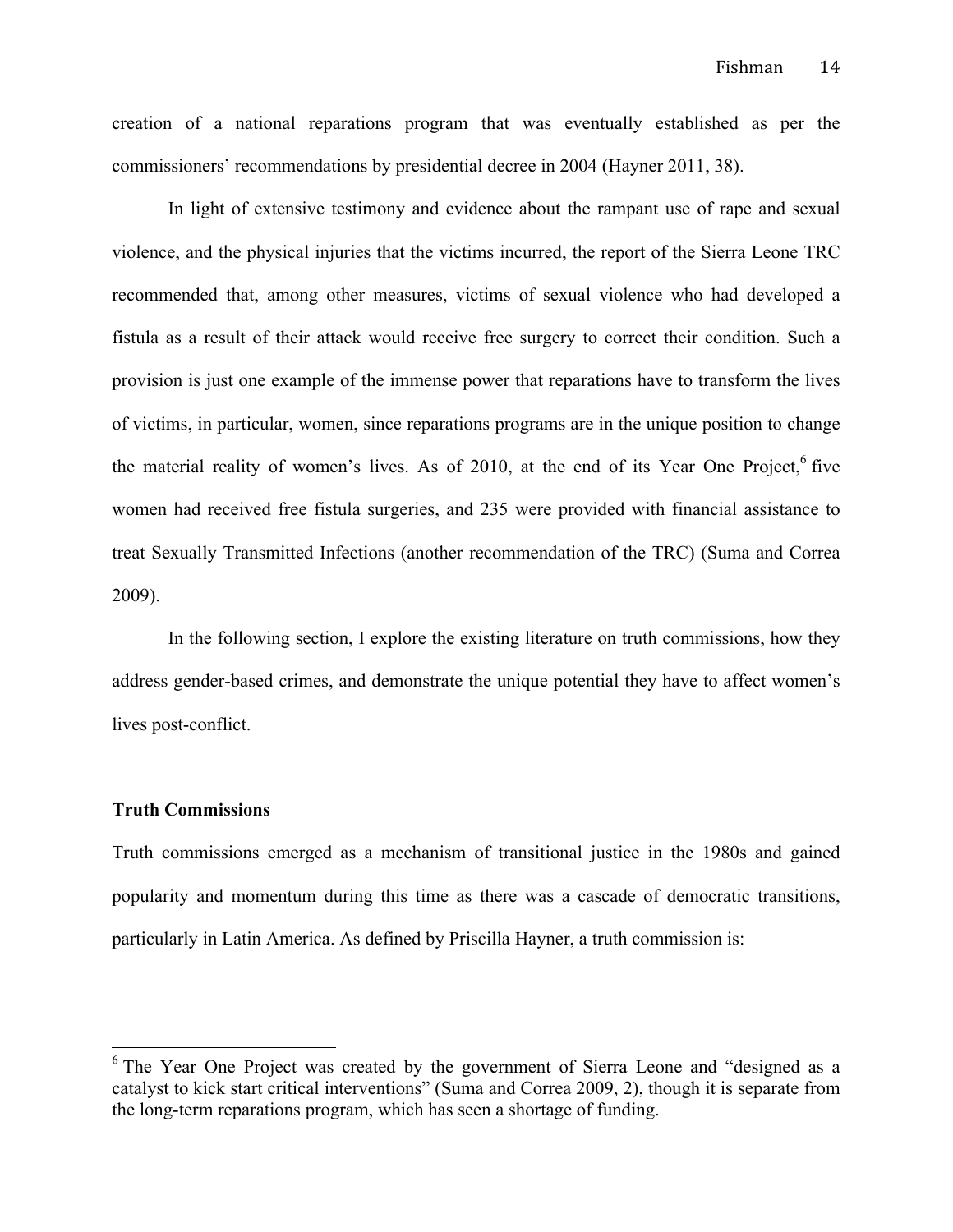1) focused on the past, rather than ongoing, events; 2) investigates a pattern of events that took place over a period of time; 3) engages directly and broadly with the affected population, gathering information on their experiences; 4) is a temporary body, with the aim of concluding with a final report; and 5) is officially authorized or empowered by the state under review" (Hayner 2011, 11-12).

The first goal of truth commissions is that of fact finding. Staff members often comb through thousands of pages of legal documents and correspondence and take statements from victims and survivors to piece together what happened during the period they are investigating. Because the task of "finding the truth" is often so insurmountable, many activists assert that, instead of finding the absolute truth, truth commissions simply break the silence and acknowledge what may have previously been denied (Hayner 2011). Michael Ignatieff writes that "the past is an argument and the function of truth commissions, like the function of honest historians, is to simply purify the argument, to narrow the range of permissible lies" (Ignatieff 1996, 113). In the process of fact-finding, truth commissions often uncover information about sexual- and gender-based crimes, though, as I will show below, these discoveries have had a tendency to obscure other aspects of women's experiences during war.

Another task of truth commissions is to listen to and meet the needs of survivors. Many have written about the cathartic power that comes from telling one's story. Beyond the function of listening, truth commissions have been found to be a powerful tool in helping survivors heal from war, since the act of testifying is, in nearly every instance, met with official acknowledgment of one's experience (Rosenberg 1995; Minow 1998). That acknowledgment signifies the shift in the conception of one's experience of trauma from that of a private experience to be forgotten to that of a symptom of a socio-political context that must be faced (Minow 1998). Truth commissions have had varying levels of success in soliciting testimony from women, often because they will be speaking (sometimes publicly) about experiences that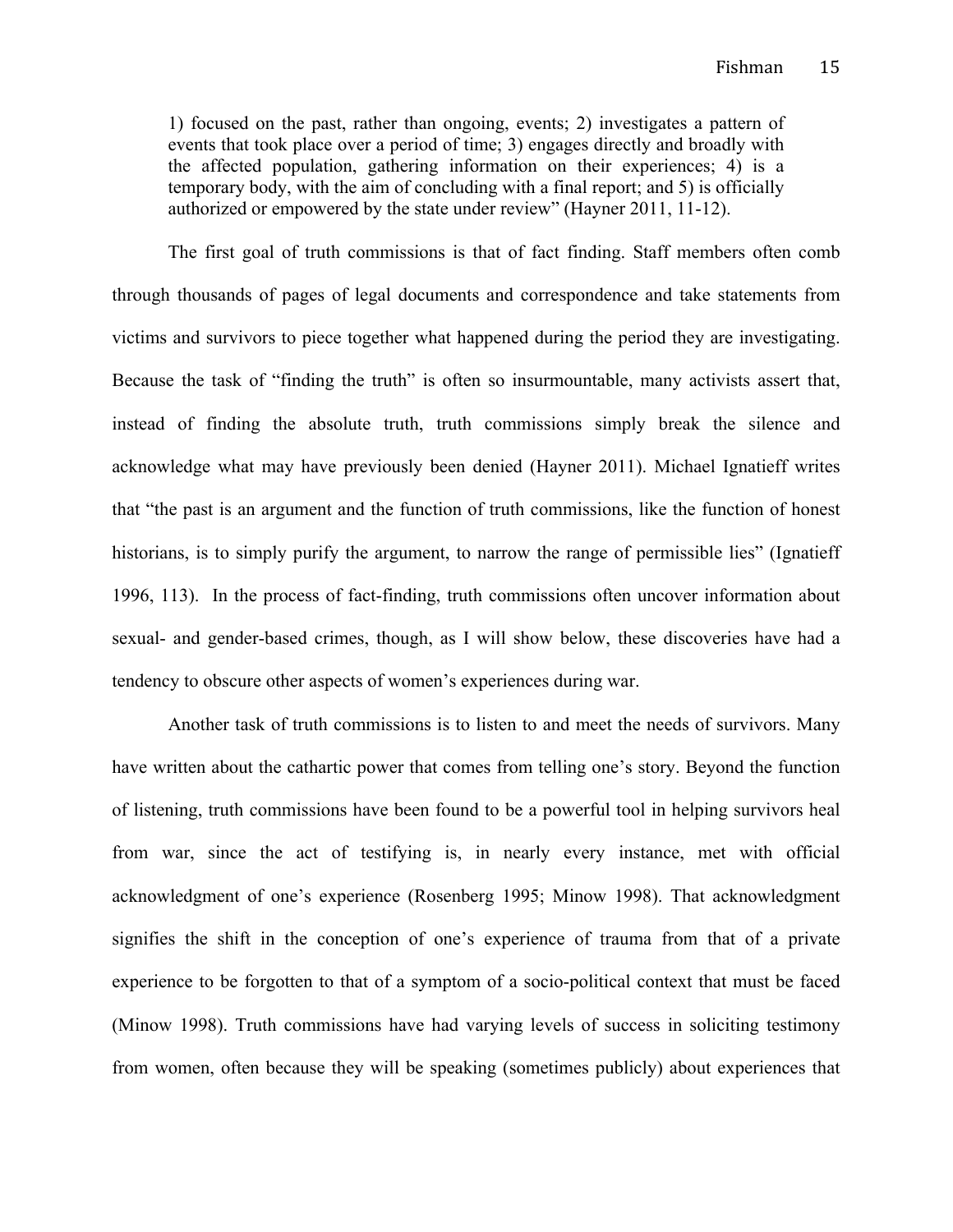are often taboo and can be stigmatizing. In addition to providing survivors with the space to tell their stories, truth commissions are in a position to evaluate the needs of survivors, and can make recommendations for future reparations programs, institutional reforms, and criminal justice proceedings (Hayner 2011).

Finally, truth commissions aim to promote reconciliation, which is an intangible, though noble, goal. While there is still debate within the field about how to define reconciliation, a basic, more general definition describes reconciliation as "developing a mutual conciliatory accommodation between antagonistic or formerly antagonistic persons or groups" (Kreisberg 1998, 184). In the context of truth commissions, distinctions are often made between interpersonal reconciliation and national reconciliation. It is generally agreed upon that reconciliation exists on a spectrum—usually characterized as between "thin" and "thick" (Crocker 2000). Thin notions would consider the absence of fighting between two previously warring groups as reconciliation, whereas thick notions see reconciliation as an ongoing process that requires the restoration of mutual respect and dignity (Crocker 2000). For example, in the South African context, reconciliation between white and black South Africans could mean anything from an increase in interracial interactions to a shift towards more positive racial attitudes on both sides (Gibson 2004). While many are skeptical as to whether truth-telling can be causally linked to reconciliatory outcomes (Mendeloff 2004), scholars generally recognize that for reconciliation to occur on any level, the truth must be known and acknowledged (Crocker 2000; Gibson 2004; Gibson 2006; Skaar 2013). Reconciliation is often conflated with forgiveness; however, reconciliation can occur in its absence. One can treat a person of a previously antagonistic group with respect and dignity without forgiving the other for wrongs committed in the past. Reconciliation is concerned with building a more peaceful future, not with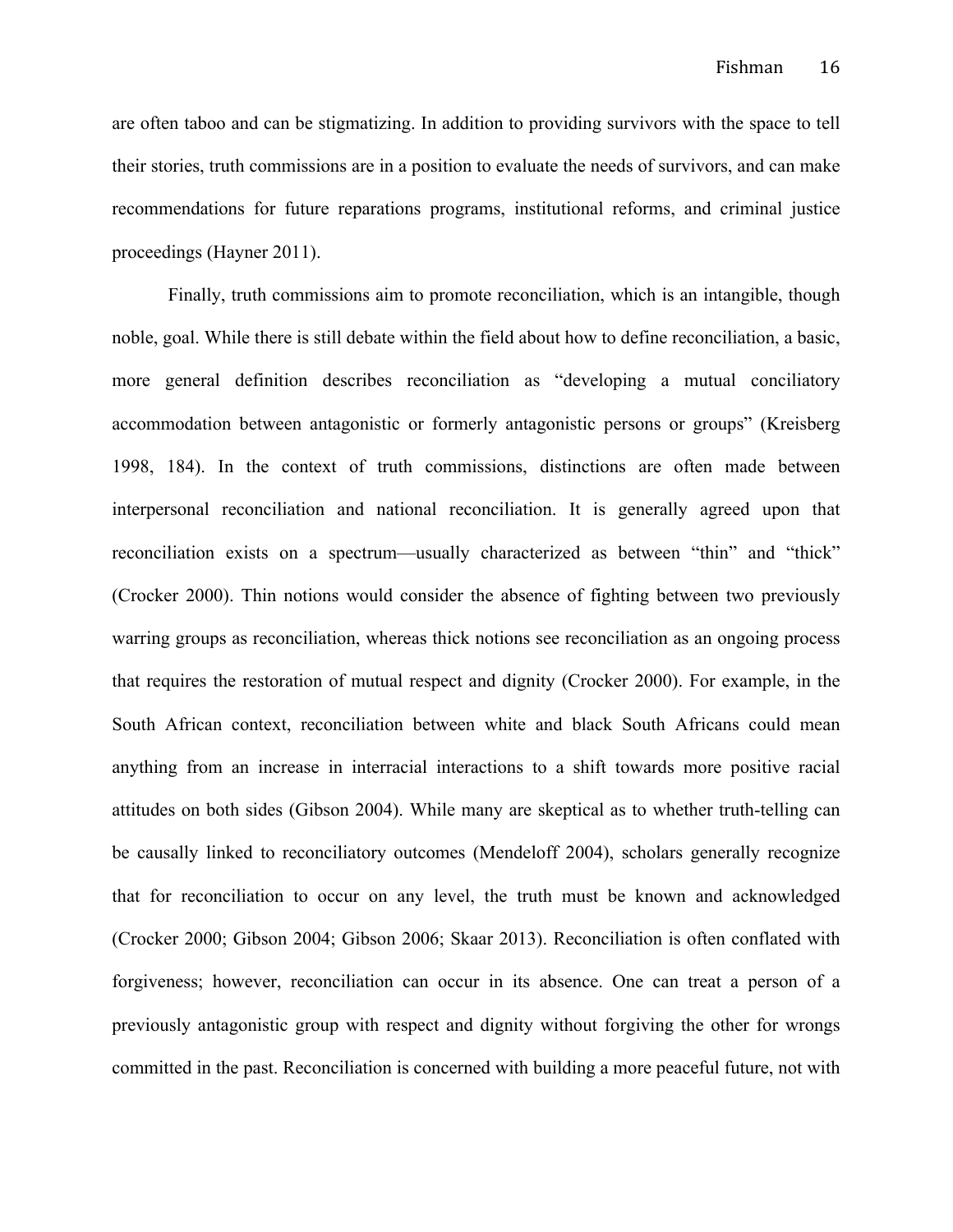forgetting the past. It is also typically conceived of as something that occurs between two or more genderless categories, such as various ethnic groups. This conception does not allow for a layer of reconciliation between men and women.

Truth commissions have approached these goals in different ways, with varying levels of success. The question of resources and political will factor into how a truth commission operates, and some are more successful than others. To learn what makes a successful truth commission, it is important to understand the diversity of approaches that have been employed in the past. The first question that emerges is who sponsors the commission itself. The early truth commissions in Latin America were largely national bodies established as a result of a presidential decree without, for the most part, input from others within the government or civil society (Hayner 2011). This was most often the result of political infighting and/or a split legislature that would have made the process difficult, if not impossible. Countries in which commissions were established as a result of presidential decrees include Argentina, Chile, Haiti, Chad, Sri Lanka, and Uganda. Alternatively, some commissions have been established as a part of a negotiated peace accord, as was the case in El Salvador and Guatemala (Hayner 2011). In both instances, the commissions were administered by the United Nations, as opposed to the national government (though they were not UN bodies in the traditional sense). Questions of sponsorship often come down to the political climate at the time of establishment, as well whether a government has the infrastructure and resources to administer such a project.

Differences in approach are most frequently manifested in a truth commission's mandate, where the majority of methodological questions are addressed. Many structural decisions are political in nature and, more often than not, are fraught with controversy from different stakeholders who may have opposing objectives, such as government officials and victims rights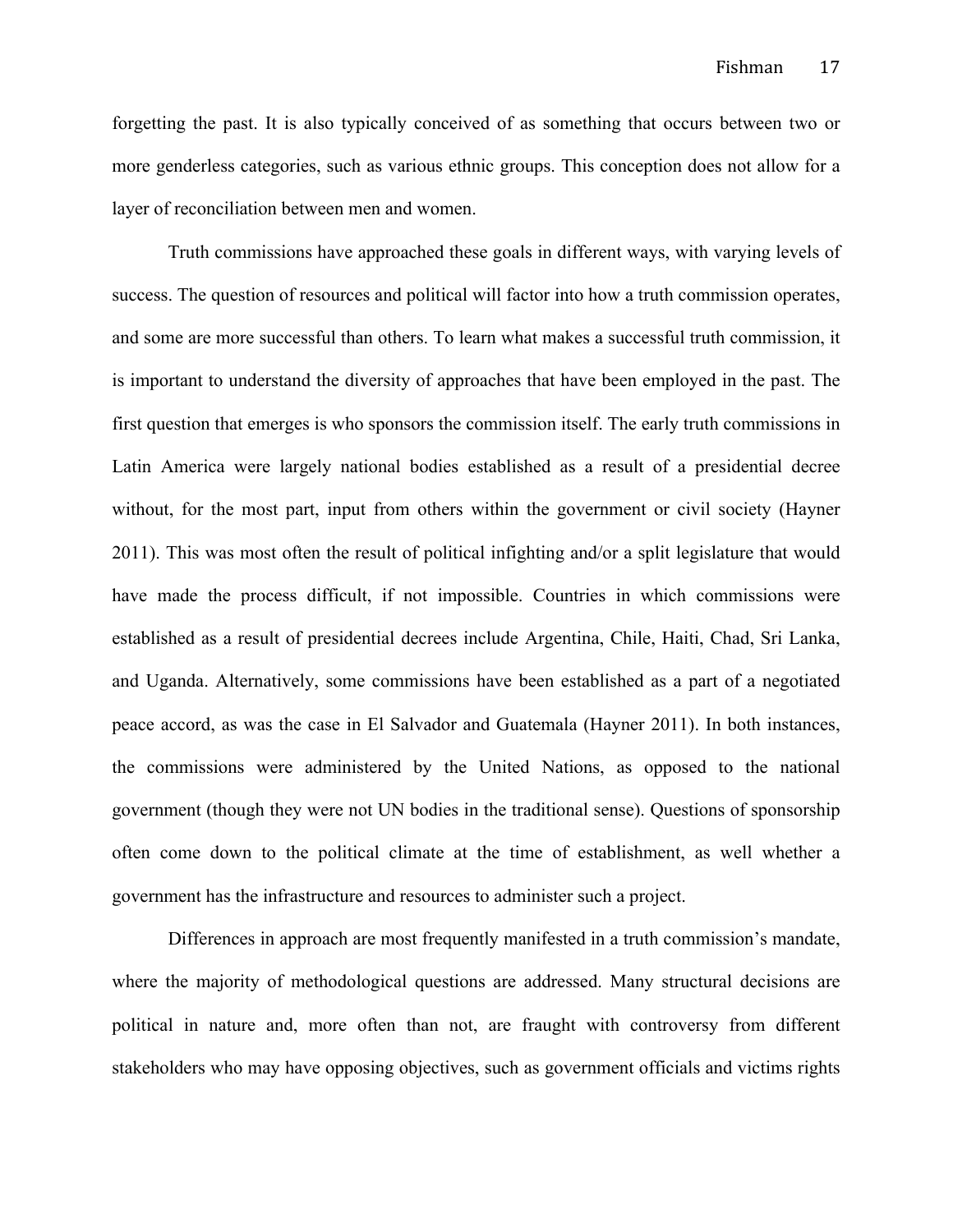groups (Quinn and Freeman 2003). Truth commission mandates determine what crimes will be addressed; how long the commission will operate, and with what budget; how many commissioners will be appointed (and who they will be); the structure and staffing; if the hearings will be open to the public or private; how testimonies will be recorded; what level of proof will be required to determine its validity; what information will be available to whom; and if perpetrators will be named in the final report that is available to the public, among other considerations. Perhaps the most demonstrative example of methodological considerations in practice is the South African Truth and Reconciliation Commission (TRC), which operated from 1995-2002 following apartheid. Hayner considers it one of the five strongest truth commissions, and asserts that the 1995 Act that established the commission "provided the most complex and sophisticated mandate for any truth commission to date" (Hayner 2011, 27). The mandate provided that the commission would operate with three interconnected committees (the Human Rights Violations Committee, the Amnesty Committee, and the Reparations and Rehabilitation Committee). The committee structure itself was not necessarily unique; instead, what stands out is the Amnesty Committee—which had the power to grant individual amnesty in exchange for truthful testimony about politically motivated crimes committed between 1960 and April 1994. While the truth-for-amnesty process was highly controversial, it is clear that the initiative revealed a significant amount of new and detailed information that contributed to the commission's overall goal of revealing the truth (Sarkin 2004).

Beyond methodological concerns, truth commissions are also controversial in and of themselves. Some scholars worry that the decision to engage in such a truth-telling process means that ideals of accountability and justice are being laid aside—a controversy known as the truth vs. justice debate. While this is generally accepted to be a false dichotomy (Minow 1998;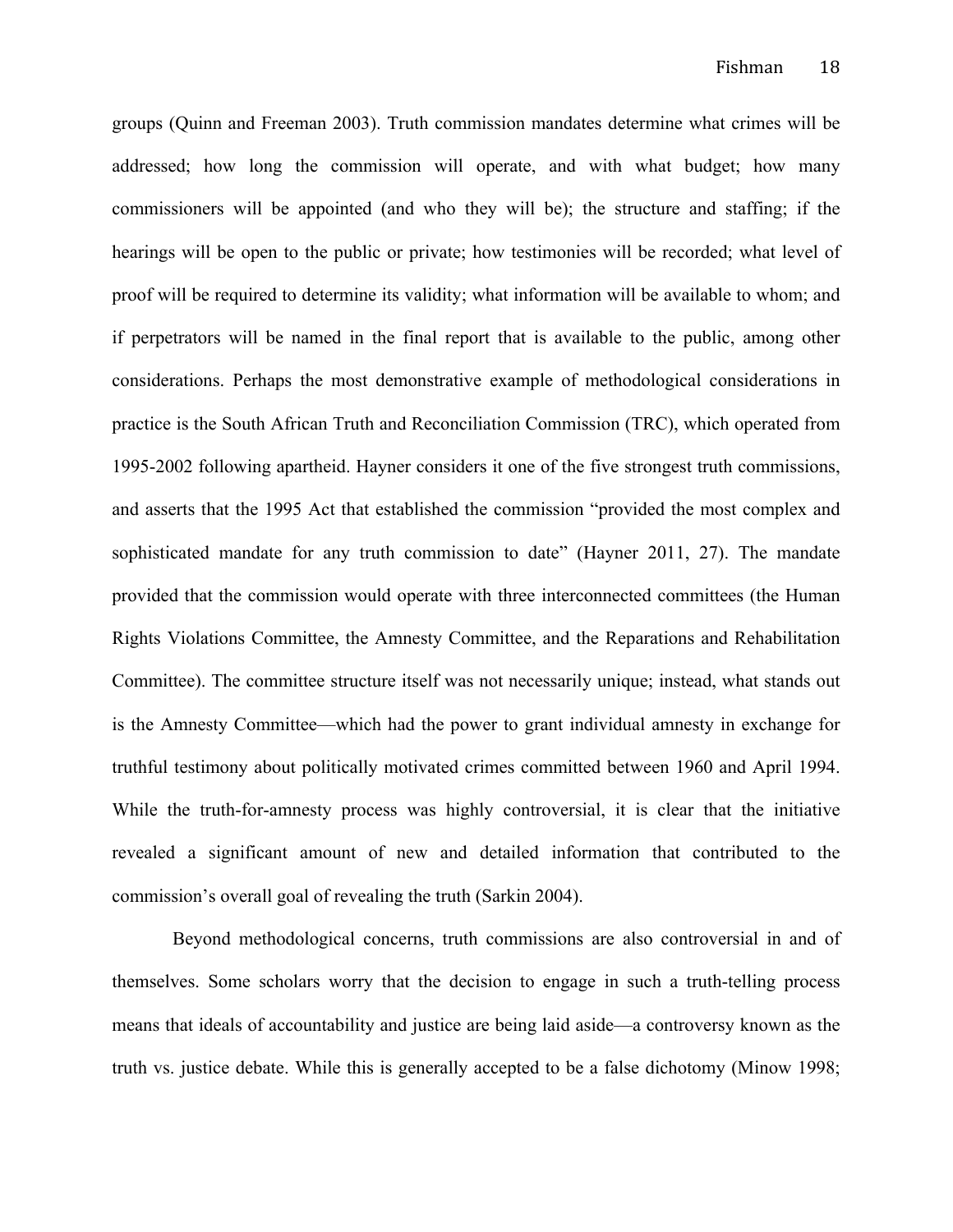Allen 1999; Rotberg and Thompson 2000), some still question the value of truth. Is finding out the facts worth opening up old wounds, and potentially reinvigorating feelings of anger and resentment? Ultimately, scholars generally agree that truth is an important part of healing and nation building for both victims and perpetrators (Schwan 1998; Dimitrijević 2006). Finally, one must consider the "truth" behind truth commissions—what truth is being told? Whose truth is it? Should testimony be regarded as fact, or considered with skepticism? Truth is inherently subjective and informed by our social relationships and understanding of the world around us (Green 2004; Crosby and Brinton Lykes 2011). One cannot remember objectively, as the very act of remembering requires the, however unconscious, interpretation of events (Minow 1998; Chapman and Ball 2001; Phelps 2004). Thus, some argue that the truth produced as historical fact by truth commissions is not really the "truth" at all, or at least in the strictest, most objective sense of the word. It may be limiting, however, to define truth so narrowly and in such a legalistic way. Audrey Chapman and Patrick Ball find that the South African TRC navigated this issue by differentiating between four different kinds of truth—impartial, evidentiary truth; narrative truth; social truth; and, finally, restorative truth (Chapman and Ball 2001). Each kind of truth serves a different purpose, and, thus, should be held to a different set of expectations. For example, narrative truth, which is rooted in the cathartic power of story-telling, may help someone heal and feel heard, but it is not the type of truth that might be used to establish the facts of a specific event like impartial, evidentiary truth could be. As such, while truth commissions often describe the process through which people share their experiences as "testifying," that testimony is different than the testimony found in a courtroom. This more abstract notion of truth is useful when incorporating a gender lens into the process, as women's experiences of war are informed by pre-conflict systems of gender inequality. As the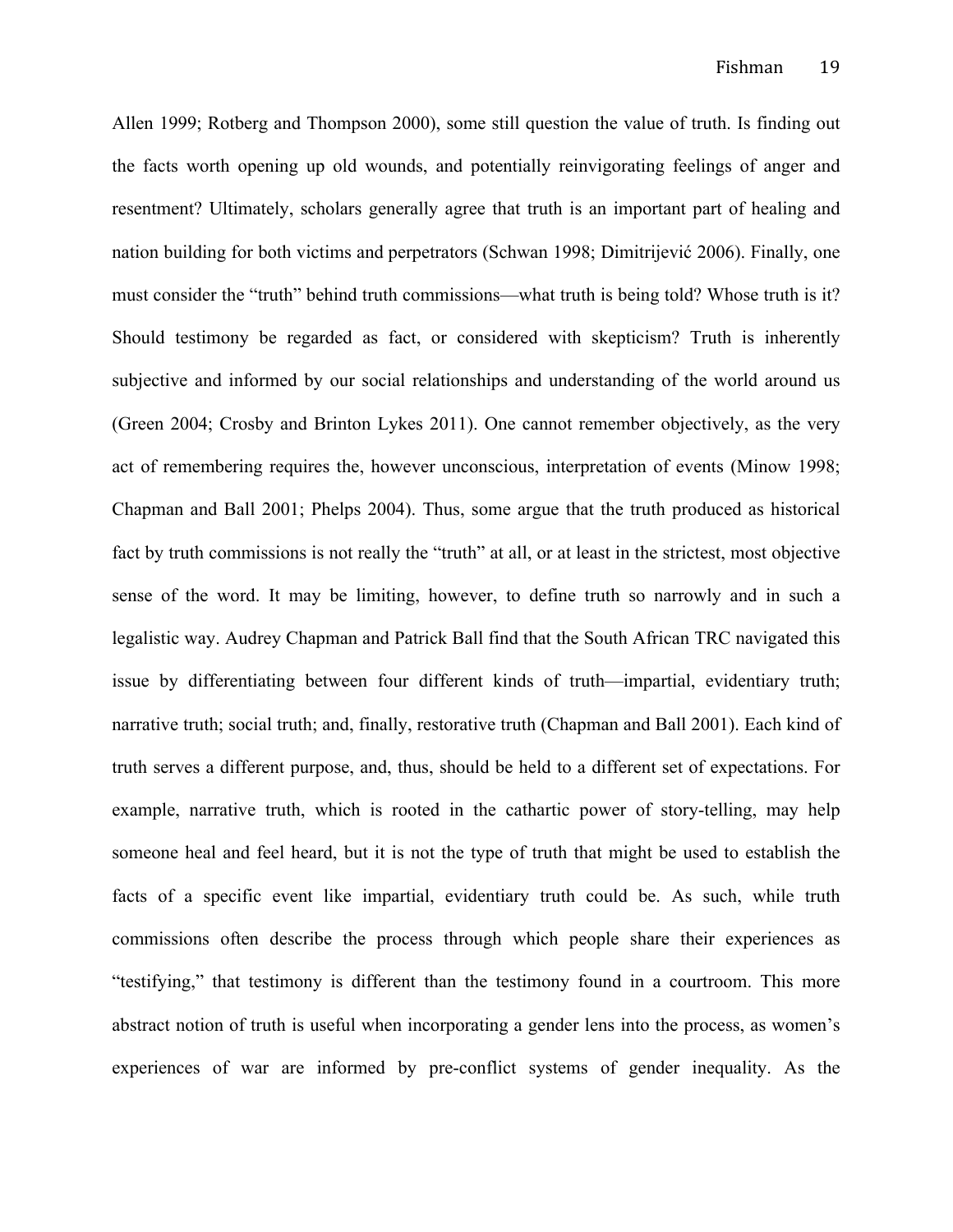international community has become more aware of the use of sexual and gender-based violence as a weapon of war, mechanisms of transitional justice have had to adapt to those revelations as well. The following section explores how truth commissions have approached gender.

#### **Women and Truth Commissions**

A recent development in the field of transitional justice has been the inclusion of a gender perspective in an attempt to better address crimes committed against women during times of war and conflict. Scholars have nearly universally upheld that women experience war and armed conflict differently than men—both in the kinds of violence they face, and the effects that times of violence have on them (Gardam and Charlesworth 2000; Rehn and Sirleaf 2002; Ní Aoláin and Turner 2007; Pankhurst 2008; Hayner 2011). Elisabeth Rehn and Ellen Johnson Sirleaf write that for women conflict is "the momentary space in which women take on non-traditional roles and typically assume much greater responsibilities within the household and public arenas does not necessarily advance gender equality" (Rehn and Sirleaf 2002, 2). In the early truth commissions, however, women were virtually absent from participating as victims. And women who did testify, for example at the South African TRC, rarely spoke of their experiences with sexual violence, and instead as mothers whose sons had been murdered, or as wives whose husbands had been tortured (Goldblatt and Meintjes 1997). The early truth commissions were not proactive in seeking out or facilitating testimony from women, since sexual violence was framed as a "secondary experience," an unfortunate symptom of war, but not a politically-motivated crime (Hayner 2011, 86). Many truth commissions struggled to decide whether sexual violence should even be within the purview of their mandate, since sexually-based offences are traditionally conceived of as private experiences that have no bearing on public life. Over time,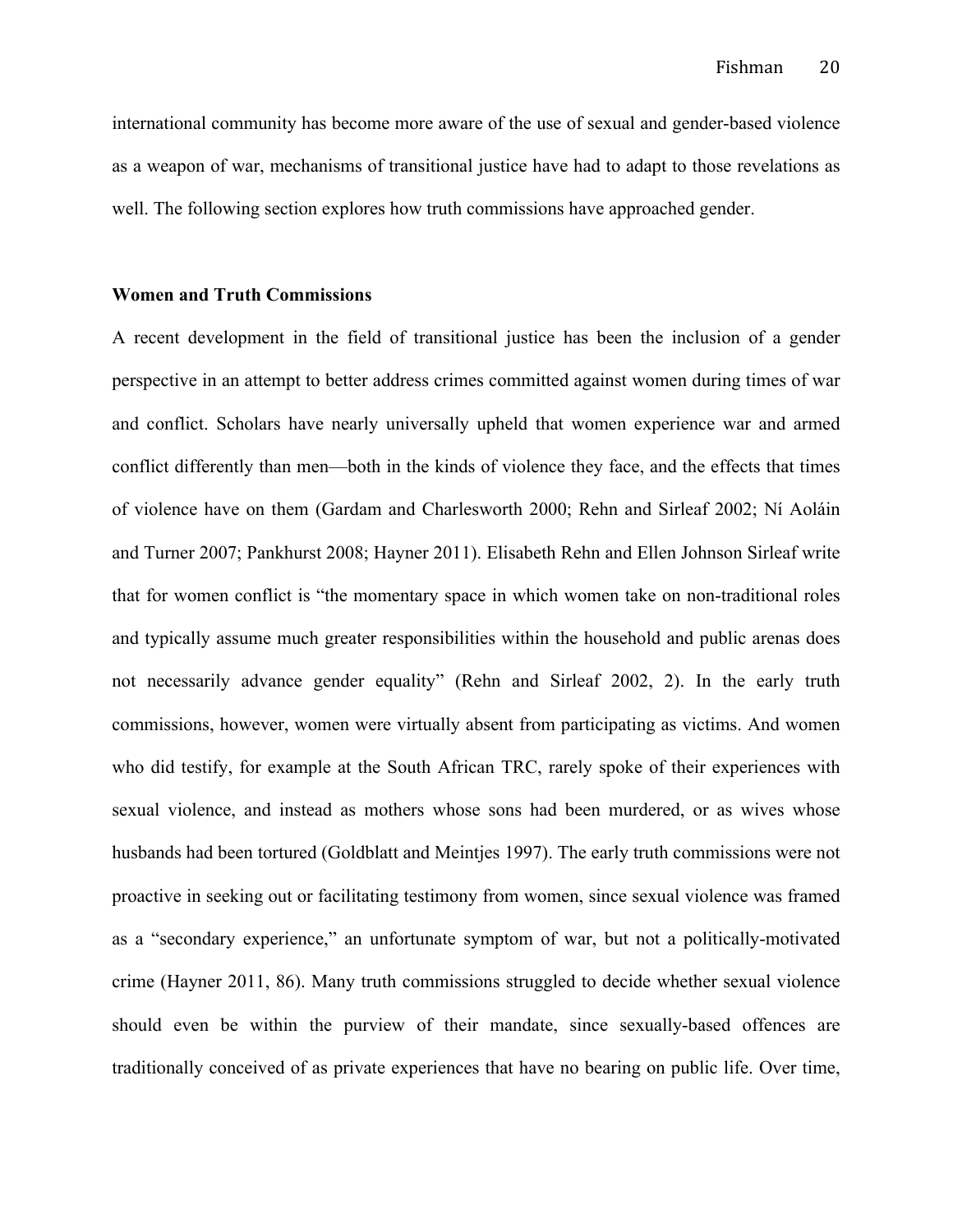as the international community became more aware of the staggering rates of sexual violence during conflict, transitional justice mechanisms began to make room to include women's experiences. Truth commissions, in particular, had to go beyond simply recognizing that sexual violence was often a politically motivated crime to addressing it and other gendered dimensions of war in their mandates. In doing so, gender-sensitive protocols had to be undertaken. Procedural innovations have been the focus of much of the literature written about women's experiences at truth commissions, and scholars have identified three distinct approaches truth commissions take to incorporating a gendered lens into their work (Nesiah 2006; Ní Aoláin and Turner 2007; Hayner 2011).

The first approach is gender mainstreaming, where "gender is a crosscutting theme in all operations, from recruitment and training of staff onward," and has been implemented by commissions such as the Ghanaian National Reconciliation Commission (Nesiah 2006, 3). Advocates of gender mainstreaming argue that this approach allows gender analysis to inform all aspects of the commission's work, while critics argue that without a staff that is specifically devoted to addressing issues relating to women's experiences, gender can be easily lost in the midst of an often overwhelming mandate. The second approach, which was developed in direct response to such critiques, has been to establish a unit that is mandated to focus exclusively on gender and gender-based crimes, which was seen at the Peruvian Truth and Reconciliation Commission (Nesiah 2006). While a benefit of such an approach is that it guarantees that genderbased crimes and gender inequality will be addressed in depth in places such as the final report, the gender unit is only one branch of the commission and the approach runs the risk of the other units being largely gender blind. A third approach has emerged as a response to criticisms of the previous approaches, and is a hybrid of both methods. In this third approach, gender is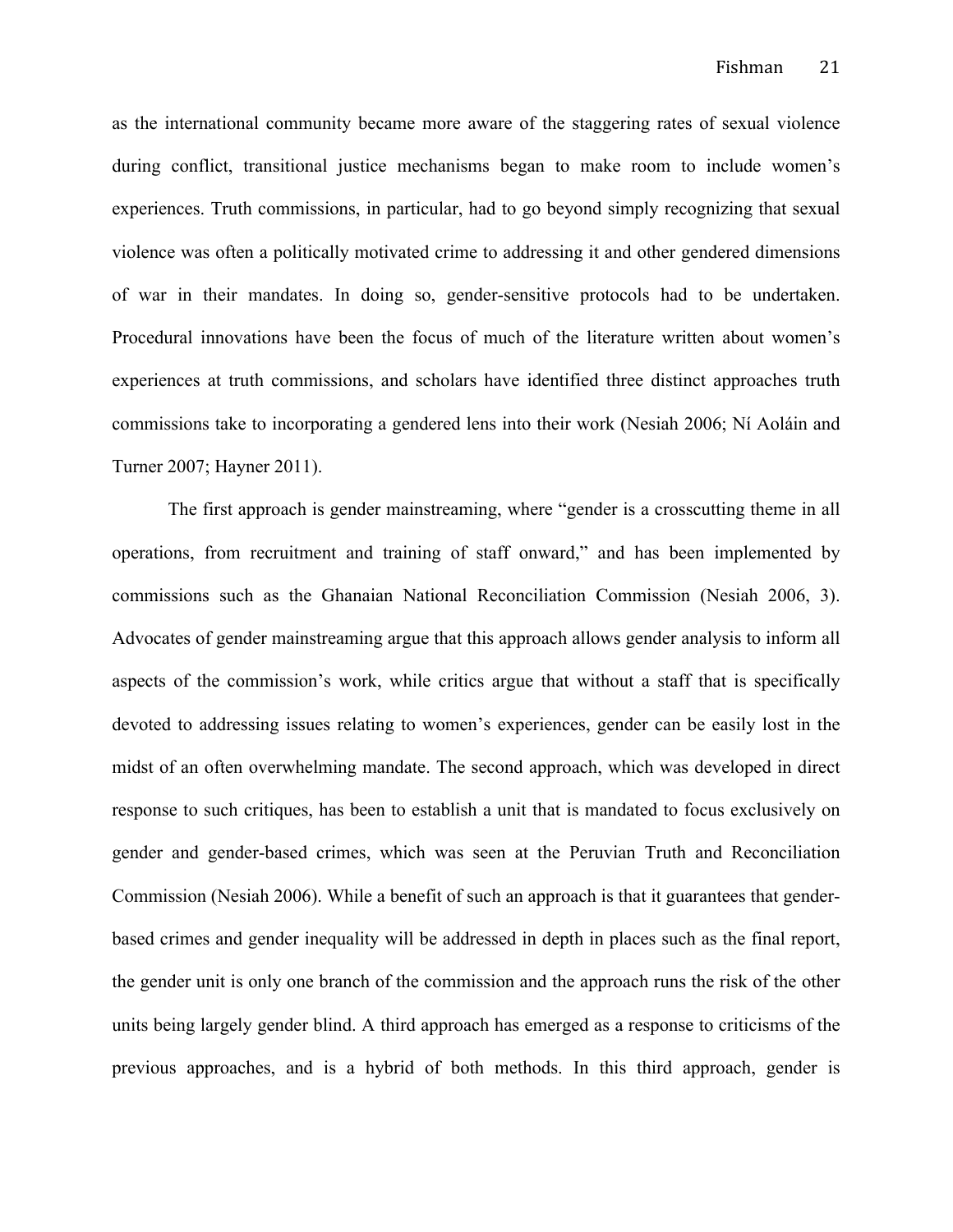established as a cross-cutting theme and, at the same time, a gender unit is set up to ensure that the commission includes a gendered lens, and that crimes such as sexual violence are addressed. The Commission for Reception, Truth and Reconciliation in East Timor is an example of this approach in action, and was generally successful in its efforts to be gender-aware (Nesiah 2006; Hayner 2011).

Part of the challenge that truth commissions face when addressing violence against women has been that truth commissions are traditionally mandated to investigate a specific period of war or repression. Though conflict occurs during a specific time frame, the systems of gender inequality that allowed sexual violence to be used as a weapon of war predate the period being investigated. Many have argued that simply investigating a specified period does not allow truth commissions to fully understand the events that took place, as violations committed against women and other marginalized groups must be contextualized in their political and social histories (Minow 1998; Ní Aoláin and Turner 2007; Pankhurst 2008; Crosby and Brinton Lykes 2011). Truth commissions have had to reconcile their mandates and structures with best practices to understand, document, and ultimately redress such violations.

Some commissions have been more successful at this than others. As was mentioned earlier, the first truth commissions were largely gender blind. The first Latin American commissions, such as those in Chile and Argentina, stuck to investigating crimes that fell under their arguably narrow mandates. The South African TRC did not attempt to address gender-based crimes until the very end of its work, when it began to hold women-only hearings. At the El Salvadorian truth commission, reports of incidences of rape were ignored and left out of the final report: the commissioners made the determination that such instances did not constitute politically-motivated crimes (Hayner 2011). Fear, shame, and stigmatization have long inhibited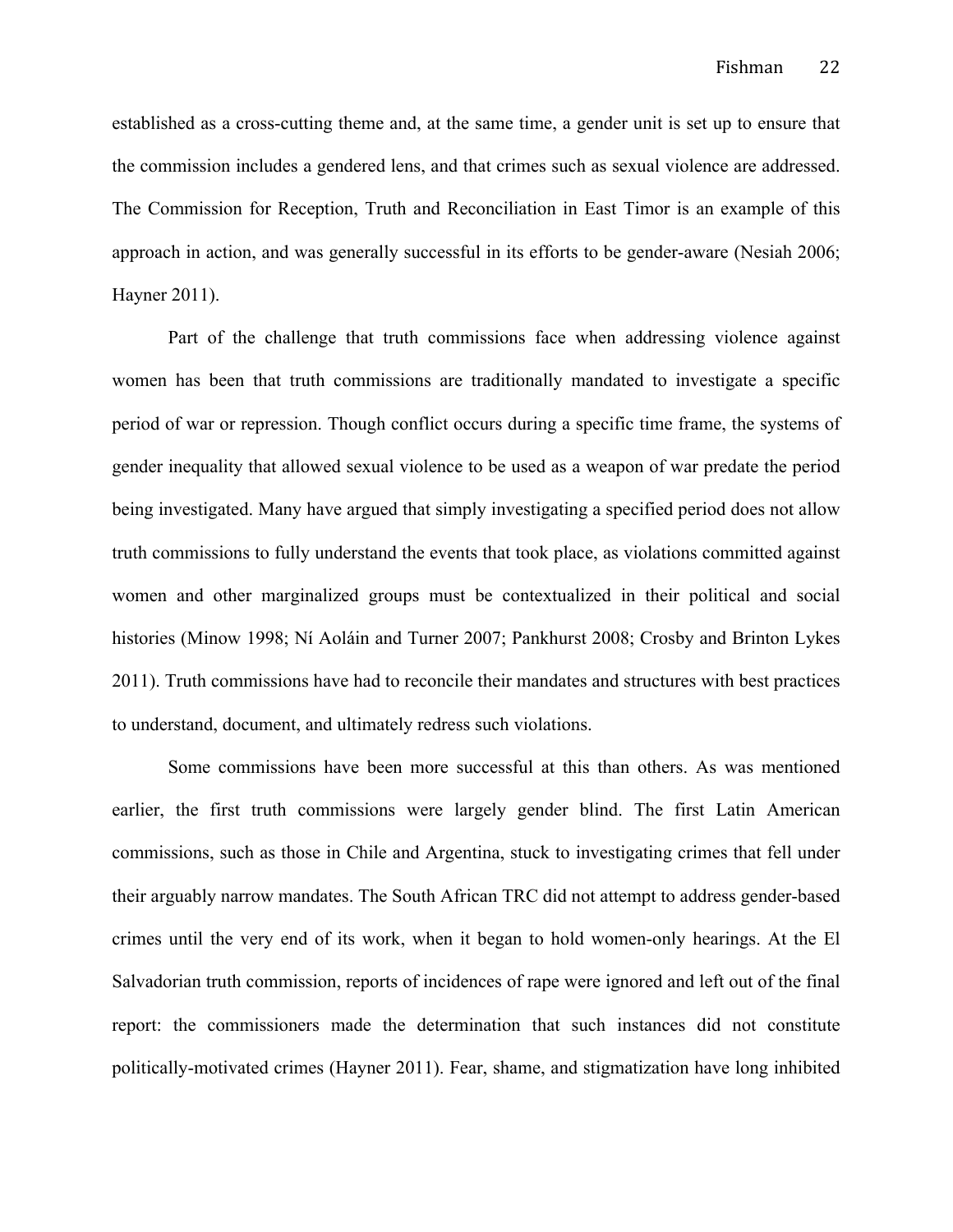women from coming forward about their experiences with sexual violence, and have proven to continue to be obstacles for truth commissions investigating wartime sexual and gender-based violence. Truth commissions in Peru, Timor-Leste, Sierra Leone, Liberia, and Morocco are regarded as having (relative) success in addressing gender (Hayner 2011). Procedural changes have included mandates that require a certain number of commissioners to be women; having private, women-only hearings; training statement takers in being sensitive to the nuances of sexual violence; and making a point to include sexual violence in the list of crimes to be investigated by the commission (The World Bank 2006; Nesiah 2006).

A more recent development in the field has been to push back against what some scholars see as the almost singular focus on women as victims of rape and sexual violence (Gardam and Charlesworth 2000; Dal Secco 2008; Crosby and Brinton Lykes 2011). Such a focus "tends to obscure other important aspects of women's experience of armed conflict that to date have been largely ignored" (Gardam and Charlesworth 2000, 149). Additionally, a singular focus on sexual violence has the potential to essentialize women's experiences of war, and may "run the risk of narrowing the issue of women's human rights to violations against their bodies and sexuality" (Dal Secco 2008, 67). Truth commissions must strike a difficult balance between acknowledging the prevalence of sexual violence, and ensuring that the commission addresses other gendered dimensions of war, such as violations of socio-economic and reproductive rights (Nesiah 2006). Resisting this singular focus is of particular importance, since this practice "allows little room for unraveling women's agency and capabilities and the dynamics of their participation in the political struggle and its aftermath" (Dal Secco 2008, 67). Yet this area remains unexplored, and we still do not have a comprehensive understanding of how truth commission's gender protocols affect women's lives post-conflict; nor do we know how singular narratives of sexual violence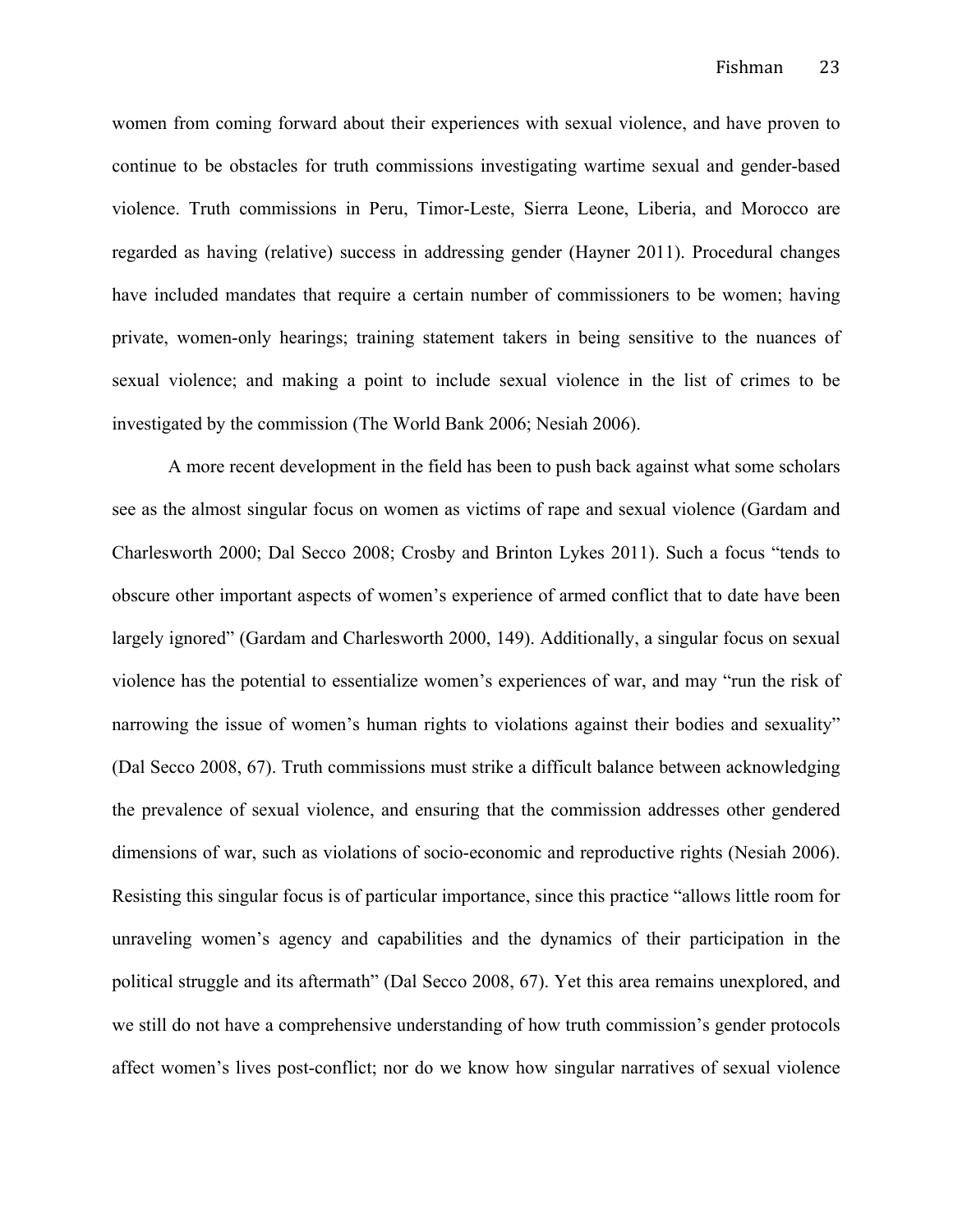play into that post-conflict equation. The field, therefore, needs more investigation into how the way truth commissions talk about women and their experiences of war affects gender relations after the truth commission has concluded its work. This study, which focuses on Sierra Leone in a comparative context, does just that.

#### **Conceptual Framework: Carnivalization**

The conceptual framework that I employ to investigate these questions is Phelps' theory of carnivalization. Phelps harnesses the power of language to re-conceptualize the work of truth commissions, particularly their final reports, as more than simply backwards-looking entities, and builds a theory that regards those reports as having the potential to be constitutive documents with the power to influence the trajectory of the emerging state—to carnivalize both the past and the present. For Phelps, this is a form of justice and retribution. In this section, I lay out the conceptual framework for this thesis, which builds upon Phelps' theory of carnivalization to argue that including personal stories of women as active resistors to war, as opposed to just passive victims of sexual violence, has the potential to affect how women are viewed in the emerging state.

At its core, the work of a truth commission is deeply rooted in the power of language. Language can be a potent force of destruction, but it also has the potential to be rehabilitative. Phelps argues that language is central to political violence and oppression, and the perversion of language occurs on three levels— personal, familial, and societal (Phelps 2004). The societal level is of particular relevance to women's experiences of armed conflict, where "the people are silenced and become alienated from each other, and in this silence, a new national narrative is created by the oppressors…[who] symbolically 'have the microphone' and construct the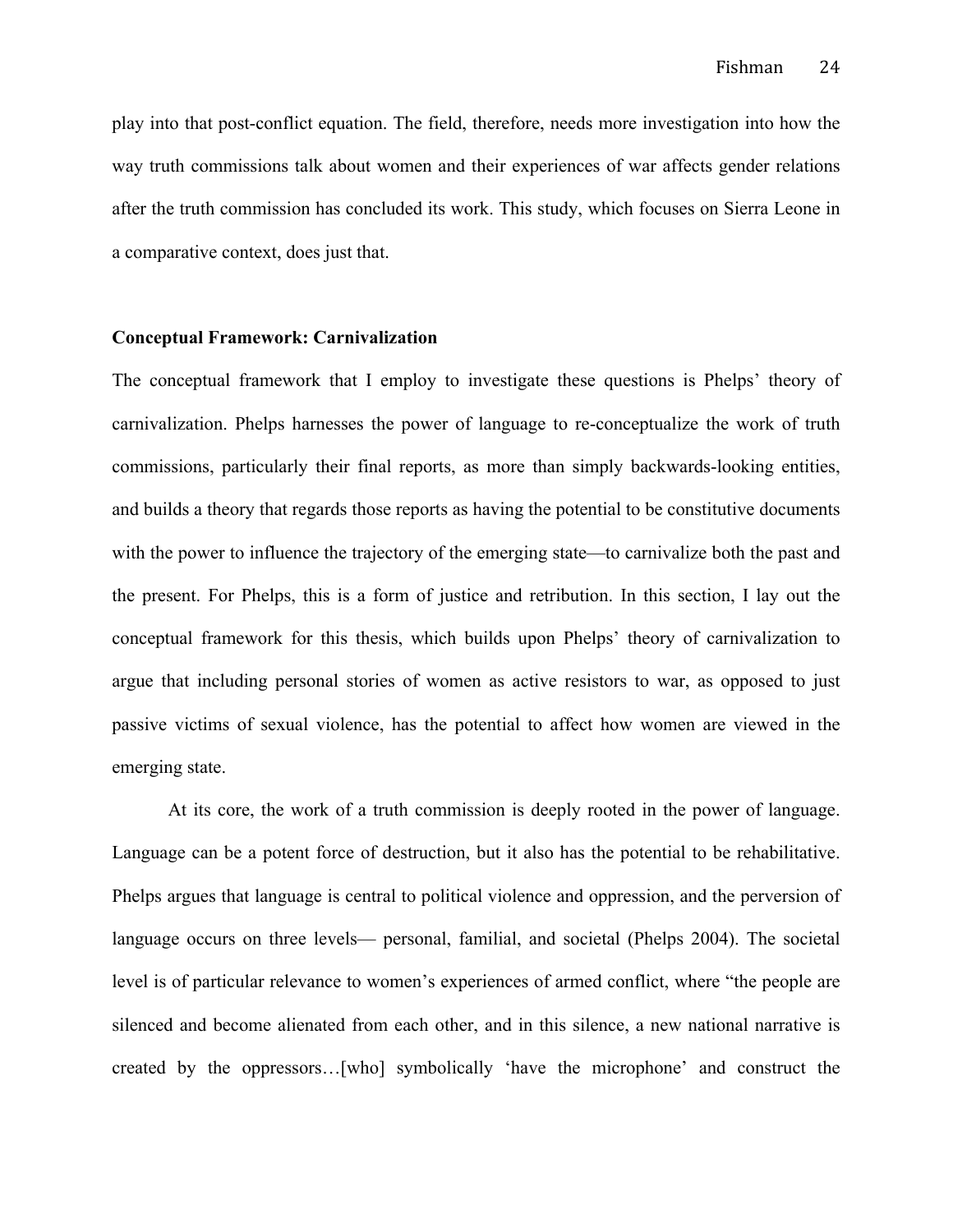dominant story, the master narrative, about the country and its citizens" (Phelps 2004, 49). The perversion of language on the societal level is materially significant, since language constructs reality (Hirschmann 2002; Phelps 2004). The Report of the South African TRC wrote that "Language, discourse, rhetoric, does things: it constructs social categories, it gives orders, it persuades us, it justifies, explains, gives reasons, excuses… it moves certain people against other people."<sup>7</sup> Dominant narratives become history if left unchallenged, which is part of the reason why truth commissions are important. Moving beyond historical implications, if we accept that language is a powerful tool of oppression, it is equally conceivable that language could serve as a form of retribution as well. Beyond the initial act of providing a statement or actively testifying before a truth commission, the power of language is also seen in their reports. Truth commission reports aim to resist attempts by powerful individuals and institutions (usually the government) to impose amnesia about past atrocities, and also to solidify the legitimacy of a commission (Peterson-Huskamp 2005). Phelps moves beyond the traditional conceptualization of truth commission reports as strictly backwards looking documents, and conceives of them as spaces where "the history contained within a truth commission report is not just the story about *this*  (former) state. It is also a constitutive history of *this* (emerging) state" (Phelps 2004, 80). In other words, when treated as simultaneously backwards and forward looking documents, truth commission reports have the potential to provide a map that can shape the future of the emerging state.

Phelps builds upon the work of Russian literary theorist and philosopher, Mikhail Bakhtin, whose literary analysis of the works of François Rabelis and Fyodor Dostoevsky analyzed the celebration of the medieval carnival, which "celebrated temporary liberation from

 <sup>7</sup> *Truth and Reconciliation Report of South Africa* (1998), extract 4, paragraph 124.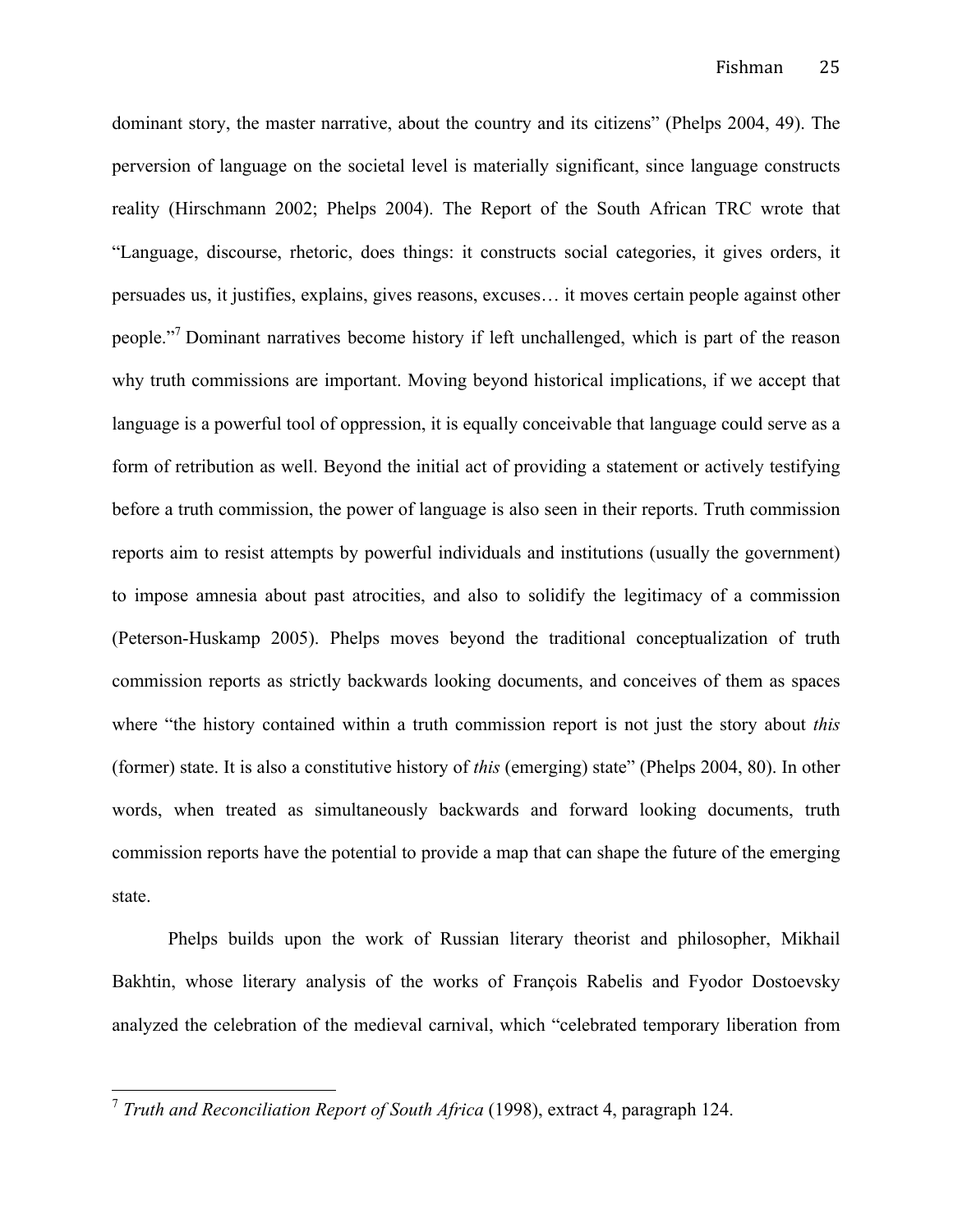the prevailing truth and from the established order; it marked the suspension of all hierarchical rank, privileges, norms, and prohibitions" (Bakhtin 1965, 10). Bakhtin continued to evolve this theory in his later work, and he eventually coined the term *carnivalization*, where "Truth is not born nor is it to be found inside the head of an individual person, it is born between people collectively searching for truth, in the process of their dialogic interaction" (Bakhtin 1984, 123). Phelps uses carnival to understand the potential power that story telling has for truth commissions. Phelps applies carnivalization to truth commission reports, and argues "The inclusion of personal stories in master narratives that inevitably comprise truth commission reports allows for the *carnivalization* of history, an entirely new kind of history telling and nation making that encompasses a fuller dialogic truth" (Phelps 2004, 69).

Carnivalization provides a jumping off point for this thesis, and lends itself as a tool to investigate my research questions. With regard to the literature on women and truth commissions, most works center around procedural and policy changes that should be implemented to better incorporate women in the truth-telling process. Not enough attention has been paid to the influence that truth commissions and their final reports can potentially have on women's lives in the future. Scholars have largely pushed to have more personal stories of women included in the reports, but have not gone beyond this to try to understand the material effects that such discourse could have on women's lives as the state emerges out of periods of violence. If we accept that language is significant, a study of the effects that truth commissions and their final reports have on women's lives post-conflict is necessary. By focusing solely on women as victims of sexual violence, truth commission reports reproduce the frame of women as passive victims with a singular, essentialized experience of war. I argue that including more diverse personal stories of women during wartime—as active resistors, as fighters (sometimes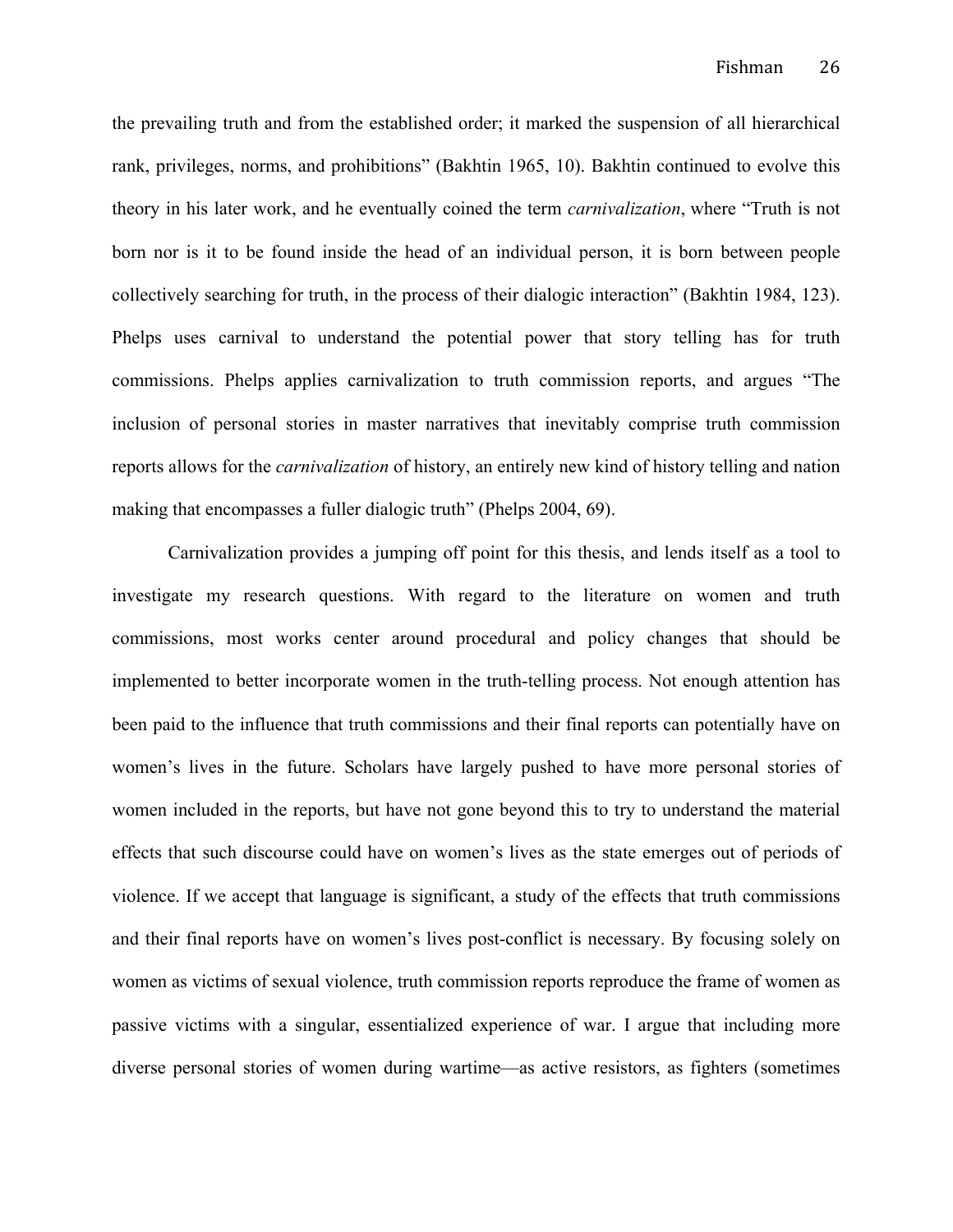fighting for peace, sometimes not)—has the potential to carnivalize both the history of and the future for women.

To demonstrate this possibility, in the next chapter I examine the case of Sierra Leone in depth. Overall, I find that in spite of successful gender-sensitive protocols, the TRC's final report's portrayal of women as only passive victims of sexual violence reproduces systems of gender inequality that existed before the war. In Chapter 4, I investigate these questions in five other cases that addressed gender in their truth commissions had similar outcomes.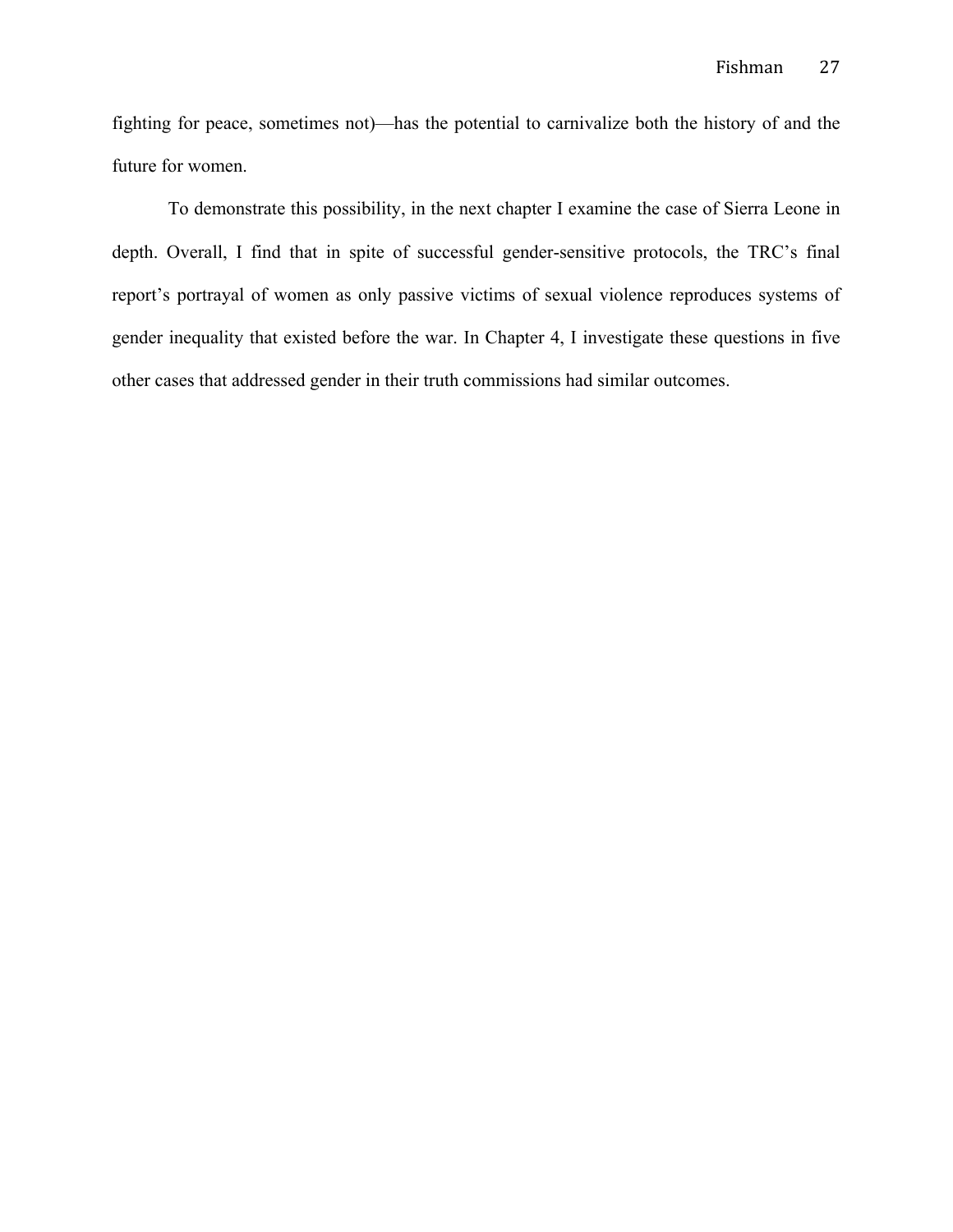## **Chapter 3**

# **Sierra Leone: Unmarried Women Lost in Narratives of Victimhood**

Between March 1991 and January 2002, Sierra Leone was embroiled in a devastating civil war between government military forces and a rebel group known as the Revolutionary United Front (RUF). The war was characterized by widespread, indiscriminate human rights violations committed by all parties to the conflict. Over the course of the war, Sierra Leone underwent three coup d'états. Corruption and political instability caused the state apparatus to crumble and for the state's natural resources to be exploited. In the aftermath of such devastation, Sierra Leone implemented a variety of transitional justice mechanisms in order to reconcile with its past, including the Sierra Leone Truth and Reconciliation Commission (TRC). I first provide a brief historical overview of the conflict as well as Sierra Leone's experiences with transitional justice. This provides the background necessary for a critical and engaged analysis. Second, I demonstrate women's status in Sierra Leone prior to the truth commission through analysis of popular folktales, laws, and NGO reports to provide a reference point from which I can measure change over time. I then engage in a close reading of the TRCs report to understand how it, and the commission itself, talks about women. Finally, I use a popular radio program, *Atunda Ayenda,* as well as laws and NGO reports, to establish the current status of women in Sierra Leone. Using pre-truth commission evidence, I analyze both the successes and shortcomings of the truth commission in light of the contemporary reality for women. I also assess the "completeness" of the TRCs narrative and evaluate its implications for women's legal status and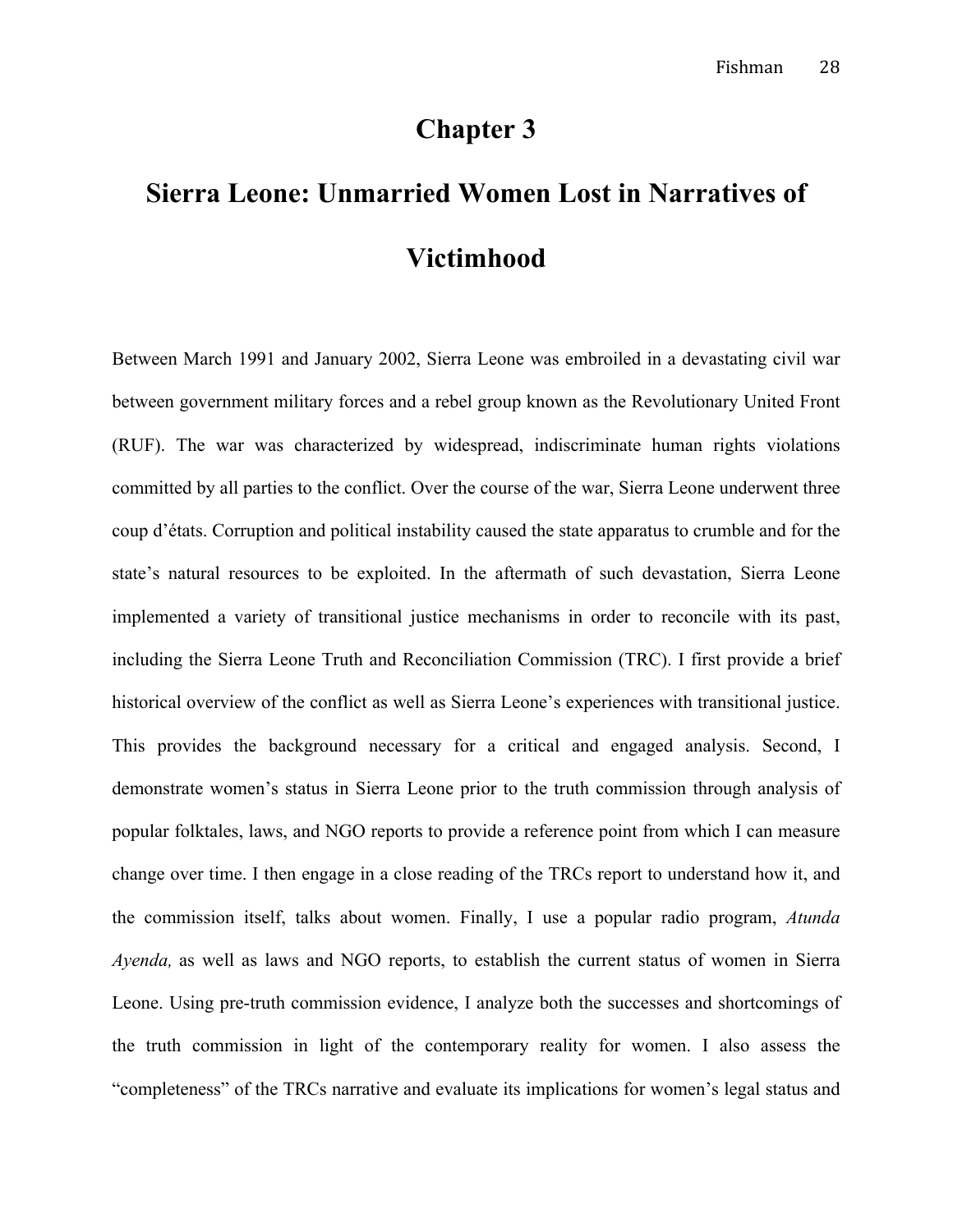political participation post-commission. I conclude that while the Sierra Leone TRC took commendable steps to ensure increased gender participation throughout its work, it failed to portray women as anything more than victims of sexual- and gender -based violence. This has had material effects on the lives of Sierra Leonean women and girls today.

#### **Sierra Leone Civil War: 1991-2002**

Though the Sierra Leone civil war is rooted in its colonial history, the legacy of which has been corrupt and unstable institutions and governance, the proximate cause of the 1991-2002 war can be attributed to the All People's Congress (APC) (Kpundeh 2004). Elected in 1968, the APC instituted a one-party system in 1978, and subsequently took measures to repress any form of opposition from civil society. By the 1980s, Sierra Leone was in a state of economic crisis, as politicians began to dismantle the formal institutions that regulated the diamond and iron ore industries for their own enrichment (Bangura 2004). The APC deliberately excluded the rural population of Sierra Leone (approximately 80% of the population at the time), and resentment towards the government reached an all-time high (Kpundeh 2004). Meanwhile, between 1987 and 1988, frustrated and disillusioned Sierra Leoneans travelled to Libya to train as guerillas (Abdullah 2004). The Revolutionary United Front (RUF) was born in these Libyan training camps. There, the three founders of the RUF, including leader Foday Sankoh, met Charles Taylor, a Liberian warlord who would go on to found the National Patriotic Front of Liberia (NPFL). Taylor would become instrumental in launching the RUF's campaign of terror in Sierra Leone. As a rebel group, the RUF remained an enigma, without coherent goals or apparent political motivations (Harris 2011). Notorious for its brutality, the rank and file members of the RUF were primarily kidnapped or otherwise forcibly conscripted child soldiers and *lumpens*: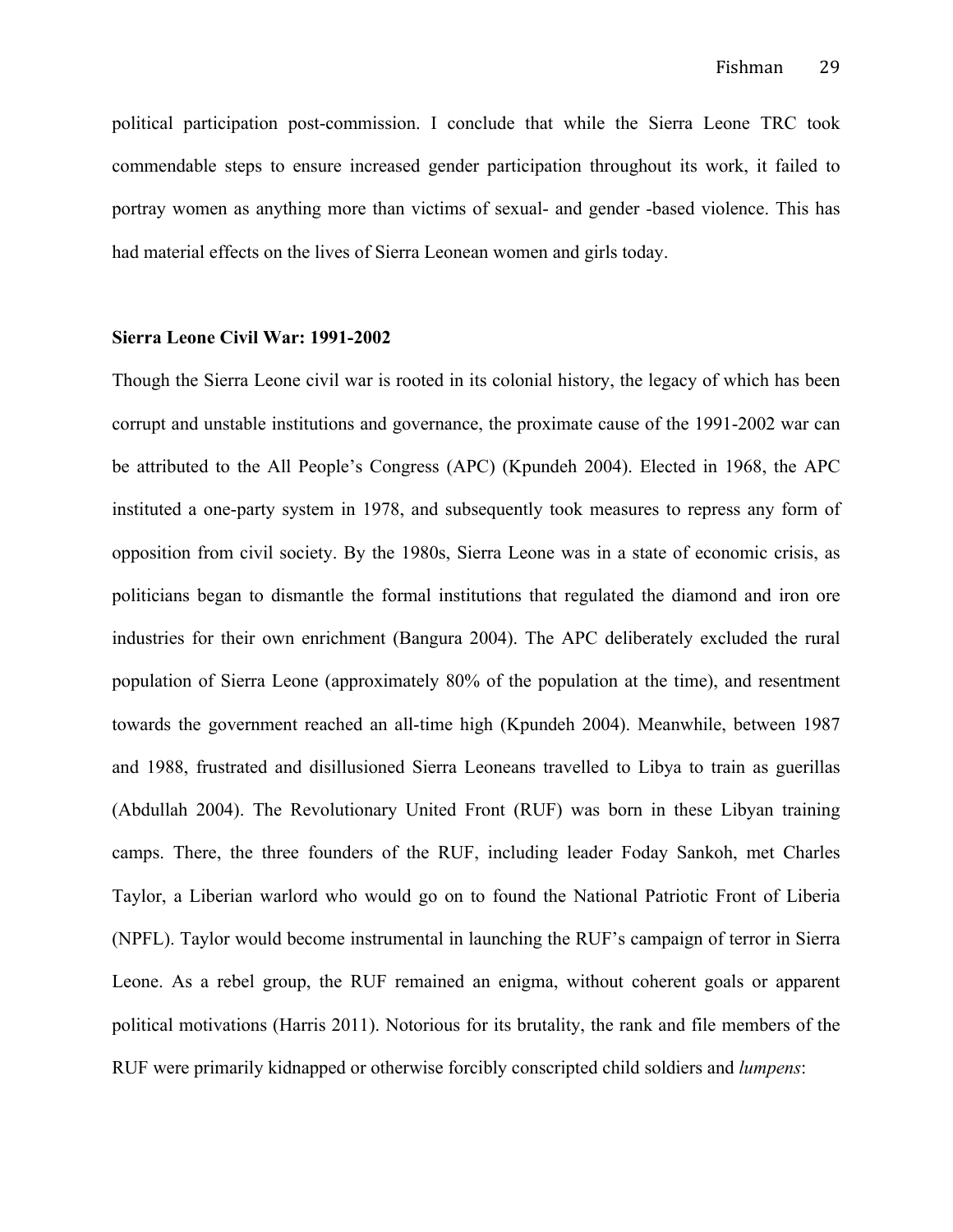largely unemployed an unemployable youths, mostly male, who live by their wits or have one foot in what is generally referred to as the informal or underground economy. They are prone to criminal behavior, petty theft, drugs, drunkenness and gross indiscipline… it is a male specific oppositional culture that easily lends itself to violence" (Abdullah 2004, 45).

These rebels used drugs indiscriminately, and engaged in widespread looting (Abdullah 2004).

The war began on March 23, 1991, when the RUF entered the Kailahun District in a remote southeast region of Sierra Leone and began to attack surrounding villages (Harris 2011). The RUFs initial aim was to oust the APC, which they believed to be centralized, corrupt, and negligent towards the rural areas of Sierra Leone (Bøås 2001). The violence was initially assumed to be the work of Taylor's NPFL, since Kailahun borders Liberia, but the Sierra Leonean military would soon find itself at war with the RUF (Mutwol 2009). The RUF would quickly overpower the weak and underfunded Sierra Leone Army (SLA), gaining control over most of the diamond rich territory in the eastern and southern parts of the country (Binningsbø and Dupuy 2009). In April 1992, disgruntled SLA soldiers came to the capital city of Freetown, fresh from fighting with the RUF. Though their initial intention was to complain about conditions on the ground, they eventually overthrew the APC and installed the National Provisional Ruling Council (NPRC) in its place (Abraham 2004). The NPRC quickly expanded the size and capacity of the military, finally growing into a formidable opponent to the RUF. Almost immediately, high level military officers and the NPRC leadership became involved in the large-scale mining of diamonds on the black market for their own financial gain (Abraham 2004). That same leadership turned a blind eye to the growing *sobel* (soldier/rebel) tendencies of their rank and file troops, where "They [government soldiers] attacked towns under the guise of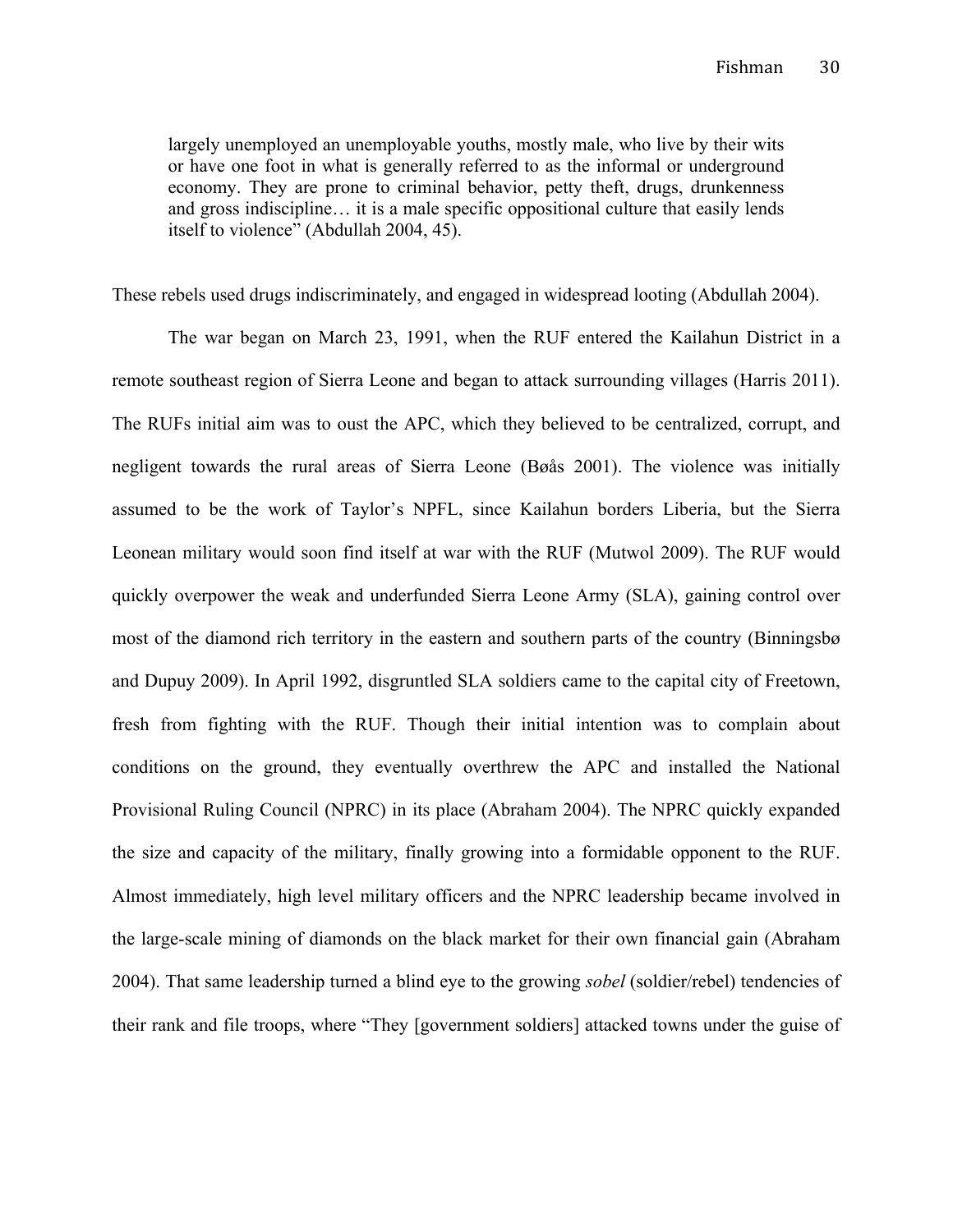rebels and looted property" (Abraham 2004, 106). The *sobel* phenomenon contributed to widespread feelings of mistrust towards government forces among the civilian population.

As the war raged on, so did political turmoil. Democratic elections were held in 1996 despite threats from the RUF and NPRC, and ex-UN bureaucrat Ahmed Tejan Kabbah of the Sierra Leone Peoples Party (SLPP) was elected president (Kandeh 2004). On election day, the RUF attacked strategically-located towns throughout the country, and, in response, a number of informal civil militia groups took up arms to fight the RUF, eventually forming a unified paramilitary group known as the Civil Defense Forces (CDF) that fought alongside the SLA on behalf of the government (Horovitz 2006). Soon after taking office, Kabbah signed the Abidjan Peace Accord with Sankoh, but the agreement quickly collapsed following continued ceasefire violations and a bloody palace coup that deposed Kabbah on May 25, 1997 (Mutwol 2009). It installed a military junta called the Armed Forces Revolutionary Council (AFRC) led by Major Johnny Paul Koroma. The AFRC almost immediately invited the RUF to Freetown to be a part of the new junta, an offer that the RUF readily accepted (Gberie 2004). In the weeks that followed, rebels flooded into Freetown and set up strategic positions in the city, taking "full control of everything, including the lives of residents" (Gberie 2004, 145). The RUF launched a campaign of terror in the capital, an area which, until then, had been a relative haven from the violence. For its part, the AFRC allowed the state to crumble, cracking down on any form of dissent (real or perceived) with widespread repression (Gberie 2004). The international community condemned the coup, and the Economic Community of West African States (ECOWAS) deployed peacekeeping forces within a matter of days (Gberie 2004; Mutwol 2009). Nigeria, in particular, worked hard to reverse the coup, and collaborated with Ghana to engage the AFRC in negotiations to return the government to civilian rule (Mutwol 2009). Though the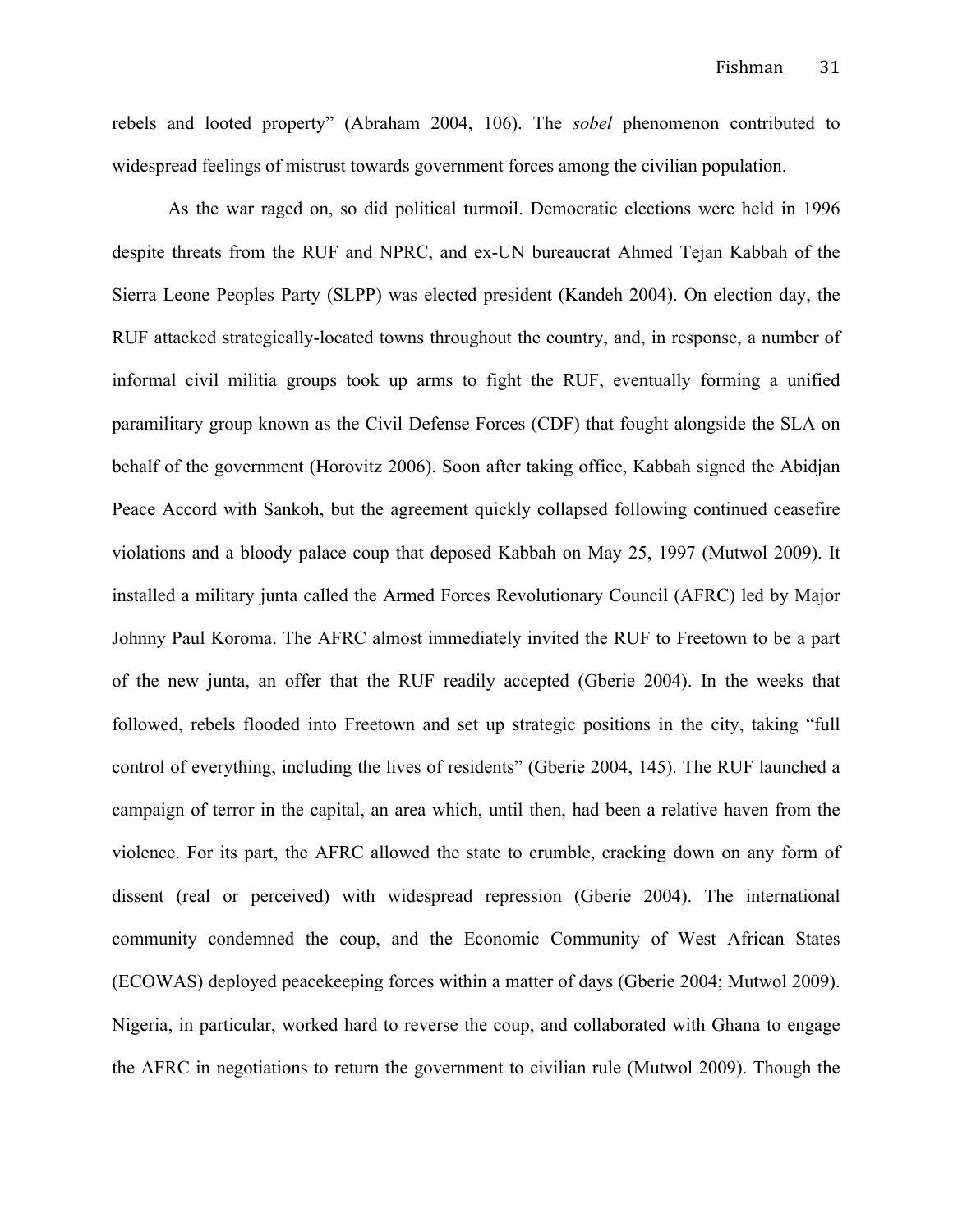AFRC initially agreed to step down and allow Kabbah to return to power, it reneged on that agreement, and in February 1998 Nigerian troops invaded and drove the junta out of Freetown (Mutwol 2009). Kabbah was restored as president on March 10, 1998.

Unfortunately, the transition to civilian rule was not peaceful. In January 1999, the RUF launched what has been called "Operation No Living Thing" in Freetown, killing an estimated 7,000 people in the span of two short weeks (Human Rights Watch 1999). Hundreds of homes were burned to the ground; and thousands were raped and mutilated, many kidnapped by the rebels as they fled the violence (Gberie 2005). Nigerian troops, along with the CDF, launched counter-attacks and eventually quashed the campaign. In the wake of "Operation No Living Thing," Kabbah and the RUF began another round of peace negotiations, which culminated in the signing of the Lomé Peace Accord on July 7, 1999. The Lomé Peace Accord called for amnesty and power sharing measures, and arguably, gave the RUF a fair deal (Mutwol 2009). In particular, the agreement, as it was signed in 1999, gave RUF leader Foday Sankoh chairmanship of the newly established Commission on the Management of Strategic Resources, National Reconstruction and Development (CMRRD), which would grant him *de facto* control over diamond-rich areas (Binningsbø and Dupuy 2009). The UN deployed a peacekeeping mission (UNAMSIL) to support ECOWAS troops in monitoring the implementation of the accord. After continued fighting by all parties to the conflict, the agreement fell apart after the RUF kidnapped 500 UNAMSIL peacekeepers (Reiter 2016, 119). Subsequently, Foday Sankoh and other highranking members of the RUF were arrested and stripped of their promised positions in the government. More peacekeeping troops were deployed to monitor the implementation of a new ceasefire agreement in 2001 and the subsequent demobilization of rebels (Reiter 2016, 119). Without Sankoh, and in the face of a 17,500 strong peacekeeping force, the RUF disintegrated.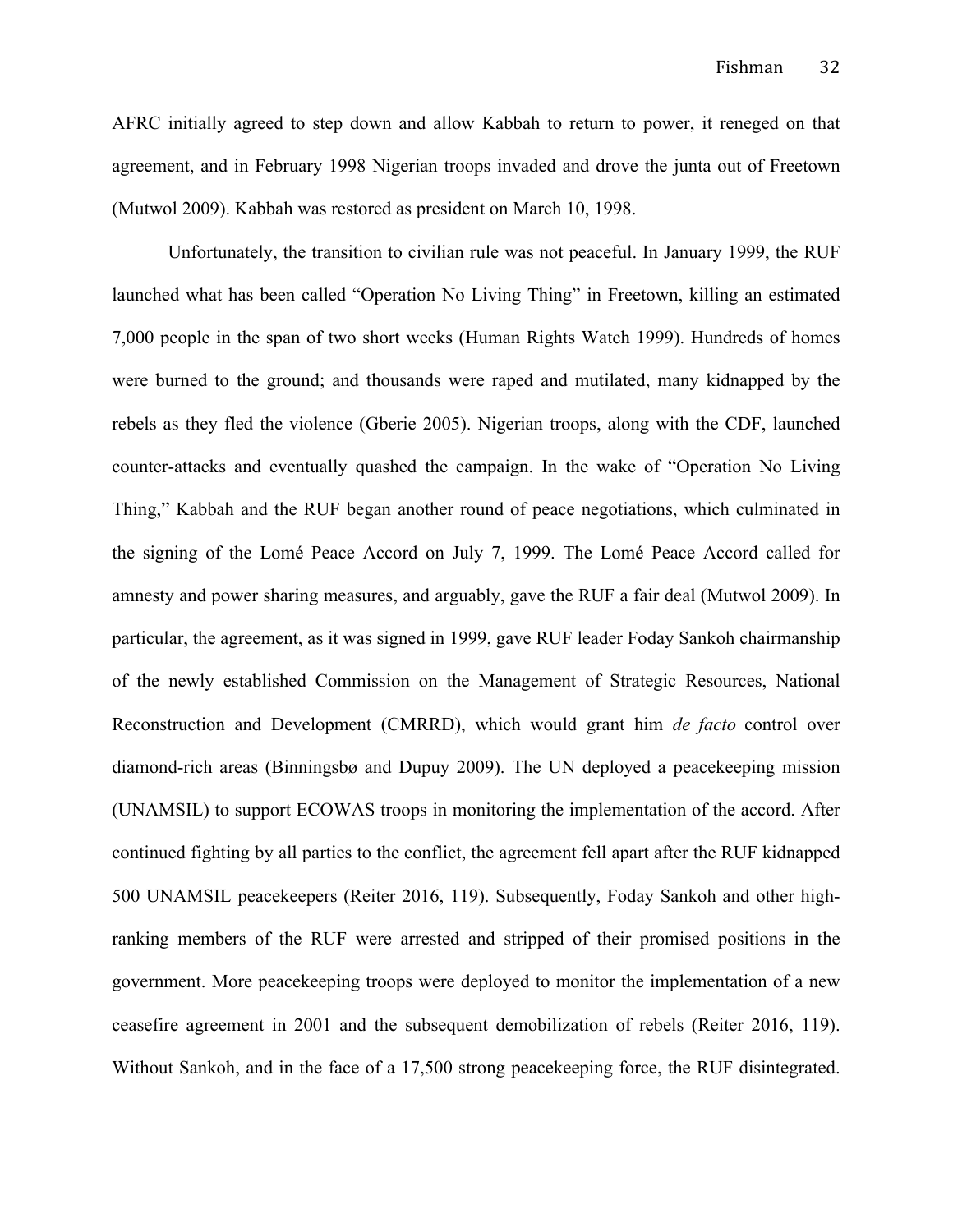President Kabbah declared the war to be over on January 18, 2002 (Abraham 2004; Binningsbø and Dupuy 2009; Mutwol 2009).

More than anything, the war in Sierra Leone was deeply chaotic. The sheer number of actors (none of whom were clearly fighting on the part of civilians) who were constantly changing territory made it easy for natural resources to be exploited, and for human rights abuses to occur freely and with impunity.

# **Human Rights Violations During the War**

The Sierra Leone civil war was characterized by severe violations of human rights perpetrated by all parties to the conflict. By the end of the war, violence had penetrated virtually every corner of the country, leaving between 50,000 and 75,000 dead, 2.5 million displaced, and countless others maimed and traumatized (Horovitz 2006). No one was immune to violence—women, children and the elderly were subject to as much, if not more, brutality than their less vulnerable counterparts. As the report of the Sierra Leone TRC would eventually note: the war was one fought against civilians, instead of between combatants on a battlefield.

Children were recruited and used as soldiers on all sides of the conflict, in particular by the RUF and the SLA. Many were kidnapped, while others were conscripted with promises of revenge after seeing their families killed (Abdullah and Rashid 2004). They were forced to ingest drugs, trained, and given automatic weapons to fight alongside their adult counterparts, often participating in the same atrocities. Children also served as messengers, spies, cooks, and sex slaves (Abdullah and Rashid 2004). Child soldiers existed in a liminal space, where "They seemed to be the incarnation of the contradictions that gripped the entire country, in that one and the same child might be both a victim and a perpetrator" (Schabas 2006, 32).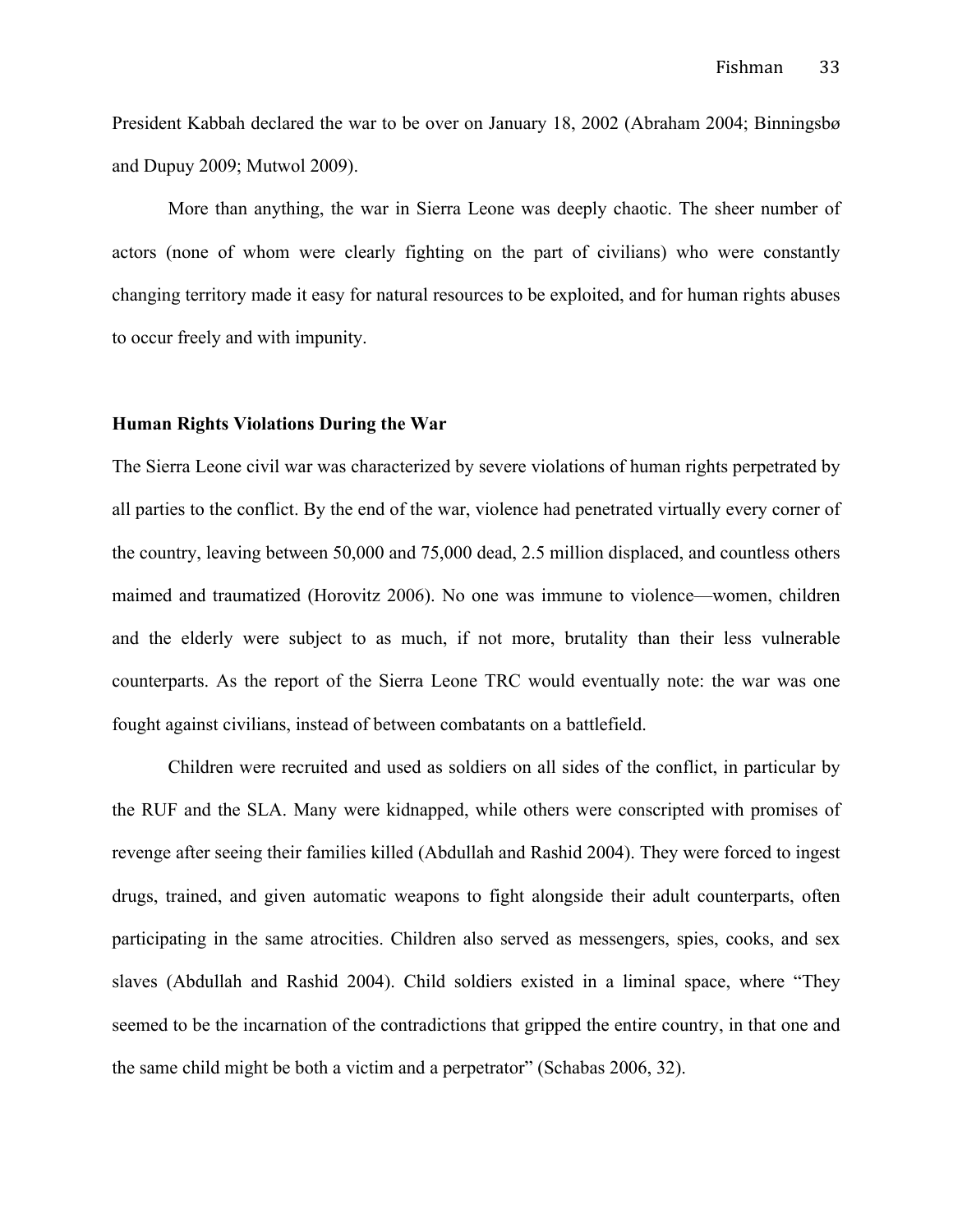The RUF was also notorious for its brutality and indiscriminate use of violence against civilians. In addition to looting, raping, pillaging, and killing indiscriminately, they were infamous for preforming amputations. In particular, leading up to the 1996 election, the RUF embarked on a violent campaign of widespread amputations. Combatants hacked off the hands of civilians in an attempt to stop them from voting. Many of the abuses committed by parties to the conflict went beyond traditional notions of guerilla warfare. The TRC even recorded a small, but significant number of instances of forced cannibalism, during which victims were forced, at gunpoint, to eat the human flesh of their loved ones. The depravity of such an act is emblematic of the utter disrespect for human life and dignity that was displayed by all perpetrators of the conflict.

Women and girls in particular suffered extreme acts of violence during the conflict. Sexual- and gender-based violence were used strategically as weapons of war. Though estimates vary, anywhere between 50,000 and 64,000 women and girls were raped during the war (Physicians for Human Rights  $2002$ ).<sup>8</sup> The TRC found that of the more than 800 incidences of rape it recorded, 58% of all victims had suffered multiple rapes. Approximately 50% of those victims were under the age of 18—the youngest survivor of rape having been four years old at the time of her assault (Witness to Truth: Volume III). The TRC found that "all of the armed factions, in particular the RUF and the AFRC, embarked on a systematic and deliberate strategy to rape women and girls, especially those between the ages of ten and 18 years of age, with the intention of sowing terror amongst the population, violating women and girls and breaking down

<sup>&</sup>lt;sup>8</sup> This estimate is based on a population-based assessment conducted by researchers from the NGO Physicians for Human Rights. See: Reis, Chen, and Lynn L Amowitz et al. 2002. *War Related Sexual Violence in Sierra Leone: A Population Based Assessment,* pp. 3-4, footnote 5 for more on methodology.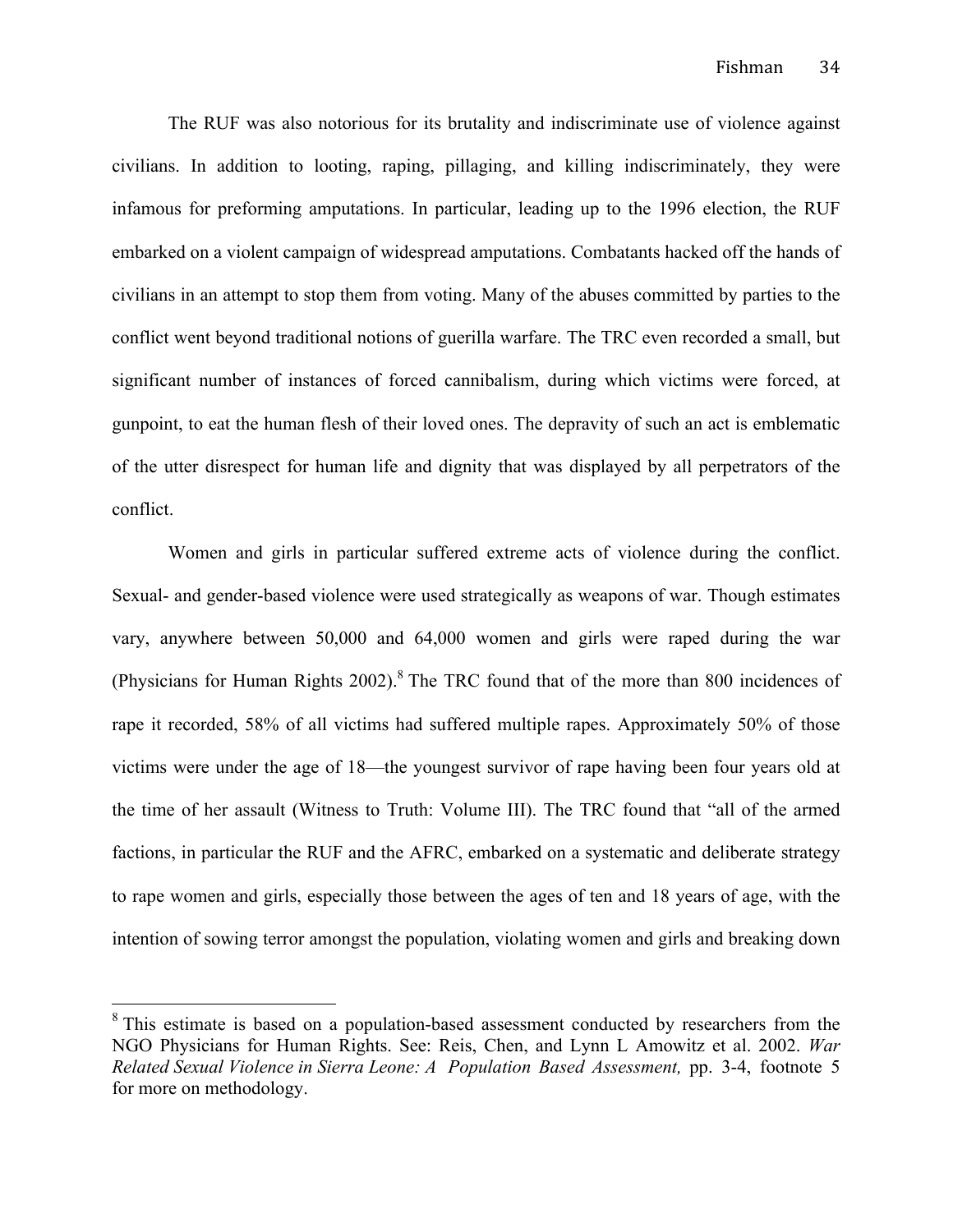every norm and custom of traditional society" (Witness to Truth: Volume III, 161). Genderbased violence during the conflict was not limited to rape and sexual abuse. RUF rebels were also known to disembowel pregnant women (Abdullah and Rashid 2004). Eyewitnesses reported to the TRC that often the rebels would stop pregnant women and attempt to guess whether the sex of the baby was male or female. They disemboweled the mother to settle the bet (Witness to Truth: Volume III). Other gender-based crimes included forced abortion and miscarriages, forced pregnancy and child-rearing, domestic slavery, forced marriage, sexual slavery, and sexual mutilation (Oosterveld 2009).

A common theme in the violations that women and girls suffered was that of breaching cultural norms, particularly those norms related to sexual behavior. First, it is considered taboo to engage in sexual intercourse while breastfeeding a child, as some, especially those in rural areas, believe that sex during pregnancy or while breastfeeding can put a child in danger of serious illness or even death (Smart 1983; Ferme 2001; Coulter 2009). Oftentimes, women move in with their parents for the duration of their pregnancy, or while they are nursing their children—a period of time between five and six months, and even up to three years (Ferme 2001). During the war, both pregnant and nursing mothers were raped and sexually assaulted. Violating a cultural taboo compounded the trauma of the crime itself, and "violated not only the victim but her family or the wider society" (Human Rights Watch 2002, 35).

Another sexual norm that was violated during the war was the belief that it is wrong to have sex outside, particularly in "the bush" (Smart 1983; Coulter 2009). "The bush" refers to the densely wooded areas through which the rebels traversed the country and set up base camps; hence the name "bush wives" for those women who were abducted and (formally and informally) married to rebel soldiers. The bush has historical implications, whereby it was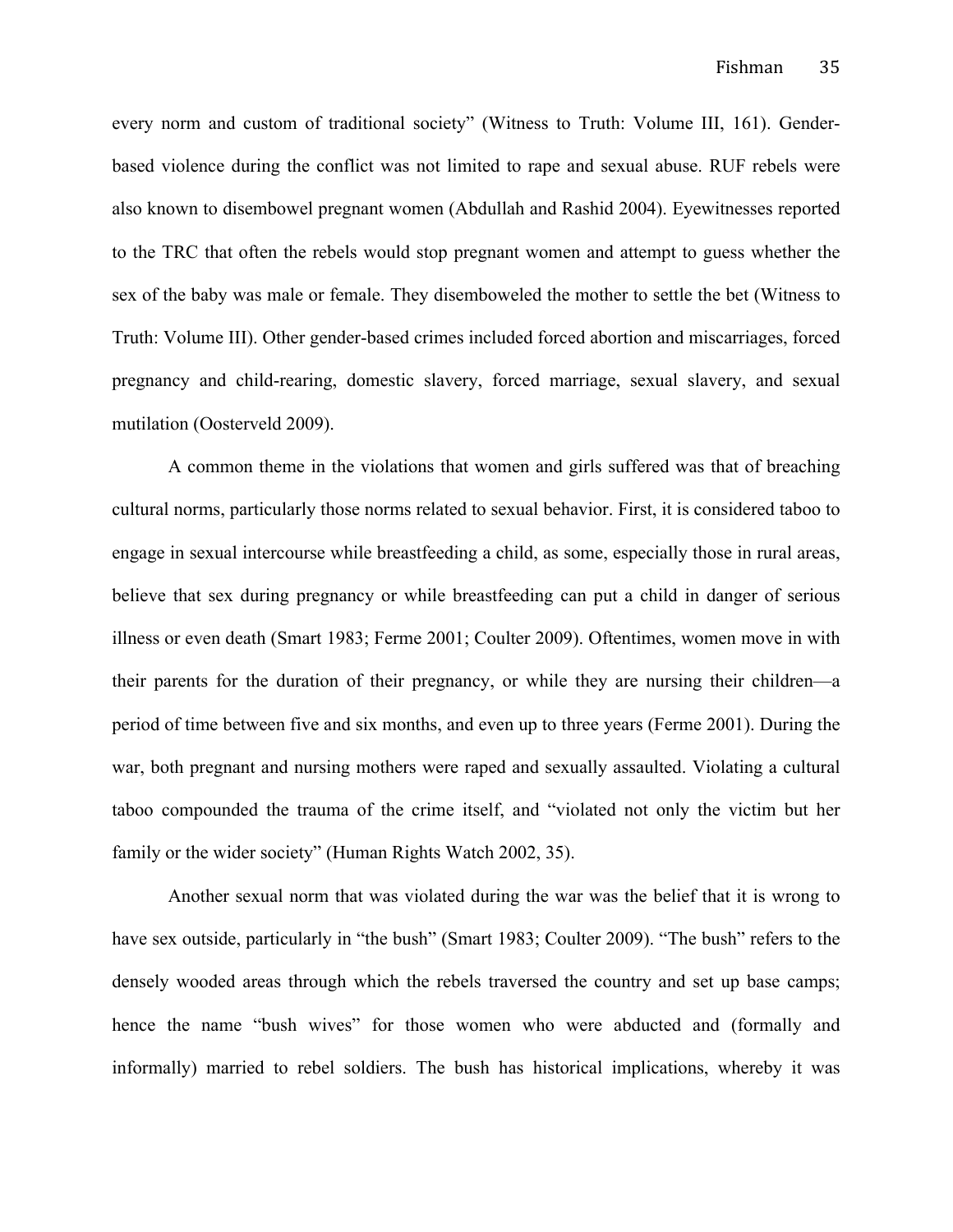conceived of as the antithesis of the village; the wild and uncontrolled counterpart to the village's domesticated and civil existence (Jackson 1977; Coulter 2009). To engage in sexual intercourse in the bush is frowned upon because "such an act defiles all the farms in the area, thus resulting in poor harvest. It is also believed that if the wife becomes pregnant from the intercourse, the child will be a 'devil'" (Smart 1983, 127). Rebels raped and had prolonged (nonconsensual) sexual relationships with women in the bush; and many women became pregnant as a result of those unions. Thus, their children came to embody, at least in the eyes of some outsiders, pure evil in two ways—they were the children of "barbaric" and "animal" rebels who were inherently violent, and they were assumed to have been conceived in a way that made them "the devil." The war was not only an attack on civilians physically, but also culturally. In the wake of such widespread violations of human rights, transitional justice mechanisms became particularly important.

#### **Transitional Justice in Sierra Leone**

After the war, Sierra Leone was left with a devastated and traumatized society, and in the face of such devastation it took a multi-faceted approach to transitional justice by designing a Disarmament, Demobilization and Reintegration (DDR) program, holding trials, and instituting a truth commission. Sierra Leone primarily engaged with these from the end of the war (though the disarmament process began prior to the wars end) until the Special Court for Sierra Leone (SCSL) completed its mandate in 2013. Efforts continue to date, as there is a residual court, and an office that administrates the reparations program that was borne of the truth commission.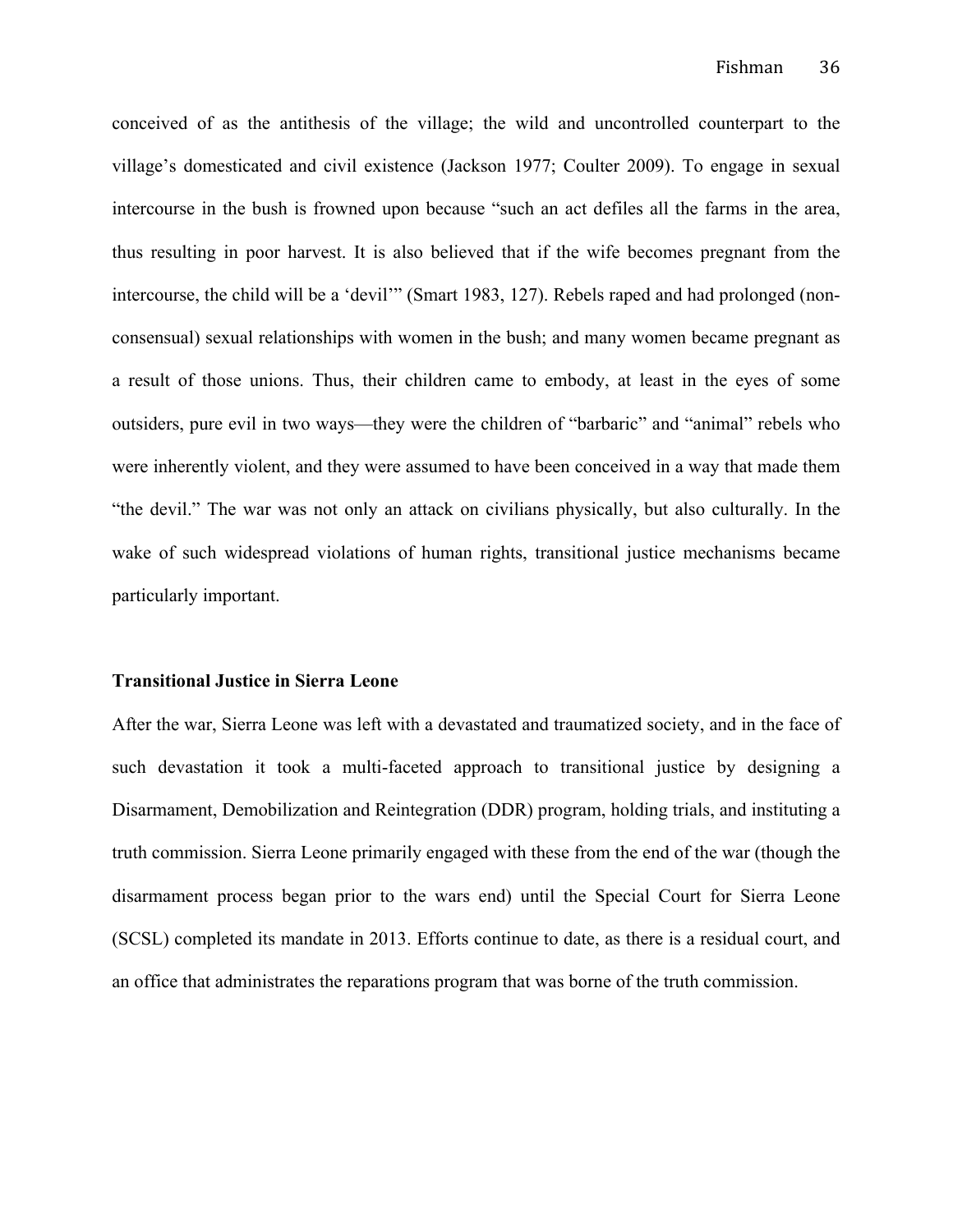## *Demobilization, Disarmament, and Reintegration (DDR)*

The most immediate transitional justice concern was that of disarming and demobilizing the tens of thousands of combatants who had participated in the war on all sides. The National Committee for Disarmament, Demobilization and Reintegration (NCDDR) began its efforts in 1998 at the behest of the Kabbah government, and operated in fits and starts throughout the remainder of the war. Its most robust and successful period of operation was from 2001 to January 2002, with help from UNAMISL peacekeeping forces (Humphreys and Weinstein 2007). The NCDDR faced an overwhelming task, as it not only sought to disarm former rebels, but also to reintegrate them into the community—the very communities they had terrorized (Shaw 2010). Reintegration proved to be especially difficult for former child combatants, many of whom knew very little of life outside of war. Once registered with the NCDDR, children were transferred to Interim Care Centers, where they received counseling, treatment for drug addiction, and specialized education and skills training, during which time staff members worked to locate family members. Family reunification was the ultimate goal, but that was not without hardship:

But the biggest problem was returning to a life that didn't exist anymore. Those of us who were abducted or forced to fight had to face the bad feelings of our families, our friends and our communities…They didn't trust us to behave. Sometimes we didn't behave. We had been taught to use violence. We didn't remember how to respect others or show kindness. No one seemed to understand the terrible shame and sadness that possessed us (TRC Report: Child Friendly Version, 25).

Older ex-combatants who went through the first two steps of the program (disarmament and demobilization) were eligible for assistance from the Training and Employment Program (TEP) (Leff 2008). Through TEP, ex-combatants qualified for six months of skills training or education programs, as well as a \$150 reintegration stipend (Shaw 2010). While some ex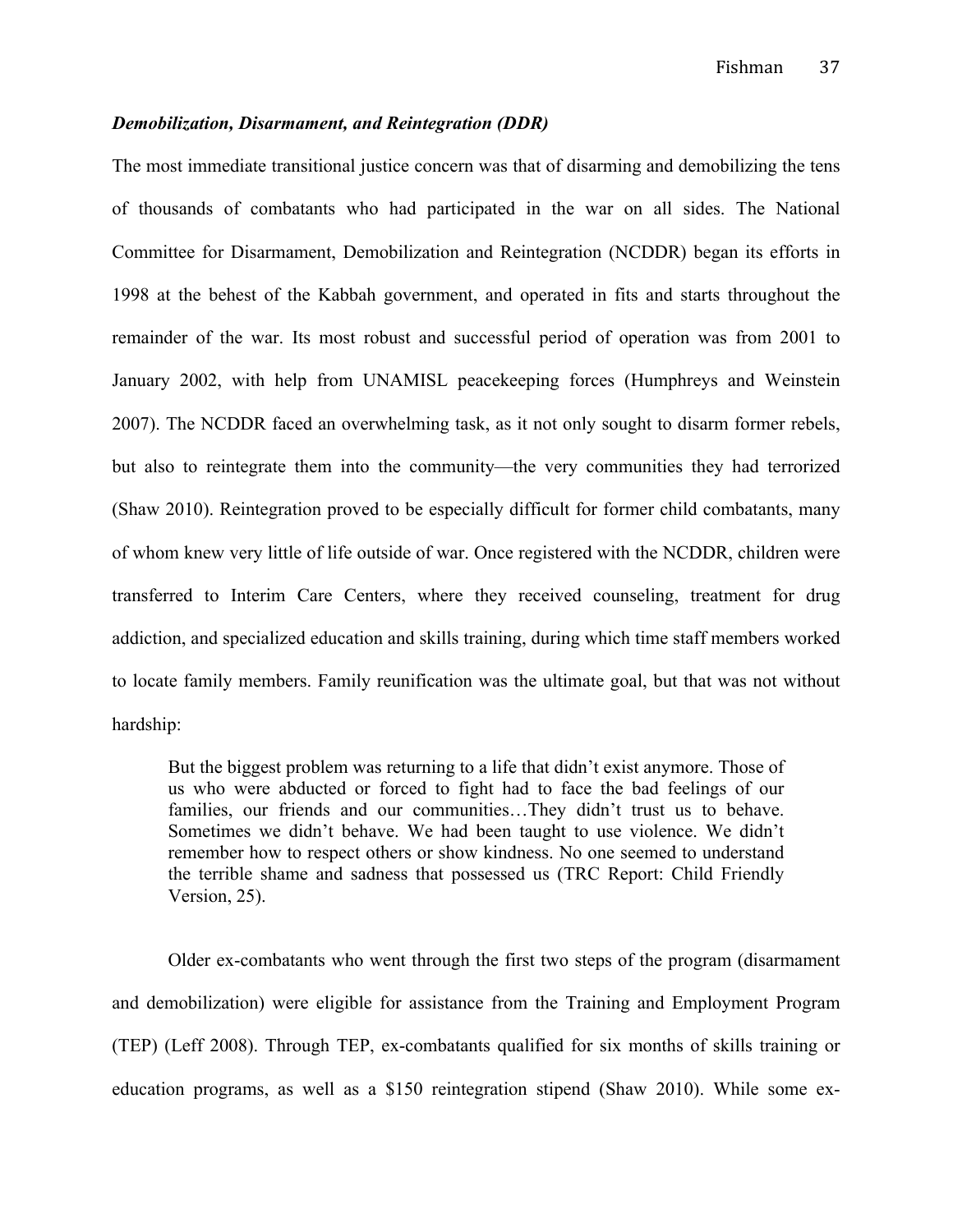combatants reported that the program was helpful, others found that, in the struggling economy, the program had not made a significant difference in their lives (Shaw 2010). The primary goal of the NCDDR was that of community reintegration, and while the program is widely regarded as a success, the process has not been without failures. One study of over 1,000 ex-combatants found that 93% of those surveyed reported that they had not faced difficulties gaining acceptance from their families or communities while reintegrating (Humphreys and Weinstein 2007). The authors caution, however, that the 7% who reported difficulties reintegrating should not be discounted, and felt that this percentage could be representative of a larger trend within the whole population of ex-combatants who participated in DDR (Humphreys and Weinstein 2007).

The NCDDR initially estimated the number of combatants to be demobilized at 45,000; however, by the program's end in 2002, they had disarmed a staggering 72,490 combatants from all armed groups (Humphreys and Weinstein 2007; Shaw 2010). UNICEF estimates that of those who participated in the program 9.5% (or 6,845) were children, the overwhelming majority young boys (UNICEF 2005).

The NCDDR has been criticized for certain qualifications that excluded many former combatants, namely women, and those who fought with the CDF (Coulter 2009; Shaw 2010). One stipulation to be eligible for reintegration was to turn in an automatic weapon, which excluded former CDF combatants who fought with knives and small caliber handguns (Shaw 2010). Women and girls who had previously been combatants often participated in roles that did not require a weapon—as messengers, cooks, and sex slaves—and were thus unable to qualify for reintegration programs that could have been beneficial to them (Leff 2008). Those women who did fight on the front lines with weapons often gave up their arms to their "bush husbands" when the war ended, or to young boys so that they could disarm instead (Coulter 2009). In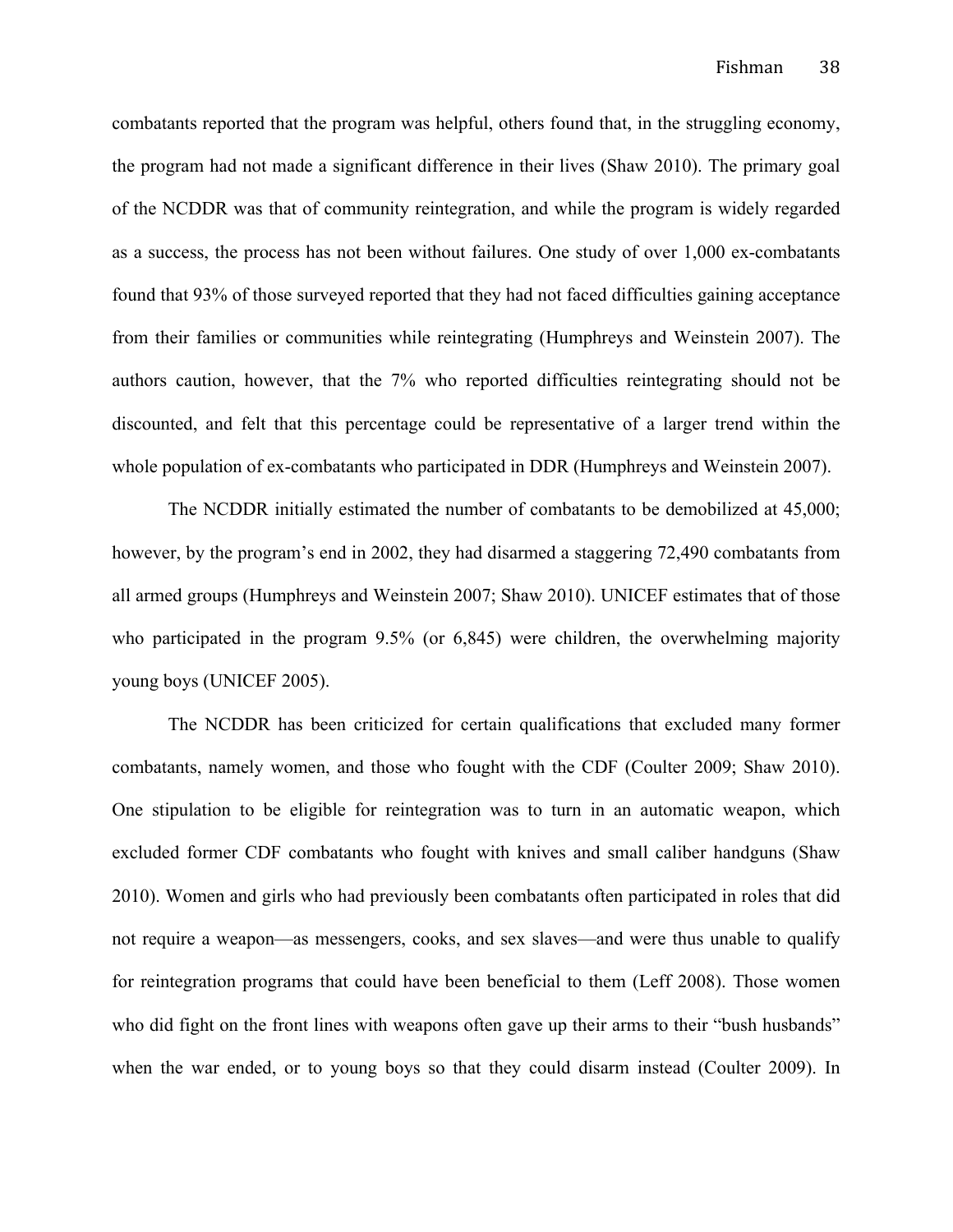interviews with female ex-combatants, Coulter recounted, "more than half of all the female excombatants I interviewed said they had actually wanted to disarm, but only a handful did" (Coulter 2009, 158).

## *The Special Court for Sierra Leone (SCSL)*

The Special Court for Sierra Leone (SCSL) was established in January 2002 following a request by the Sierra Leonean government that the UN establish a special court with jurisdiction to try crimes against humanity, war crimes, and other such violations of international law committed in Sierra Leone since November 30, 1996 (SC Res 1315). Though no official protocol was ever established, the court acted as a complementary body to the TRC (Schabas 2003). The court was a landmark institution in many ways; it was the first international tribunal to be held in the country where the crimes being prosecuted were committed, and the first international tribunal to indict a sitting head of state (then Liberian President Charles Taylor) (Horovits 2006). The SCSL's subject matter jurisdiction was over those bearing the greatest responsibility for crimes against humanity, war crimes, and a select number of domestic laws (Mibenge 2013). The SCSL was what is known as a 'hybrid court' or 'hybrid tribunal' because of how it incorporated elements of both international and domestic law into its structure (Mibenge 2013).

In 2013, the SCSL became the first international tribunal to complete its mandate and transition to a residual system (RSCSL), which is still in operation in Freetown. As of today, the SCSL has brought indictments against thirteen individuals, all of whom were leaders of the RUF, AFRC, CDF, as well as Charles Taylor. Ultimately, only ten were brought to trial, as three individuals (including RUF commander Foday Sankoh) died before or during proceedings. Nine of those ten were individuals were convicted and are now serving fifteen to twenty-five year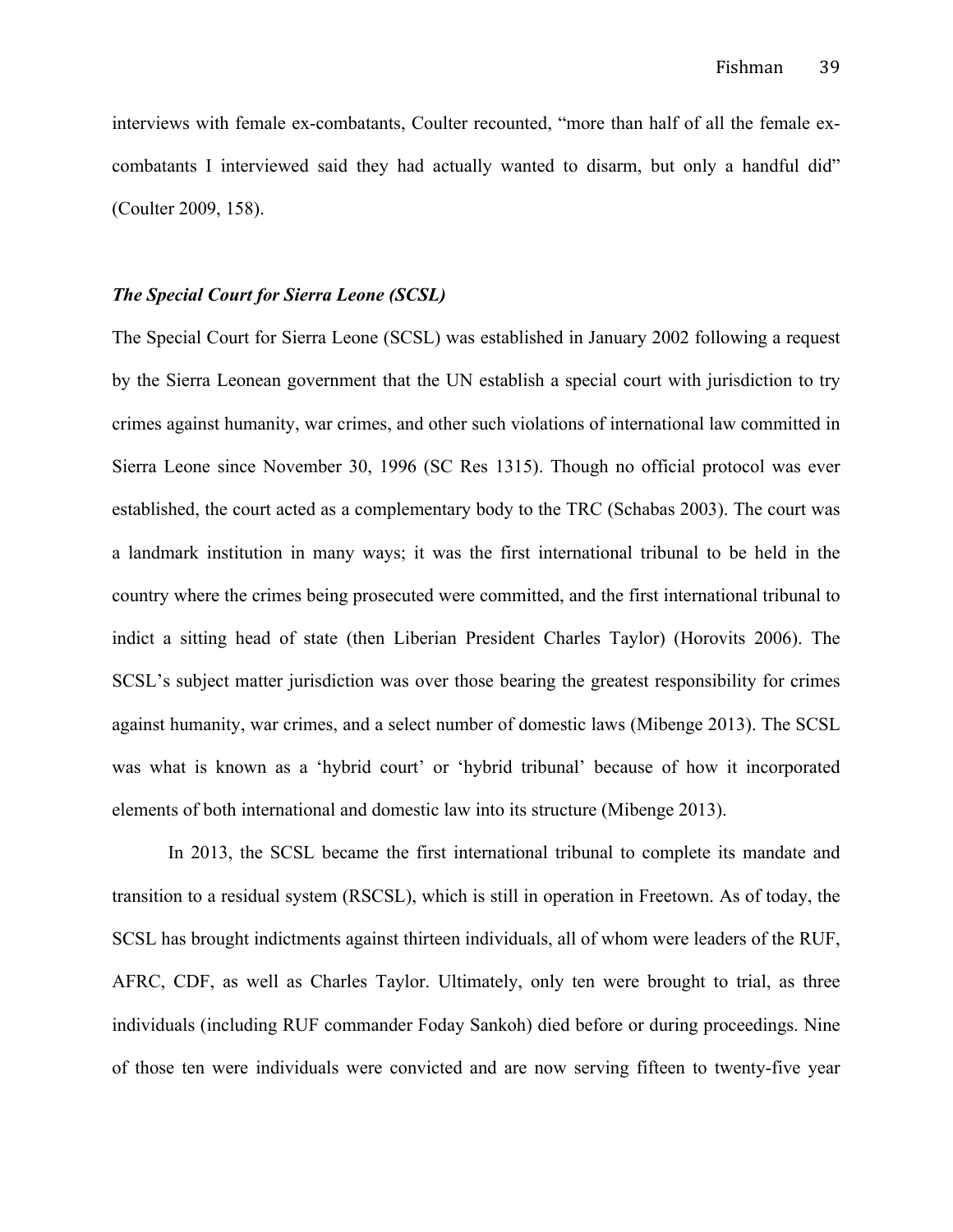sentences in a Rwandan detention center (SCSL: The Special Court Trials). Charles Taylor is currently serving a fifty-year sentence in a British prison.<sup>9</sup> Today, the RSCSL has only one case pending: against Johnny Koroma, former head of the AFRC military junta, who is currently at large. In the international law community, the court is generally regarded as a success. Critics are (rightfully) skeptical of how the prosecution team paid witnesses (though they maintain that these payments were strictly for room and board and lost wages), as well as how the court codified many of the sexual offenses, particularly how they equated marriage outside of the war context with forced marriage during the conflict (Mibenge 2013). In reflecting on the courts legacy, however, the SCSL exceeded the expectations of many, and demonstrated to Sierra Leone, and the rest of the world, that perpetrators of human rights violations would, and could, be held accountable.

Finally, the court made numerous contributions to international human rights law jurisprudence, in particular through its determination that forced marriage, enforced prostitution, forced pregnancy, and sexual slavery constitute crimes against humanity (Oosterveld 2009). The court also ruled that the recruitment of children under the age of fifteen is a serious violation of international humanitarian law (Horovits 2006). In addition to precedent-setting prosecutions, the SCSL took seriously the job of witness protection and support through its Witnesses and Victims Section (WVS). Arrangements were made for both the physical safety of witnesses as well as their emotional and physical well-being. Psychological support services were made available to those testifying, and health care was provided to those for whom testifying would be impossible,

 <sup>9</sup> "War criminal Charles Taylor to serve 50-year sentence in British Prison," *The Guardian*, October 10, 2013, https://www.theguardian.com/world/2013/oct/10/former-liberian-presidentcharles-taylor-british-prison.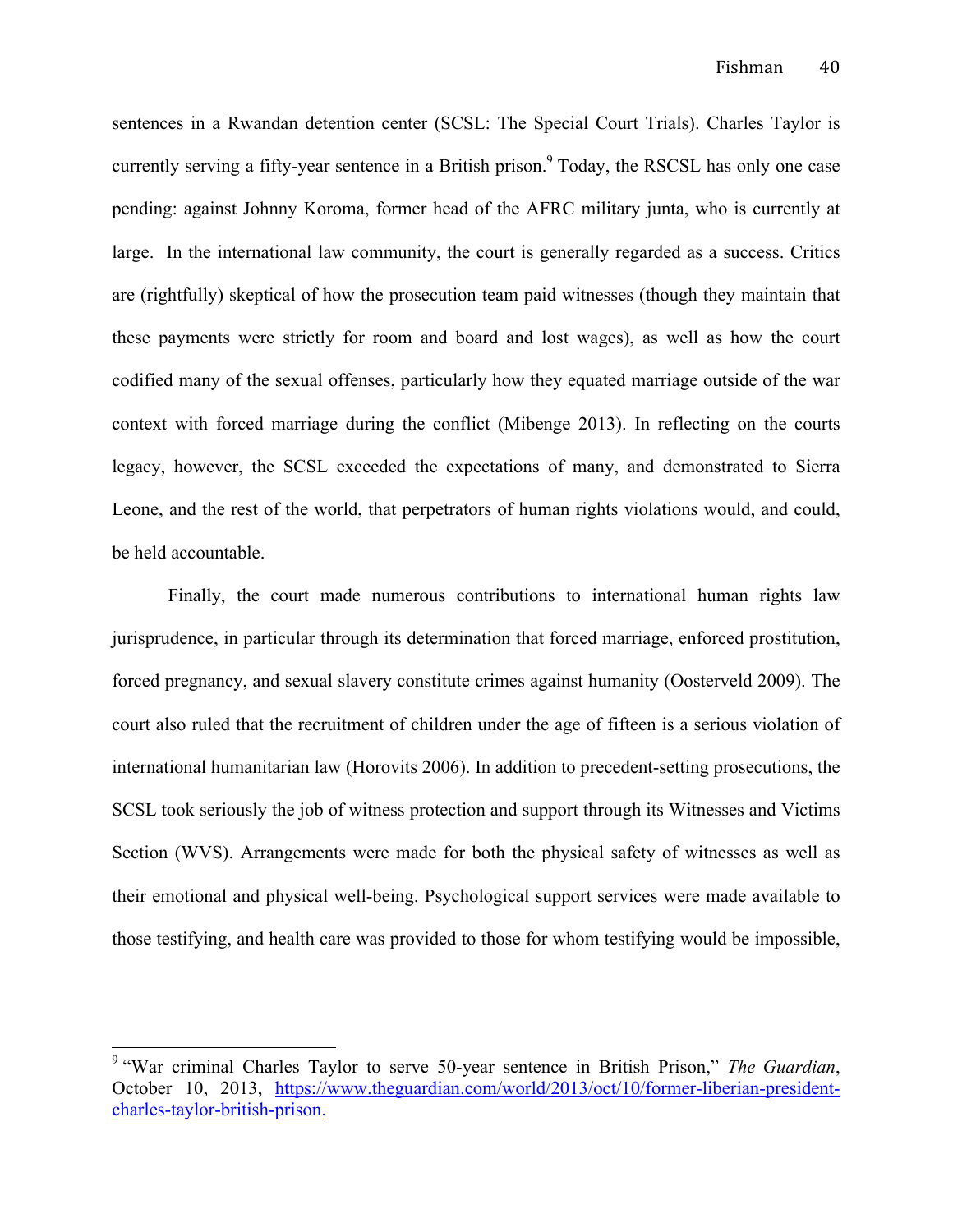or difficult, without (Horovits 2006). These measures were an important step, but the real focus on women, and systems of gender inequality came in the truth commission.

## *Truth and Reconciliation Commission of Sierra Leone*

The Sierra Leone Truth and Reconciliation Commission (TRC) was established by the Truth and Reconciliation Commission Act of 2000, and operated from July 2002 to October 2004 (Schabas 2006). The TRCs mandate directed it to "create an impartial historical record of violations and abuses of human rights and international humanitarian law related to the armed conflict in Sierra Leone…to respond to the needs of the victims, to promote healing and reconciliation, and to prevent a repetition of violations and abuses suffered" (TRC Act of 2000, Section 6(1)). Led by seven commissioners, four of whom were Sierra Leonean nationals, and three of whom were women, the TRC investigated crimes committed from the start of the conflict in March 1991 until the end of hostilities in 2002, paying special attention to the crimes of sexual abuse and the experiences of children (TRC Act of 2000, Section 6(2)(b); Mibenge 2013). The commission took certain liberties with that time frame so as to fully understand the socio-political climate that created the context for such a violent war to occur (Schabas 2006).

Almost immediately after beginning its work, the commission faced financial and logistical difficulties. Though the United Nations Office for the High Commissioner on Human Rights initially recommended a budget of a little over \$9 million USD, donors were unwilling to provide funding to reach that goal. The budget was adjusted multiple times, and eventually reduced to just over \$4.1 million USD for the entirety of the commission's tenure (Witness to Truth: Volume I). In the face of a staggering amount of work to be done in a short time, the budgetary cuts meant that the commission had to work with a skeletal staff who were supported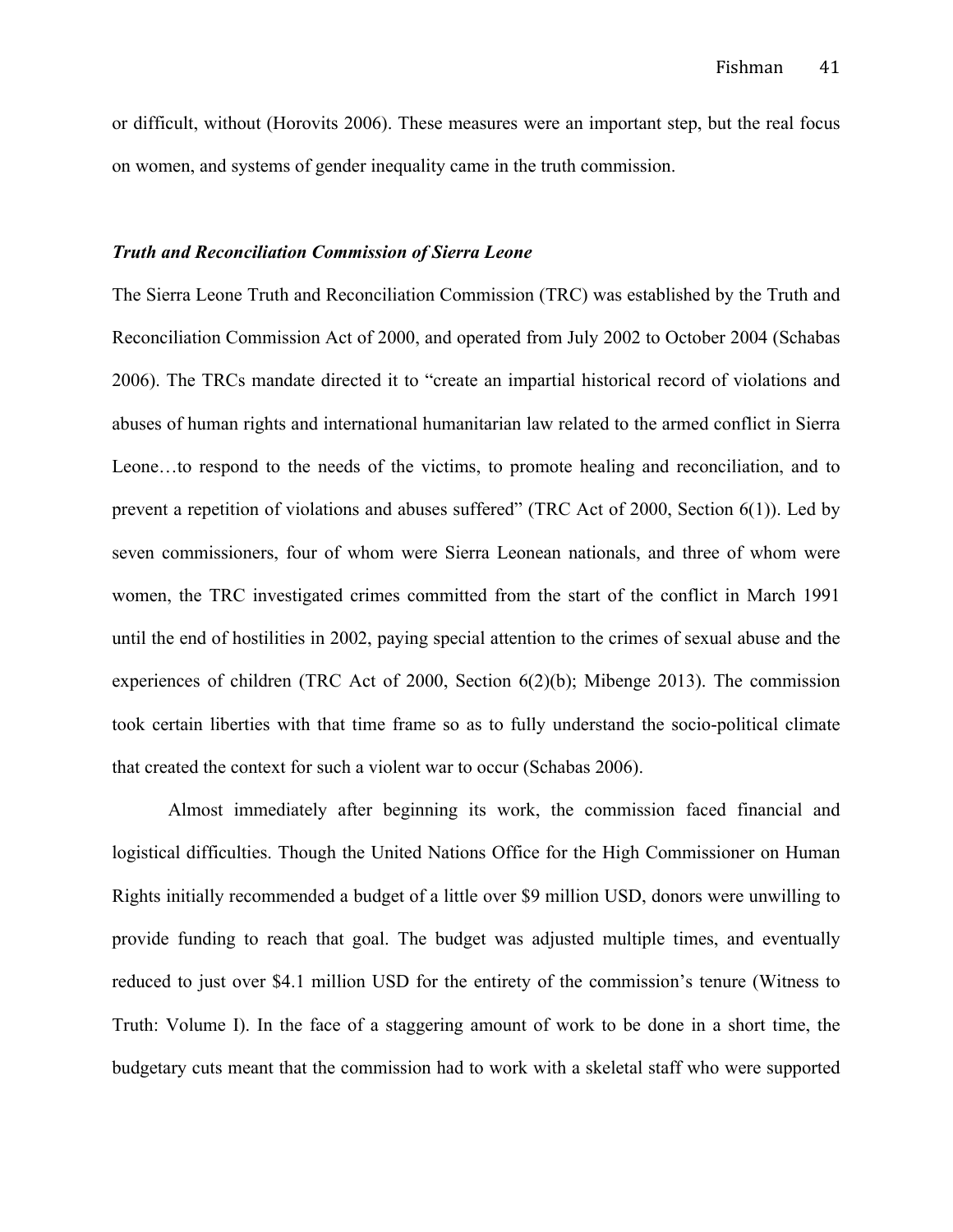by volunteers and unpaid interns. It also meant that the commission could not complete all the projects in the preparatory phase that it would have liked. Public Education Campaigns were impacted most severely by budget and staff cuts. In particular, an outreach project called the "Barray" (town hall) initiative to engage with locals and educate them about the commission and its work was unsuccessful, and in light of poorly planned and poorly received initial trips to communities across the country, the program was ultimately cancelled. This created a negative view of the TRC among many, and led to confusion about the TRC's role in terms of prosecutions. Many conflated the TRC with the SCSL, which was operating simultaneously, a misunderstanding which might have been cleared up had the project been better funded and carried out to its fullest extent.

Despite these setbacks, the commission was ultimately able to fulfill its mandate. The TRC operated in two distinct phases. The first was the statement-taking phase from December 2002 through March 2003 where statement takers collected 7,000 first-hand accounts form both victims and perpetrators (Mibenge 2013). The second phase, from April to August 2003, was the hearings phase, during which time victims and perpetrators were given the opportunity to testify about their experiences publicly. Children who testified did so in closed, in-camera sessions to protect their privacy. Victims of sexual abuse were also given this option, but many opted to share their experiences publicly so that others would know what they had suffered (Schabas 2006; Mibenge 2013). The commission also held thematic hearings on topics such as corruption, governance, mineral resources, and women's experiences of conflict during which time stakeholders and members of civil society could submit reports and testify.

In addition to collecting statements and holding hearings, the TRCs commissioners were also responsible for putting forth recommendations to the government of Sierra Leone for a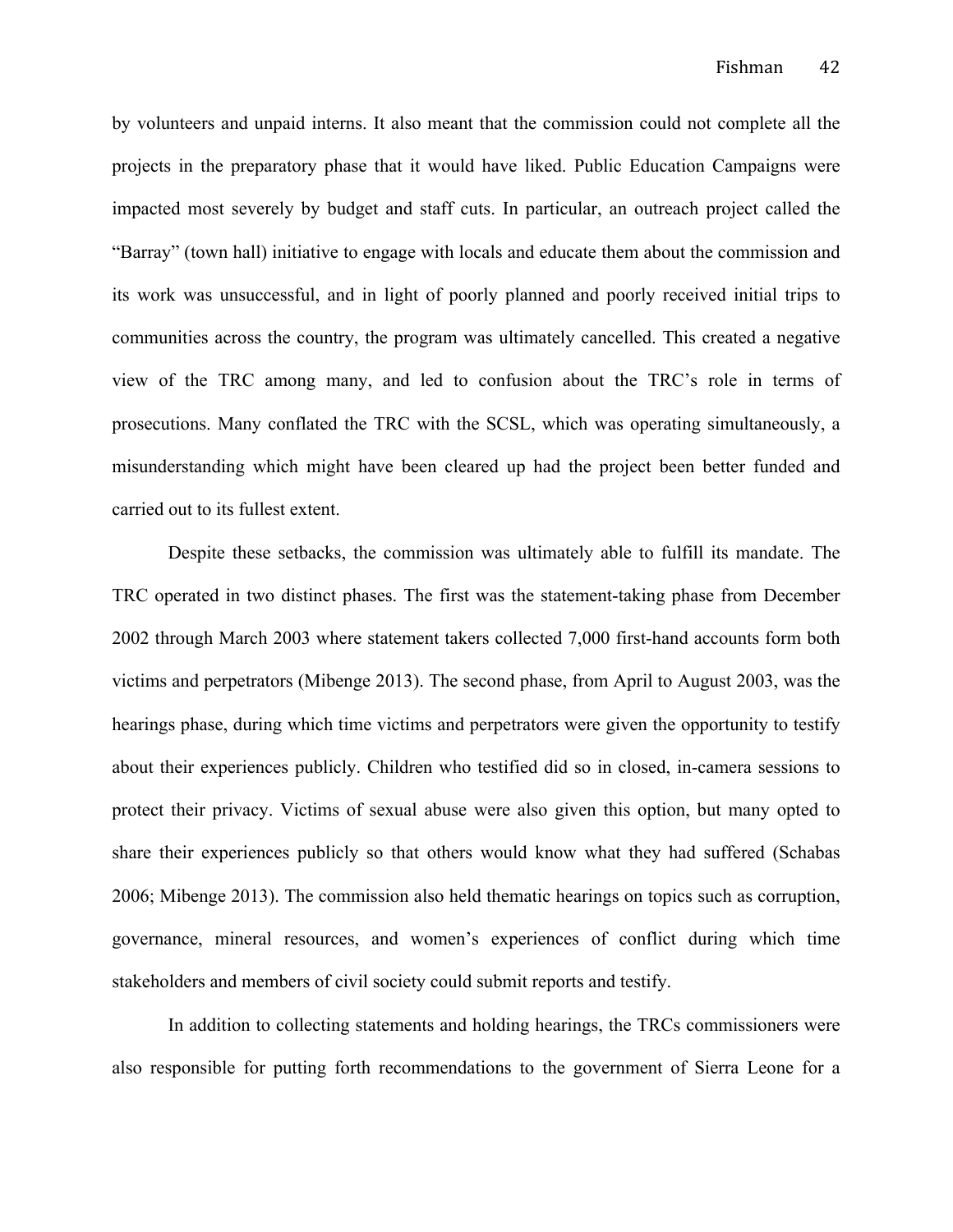reparations program to aid in the redress of grave human rights violations. Ultimately, the TRC came to the conclusion that amputees, other war wounded, children, victims of sexual violence, and war widows—those the commission felt were most vulnerable and would suffer long term hardship as a result of violations suffered—would be the program's beneficiaries (Witness to Truth: Volume II). The recommendations were vast, and ranged from both free general and specialized medical care (such as prosthetics, or surgeries to correct injuries sustained during sexual assault), to counseling and psychosocial support, as well as long term payments in the case of life altering disability. The commissioners also set forth a large number of recommendations pursuant to legal, political, and administrative reforms, many of which the government was obligated to implement "faithfully and timeously" (TRC Act of 2000, Section 17). This is relatively unique to the Sierra Leone TRC, and is one of the commission's strong points.

In 2004, at the end of its mandate, the commission released its final report, aptly named Witness to Truth. The commission also released a child-friendly version of the report in partnership with UNICEF to serve as a resource for children who had been victimized during the war. Spanning three volumes and more than 2,000 pages, Witness to Truth takes the time to explore both the proximate and historical ascendants to the conflict. The report itself is structured around addressing each of the previously agreed upon "themes"—or subjects of significance the commissioners decided to highlight—by devoting a chapter to each: the Historical Ascendants to the Conflict; Governance; the Military and Political History of the Conflict; the Nature of the Conflict; Mineral Resources and their Impact on the Conflict and the Country; External Actors and their Impact on the Conflict; Women and the Armed Conflict; Children and the Armed Conflict; Youth; The TRC and Special Court for Sierra Leone; and Reconciliation.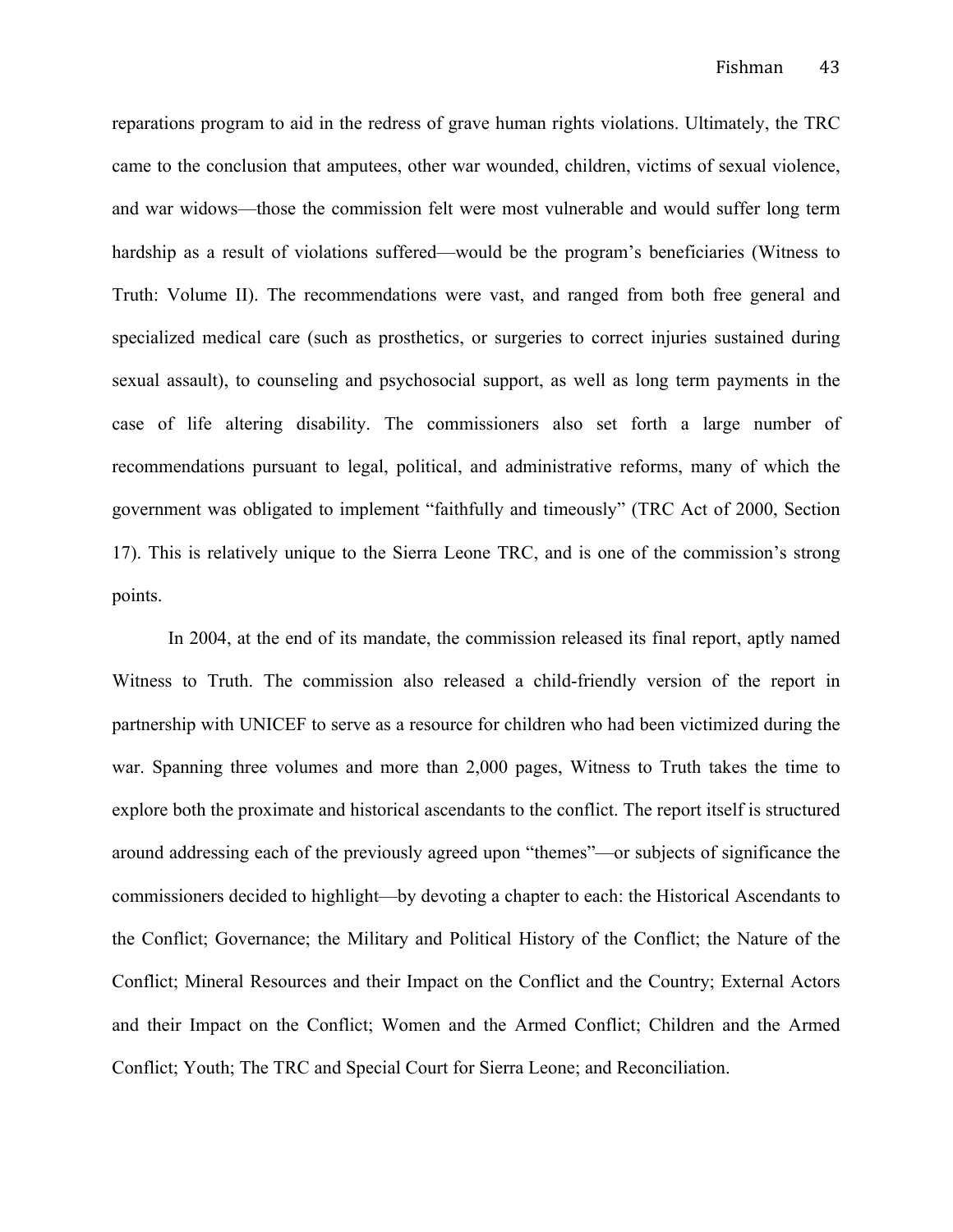In spite of financial and logistical constraints, the Sierra Leone TRC is considered to be one of the best examples of how to address sexual- and gender- based violence. The commission made gender mainstreaming its official policy (Witness to Truth: Volume III). This meant that in addition to gender sensitive protocols such as women-only hearings, the commission had to integrate a gender perspective into every aspect of its work. The commission made a concerted effort to hire a large number of female statement takers—in the end, 40% of statement takers were women (Witness to Truth: Volume III). In addition, counselors were made available to debrief with witnesses after they testified about their experiences, and private, in-camera hearings only attended by female commissioners were made an option for women and girls who testified about experiences with sexual violence (Witness to Truth: Volume III). However, many women insisted that they give their testimony about their experiences of sexual abuse publicly, "often punctuated by terrible pauses, by tears and sobs, but despite the emotional strain they courageously continued" (Schabas 2006, 31). It is clear that the commission's efforts to understand why crimes of sexual violence occurred on such a large scale during the conflict were successful, but it is not well understood if the gender-sensitive efforts the TRC undertook have had material effects on how women are treated in Sierra Leone today. While it would be unreasonable to assume that a truth commission, on its own, addresses and fixes legacies of gender inequality, it is not a stretch to expect it to have some impact in the long-term.

The following sections provide a thorough analysis of women's status prior to the truth commission, closely examines how women are talked about in the TRC's report, and finally analyzes the status of women in Sierra Leone today.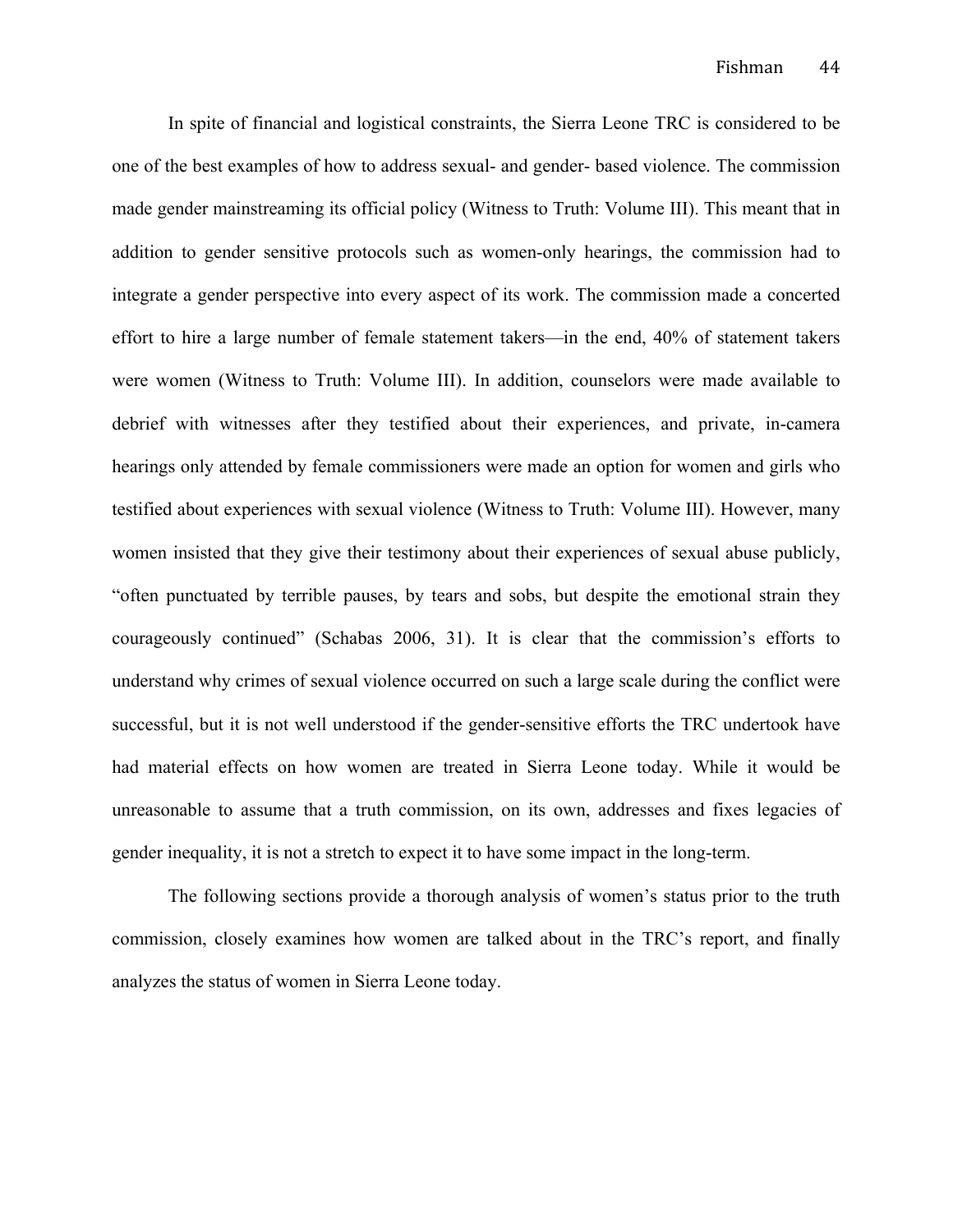### **Women in Sierra Leone Before the Truth Commission**

The fact that Sierra Leonean women and girls experienced such high levels of violence during the conflict is not an accident, nor is it simply a natural consequence of war. Pre-existing systems of gender inequality exacerbated and ultimately allowed such violations to occur. Those systems of gender inequality stem from socially constructed ideas about women. Here, I invoke Nancy Hirschmann's conceptualization of the term social construction, which occurs on three intersecting levels: the ideological (ideas about a subject), the material (the institutionalization of those beliefs), and the discursive, the "conceptual language through which we make sense of the world and ourselves" (Hirschmann 2002; Markovits and Bickford 2014, 85). The purpose of this section is to establish the socially constructed status of Sierra Leonean women prior to the truth commission as a measure by which change, or lack thereof, can be determined. In this analysis, Sierra Leonean folktales represent both discursive and ideological mechanisms that intersect with laws on a material level, which have constructed ideas about women's place in society. In addition, I examine reports of international NGOs and organizations that worked on the ground in Sierra Leone to supplement this material.

### *Pre-Truth Commission Discourse: Sierra Leonean Folktales*

Traditional folktales are part of what make up a culture's oral history, and are a vehicle through which "society's norms and values are imparted to all, especially the young" (Smith 1987, 5). This is most certainly the purpose of the stories found in *Some Folk Tales of Sierra Leone*  (Clarke 1967) and *Folktales From Freetown* (Smith 1987), two anthologies of traditional Sierra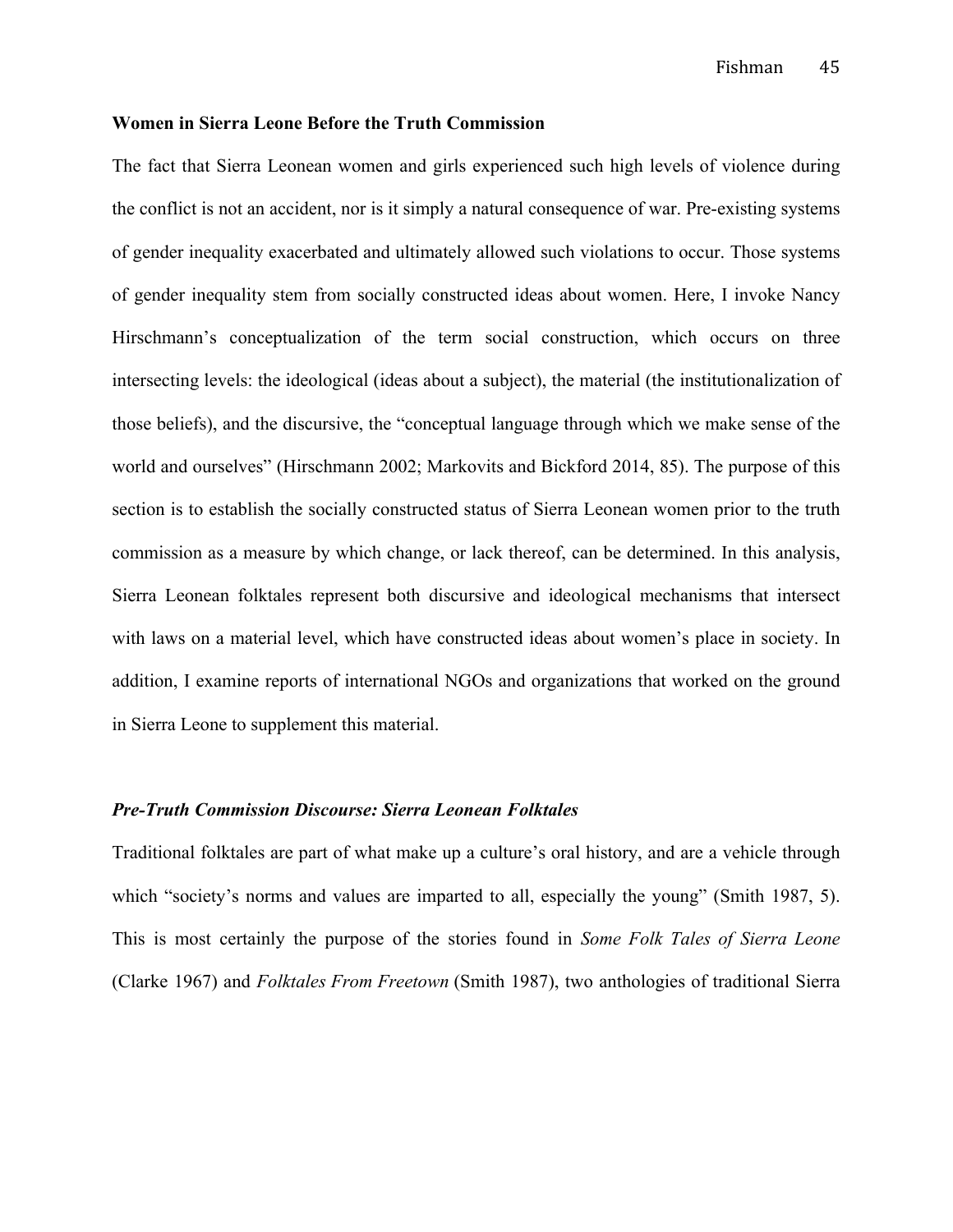Leonean folklore.<sup>10</sup> Often cautionary tales against disobedience and other undesirable character traits, the stories frequently close with lines such as "That is why one shouldn't be wicked or envious of others" (Smith 1987, 61) as a means to drive home the intended message. Beyond obvious lessons in morality, these folktales also contain messages about society's gendered expectations for men and women.

In each of the 59 tales, the protagonists are male (or male-gendered personified animals). They experience a wide range of human emotions, and are complex beings with both flaws and redeeming qualities. Though male characters are frequently used to portray the dangers of gluttony or laziness, the lessons they learn leave room to grow as people. They are ever-evolving and, more often than not, are given the opportunity to right their previous wrongs. This is in stark contrast to female characters, who are portrayed as one dimensional beings whose male counterparts often learn valuable lessons at their expense. Perhaps most importantly, male characters are autonomous beings whose personality and purpose exist outside gendered expectations of, for example, strength and masculinity. This is not the case for female characters, who are defined, and often limited, by their gender.

When featured, female characters are not given names, and are instead presented relationally. By this, I mean that women are featured as wives, mothers, daughters, even motherin-laws, but never as autonomous subjects who exist outside of their relationships with others. Women are featured as wives in 15 of the 59 stories; as mothers in 11; daughters in 5; mother-in-

<sup>&</sup>lt;sup>10</sup> Sierra Leone is an ethnically diverse country whose population is predominantly of Temne (35%), Mende (31%), Limba (8%), Kono (5%), or Krio (2%) descent, each with its own cultural beliefs and practices (though they do not exist in isolation from one another). The folktales found in William Clarke and Arthur Smith's anthologies come from traditional folklore of the Mende and Krio ethnic groups. Though together Mende and Krio only constitute approximately 33% of the population, Krio and Mende cultures and language are important to Sierra Leone's cultural heritage, in particular because Krio (English based Creole) is Sierra Leone's *lingua franca*, and is understood by 98% of Sierra Leoneans.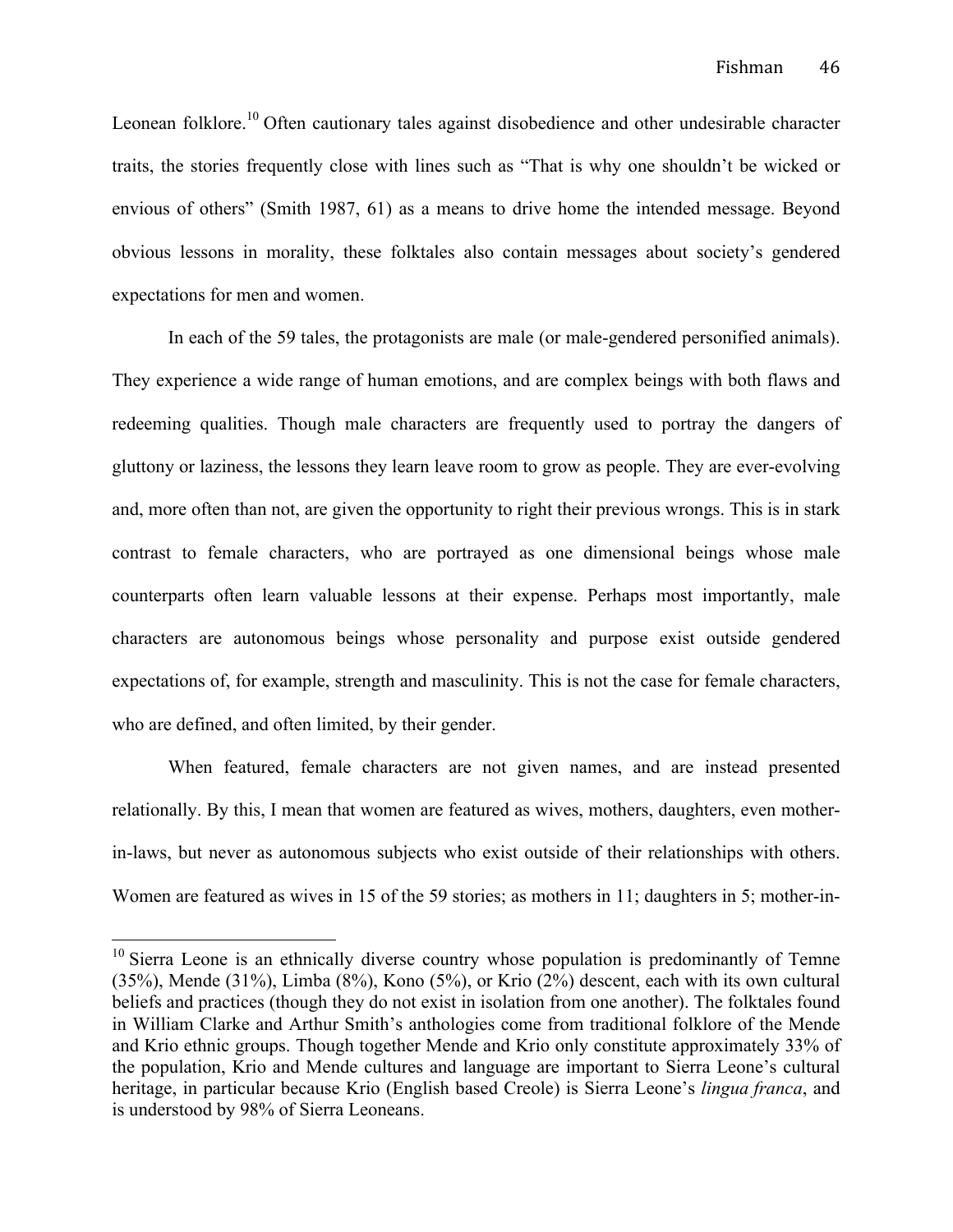laws in 3; sisters in 3; and grandmothers in 2. Women are also framed as male property, which is reflected in many of the titles in the anthologies stories—*The Chief's Wives*, *The Spider and his Wife*, and *The Spider and his Mother-in-Law*, for example. Grammatically, there is a clear subject and a clear object as demonstrated by the apostrophes and the word "his," which indicates possession of that (female) object. The objectification of women in these tales is furthered by the frequent reduction of their role in society to their bodies and sexuality. In *The Chief who Hated his Wife*, the chief's wife "bore him no child, so he hated her" (Smith 1987, 61). The message we come to understand is that a woman's worth is tied to her ability to bear children, and thus, her body.

Though these folktales are of the Mende and Krio tradition, the constructed notions of womanhood found in the stories are not isolated to those groups. In her ethnography of female ex-combatants in Sierra Leone, Coulter focused on those living in Koinadugu District (who speak Kuranko) in northern Sierra Leone. During her research on gender roles within the community, Coulter observed what she calls a "relational model" (Coulter 2009, 58), in which women have different levels of social power and standing depending on what relational role they occupy in a particular space. A woman has power over her children (here she is a mother), but at the same time is considered subordinate to her husband (here she is a wife). Thus, "the social organization of sexual difference is more complex than male/female. There is no one definition of 'woman' but many, which vary according to age and economic status; moreover, and perhaps most importantly, any definition of 'woman' is relational" (Coulter 2009, 90). Coulter also emphasizes the cultural importance that is placed on being a wife and a mother, something that is also reflected in the folktales. In describing male stereotypes about women she encountered, the idea that women are objects and male property was also clear: "They [women] 'belonged to the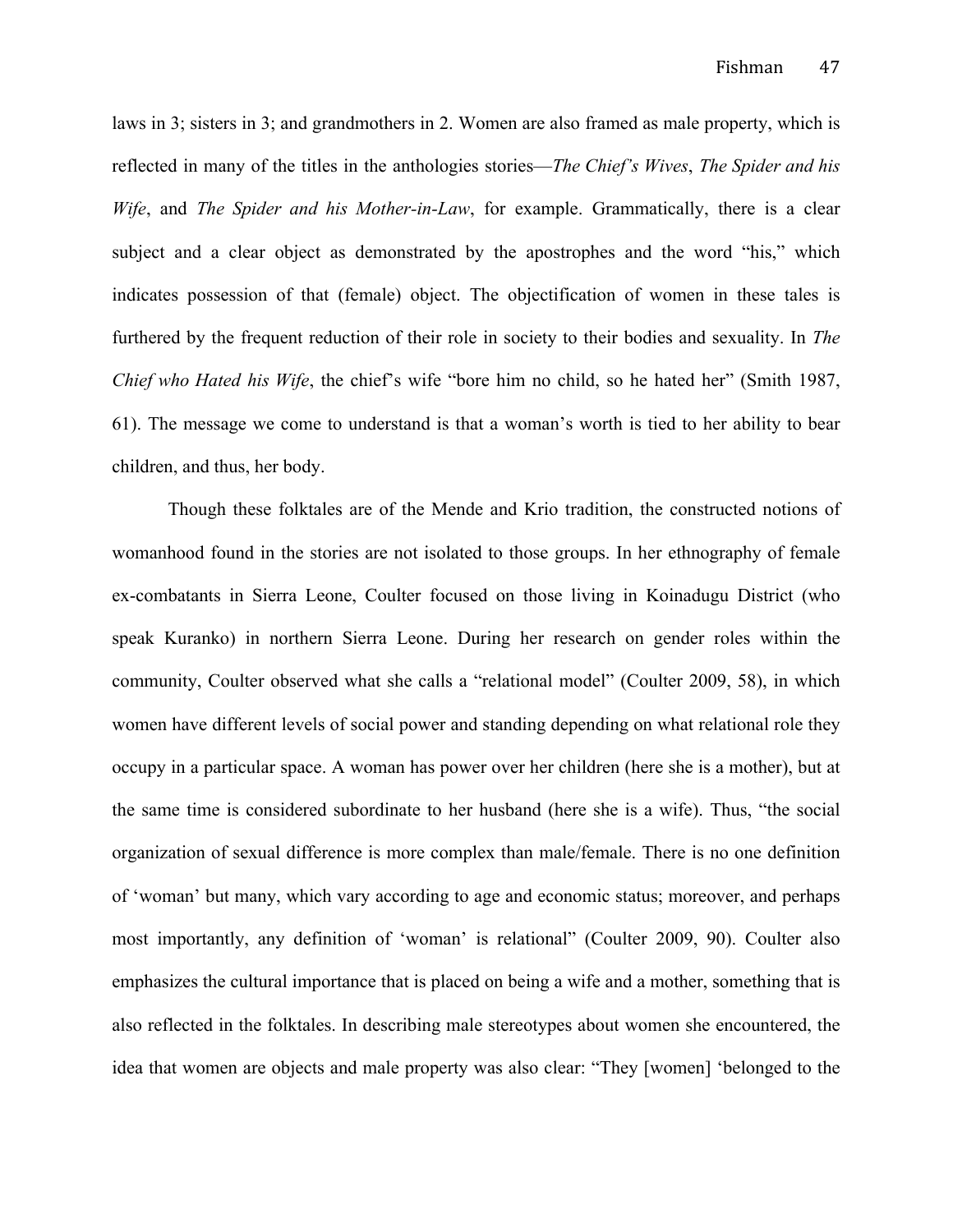house.' It was understood that a woman cannot *be* for herself; she is always *of* or *for* others" (Coulter 2009, 58). These notions of gender roles are reflected in many of the abuses women suffered during the war, particularly as "bush wives."

To understand the potential impact of such stories, it is important to interrogate what is meant by the phrase "norms and values." Norms are rules of behavior that govern what is, and what is not, socially acceptable. A norm reflected in the anthologies is that women do most of the cooking and cleaning in a given household. A value, on the other hand, is a set of beliefs that govern a society's social order. Values reflected in the above stories emphasize the importance of obedience, respecting one's elders, and not deceiving others. Norms and values are central to the way in which we navigate the world around us. However subconsciously, they teach us what is expected of us as members of a given society. In reading the folktales, the norms and values that are imparted regarding women and girls are not stated outright, but are salient. These norms and values constitute the ideological and discursive levels of social construction, whereby ideas about women are solidified, and how the stories speak about women shapes how people navigate the world around them. If the idea that women are male property becomes a norm, it engenders behavior to that effect. The value that the ultimate role for women is that of a wife and mother makes schooling for girls seem frivolous compared to keeping them home to teach them about homemaking and caregiving.

#### *Pre- Commission Legal Status: Discrimination and Discrepancies*

The beliefs about women's place in society portrayed in the folk tales are reflected in Sierra Leone's laws prior to the truth commission. Laws constitute both the second (material, or the institutionalization of beliefs) and third (discursive) layers of the process of social construction.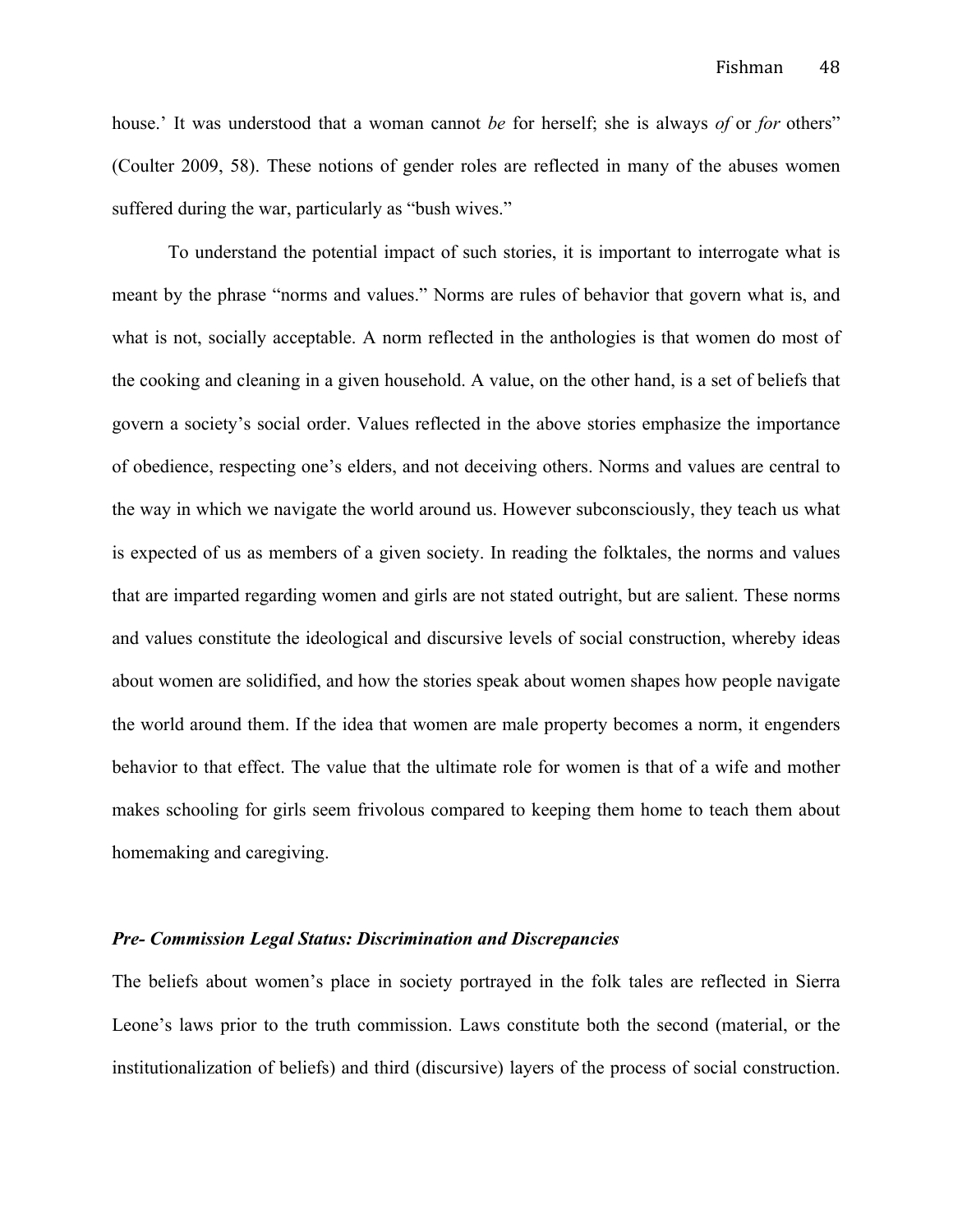It is important to note that, prior to the truth commission, the legal system was governed by two different systems: common law, and customary law, which is defined as "the rules of law which by custom are applicable to certain communities in Sierra Leone" (The Constitution of Sierra Leone, Chapter XII, (170) (3)). As a result, there were inconsistencies in legislation. Prior to the truth commission, laws regarding women were largely discriminatory, or allowed for discrimination on the basis of customary law. Laws reinforced the patriarchal status quo that solidified women's status as objectified, relational beings. The purpose of the following section is to demonstrate the material legal reality that stemmed from, but also reinforced those discursive and ideological beliefs about women. To do this, I analyze the 1991 constitution, as well as several laws enacted before the commission.

Enacted in October 1991, the current constitution of Sierra Leone seems, at face value, to be based on principles of fairness and non-discrimination. Early in the document, the constitution calls upon the state to "promote national integration and unity and discourage discrimination on the grounds of place of origin, circumstance of birth, sex, religion, status, ethnic or linguistic association or ties" (Chapter 2  $(6)(2)$ ). Relatively progressive principles such as that of "equal pay for equal work without discrimination on account of sex" (Chapter 2  $(8)(3)(c)$ ), as well as multiple provisions that call for special assistance for vulnerable groups such as women, children, and disabled persons are included in the constitution. However, many, if not all of those safeguards are voided in Section 27, which ironically is to provide for protection from discrimination. Section 27(1) provides that "no law shall make provision which is discriminatory either of itself or in its effect," but section  $27(4)(d)$  states that section 1 does not apply to laws "with respect to adoption, marriage, divorce, burial, devolution of property on death or other interests of personal law." Section 27(4)(e) excuses customary law from this provision as well.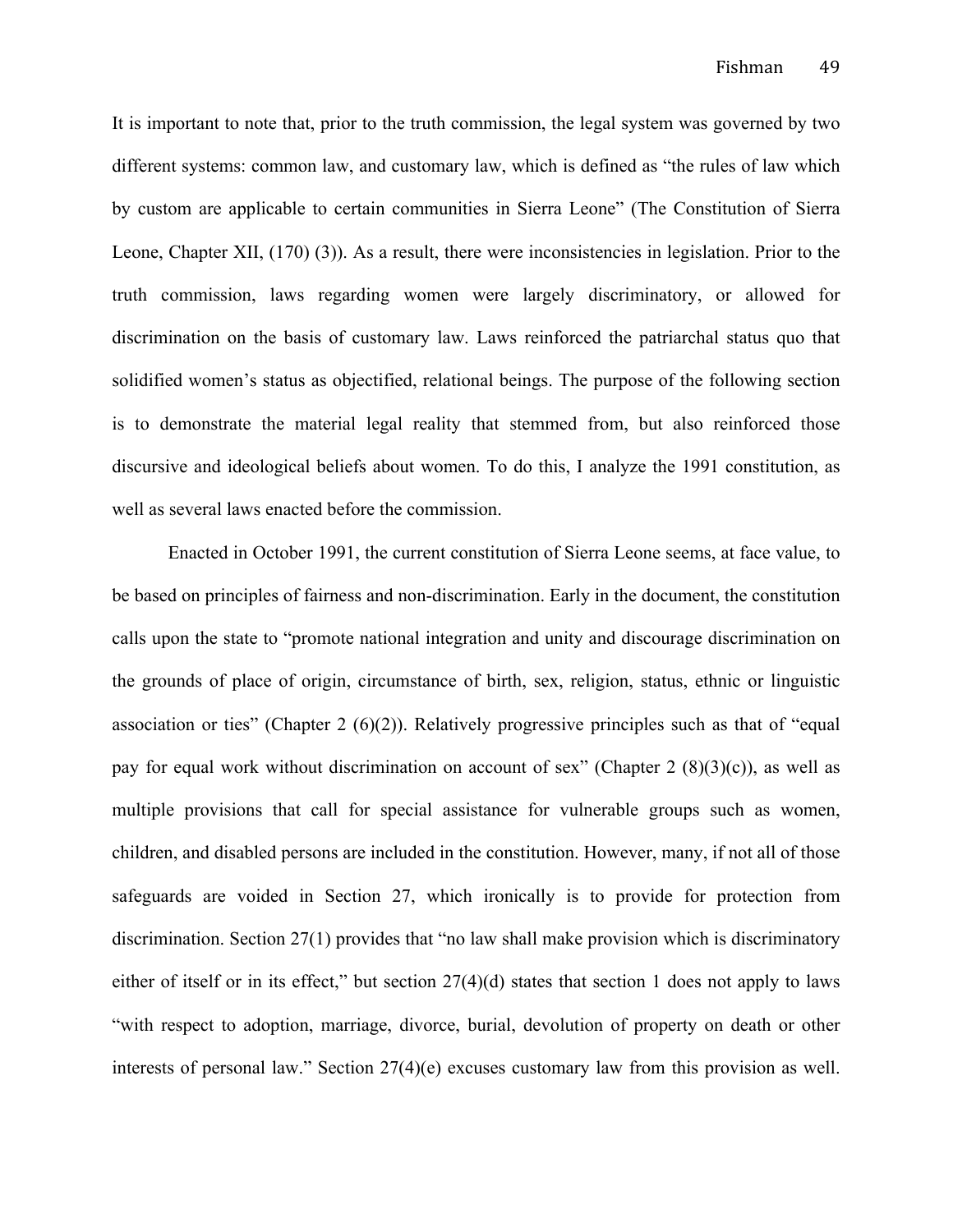This is problematic, as those laws are the ones that have the most discriminatory effect on women. This has meant that there have been inconsistencies in policies governing private and family matters, such as marriage, divorce, and inheritance.

Customary law is of particular importance to the discussion of women's legal status prior to the truth commission, as most Sierra Leoneans follow(ed) customary law with regard to their family relationships (Smart 1983). Because of state and institutional weakness, customary law is, in many ways, "*prima facie* formal law [that is] also distinguished from statute" (Mibenge 2013, 106). This means that customary law was often accepted as common law. This is important because women have traditionally been confined to the family (or private) sphere; thus, customary law, in large part, governed their lives. First, and perhaps most important to keep in mind, women's position in customary law is much like that of a minor, in that she is always under the "guardianship," of the appropriate male figure (Smart 1983; Coulter 2009). Before she marries, a woman is under the guardianship of her father. Once married, her husband has guardianship over her, and in the result of his death that guardianship is transferred to the head of her husband's family until she remarries (Smart 1983). The fact that an adult woman is under the guardianship of a man reflects the discursive elements of social construction found in the previous section, whereby women are considered male property, and are defined by their relationships to others.

Customary laws also reduce women's identity to their bodies and sexuality, as seen through the acceptable reasons for divorce. Husbands and wives have different sets of grievances that qualify as grounds for divorce under customary law. Husbands and wives can both cite bareness or sterility "because of the emphasis in tribal societies on the procreation of children" (Smart 1983, 151). While this applies to both men and women, it is also reflective of the fact that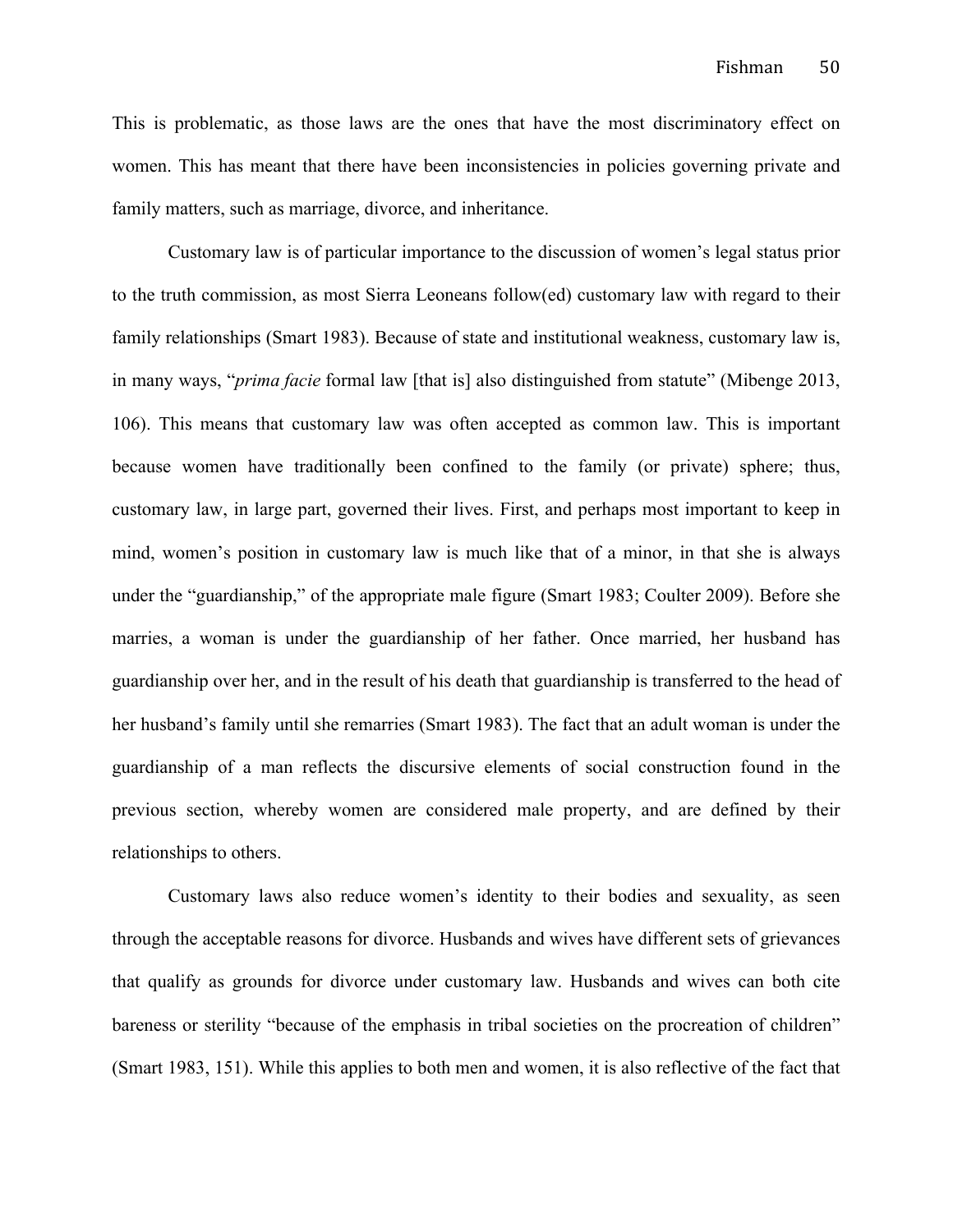a woman's worth is inextricable from her body and sexuality. As noted by Coulter, the emphasis on childbearing reflects "the hegemonic model of femininity in the region," which is rooted in "being a wife and mother" (Coulter 2009, 74).

It would be remiss to discuss the institution of marriage without considering intimate partner violence within that union. Prior to the TRC, domestic violence was not a legally-defined crime, nor was it a prosecutable offence, unless an assault resulted in death, where it was considered murder or manslaughter, or if an assault caused grievous bodily harm, and could be prosecuted as assault under the Offenses Against the Person Act of 1861 (Witness to Truth: Volume III). In fact, prior to the truth commission, domestic violence was tolerated "at least up to a particular 'point'" (Witness to Truth Volume III, 105), and under customary law, a husband had the right to "reasonably chastise his wife by physical force" (Smart 1983, 152). Furthermore, under customary law, "A husband has exclusive sexual rights over his wife or wives" (Smith 1983, 101). This means that a wife must have reasonable cause to refuse her husband sexual intercourse. Those circumstances that constitute reasonable cause are "serious illness which renders the wife incapable of having sexual intercourse; menstruation; suckling a very young child before the prescribed period for weaning; intercourse during the daytime or in the bush; and, among the tribal Muslims, the feast of Ramadan" (Smart 1983, 101). Under customary law, then, married women did not have autonomy over their bodies, as a husband could force his wife to engage in intercourse without it being considered a crime, or even out of the ordinary.

Prior to the TRC, sexual violence and assault was only considered a crime if it was perpetrated against a woman of good moral standing. Notably, in both the Prevention of Cruelty to Children Act of 1926 and the Protection of Women and Girls Act of 1927, the moral status of the victim is a potentially exonerating factor, or one that makes the crime no longer prosecutable.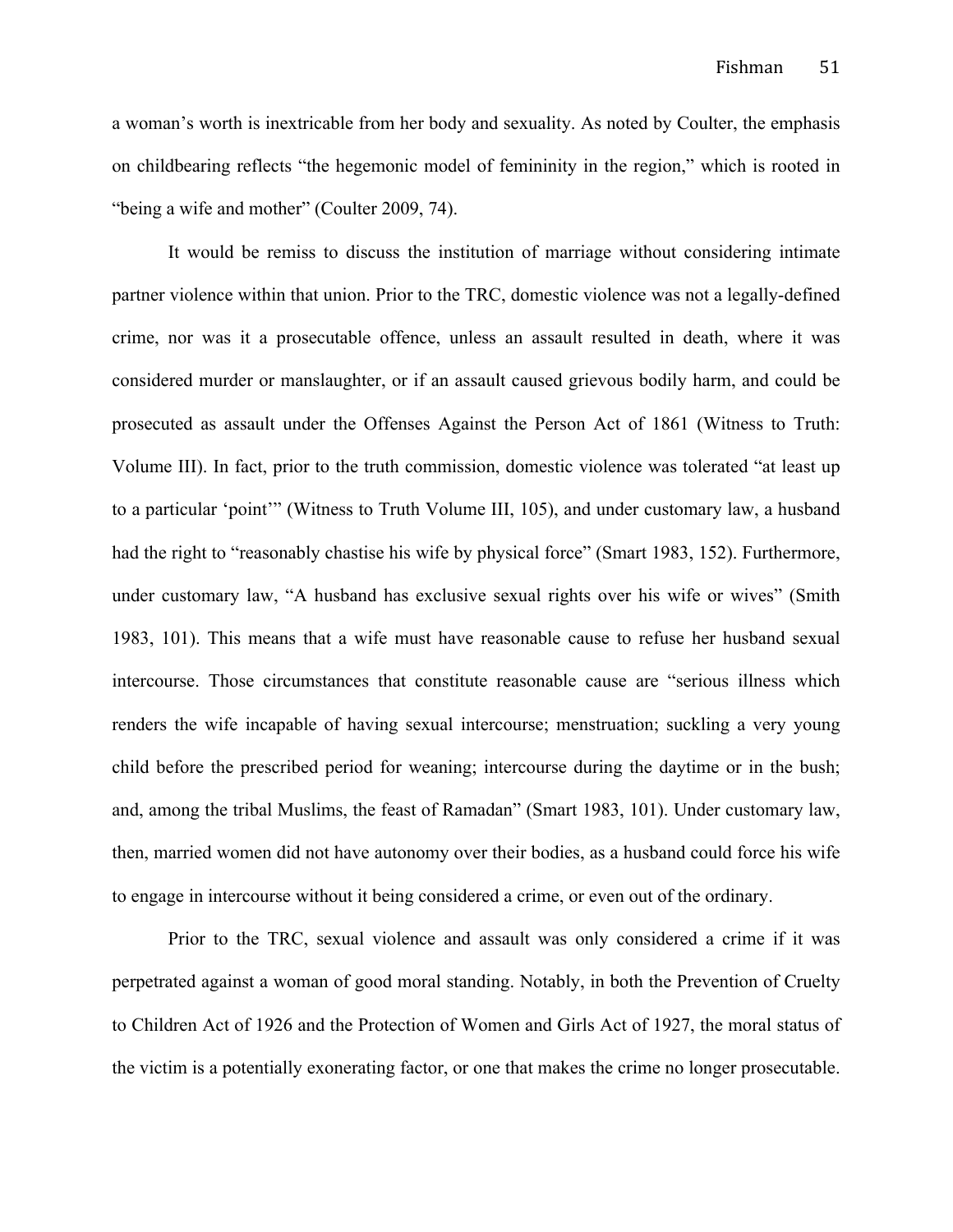In the Protection of Women and Girls Act, Article 2 states that "Anyone who procures or attempts to procure any girl or woman under twenty-one years of age, *not being a common prostitute or of known immoral character*, to unlawful carnal connection…shall be guilty of an offense" (emphasis added). The same wording is found in the Prevention of Cruelty to Children Act under the offense of "procuration," whereby: "Any person who procures or attempts to procure any child not being a common prostitute, or of known immoral character, to have an unlawful carnal connection…shall be liable before the Supreme Court to imprisonment for any period not exceeding two years, with or without hard labor." In the above pieces of legislation, to procure means to solicit, or purchase sex from someone. To base the legitimacy of a charge on the victim's moral character is a dangerous game, and allows violent behavior to be excused. It also sets a much higher standard of behavior for women and girls than it does for men, since it suggests that a crime is only committed if the victim is of reputable (read: virgin) moral standing.

Both the common and customary laws of Sierra Leone prior to the TRC constitute the material process through which socially constructed ideas about women were institutionalized. In particular, customary laws reinforce the notion that women are relational beings, and, ultimately, male property. Common law provisions allow for discrimination and perpetuate the idea that a woman is to be sexually pure.

#### *Pre-Commission NGO Reports: A Culture of Silence*

Reports by international NGOs are relevant to this analysis because they focus on widespread problems and human rights violations that provide insight into the material reality of everyday life. International NGOs had a large presence on the ground in Sierra Leone prior to the truth commission, particularly following the outbreak of war. In addition to providing humanitarian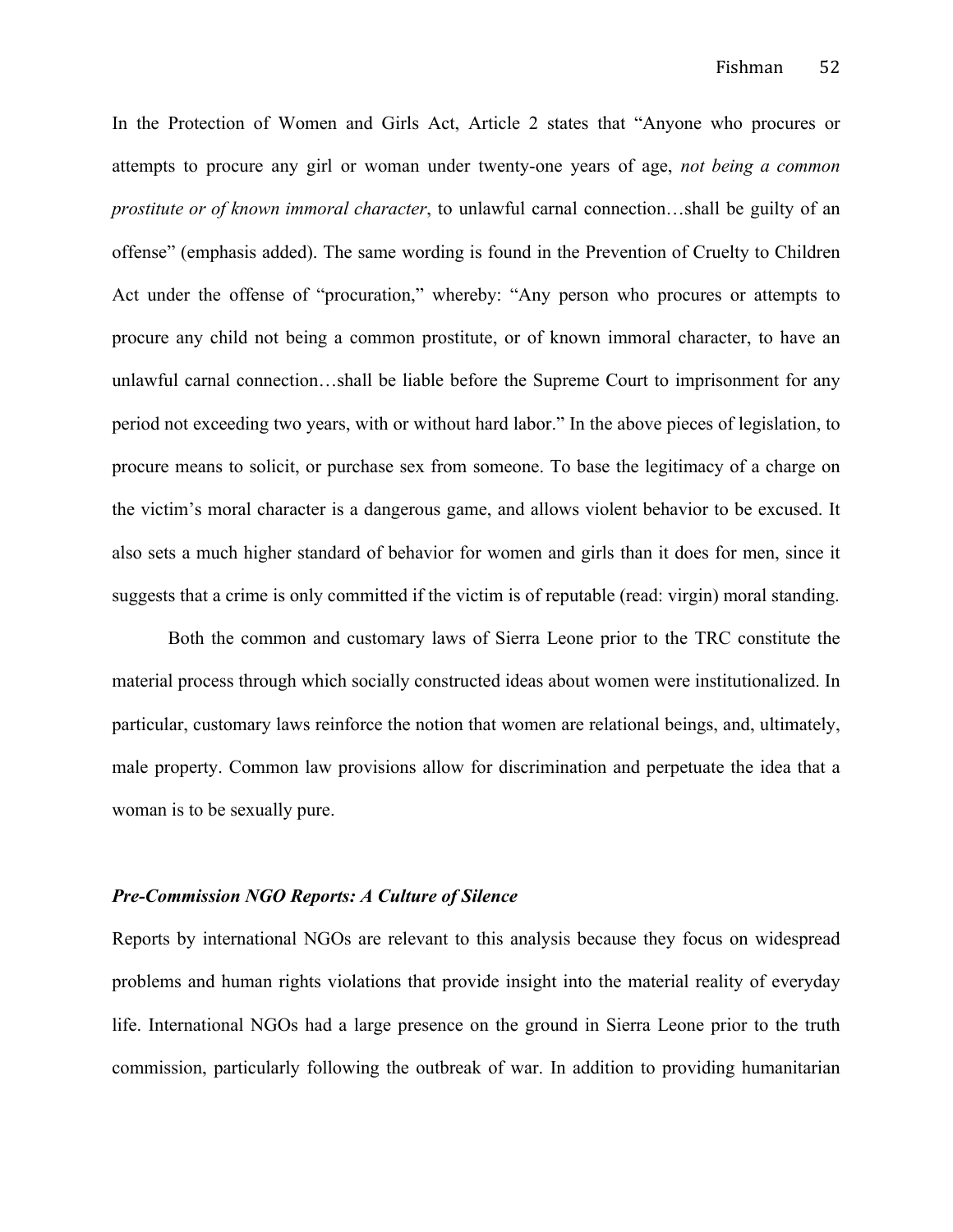assistance, many organizations documented and produced reports on human rights violations occurring throughout the country. The status of women and girls in Sierra Leonean society was a frequent subject of concern. In this section I use these reports to demonstrate how the socially constructed ideas about women and girls were manifested in reality.

Most of the reports by NGOs prior to the truth commission were published during the war, and focused on gender-specific abuses that women and girls were facing on the ground as a result of the armed conflict. Consistently, across the board, reports by NGOs documented crimes of rape and sexual violence when discussing women's experience of the conflict. Though singularly focused, at the time it was necessary—as a Human Rights Watch (HRW) report noted, "Sexual violence has remained Sierra Leone's silent war crime" (HRW 2002, 5). Prior to the truth commission, speaking about rape and sexual violence was not something people did. It was, and continues to be, a taboo subject. The report of the truth commission spoke about the "pervasive 'culture of silence' around rape and other acts of sexual violence [which] tends to discourage women and girls from coming forward" (Witness to Truth: Volume III, 104). Thus, speaking about the sexual and gender-based violence that Sierra Leonean women and girls were experiencing was, at the time, a radical act. Having such crimes condemned on a global level made it impossible for the eventual transitional justice responses to ignore sexual and genderbased crimes. Two reports were of particular importance, and were cited heavily by the TRC final report, one by HRW and the other by Physicians for Human Rights (PHR). While the publication dates of these reports overlap with when the TRC was in operation, the research was gathered prior to the commission itself.

In March 2000, and again between January and February 2001, PHR sent doctors and other experts to Sierra Leone to conduct a population-based assessment to understand the scale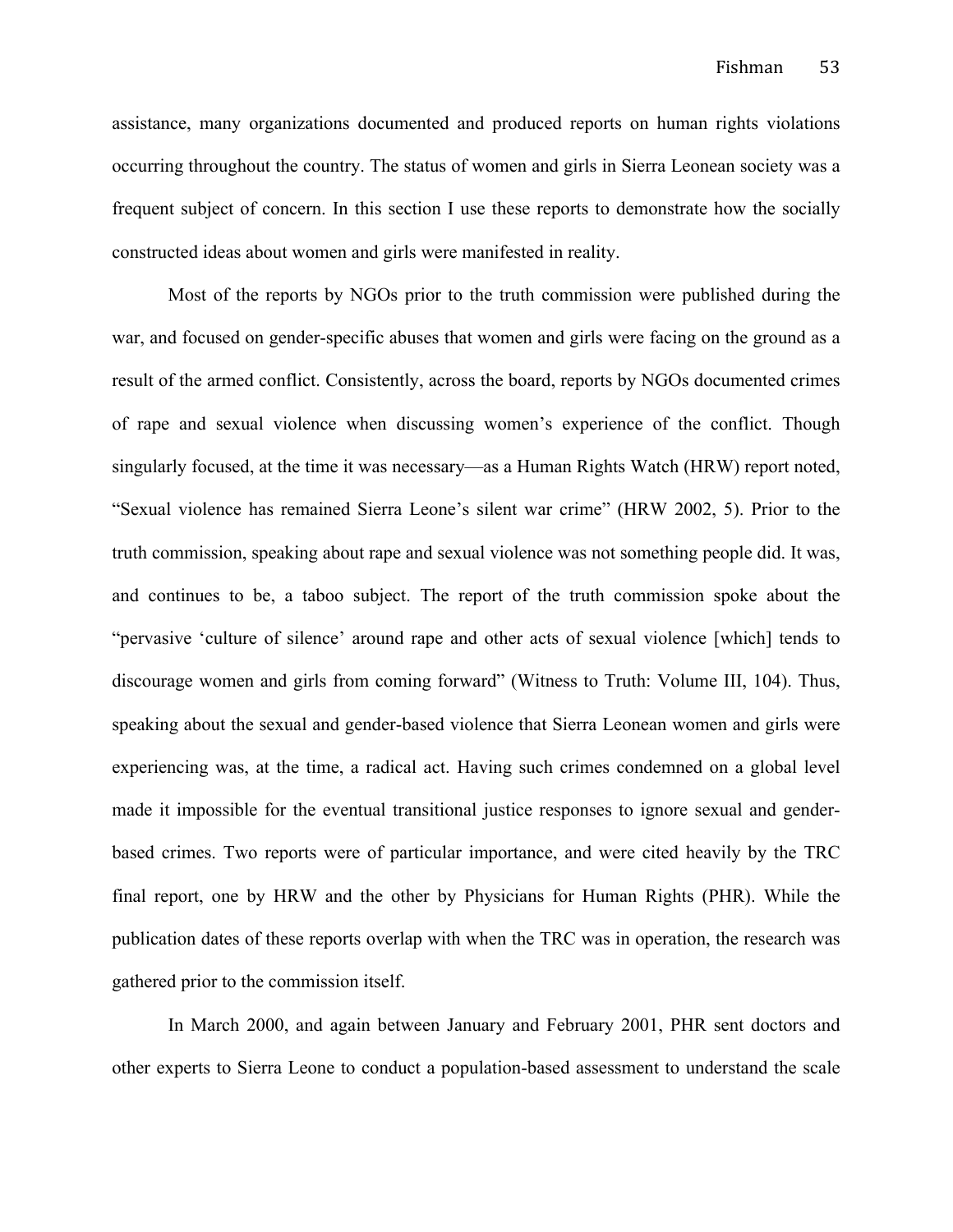of the problem of sexual violence. The report's findings are based on that study, conducted through a random survey of 1,048 households in three different IDP camps across Sierra Leone (991 of those were female-headed households whose responses reflected the experiences of 9,166 household members) (PHR 2002). PHR also conducted qualitative assessments through open-ended questionnaires and interviews. Of the 991 female-headed households, 1 in 8 of every household members reported one or more experiences of war-related sexual violence, and 9% of respondents reported incidences of war-related sexual violence. The report noted "This prevalence of war related sexual violence (8%-9%) during only a ten year period is equivalent to the lifetime prevalence of non-war-related sexual violence (9%) among study respondents" (PHR 2002, 2-3). On the whole, based on its findings, PHR estimated that between 215,000 and 257,000 Sierra Leonean women and girls to have been affected by conflict-related sexual violence,

Similar to PHR, the HRW report used interviews conducted in Sierra Leone by HRW researchers on the ground between April 1999 and 2002 as the basis of its findings, though they did not conduct a population-based assessment. The report goes into detail about women's legal and socio-political status in Sierra Leone prior to the war, but the bulk of the report is focused on documenting crimes of sexual violence. Where the PHR report focused predominantly on recording the responses to its interviews and surveys, the HRW report relies primarily on testimony from women and girls they interviewed as a way to illustrate the situation on the ground. Significantly, researchers highlighted the fact that perpetrators often violated cultural norms while attacking women. For example, in Sierra Leone, breastfeeding mothers are not supposed to engage in sexual intercourse until their children have been weaned (Smith 1983; Ferme 2001; Coulter 2009). One interviewee recounted her horrific experience of abduction and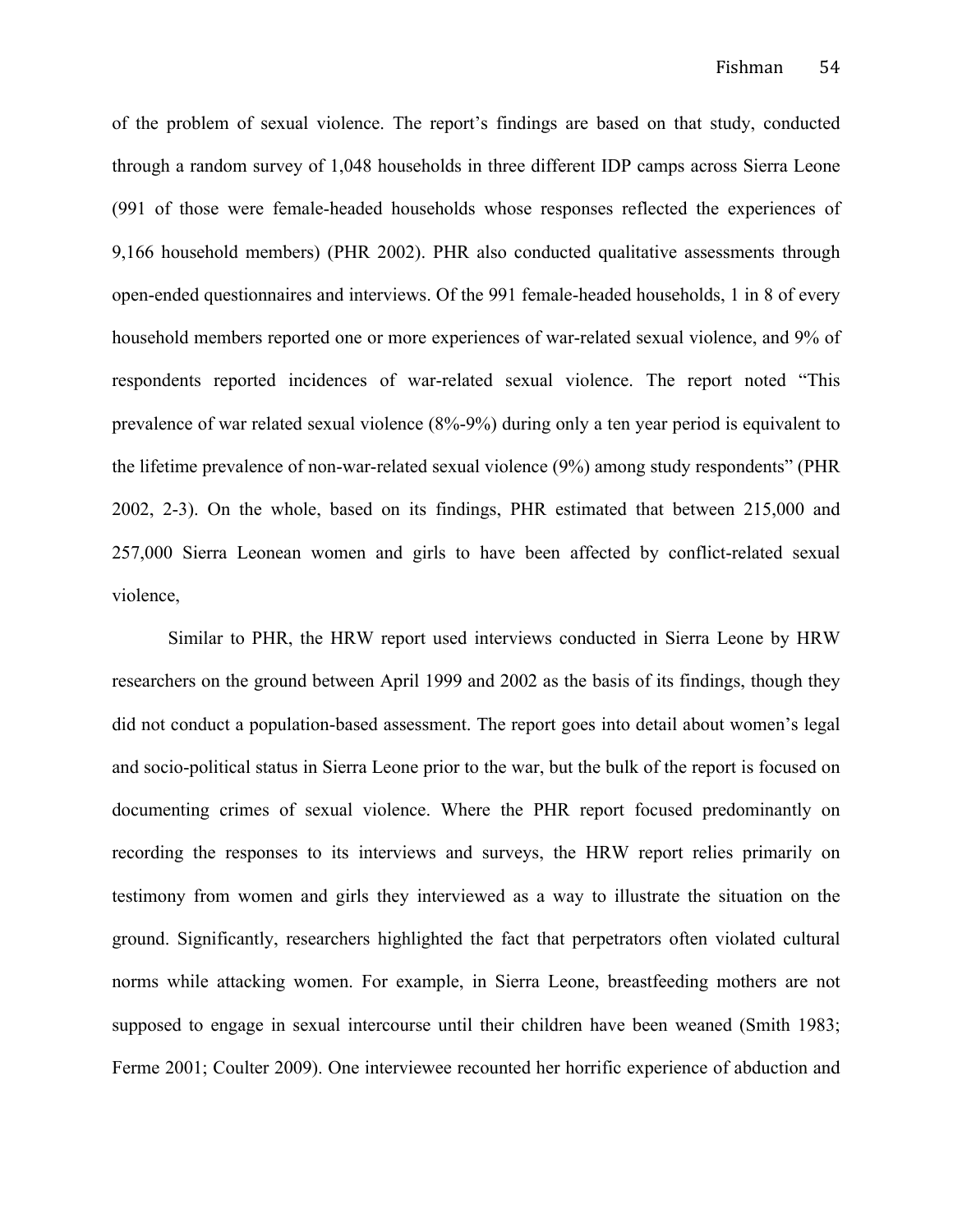prolonged abuse by RUF and AFRC rebels in 1999, only two weeks after she had given birth: "I held my baby Hawanatu in my arms while they were raping me. When she cried they said they wanted to shoot her so I gave her my breast" (HRW 2003, 39). The sheer brutality of this, and all other testimonies recorded in this report, are emblematic of the level of dehumanization that women and girls faced during the war.

The PHR and HRW reports make clear that sexual violence was occurring at astonishing rates, and with relative impunity during the war; but more than that, they also provided important research and context that the truth commission used when writing its final report.

## **Witness to Truth: Sexual Violence and Victimhood in the Final Report of the TRC**

Witness to Truth dedicates a significant amount of space and analysis to the experience of women and girls during the conflict. A series of questions, found in the executive summary, guided the reports research:

Why was so much violence perpetrated against women? Did the origins lie in the cultural and traditional history of Sierra Leone? Did the fact that women endured such a lowly status in the socio-political life make them easy targets? Is it because men perceived females to be mere chattels symbolizing male honor that made women the deliberate target of an enemy determined to destroy the honor of the other? (Witness to Truth: Volume II, 14).

To answer these questions directly, the report devotes an entire thematic chapter to the experiences of women and girls during the war. It is also the longest of the eight thematic chapters. Though the chapter is titled "Women and the Armed Conflict in Sierra Leone," it focuses almost entirely on sexual and gender-based violence. The almost automatic equation of women's experiences of war to experiences with sexual violence is a persistent theme throughout the report; in fact, the only place women are discussed not as victims is in a brief section of the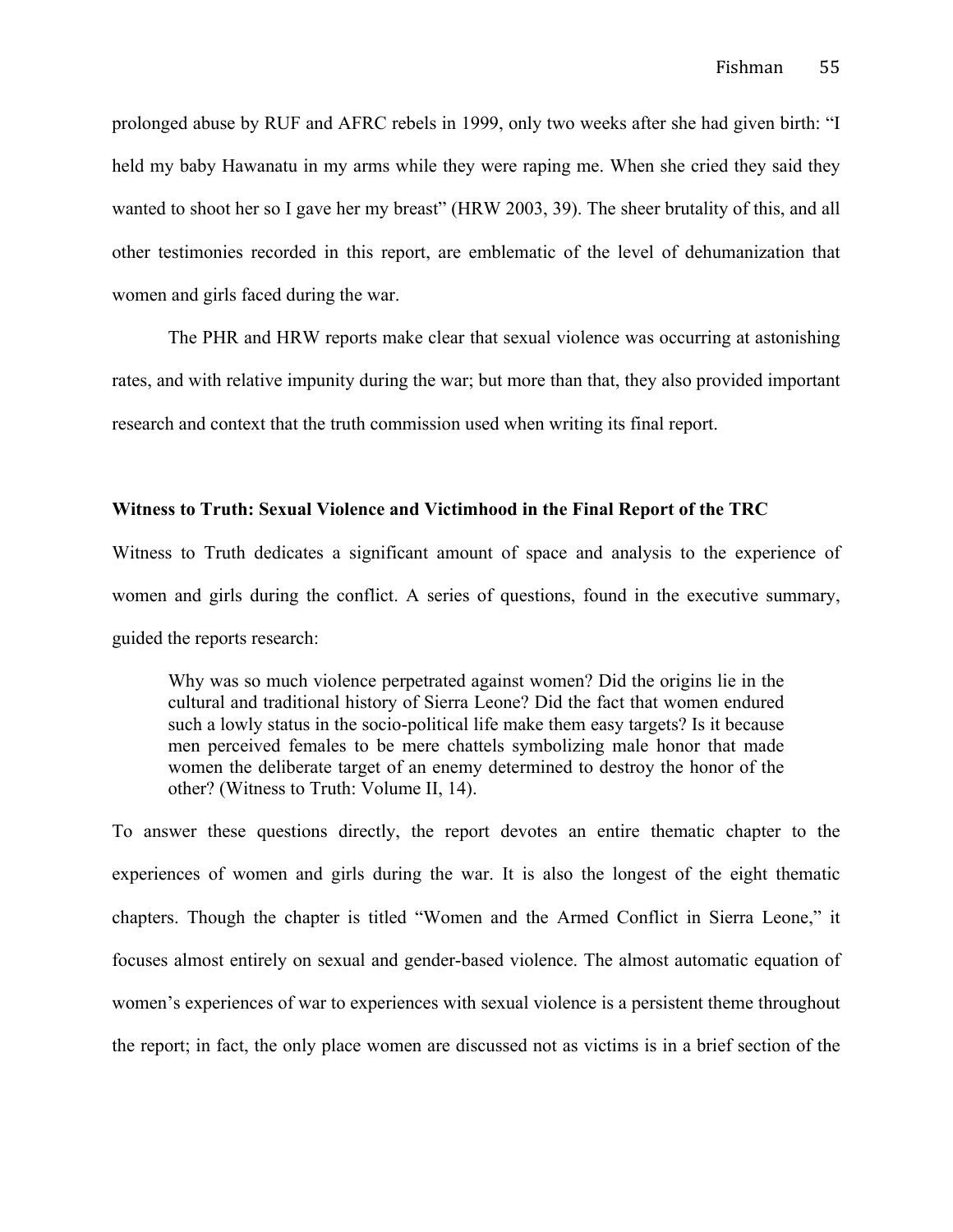report that chronicles the events of the war. This is also the only detailed account that features women as active resistors to war and participants in the peace process.

On May 6, 2000, a group of 2,000 women gathered outside the gates of Foday Sankoh's Freetown compound in a peaceful demonstration to "convey their hopes for peace and bring home to Foday Sankoh a sense of particular suffering that women had endured as a result of the war" (Witness to Truth: Volume III, 382). The women's grievances mostly surrounded the breakdown of the Lomé Peace Accords, as well as their outrage at the abduction of 500 UNASIL peacekeepers. The women called for an immediate ceasefire on the part of the RUF. Those inside the compound, including Sankoh himself, did not take the protest itself seriously. One RUF commander who was present that day told the commission "it is unlikely that the statements were even heard by their intended recipients" (Witness to Truth: Volume III, 383). Despite its mention in the report, which is significant in and of itself, Witness to Truth seems to simultaneously minimize the significance of the demonstration. It is described as a "noteworthy, albeit relatively minor demonstration" that "concluded in a short space of time without making any significant impact" (Witness to Truth: Volume III, 382). This may be reflective of the events that transpired that day, but it fails to consider the context in which the demonstration occurred. The demonstration took place in Freetown in the wake of "Operation No Living Thing," and at a time when instability in the capital city was at a peak. For women to come out en masse and gather at the home of the commander of a rebel group that was responsible for so much violence and destruction that had been perpetrated against them is not "minor." Had the security situation that day devolved, these women would have been at risk of physical harm, and likely sexual assault in retaliation. A similar fate came of Susan Lahai, Deputy Minister for Transport and Communications for the RUFP (the fledgling political branch of the RUF), only days later. In the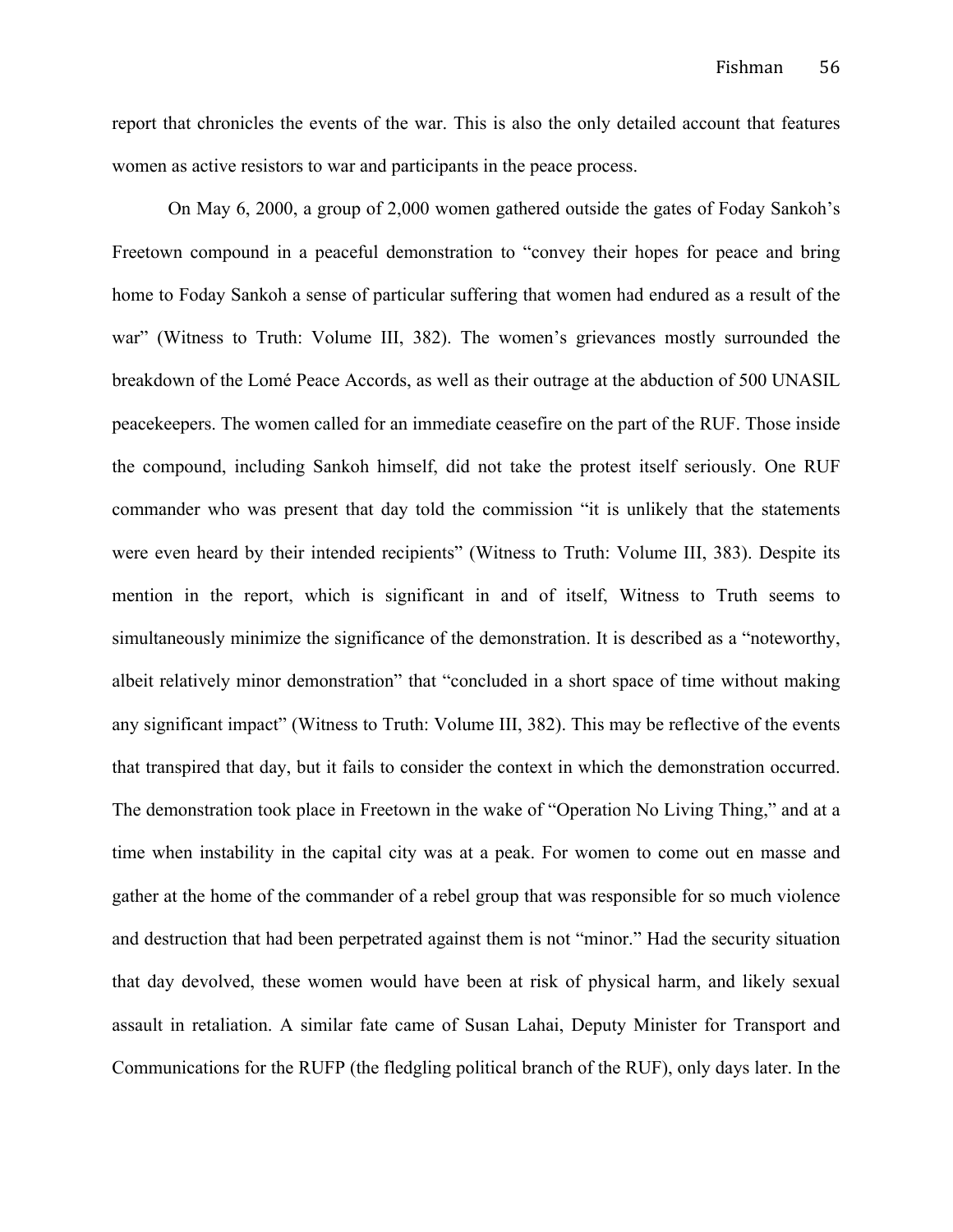early hours of the morning on May 8, 2000, AFRC Commander Johnny Koroma and the West Side Boys (a splinter group of the AFRC) carried out a series of attacks against members of the RUFP (with whom the AFRC had an ever growing rift). Lahai was arrested and taken to an undisclosed location, where she was eventually "gang raped to death" (Witness to Truth: Volume III, 401), her body disposed of in the gutter. She is believed to have been the only woman among the targets (Witness to Truth: Volume III).

Women are featured most prominently in the chapter devoted to examining their experiences during the war. The chapter explores the social, economic, and political position of women in Sierra Leone prior to the conflict as a means to understand why such brutal acts of sexual violence were widespread and perpetrated with impunity throughout the war. The report links the prevalence of sexual slavery and abductions whose purpose it was to make women and girls act as "bush wives" to rebels with the prevalence of early marriages across the country, a practice made possible through the absence of a universal minimum age for marriage (Witness to Truth: Volume III). The bulk of the chapter is devoted to recording the human rights violations that women experienced during the war, which are interspersed with personal stories of victims. The report finds that women suffered abduction, forced recruitment, mutilation, detention, forced displacement, forced labor, assault, torture, forced drugging, murder, amputation, forced cannibalism, rape, sexual slavery, and sexual abuse (Witness to Truth: Volume III). The commission also found that on several occasions, pregnant women were disemboweled. A common theme in describing these violations is the notion of vulnerability—either that women's status in society made them vulnerable to attack, or the attacks left them vulnerable (the implication here is that it made them more vulnerable than before). For example, in describing the character of assaults that women faced, the report used language like "women were cowed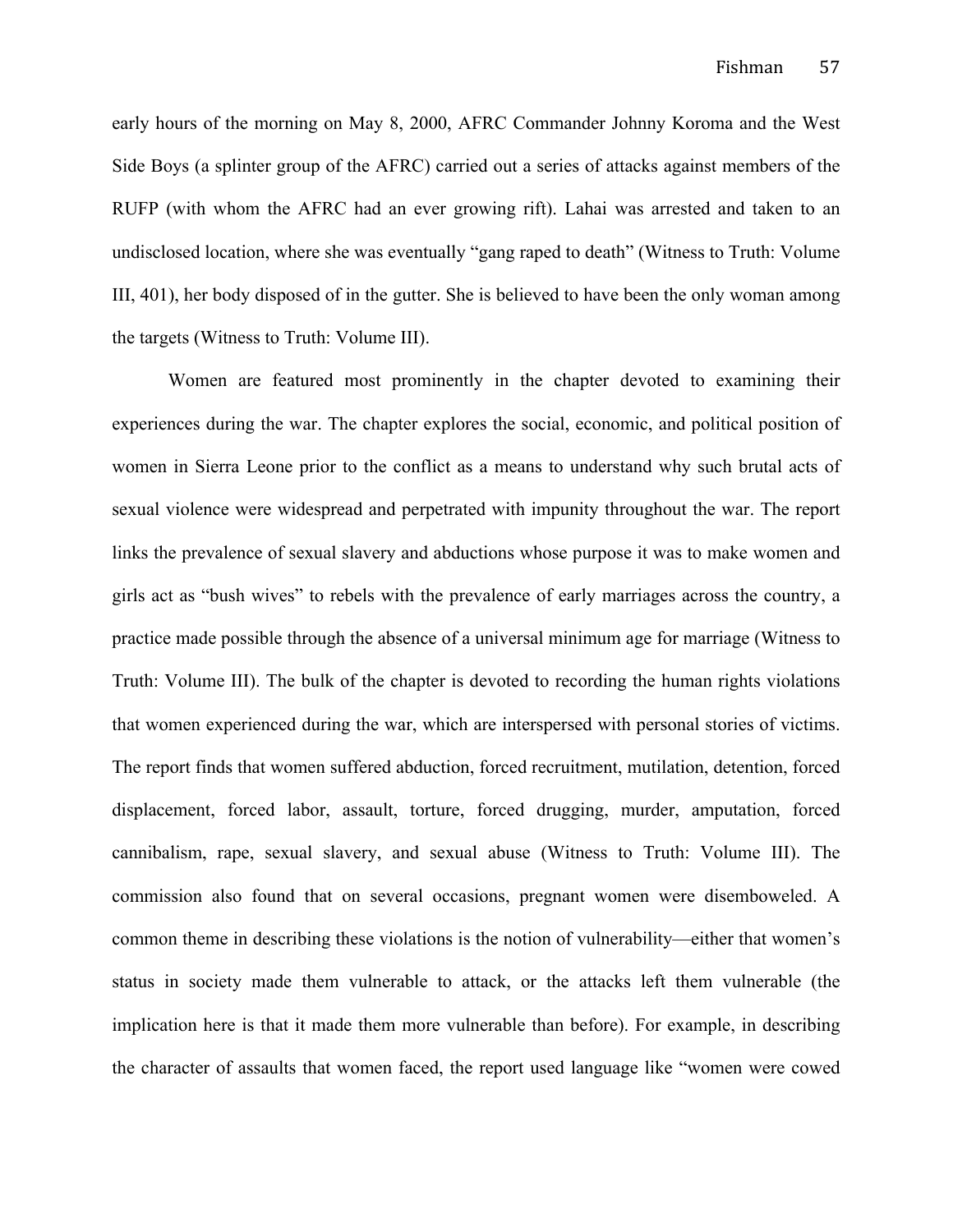into submission" (Witness to Truth: Volume III, 149). Thus, women's experiences of war are characterized as being linked to weakness, vulnerability, and passivity. Though the report stresses the importance of women's equal participation in all aspects of public life, in equating women's experiences of war with sexual violations that made them weak and vulnerable the report reinforces cultural stereotypes.

An important aspect of women and girls' experience during the war that was ultimately glossed over in the final report is the diversity of roles women played as bush wives that went beyond sexual slavery. Though the report touches on the fact that some women participated in the war as soldiers alongside the rebels, "the TRC follows popular humanitarian discourse that regards women as natural peacemakers and victims. The image of a soldier remains a male image, and women tend to be placed at the opposite, peaceful end of the moral continuum" (Mibenge 2013, 108). Female combatants are portrayed as being driven by caregiving needs, such as the instinct to protect or provide for their families, again coding them as relational beings with a gendered purpose and identity in a way that did not reflect many of female combatants lived experiences. Coulter's ethnography of female ex-combatants sheds light on some of the nuances of their experiences that the commission missed. One of Coulter's informants, a young woman named Aminata, told her that many, if not all abducted women and girls were taught how to fight, though many never saw a battlefield (Coulter 2009). Aminata said that one of the first things women were taught following their abduction was how to shoot a gun, and emphasized their talents with these weapons: "All the girls I met, all of them knew how to fire. All the girls were raw" (Coulter 2009, 135).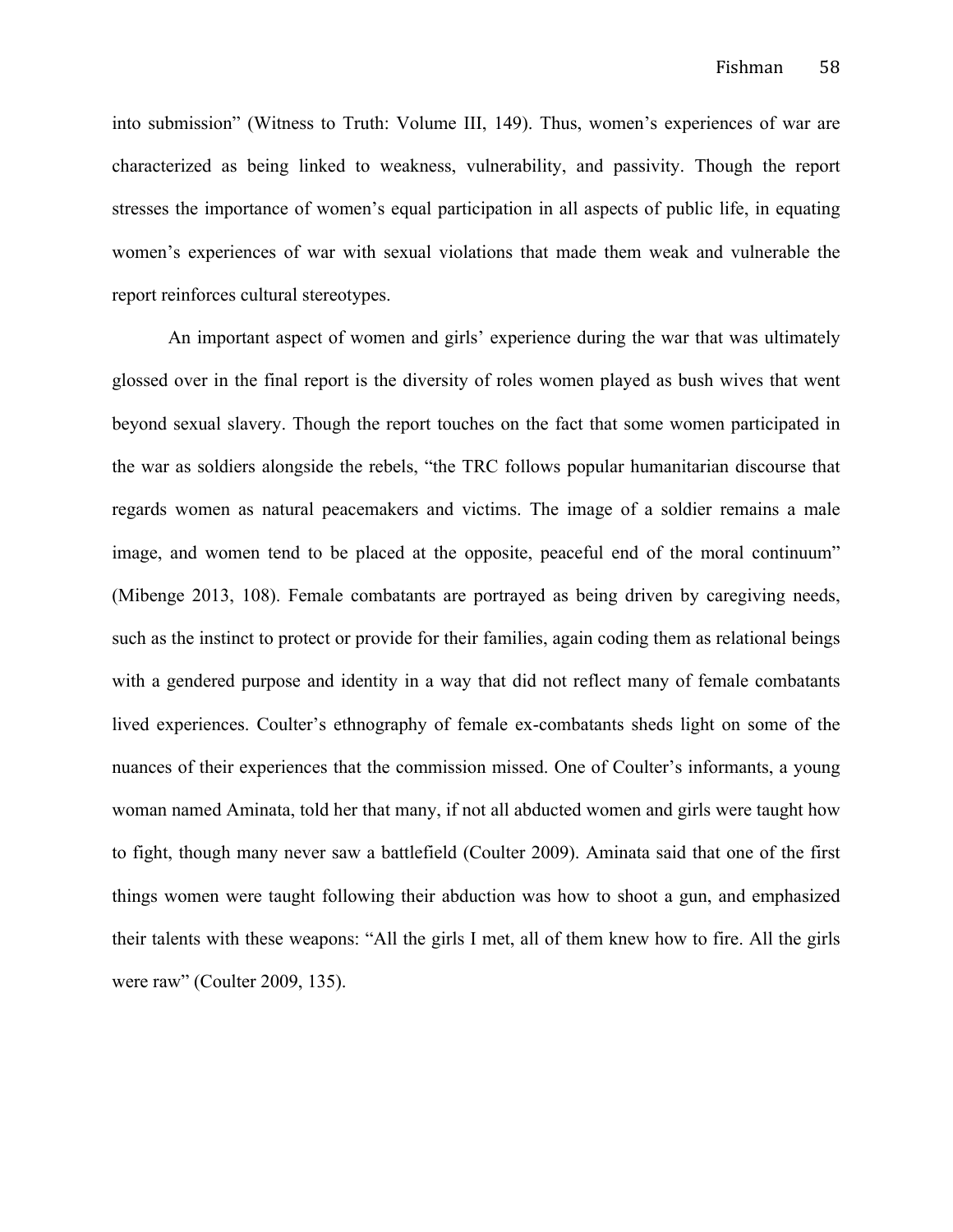Even in the context of their experiences as bush wives, during which time most women endured sustained physical, mental and sexual abuse, women also held positions of relative power in the camps:

Captive "wives" of commanders exerted substantial power within the RUF compounds. These "wives" were predominantly girls. When the commander was away, they were in charge of the compound. They kept in communication with the commander and would select and send troops, spies, and support when needed. These girls and young women decided on a daily basis who in the compound would fight, provide reconnaissance, and raid villages for food and loot. Some counseled their captor husbands on war strategies, troop movements, and upcoming attacks (Mazurana and Carlson 2004, 14).

Narratives such as these were virtually absent from the final report. One could speculate that this is due in part to the stigma attached to being a female combatant (Coulter 2009), as well as the profoundly gender-blind DDR process that might have given the commission more insight into what varied roles women played while in captivity. Instead, the report focused almost entirely on the (sexual) abuses that women endured during the conflict. The TRC missed an opportunity here to engage in a more nuanced portrayal of women's experiences that may have disrupted a familiar trope, which reproduced, in many ways, pre-war notions of what it meant to be a woman.

The other significant part of the report for women and girls is in the section where recommendations regarding women are made by the commission. The commission organized its recommendations into groupings based on the level of urgency it felt the recommendation needed. "Imperative Recommendations" were to be implemented immediately; "Work Towards" recommendations were without time constraints, but were expected to be implemented in a timely manner; and, finally "Seriously Consider" recommendations were those that the commission expected the government to think seriously about implementing but was not obliged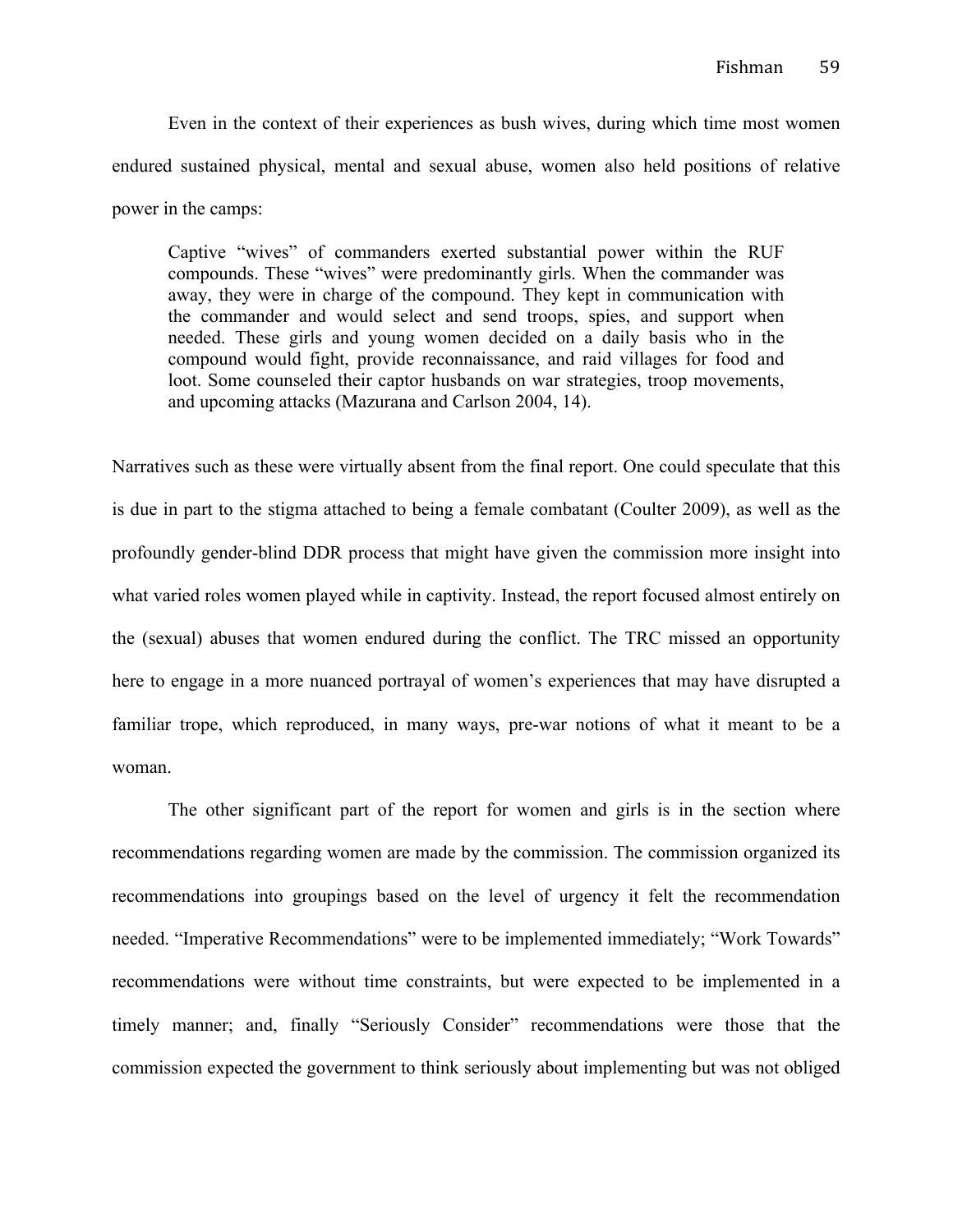to do so (Witness to Truth: Volume II). The goal of the commissions' recommendations for women was to:

address structural inequality…through law reform, access to justice, the abolition of discriminatory customary law and practices, the building of institutional capacity and the establishment of educational programmes to counter attitudes and norms which lead to the oppression of women (Witness to Truth, Volume II, 169).

The imperative recommendations were primarily concrete measures such as legal reforms and institutional capacity-building. Those recommendations include repealing of Sections 26(4) (d) and (e) of the 1991 constitution, which allow for some laws to be exempt from the nondiscrimination clause, as well as repealing any law that ties the behavior of the complainant to receive access to justice. The commission also recommended that legislation be passed that codifies domestic violence as a prosecutable offense, and that a minimum age of consent be written into law. Other recommendations include ensuring compulsory education for girls through the secondary school level, as well as policies that encourage gender parity in the political arena.

Witness to Truth was undoubtedly successful in its exploration of the pre-war systems of gender inequality, and in putting forth comprehensive recommendations to redress many of the violations that women faced during the war. In spite of these triumphs, the report did the women and girls of Sierra Leone a disservice through its singular portrayal of women as passive victims of sexual violence. I rate the narrative found in Witness to Truth as "partial," as it successfully engaged in a structural analysis, and took ample time to discuss specific human rights abuses women experienced during the war. A "complete" narrative was not realized, however, because the report reduced women's subjectivity during the conflict to violations that were tied closely to their bodies and sexuality. As I demonstrated earlier in the chapter through an analysis of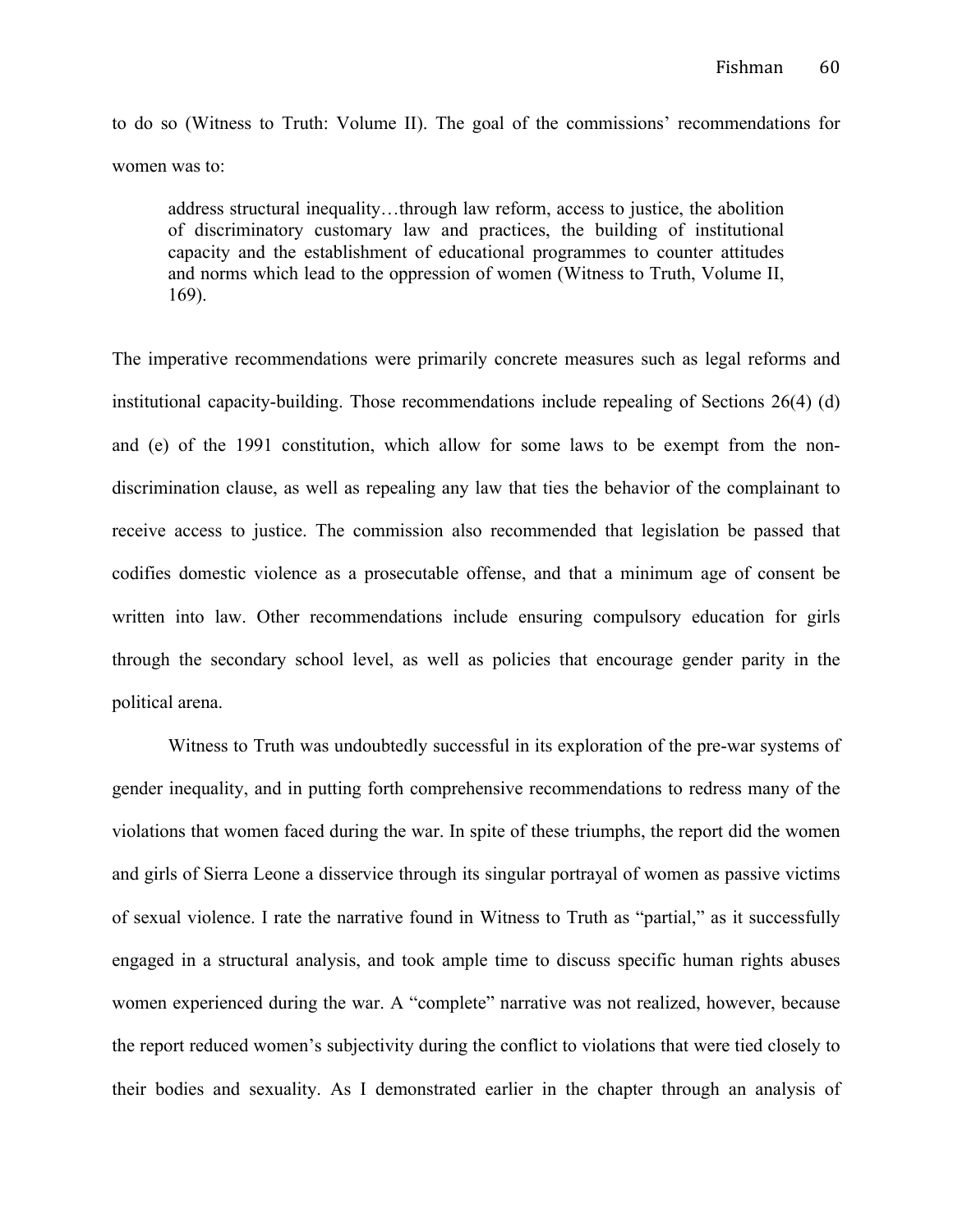traditional Sierra Leonean folklore, discourse has material implications. We can see links between the social constructions of womanhood in the traditional Sierra Leonean folklore and the pre-truth commission law. If folktales have the power to influence the material reality of women's lives, it is also plausible that truth commission reports have that same power, particularly within Teresa Godwin Phelps' framework of truth commission reports as constitutive, state building documents (Phelps 2004). This brings us back to theory of carnivalization. A carnivalization of the narrative about women in Sierra Leone during the war would have included stories of women and girls as combatants, of their experiences of relative power within their status as "bush wives," and as peace activists in addition to stories of their experiences of sexual violence. In the next section I explore the impact that Witness to Truth had in this regard.

### **Post-Commission Reality: The More Things Change the More They Stay the Same**

In the more than ten years since the TRC finished its work, Sierra Leone has undergone massive changes, though questions still persist as to whether the work of the commission had a lasting impact on changing women's experiences post-conflict. I address these questions in the following section through the exploration of popular discourse in the form of a popular radio program, as well as women's current legal status, and analysis of NGO reports.

#### *Atunda Ayenda: A New Iteration of the Oral Tradition*

*Atunda Ayenda* (which translates to 'Lost and Found') is a popular Sierra Leonean radio soap opera that airs for fifteen minutes every day on twenty-seven different radio stations. Its subject matter surrounds current events in Sierra Leone, as well as prevalent social issues such as teen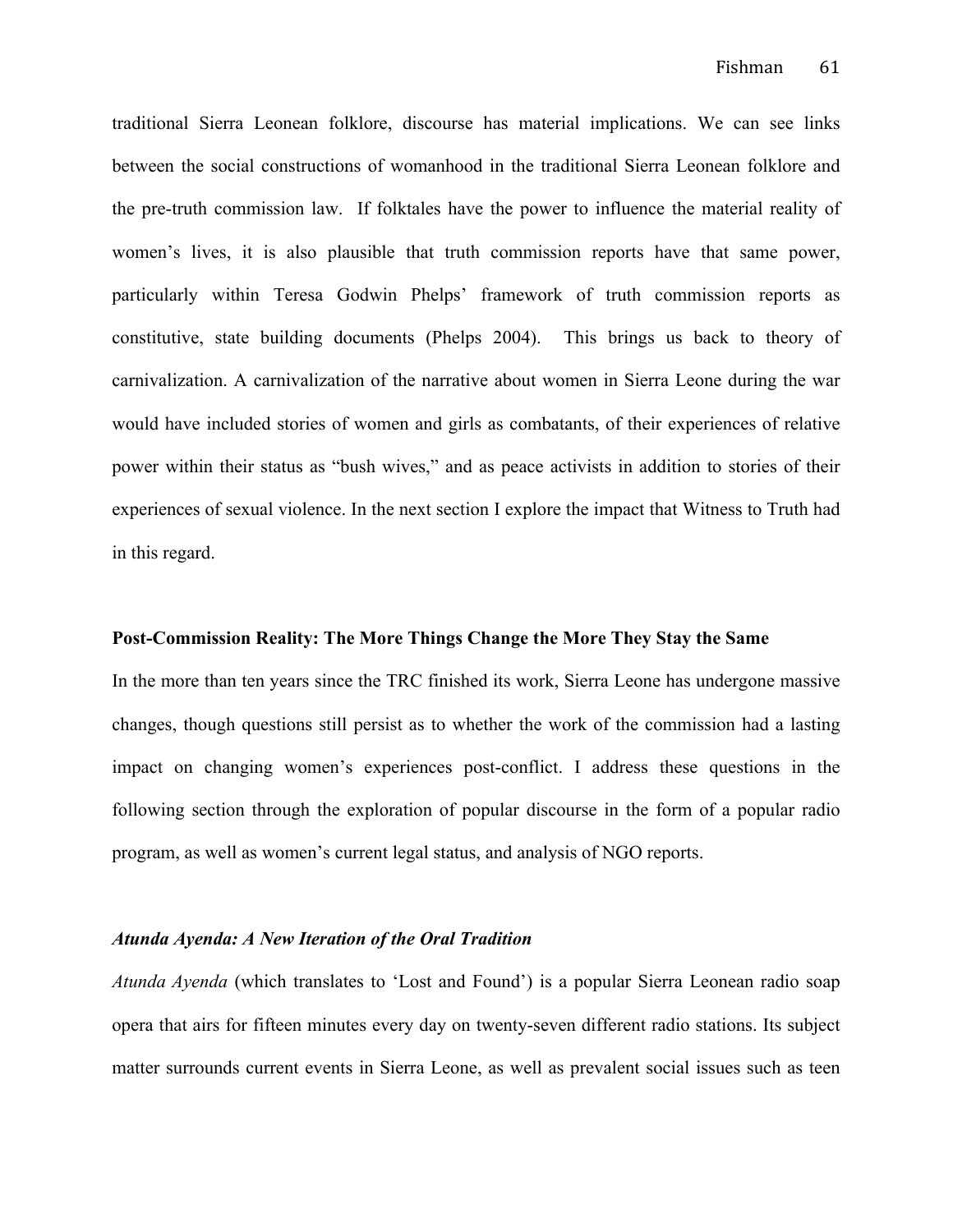pregnancy and HIV/AIDS. Airing since 2001, it is one of the most popular radio programs in Sierra Leone, and holds tremendous social influence. One listener told a researcher that the program "teaches us a new way to behave" (Leventhal 2010, 3). Radio is the most popular and trusted form of news and information sharing in Sierra Leone. According to an extensive study conducted by the BBC, over 80% of the population has access to a radio, and 75% of those with access report listening to the radio daily (BBC World Service Trust and Search for Common Ground 2007). Additionally, because *Atunda Ayenda* is structured through stories, it reflects a new iteration of the long history of oral literature in Sierra Leone. In the present day, norms and values through oral traditions are disseminated through the radio, while previously it had been through folk tales imparted through word of mouth.

*Atunda Ayenda* is produced by Talking Drum Studios in Freetown, Sierra Leone, a project of the Washington DC based NGO Search for Common Ground. Because episodes of *Atunda Ayenda* air in Krio, the following analysis comes from a special episode that the BBC World Service helped produce in English. However, according to secondary sources, the episode is representative of the show's tone and subject matter as a whole. What follows is a close analysis of the English episode of *Atunda Ayenda*.

The episode in question focuses on the lead up to the truth commission among a group of men and a group of women. Dragon, a main character who fought in the war but did not participate in the disarmament process, spends much of the episode threatening those who might implicate him in their testimony to the commission. "If you dare mention my name, I will burn down this shop," Dragon threatens one man. It is later revealed that Dragon is supplementing his post-war income by participating in the illegal sale of diamonds and other minerals from Sierra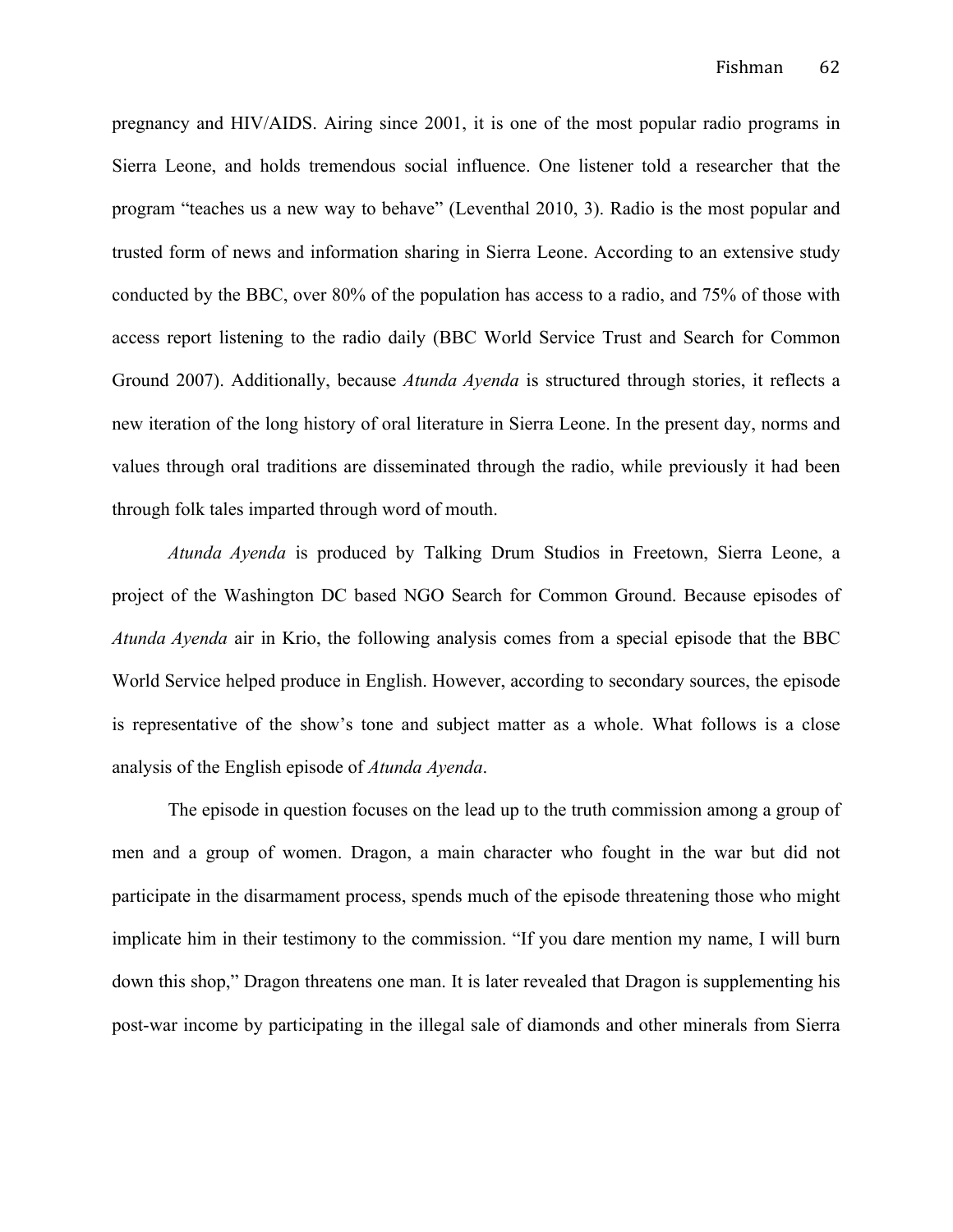Leone to surrounding countries. However, the most compelling and relevant part of the episode comes from the women.

When the episode transitions to the women's perspective, we open on two women chattering while hard at work in a tailor shop. The conversation quickly turns to the subject of the truth commission, and a friend's decision to testify before it:

Woman  $1$ :<sup>11</sup> I am not happy with what she is about to do.

Jennifer: Who?

Woman 1: Makuta.

Jennifer: What is she planning to do?

Woman 1: Oh, come on (unintelligible), you know she is going to truth commission to talk about Dragon and what happened to her.

Jennifer: And what is the problem?

Woman 1: You? I wasn't expecting to hear you talk like that.

Jennifer: What's wrong with talking about rape?

Woman 1: That's not something you need to say in public. Think of her status in

the community. Will she keep that (unintelligible) if she goes public?

Jennifer: I totally disagree. I think she must face the commission and break the

silence. That will help her and maybe others too.

Woman 1: So you think exposing herself at the commission is going to help her?

Jennifer: Yes.

Woman 1: In what way, if I may ask?

Jennifer: The scar in her mind will mend.

 $11$  One of the women who speaks with Makuta is not named outright, and is thus referred to henceforth as "Woman 1" in the transcription of the dialogue.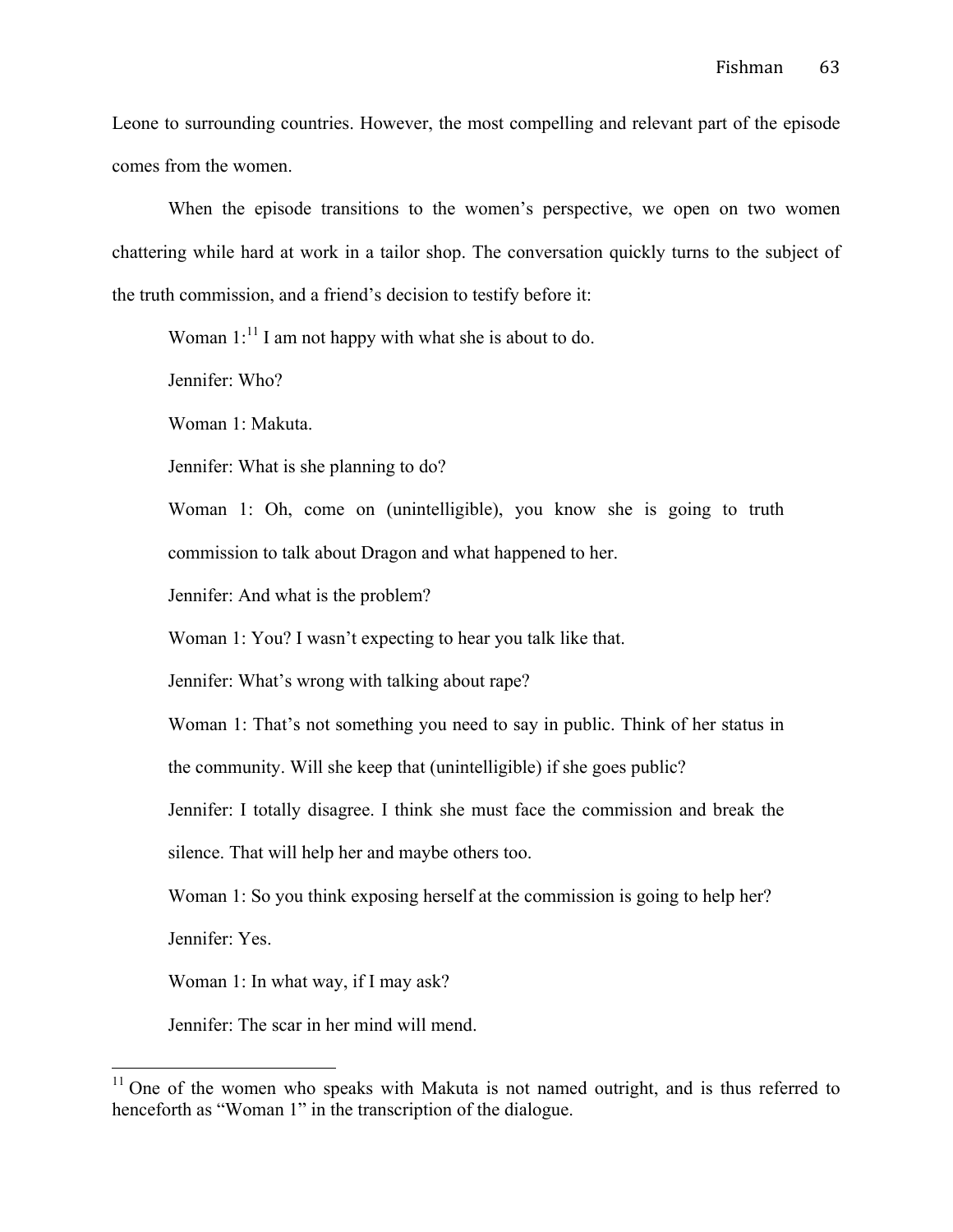Woman 1: Don't talk anymore about this.

Jennifer: Anyway, I am thinking of going myself.

Woman 1: What?

This conversation is one of the highlights of the episode. In the span of only two minutes or so, the show targets one of the most important aspects of post-conflict life for many Sierra Leonean women—the shame that surrounds rape, and the cultural attitudes about silence on that topic. Jennifer fervently maintains that testifying before the commission about experiences of sexual violence is a brave and important act. Jennifer's argument also implies that there is nothing shameful about rape for those who have experienced it. She also challenges the assumption that rape and sexual violence are private experiences with no bearing on public life or social discourse.

Immediately after Jennifer informs Woman 1 that she is thinking of testifying before the commission, Makuta enters the shop, her tone jovial. Woman 1 takes this opportunity to discourage Makuta from testifying at the truth commission:

Woman 1: Makuta, please do me a favor.

Makuta: What favor?

Woman 1: Don't go to the truth commission.

Makuta: Why not?

Woman 1: Why do you want to bring yourself down like that? Not with everything you've achieved here.

Makuta: I think it will help. These things must come out. I want to talk about that day… that day… (fades out to re-enactment of the incident in question).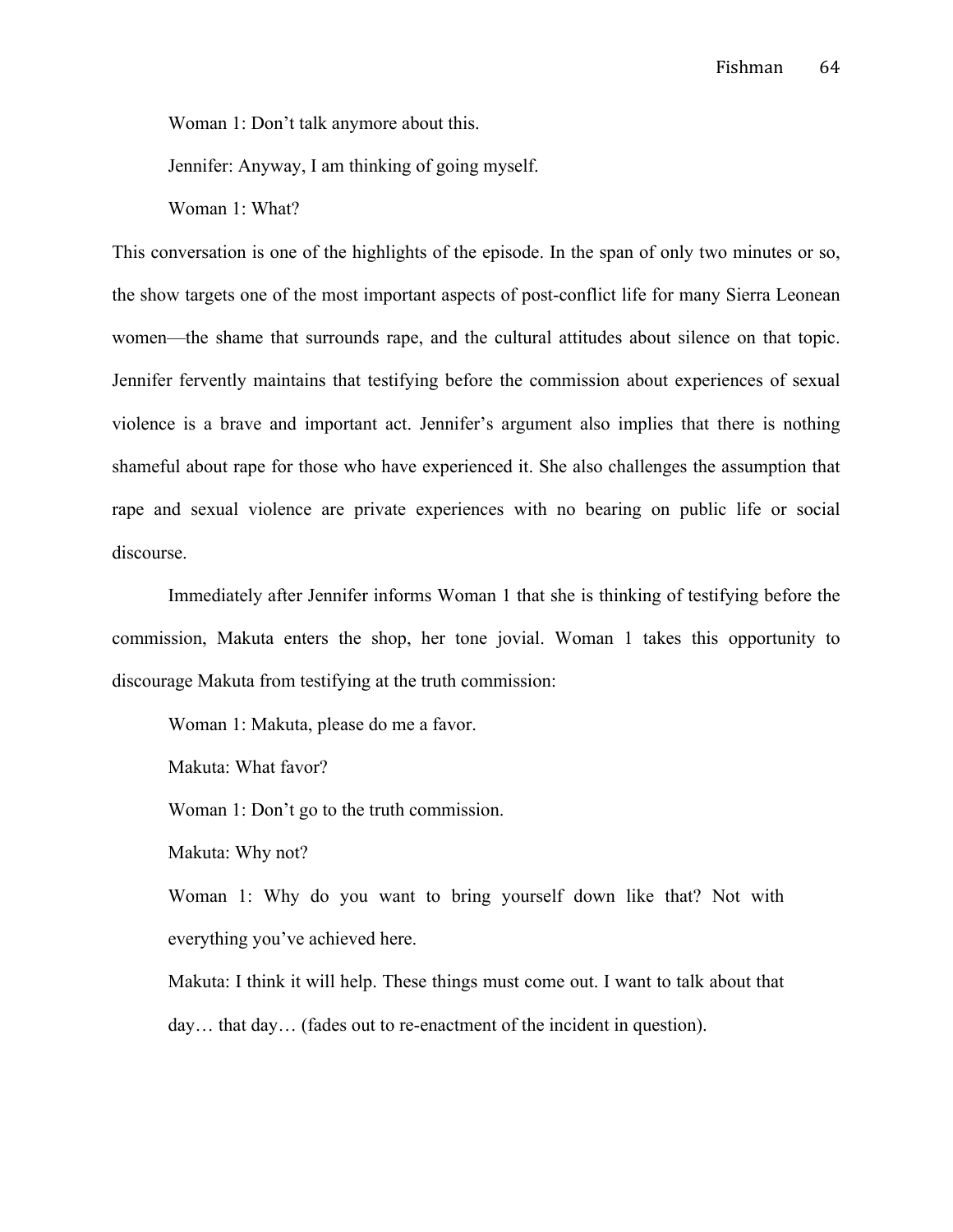We listen as Dragon isolates Makuta in some kind of shelter and threaten to rape her, before he calls over two of his subordinates to take her into the jungle. They beat her before dragging her, presumably through her village that is being attacked, if the screams in the background are any indication, before we are brought back to the present.

Makuta: We shouldn't keep silent. We women need to speak up. Everybody needs

to speak up. We don't want these things to happen again!

Jennifer: Exactly!

By saying that speaking up before the commission is an important step in preventing recurrence, Makuta implies that there is an expectation that the commission's work will have an impact on her life post-conflict, particularly in relation to non-recurrence. One could interpret "these things" as the war, generally, or more specifically as a reference to rape and other forms of violence against women.

Another important part of the episode is Makuta's testimony before the commission that is interspersed throughout the episode. At one point, with tears in her voice, she says:

I fought back. I thought they will kill me, but they call these boys by the name of Ali and (unintelligible). And they tied me up. They drag me away and took me into the jungle. And for the first week, I was raped every day by Dragon. He kept me there. And it was the same for a long time.

Beyond the significance of a character breaking the silence about what happened to her on a mainstream media platform, Makuta speaks about her rape in such a way that she maintains her agency by informing the commission that she "fought back." In Witness to Truth, women's personal stories of rape and sexual violence did not feature commentary about how they may have resisted. This is not to say that the only way to retain one's agency during an experience of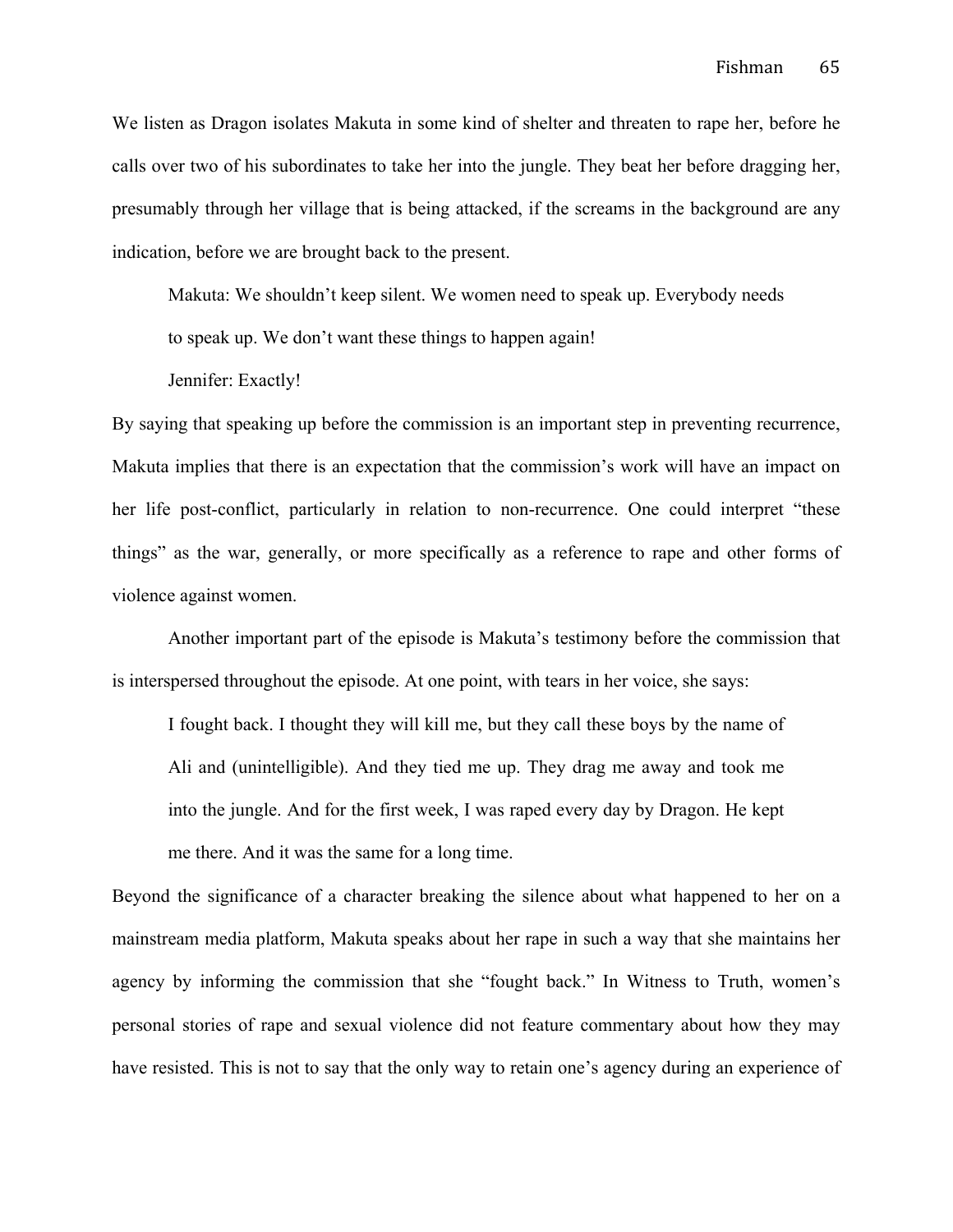rape is to resist. Instead, it is to problematize the implicit narrative of the passive, cowering rape victim that is so prevalent throughout the report.

In addition to the strengths discussed above, the women in the episode are not presented relationally. They have names, and identities outside of their romantic or familial relations with others, a distinct change from the traditional Sierra Leonean folktales. But aspects of the episode that should be considered critically, including the fact that ex-combatants are portrayed as an exclusively male group; and that women are featured again primarily in their status as victims of sexual violence (though the decision to write such a storyline was presumably made because it was topical and reflected many disagreements between groups of women at the time).

*Atunda Ayenda* has continued to be a tool for change. Most recently, Search for Common Ground launched a two-year project "Expanding the Table: Empowering Women in Sierra Leone's Industrializing Rural Districts" (Search for Common Ground 2016). *Atunda Ayenda* is integral to the projects strategy, and "showcase[s] the good work of the WOECs [Women Owned Empowerment Centers], reaching thousands of women in all districts of Sierra Leone. The program collects the voices of successful women leaders and demonstrates their ability to thrive during the phase of economic recovery in the aftermath of the Ebola crisis" (Search for Common Ground 2016). *Atunda Ayenda* has also featured women in stories that have nothing to do with sexual violence, and instead as active participants in Sierra Leonean society. For example, as elections approached in 2007, the writers decided to model what that process might look like in its fictional world. Two characters ran for a seat, and "To show that the elections were open to anyone of any age, *Atunda Ayenda's* candidates were a woman and a youngster" (Konings and James 2009, 257). Though social change has been slow, *Atunda Ayenda* resonates with Sierra Leoneans, especially young people. Nearly 80% of respondents to a study who listened to the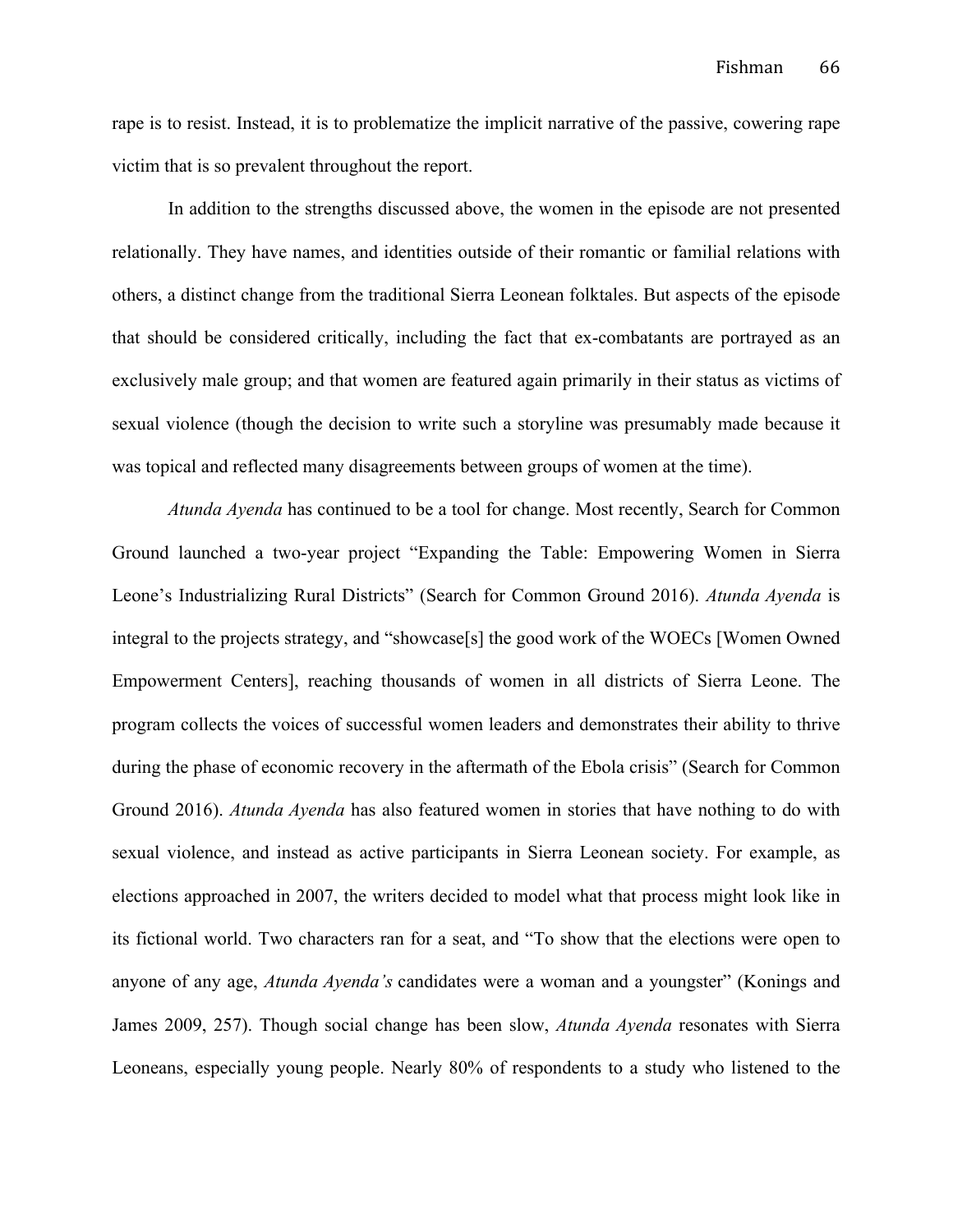program said that they frequently discuss issues featured on the show with family and friends (Everett, Williams and Myers 2004). If, at most, *Atunda Ayenda* is promoting a dialogue, the fact that it writes its female characters into diverse, active roles is significant in that it demonstrates to the next generation that women and girls are more than traditional gender stereotypes.

Relevant depictions of women post-conflict are also found in speeches, especially those given by the current president of Sierra Leone, Dr. Ernest Bai Koroma. At the International Conference on Women in Leadership in May 2016 in Freetown, President Koroma praised the women of Sierra Leone for their strength and commitment to a better Sierra Leone, and vehemently denounced violence against women as "violence against the state" (President Koroma, 2016). In this speech, President Koroma portrays women as competent and resilient:

Sierra Leonean women are on the move, there is nothing stopping their progress because from traders to professors, from the market women to the doctors, nurses, civil servants and teachers; Sierra Leonean women are the mainstay of our resilience, by their strength of character and progressive actions, they have been inspirational in the transformation of this land that we love (President Koroma, 2016).

President Koroma's woman is one that we would not have found in Witness to Truth, or in precommission discourses. She is as capable as her male counterpart; her identity is rooted in her strength, rather than her weakness. While the sentiment that "there is nothing stopping their [Sierra Leonean women's] progress" is an overstatement, as systems of gender inequality still exist, to have the most powerful elected official in the country proclaim that women are the backbone of Sierra Leone is a tremendous step forward from pre-commission narratives of women's place in society. In the following section, I explore whether President Koroma's statement has translated into the everyday reality of women's lives.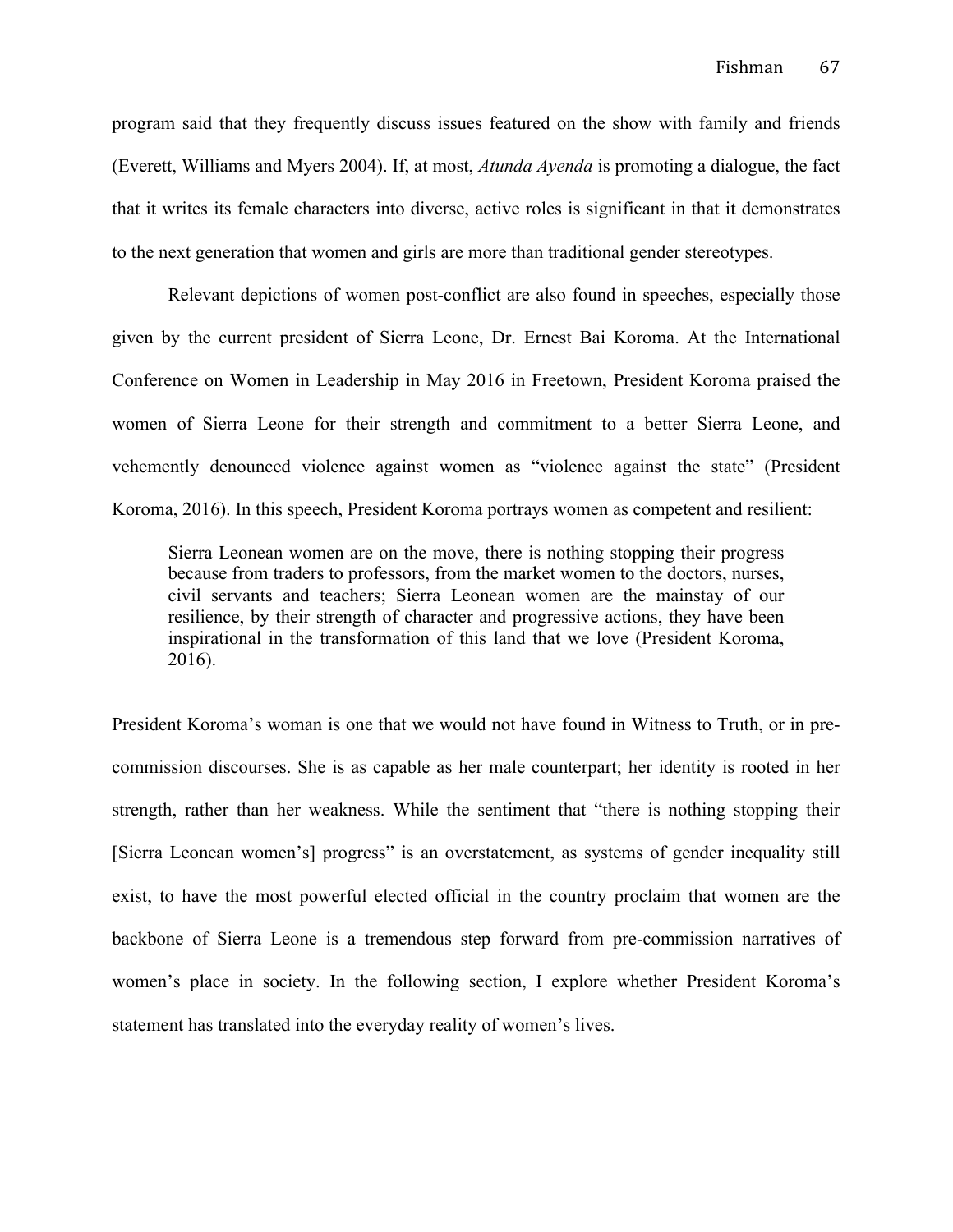# *Post-Commission Legal Status: Consistency and Enhanced Protections*

The legal status of women in Sierra Leone has improved significantly since the commission published its report, since the government has largely abided by its responsibilities to implement the recommendations of the commission per Section 17 of the TRC Act of 2000. The government of Sierra Leone heeded many, though not all, of these recommendations through the passage of five crucial pieces of legislation concerned with inheritance, marriage and divorce, sexual offenses, children's rights, and domestic violence.

The Devolution of Estates Act of 2007 legislates how the redistribution of a deceased person's property will be handled in the absence of a will, as well as the procedures to contest a will. What is significant about this piece of legislation is that it applies to all Sierra Leoneans, irrespective of their religion or ethnicity (and, presumably, the common law that might accompany that). It guarantees the right of women who are married under customary law to benefit from their late husband's estate, which had not been previously guaranteed.

The Registration of Customary Marriage and Divorce Act of 2009 legislates the registration of customary marriages and divorces. Most significantly, this piece of legislation stipulates that a marriage is only valid if both parties are 18 years of age or older. If one or both spouses are younger, then a parent or guardian must give their written consent. Sierra Leone had not legislated a minimum age of consent before this time, nor had it ever been mandated in reference to customary marriages. Additionally, the law stipulates that, when prompted by an application, the court can nullify a marriage on the grounds that either spouse is a minor.

The Sexual Offenses Act of 2012 was a groundbreaking piece of legislation that replaced many previous archaic laws, and legislated other matters that had not previously been addressed in a legal setting. Section 2 of the act defines consent as "an agreement by choice and with the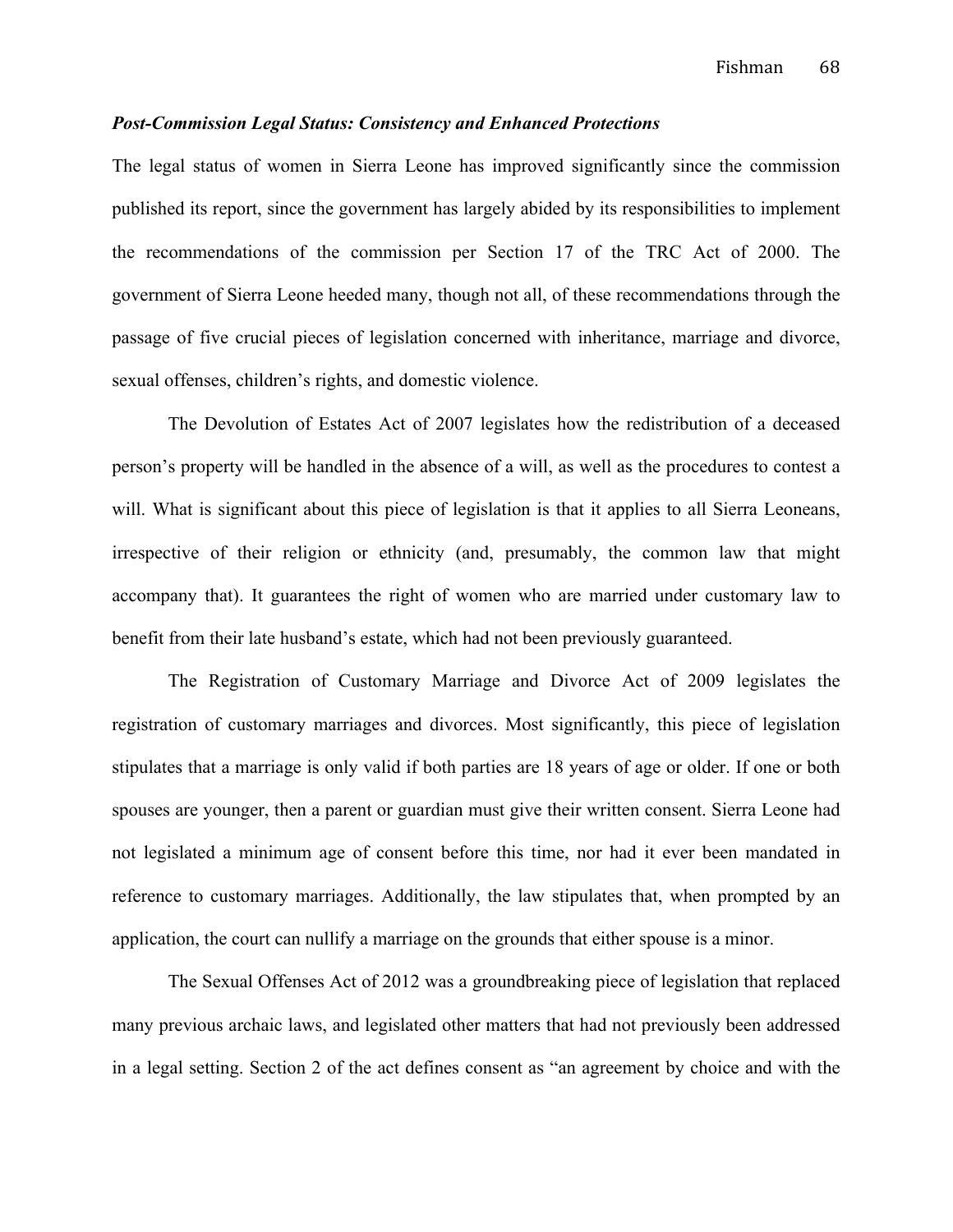freedom and capacity to make that choice," and goes on to enumerate conditions that preclude consent, such as age, intoxication, or a person's mental capacity. The Act defines certain sexual offenses and lays out the punishments if a person is convicted on such charges. It also goes on to establish a minimum age of consent (18 years of age), which had never been explicitly legislated before. In addition to enumerating various sexual offenses, the bill also specifies what will be considered legitimate arguments on the part of the defendant. For example, Article (9) subsection (4) stipulates that "Marriage between the defendant and the other person shall be a defense in proceedings." This suggests that if a person is accused of raping their spouse the pre-existence of their marriage is considered to be a legitimate defense of their actions. This falls in line with viewing women as property of their husbands, and also, at least de facto, suggests that marital rape is considered legal or at least justifiable.

The Child Rights Act of 2007 is a piece of legislation that ratifies the United Nation Convention on the Rights of the Child, two optional protocols (The Sale of Children, Child Prostitution and Child Pornography; and the Involvement of Children in Armed Conflict), and the African Charter on the Rights and Welfare of the Child. In the later years of the war, humanitarian workers in refugee and IDP camps were known to abuse their positions of power to force women and girls to have sex with them in exchange for food and other materials that refugees were supposedly guaranteed. They also facilitated the sale of young women and girls into prostitution for their own financial gain.

The Domestic Violence Act of 2007 was the first of its kind in Sierra Leone: domestic violence had not previously been legally defined as a crime separate from physical assault against another person. In fact, Witness to Truth noted that prior to the time of writing domestic violence was tolerated "at least up to a particular 'point'" (Witness to Truth Volume III, 105),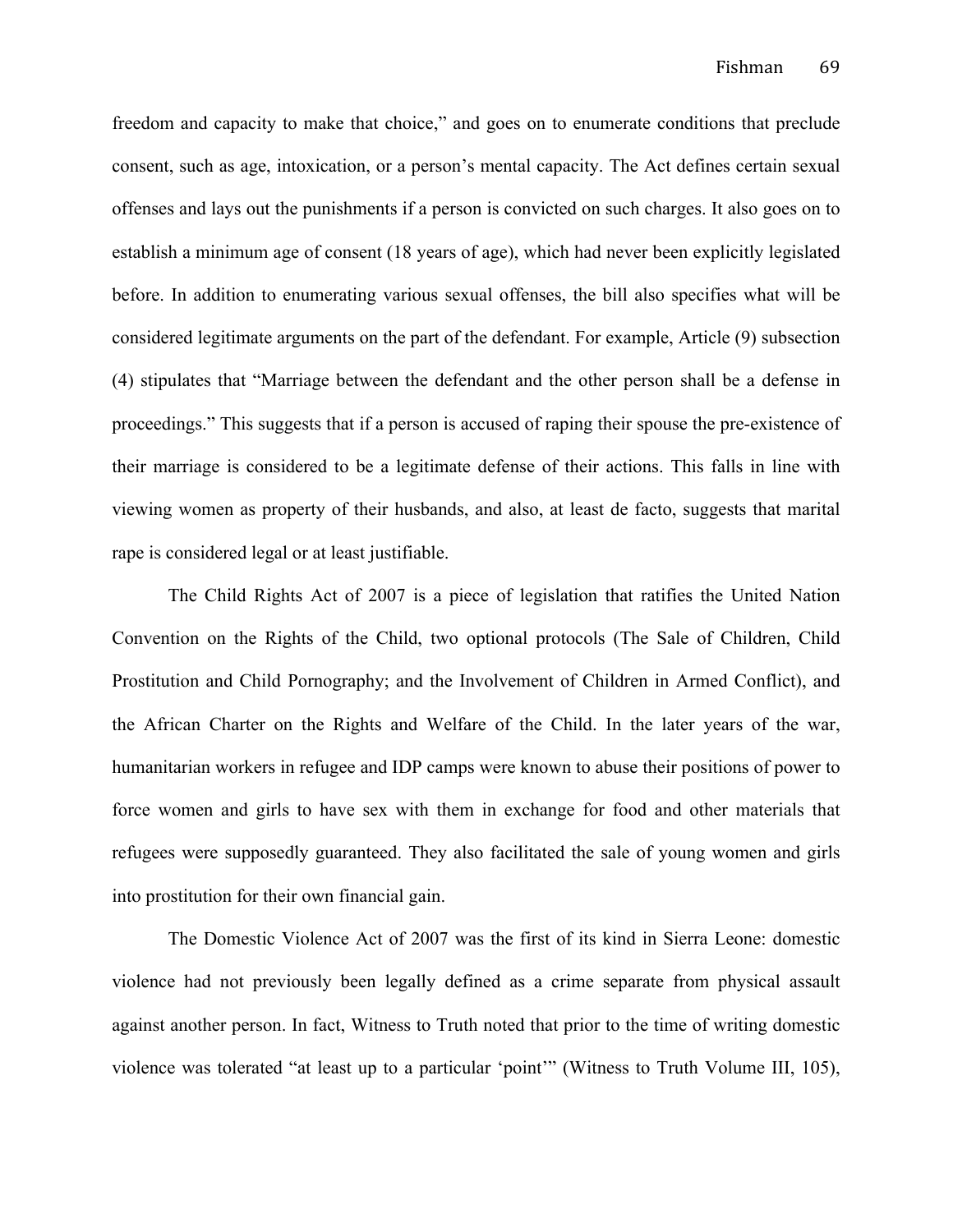and that under customary law, a husband had the right to "reasonably chastise his wife by physical force" (Smart 1983, 152). Under the Domestic Violence Act of 2007, the crime was finally defined as a prosecutable offense, punishable by up to two years in prison or a fine of 5 million leones.

Currently, there is a constitutional review process underway in Sierra Leone, a process spearheaded by the Constitutional Review Committee (CRC) of Sierra Leone, whose mandate is to review the 1991 constitution and put forth recommendations. In February 2016, the CRC published a report that highlighted recommendations from the committee that included new thematic areas that needed to be addressed in a new constitution, and proposed amendments (CRC 2016). The subject of gender and gender equality is mentioned frequently throughout the report. In the section devoted to the composition of local governance, the CRC recommends that "a council elected under this section shall consist of not less than 12 members and not less than 30% of whom shall be of one gender" (CRC 2016, 9). While the report does not explicitly say that the 30% of one gender must be women, the implication is clear. In addressing concerns of citizenship, the CRC recommends that a person can become a citizen of Sierra Leone by marriage to a woman (previously it had been through marriage to a man, a woman could not bequeath citizenship to her spouse), and that citizenship gained through marriage cannot be revoked, regardless of gender (CRC 2016).

The report also included direct amendments or wording changes to be made to the 1991 constitution, particularly to the non-discrimination clause. Of particular relevance is a section that the CRC has referred back to the public. The sections in question are Section 27(1), which prohibits laws that are discriminatory in and of themselves or in their effects, and subsection (4)(f) and (g), which allow for exceptions to that rule. The proposal of the CRC presented to the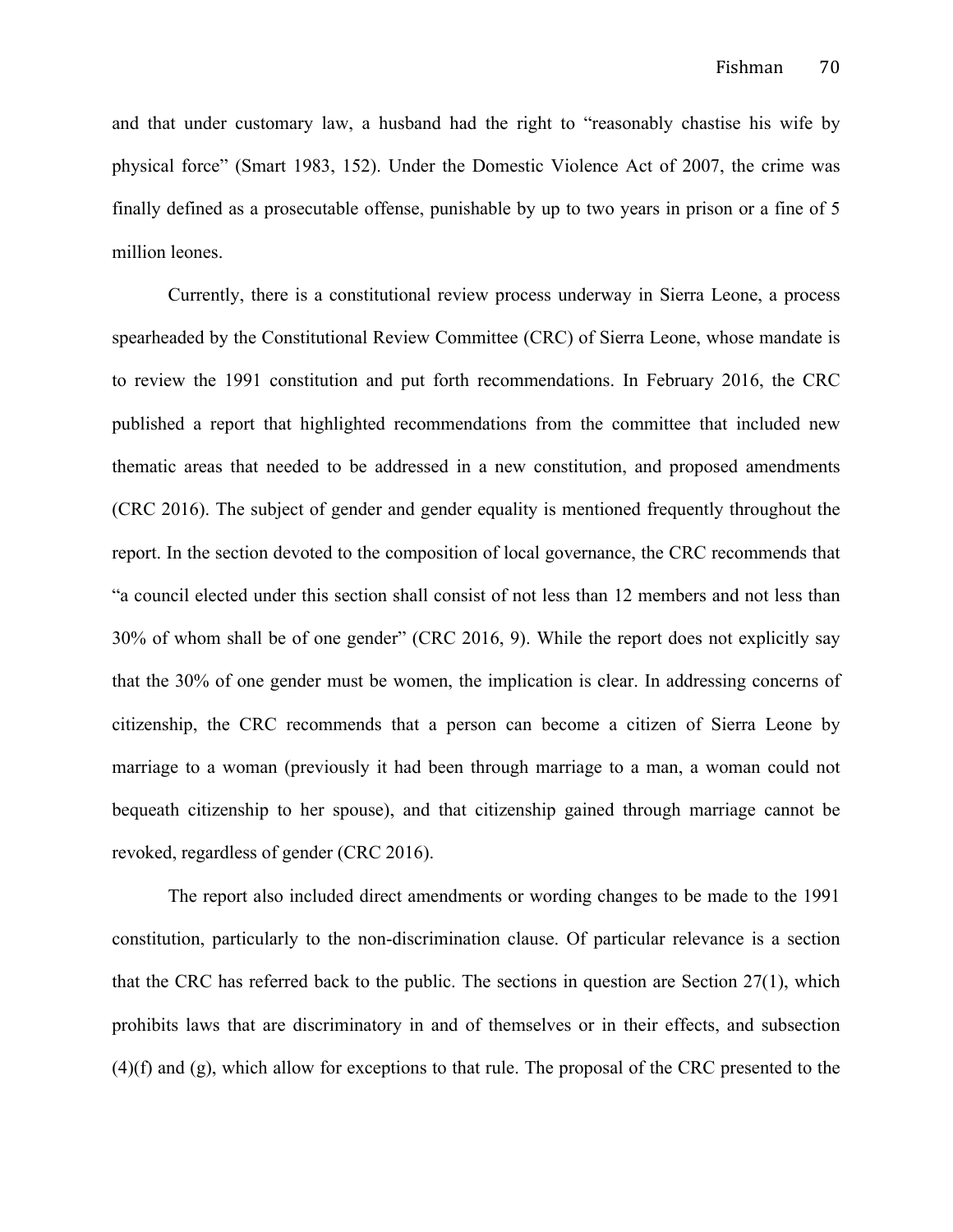public is that those clauses be stricken. The CRC noted that it had received numerous position papers on this subject from various women's organizations; however, it is telling that they did not outright recommend amendments be made, and instead left it up to the public to decide. The CRC report did not include recommendations for gender parity at a national level of governance.

Unfortunately, not all laws passed after the truth commission have been beneficial for women. Leading up to the re-opening of schools across the country following the Ebola crisis, the Sierra Leonean Ministry of Education officially banned "visibly pregnant" girls from attending school (Amnesty International 2015). Minister of Education Minkailuh Bah explained that the logic behind the ban was that "[pregnant girls] presence in the classroom would serve as a negative influence to other innocent girls" (Awoko 2015). Sylvester Meheux, the Chairman of the Council of Principals was reported as saying that "while educators agree that a girl's life is not over if she gets pregnant, she needs to be counseled because of her lack of personal control" (Radio France International 2015). This is problematic for various reasons, especially in light of statistics that cite high levels of sexual abuse against school age girls. The ban also perpetuates the idea that purity, a quality expected of young women and girls, is inextricable from virginity, something that again ties women's worth to their bodies and sexuality. Chernor Bah, a Sierra Leonean human rights activist, has expressed his befuddlement at the backwards logic: "I've had people talk about the dignity of the uniform. Somehow if a pregnant girl wears that uniform, you undignify the uniform, which is again one of those things I find baffling" (Radio France International 2015). Amnesty International has condemned the ban as a "violation to their right to education and a discriminatory measure which reinforces negative stereotypes about girls" (Amnesty International 2015). In spite of enhanced protections, harmful stereotypes continue to subordinate Sierra Leonean women and girls, something I explore further in the following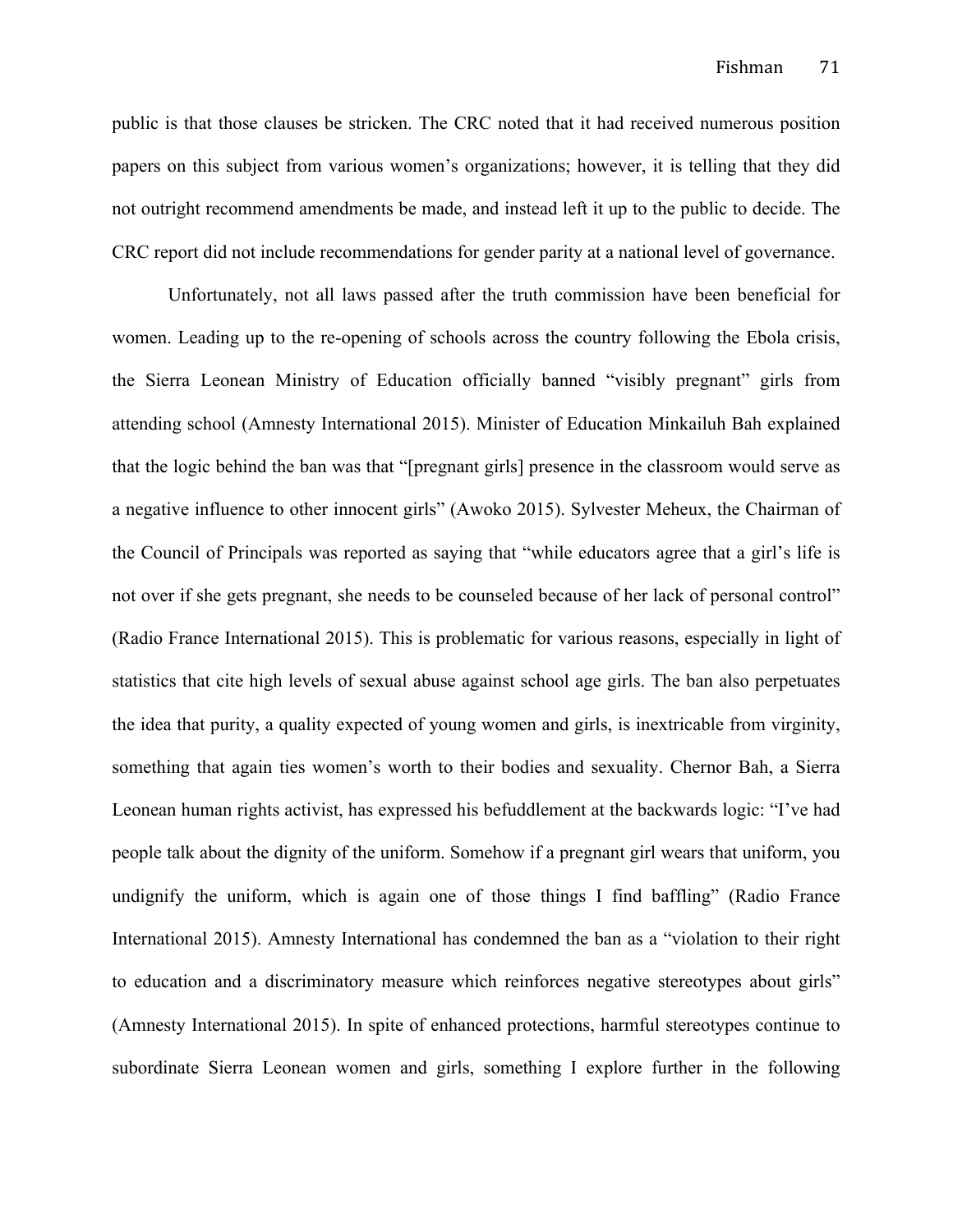section. As the NGO reports demonstrate in the following section, though Sierra Leone's legal system ranks as having "strong" legislation, enforcement is weak.

# *Post-Commission NGO Reports: Persistent Challenges*

In light of positive legal reforms, one might expect a visibly improved situation for Sierra Leonean women. In many ways, the legislation has had a positive impact, but in evaluating reports and publications by both international and local NGOs, it is clear that women in Sierra Leone still face violence and barriers to equality. Most worrying has been an uptick in rates of sexual abuse against children, especially girls. The Rainbo Initiative, a project of the International Rescue Committee, which provides free and confidential medical and psychological services to women and girls who have been sexually abused, posted on its Facebook page that, in 2015, of the 3,743 women and girls they saw across their three centers in Freetown, Kenema, and Kono, 1,346 (about 35%) were girls between the ages of 11 and 15 (Rainbo Initiative 2016). In September 2016, World Vision reported that, according to police reports, cases of sexual abuse against children have increased by 69% in the Bo district since the outbreak of Ebola in 2013 (World Vision 2016). Rates of early marriage remain high—according to UNICEF, between 2008 and 2014, 13% of married Sierra Leonean women had been married before the age of fifteen, and 39% by the age of 18 (UNICEF 2016). In 2016, the United Nations ranked Sierra Leone 179 out of 188 countries in terms of gender equality (UNDP 2016).

Another theme that has been raised is the participation of women in the political system. One of the TRCs imperative recommendations was that all political parties be required to guarantee that at least 30% of their candidates for public elections be women, and that the government of Sierra Leone work towards gender parity in parliament and more local systems of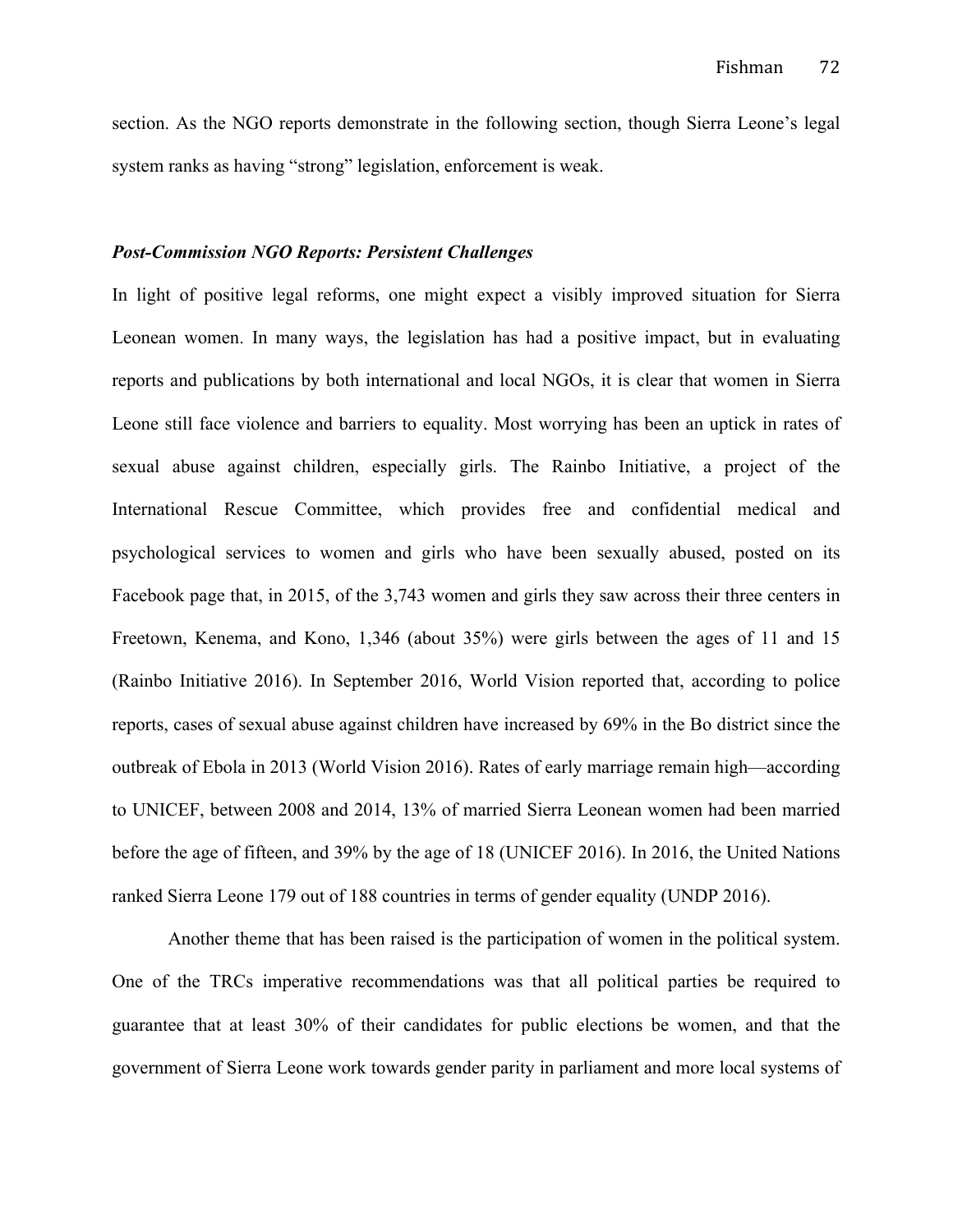governance in the next ten years (Witness to Truth: Volume II). Now, more than ten years after the report was published, there is still yet to be a legislated gender quota, and in 2016, women only held 12% of seats in Sierra Leone's Parliament (The World Bank 2016). As such, I rate the level of political participation by women in Sierra Leone as "weak." A 2012 short documentary, aptly named *30%: Women and Politics in Sierra Leone,* chronicles the struggles of several women who have been campaigning for a 30% gender quota in Parliament for ten years. Interviews with three women involved in politics reveals the resistance that women in Sierra Leone still face when it comes to integrating them into the political arena. Salamatu Kamara ran for local elections in 2008, but faced threats and obstacles every step of the way. She told filmmakers that she received a letter from a person threatening to kidnap her until elections had passed, and that a member of parliament had even pulled a gun on her. In the end, none of the violent threats came to fruition, but ballots were tampered with, and her name was replaced with that of a male colleague's, who then won. At the time of filming, she was preparing to run again. As of today, there is a gender quota at the sub-national level, but not yet at the national level (Quota Project 2016). In the same film, Barbara Banguara, who is the national coordinator for the Women's Solidarity Support Network, emphasized that part of the problem is a widely held belief that women do not belong in the political arena. "We need to demystify politics," she told filmmakers, "Politics is seen as being dirty and violent, and I think it is deliberate, to keep us [women] out. So we need to get in there and make it clean, make it safer, for everybody" (*30%: Women and Politics in Sierra Leone*). This idea that politics is dirty, so women should not participate, is a reflection of pre-war notions of female purity that were expressly tied to the idea of virginity. It seems that tangible change is slow, and while the road to equality is paved with good intentions, more work needs to be done.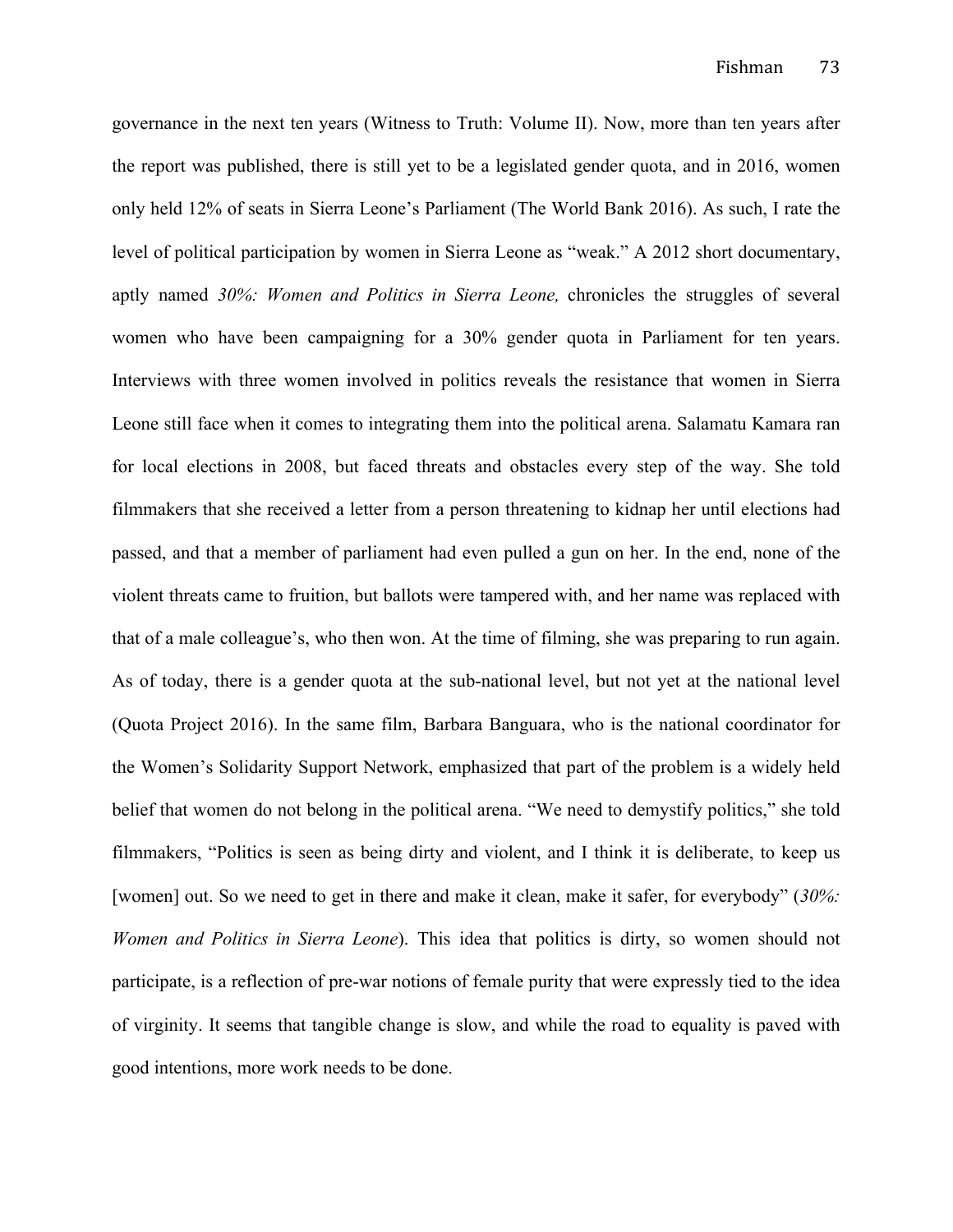Fishman 74

# **Conclusion**

In retrospect, the Sierra Leone TRC has had mixed results in terms of its impact on women's lives post-conflict. Direct impact is most obviously seen in terms of legal reforms that were a result of recommendations put forth in the final report by the commission. However, these laws were passed because the TRC's mandate included a clause that stipulated that the commission had the power to make legally binding recommendations, meaning that the government of Sierra Leone had to implement recommendations and pass various pieces of legislation as the commission saw fit. This was a unique feature of the commission, and one that other commissions should strive to include in their mandates, if politically feasible. When considering dominant cultural ideas about women and their role in society, it seems that many of the same themes persist. Women continue to be excluded from greater participation in politics, and alarming rates of sexual violence are still a reality. What is clear, however, is that Witness to Truth perpetuated gender stereotypes while recounting abuses suffered by women and girls during the armed conflict. Women's experience of conflict is automatically equated with sexual violence, a crime the report frequently associates with vulnerability. In considering the commission's strengths and weaknesses, its singular portrayal of women as victims is a shortcoming. Though the TRC made a concerted effort to ensure that women were able to participate in the process, it did not translate those efforts into investigating the diversity of experiences that women had during the war that went beyond sexual violence. For Chiseche Salome Mibenge, this was not an accident, and instead "serves to legitimize a post conflict justice response" (Mibenge 2013, 120). In other words, the over-emphasis on rape and sexual violence legitimized the SCSL's prosecutorial strategy, one that placed gender-based violence at the center of its efforts. There is no question that it was important to address the alarming rates of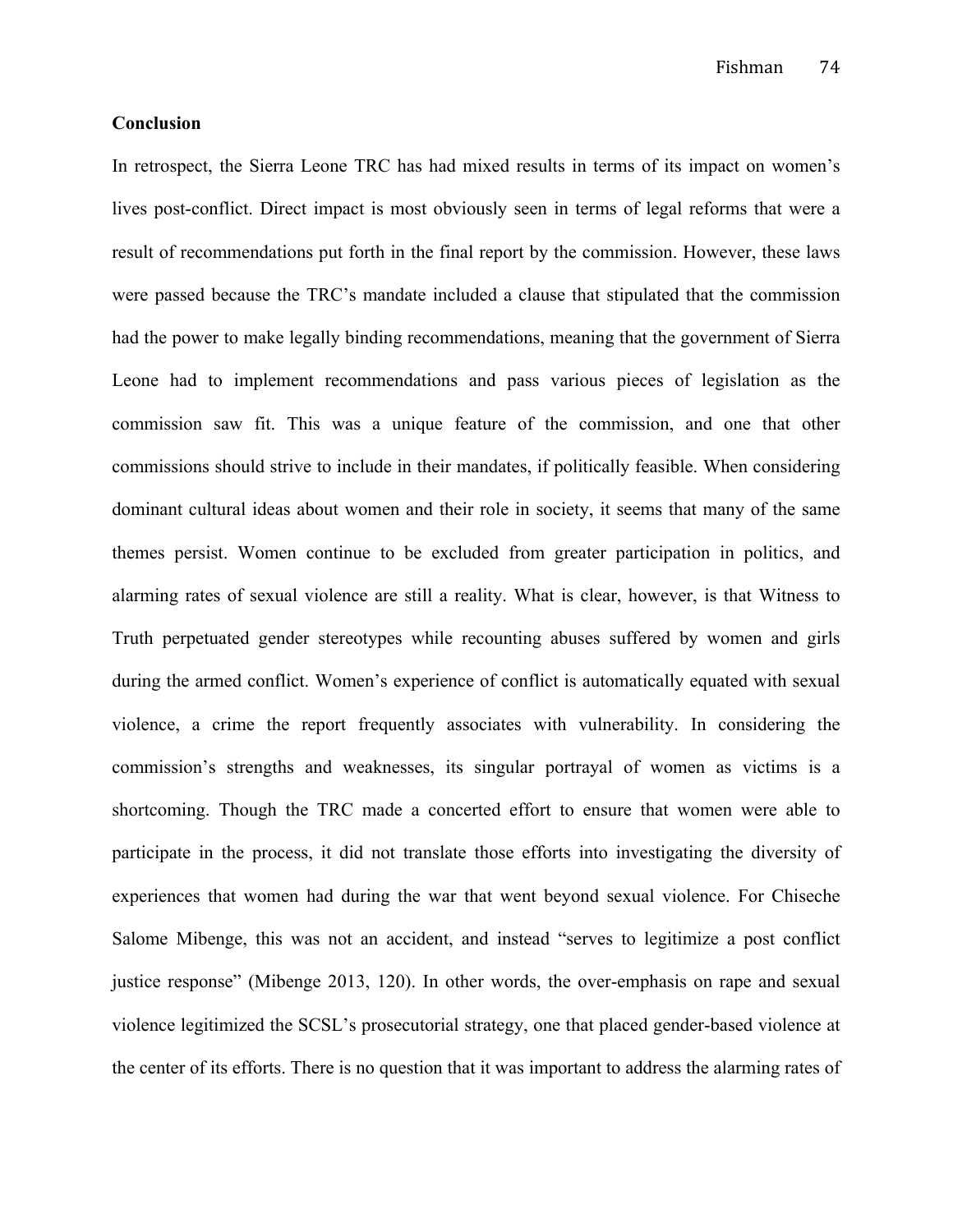sexual violence that took place during the war, but it becomes problematic when that focus becomes an assumed narrative. This brings us back to the proverb that Coulter encountered multiple times while researching her ethnography of female ex-combatants: "There is no such thing as an unmarried woman." In Witness to Truth, it seems, there is no such thing as a woman who was not raped, whose life during the war was defined by her gender. To wonder where all the unmarried women are is to where the nuanced portrayals of women's experience during the war are in the final report of the TRC. Those narratives are more than words on a page. Here, I invoke Phelps, who conceives of truth commission reports as state building documents that are engaged in the work of (re)building the master narrative of the state. In the absence of more diverse stories, a master narrative of essentialized victimhood emerges. The Sierra Leone TRC missed an opportunity to build a master narrative of strength, and allow room for the construction of a female experience of autonomy and power.

In the following chapter, I investigate whether this experience was unique to Sierra Leone, or if it is a trend reflected across cases. The replication of findings would have significant implications for the field, particularly in terms of policy considerations for future truth commissions. I intentionally selected five cases from around the world whose operational approach to gender varied, and found that post-conflict outcomes in terms of women's legal status and levels of political participation had less to do with operational approach and more to do with the "completeness" of a commission's narrative about women.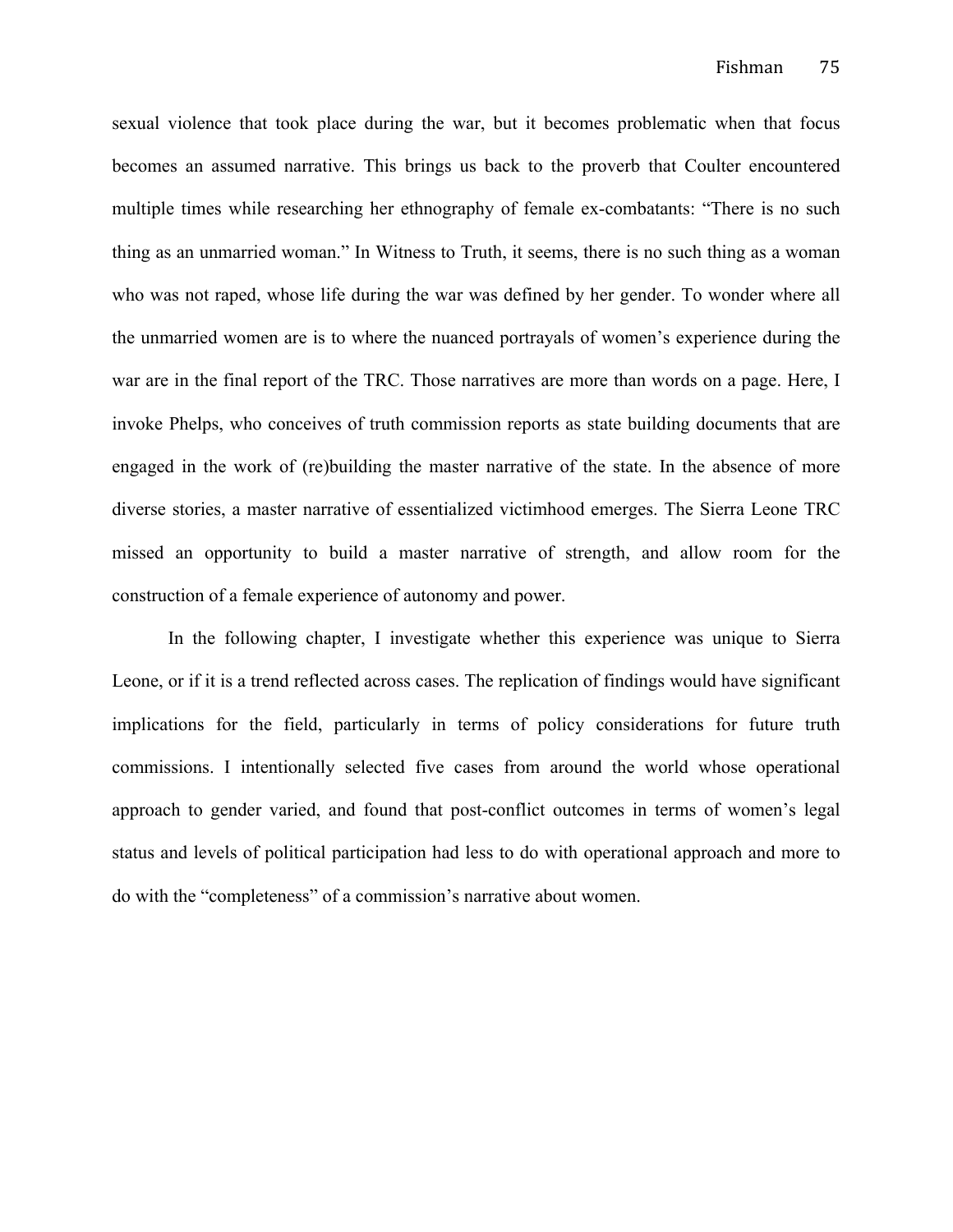# **Chapter 4**

# **Searching for Unmarried Women Around the World**

The following chapter builds on my findings from Sierra Leone through a structured, focused comparison of five cases from around the world—Liberia, Ghana, Peru, East Timor, and Guatemala. I intentionally selected these cases because they represent the three ways in which truth commissions have addressed gender: through mainstreaming, a gender unit, or a combination of the two. In light of my findings from Sierra Leone, I aim to determine whether Sierra Leone's experience was exceptional or commonplace. Do the narratives about women found in other truth commission's reports have a similar influence post-conflict? To answer this question, and draw larger conclusions, I evaluate all cases on the same basis: how "complete" the narratives within the truth commission reports are about women (my independent variable); and then on two dependent variables: legal and political outcomes for women. For each case, I provide a brief historical overview of the conflict after which point I discuss the country's truth commission and its approach to gender. I then analyze the final report of each commission and evaluate the completeness of its narrative, and then evaluate its post-commission outcomes in terms of women's legal status and political participation.

#### **Liberia**

Liberia, which borders Sierra Leone to the Southeast, was embroiled in a civil war between 1989 and 2003 (though some scholars divide the war into two distinct phases, the first from 1989- 1997, and the second from 1999-2003) (Hegre et al. 2009). Founded by freed slaves from the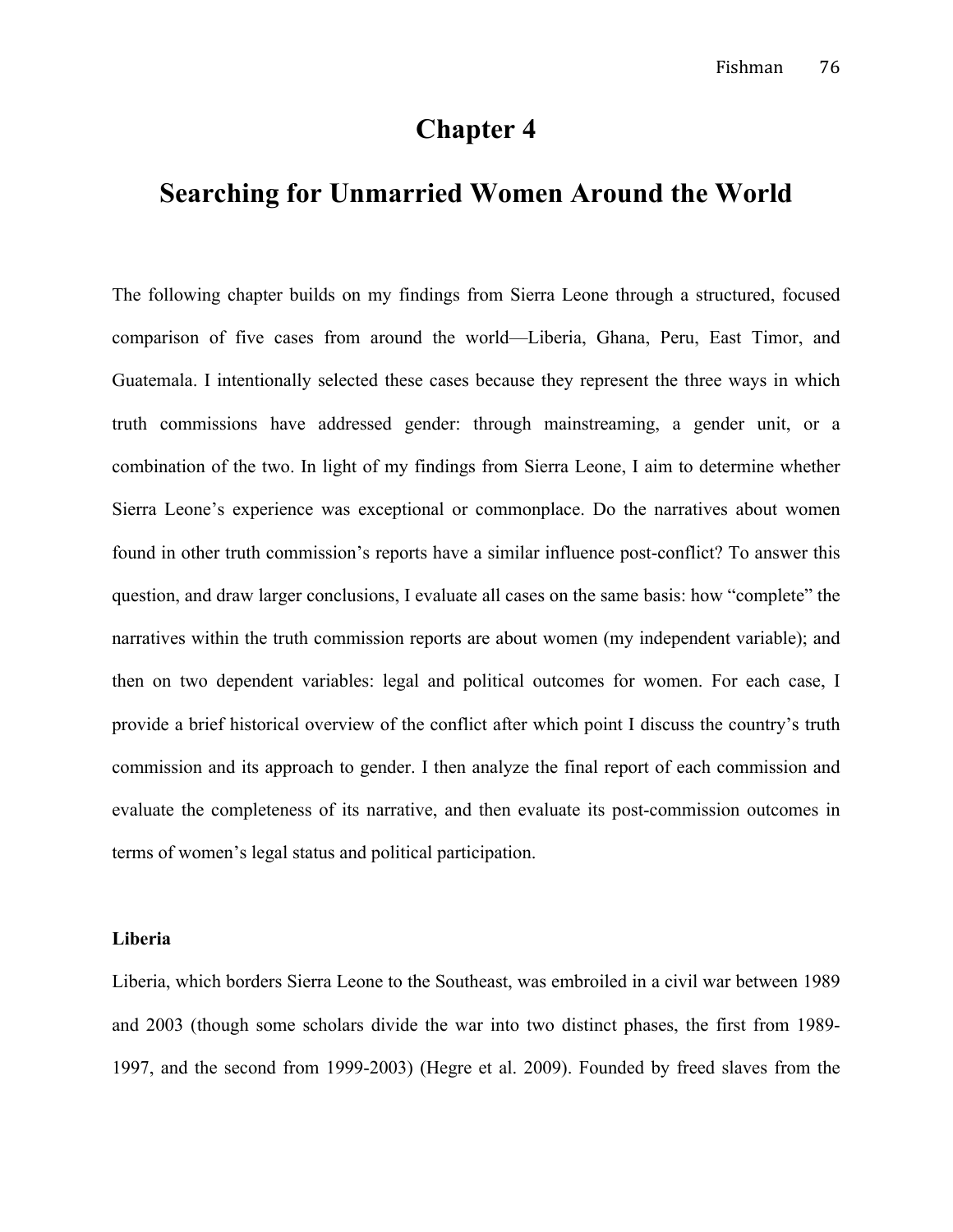United States and the West Indies in 1816, Liberia gained independence in 1847, and while relative political stability followed for a long time, ethnic cleavages were salient (Tripp 2015). Until the 1980s, positions of power were held, for the most part, by Americo-Liberians at the expense of indigenous African-Liberians (Harris 2011). In 1980, Samuel Doe and his People's Redemption Council (PRC) launched a successful coup against then President William R. Tolbert, and installed a cabinet in its place that was dominated by African-Liberians, particularly those of Doe's own Krahn ethnicity (Harris 2011). Ethnic imbalances increased as the Doe government continued to favor those of the Krahn and Mandingo ethnicities. The Doe government was corrupt, and the economy relied heavily on foreign aid, particularly from the United States (Harris 2011).

In 1985, Doe and his new party, the National Democratic Party of Liberia (NDPL) won (rigged) elections by a landslide, causing deeper frustrations throughout the country. Almost immediately afterwards, Thomas Quiwokpa of the Gio ethnic group launched a failed coup against Doe, who subsequently purged the military of all Gio and Mano members, and launched attacks on them, "fostering a charged ethnic atmosphere that set the scene for the war" (Harris 2011, 66). Charles Taylor (who would eventually support the RUF in its insurgency) first held a position in the Doe government before he was accused of embezzling L\$900,000 and went into exile in the early 1980s (Tripp 2015). After that, he joined Foday Sankoh and others in Libya where he received insurgency training (Abdullah 2004). On Christmas Eve 1989, Taylor and the National Patriotic Front of Liberia (NPFL) invaded Liberia from Côte d'Ivoire and launched an attack in an attempt to overthrow Samuel Doe's government, and, with that, the first phase of the Liberian Civil War began. The government responded to the NPFL insurgency by employing a scorched earth policy against the Gio and Mano ethnic groups, a strategy that the NPFL would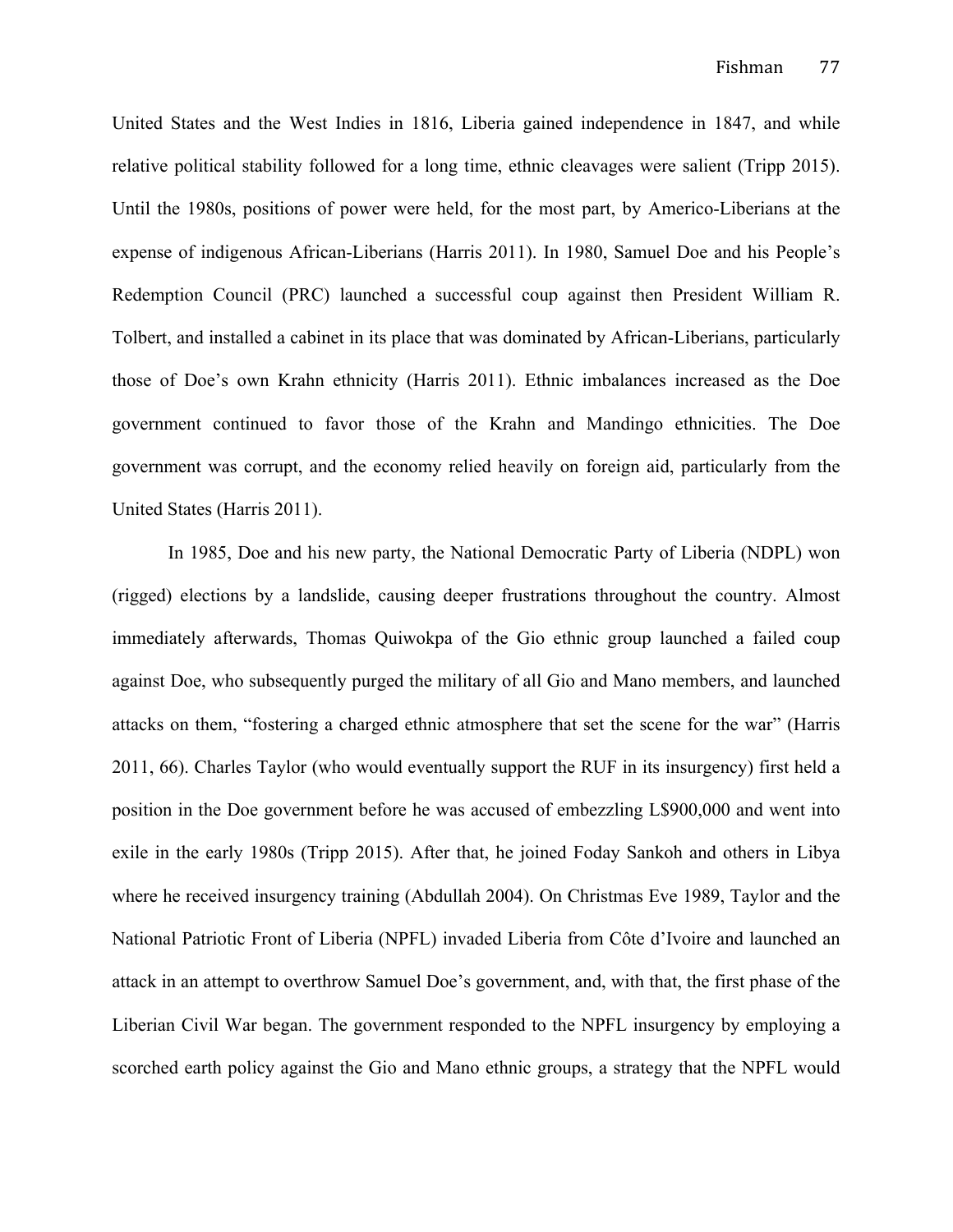retaliate against by attacking the Krahn and Mandingo ethnic groups (Duyvesteyn 2005). While corollaries have been drawn between the RUF and the NPFL, Taylor and his rebel group had much more coherent political goals than did the RUF (Harris 2011).

The Economic Community of West African States Monitoring Group (ECOMOG) sent troops to Liberia in 1990 in an attempt to stop the war, but the conflict raged on. A breakaway faction of the NPFL, the Independent National Patriotic Front of Liberia (INPFL), assassinated President Doe in September 1990, following which ECOWAS stepped in to help install an interim government called the Interim Government of National Unity (IGNU). Taylor refused to accept the legitimacy of the IGNU and continued his campaign of terror (Tripp 2015). As the war continued, new rebel groups emerged, making the conflict more difficult to contain. ECOWAS sponsored over forty-six peace talks between 1989 and 1997, and though more than a dozen peace agreements were signed, Taylor and the NPFL continued to be spoilers. Finally, in 1996, Taylor signed the Abuja Peace Accords, which set up a five-person transitional government, and laid the framework for elections. In 1997, Taylor and his National Patriotic Party won the election, gaining a staggering 75.3 percent of the popular vote against Ellen Johnson Sirleaf's Unity Party. Elections were acknowledged as flawed, as "Taylor won much of the popular vote because many feared he would return the country to war if he did not win" (Tripp 2015, 84), but ultimately held up. Unfortunately, the war began again in 1999 when two new rebel groups, the Liberians United for Reconciliation and Democracy (LURD) and the Movement for Democracy in Liberia (MODEL), launched attacks on the capital in an attempt to overthrow Taylor's government. The war intensified, with the death toll in the capital climbing to 200 casualties every day by the wars end (Ouellet 2013). In June 2003, the Special Court for Sierra Leone (SCSL) issued a warrant for Charles Taylor's arrest, derailing yet another round of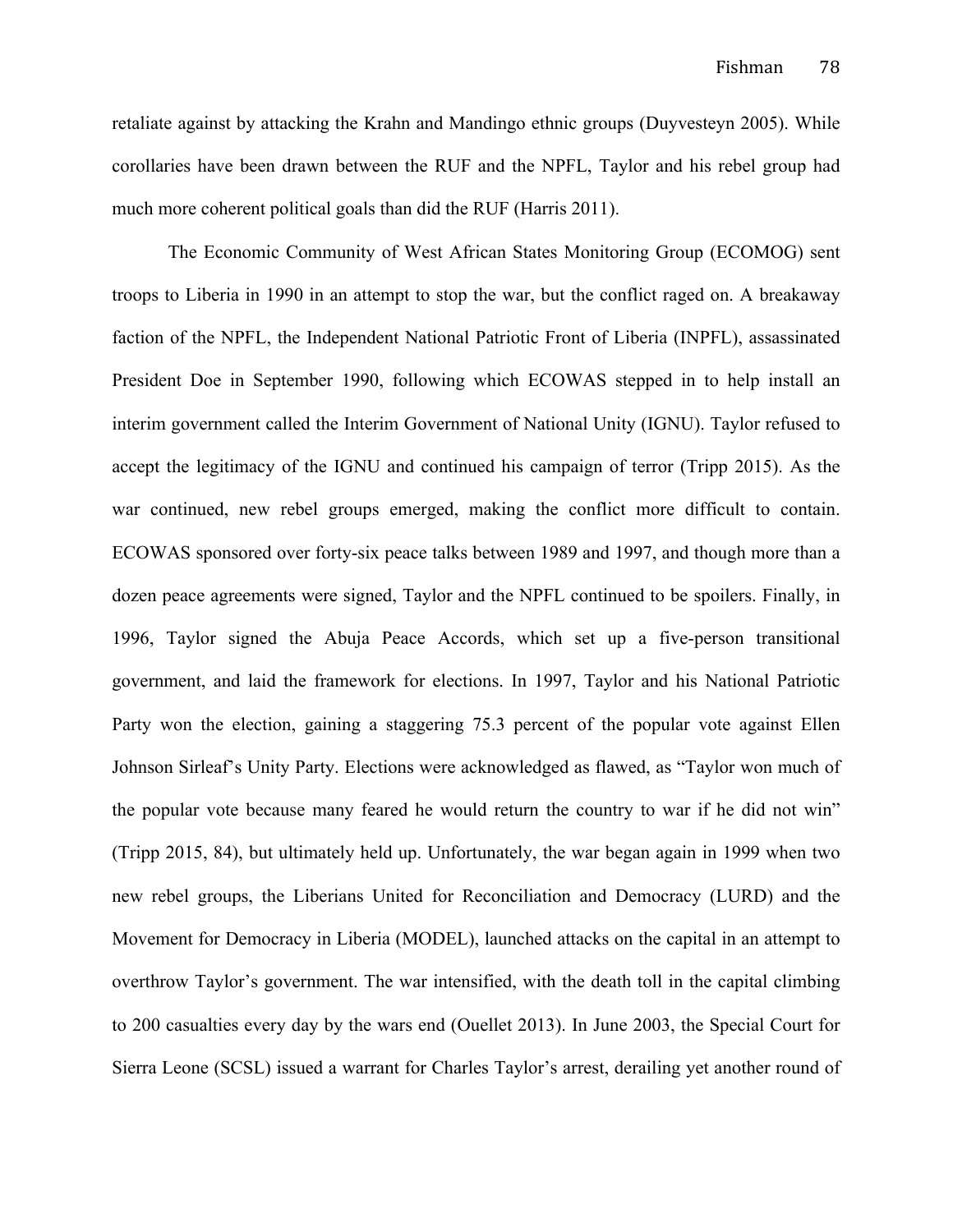peace talks (Tripp 2015). After the collapse of these talks, negotiators came under pressure from women peace activists, and eventually the Comprehensive Peace Agreement (CPA) was signed in August 2003. The war devastated all sectors of Liberian society, and the United Nations estimates that at least 250,000 people were killed, 500,000 forced into exile, and that half of all Liberian's were forced to become internally displaced persons (Tripp 2015).

Sexual- and gender-based violence was rampant throughout the war. Some estimate that during the war 75% of Liberian women were victims of sexual violence (UNFPA 2006), though that figure has been highly contested as an over-estimation (Cohen and Green 2012). Despite controversy over statistics, it is indisputable that rape and sexual violence were used as a weapon of war during the conflict. This included violations such as rape, sexual torture, forced marriage, and the disembowelment of pregnant women. It is also important to note that men and boys were also subjected to sexual violence and torture throughout the war. One study of former combatants found that 32.6% of male respondents had experienced sexual violence during the conflict (Johnson et al. 2008). Social norms that might have deterred perpetrators from committing such acts of violence during peacetime disintegrated, and "The war led to breakdown in the social fibre and cohesion of communities" (Liebling-Kalifan et al. 2013, 7). In the wake of a fourteen-year civil war, Liberia implemented several transitional justice mechanisms, including a truth commission.

# *Liberia Truth and Reconciliation Commission*

Initially provided for as part of the CPA in 2003, the Liberian Truth and Reconciliation Commission was established in May 2005 when the Liberian Transitional Legislative Assembly passed the Truth and Reconciliation Commission Act. The Act mandated that the commission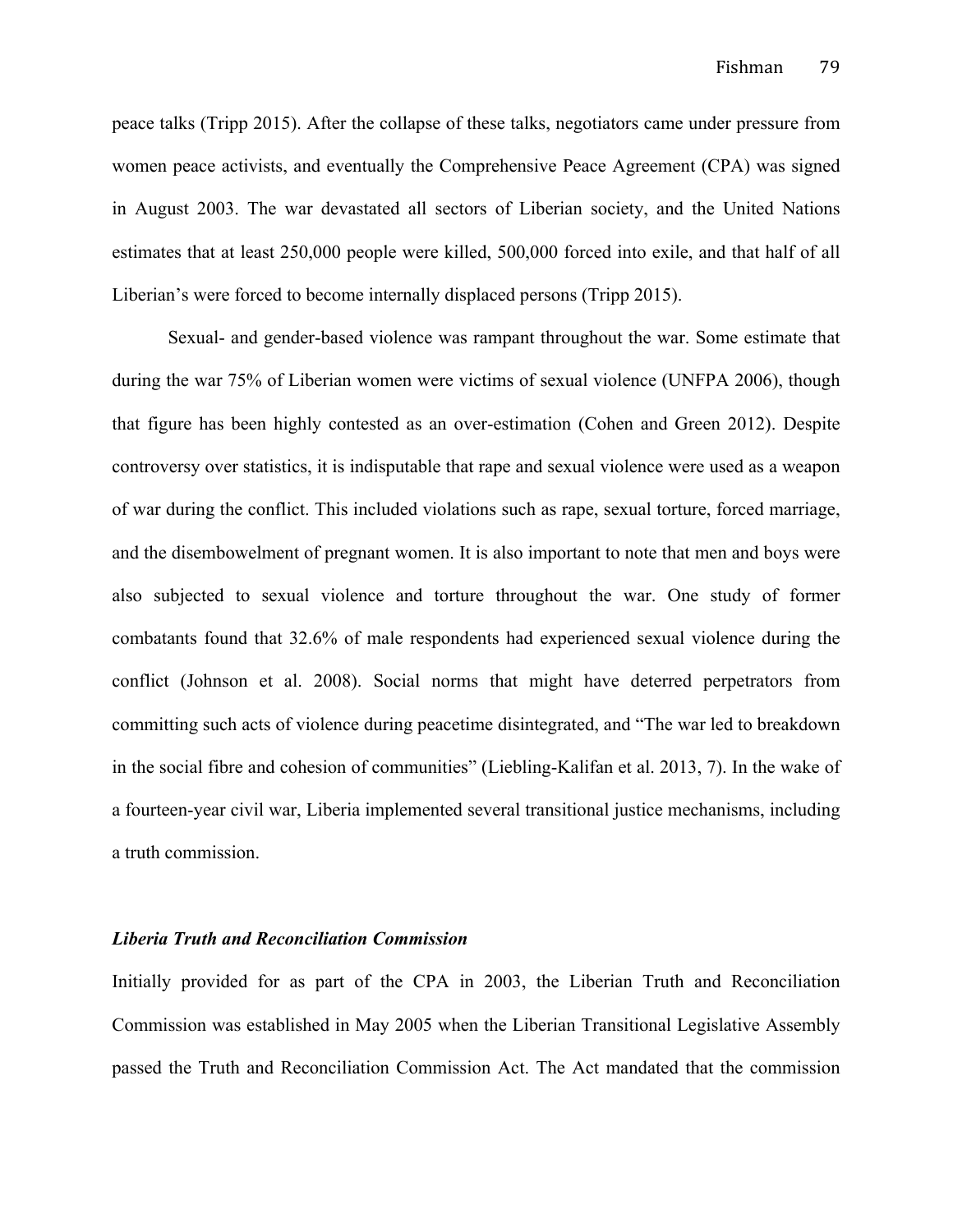investigate "gross human rights violations and violations of international humanitarian law,"<sup>12</sup> as well as determine "whether these were isolated incidents or part of a systematic pattern; establishing the antecedents, circumstances factors and context of such violations and abuses and their motives as well as their impact on victims"<sup>13</sup> between January 1979 and October 14, 2003. In several places the Act stipulated that the TRC was to address the experiences of women and be sensitive to issues such as sexual- and gender- based violence. For example, the Act directed the commission to "Adopt[ing] specific mechanisms and procedures to address the experiences of women, children, and vulnerable groups, paying particular attention to gender-based violations,"<sup>14</sup> and included "giving special attention to the issues of sexual and gender-based violence,"15 as a goal of the commission. Under the direction of nine commissioners, four of whom were women, the commission began its work in February 2006 and fulfilled its mandate in June 2009.

The Liberian TRC officially took the first approach to gender, making gender mainstreaming its official policy, "ensuring therefore that women are fully represented and staffed at all levels of the work of the TRC and that special mechanisms are employed to handle women and children victims and perpetrators, not only to protect their dignity and safety but also to avoid re-traumatization."<sup>16</sup> In practice, however, the Liberian TRC abided by the second approach to gender by establishing a committee that was tasked specifically with ensuring that women's experiences of war were included and addressed by the commission (Pillay 2009). The Gender Committee did not make efforts to *mainstream* gender sensitivity protocols into other

<sup>&</sup>lt;sup>12</sup> TRC Act of 2005, Article 4, Section 4a.

 $13$  Ibid.

<sup>&</sup>lt;sup>14</sup> TRC Act of 2005, Article 4, Section 4e.

<sup>&</sup>lt;sup>15</sup> TRC Act of 2005, Article 7, Section 26f.

 $16$  TRC Act of 2005, Article 6, Article 24.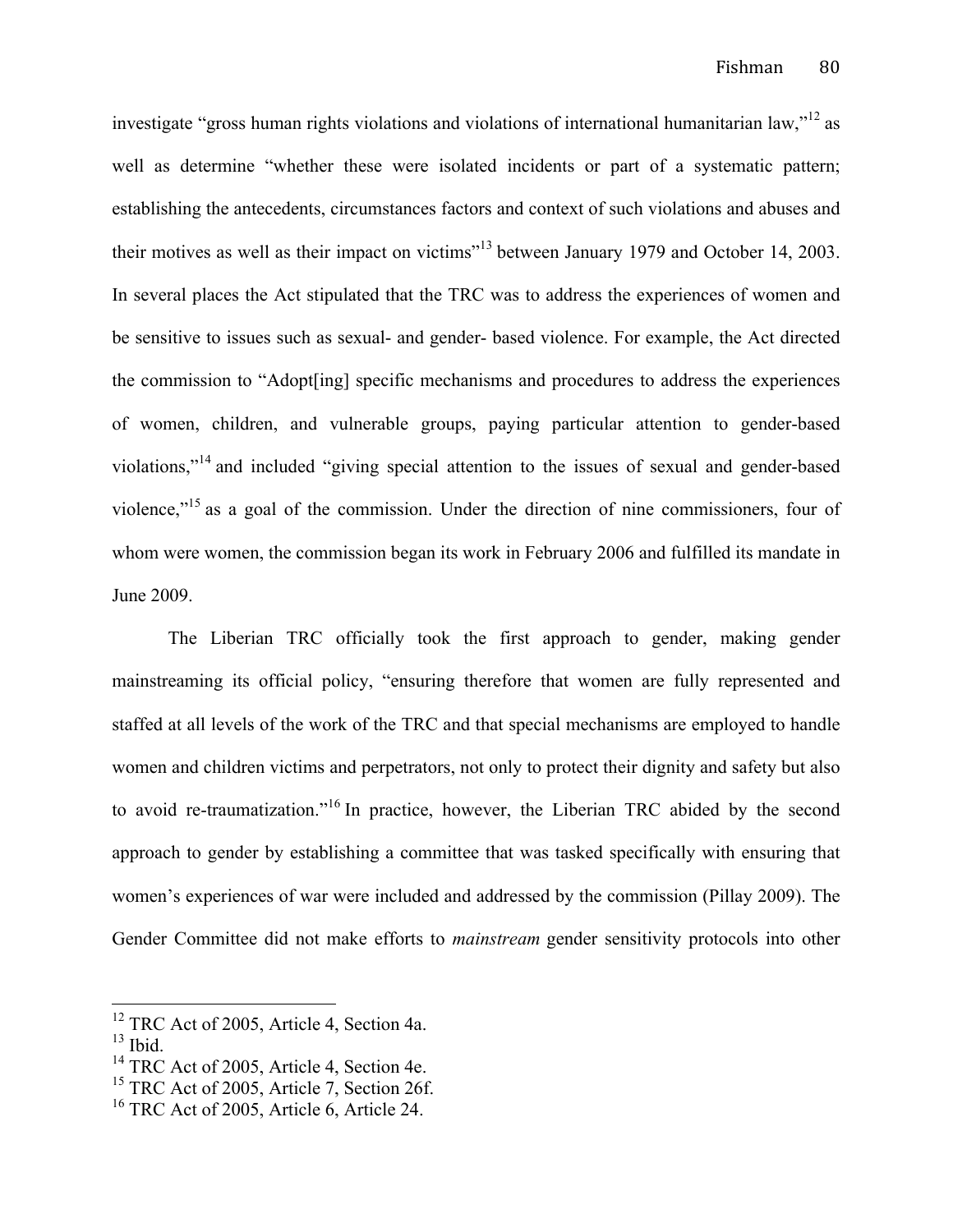aspects of the commission, and instead focused on outreach projects to encourage women's participation (Pillay 2009). Without the benefit of using gender as a tool of analysis, the commission missed an opportunity to investigate "the reasons why women were targeted for particular violations and how notions of masculinity and femininity had shaped the way that women and men behaved during the conflict" (Pillay 2009, 95). This was the commission's first, and perhaps most glaring misstep. By failing to interrogate gender as a category of analysis, and by interpreting what it meant to include gender as the simple inclusion of women, the TRC was unable to fully understand women's experiences of war. The commission was able to involve an impressive number of women in the statement-taking and testimony giving process, but failed to investigate what those experiences meant. This failure went beyond shortcomings in the analysis of the conflict, and "imposed a tendency to focus on victimhood, especially sexual and physical violations" (Pillay 2009, 97).

#### *Completeness of the Truth Commission Narrative*

The commission fell into the familiar trap of conflating gender with the category of women, and thus conceived of sexual violence as an exclusively female experience. James West problematizes the way in which the final report characterizes the phenomena of bush wives and sexual slavery as an exclusively female experience. He notes that the commission defined sexual slavery as the "non-consensual keeping of a woman as a sexual slave and/or domestic servant…also known as bush wife," which "ignores the possibility of a man being kept in sexual slavery… [despite] a small number of statements given to the TRC testify to male victims in this category of abuse" (West 2013, 116). This is problematic for two reasons: first, it perpetuates the idea that women's wartime identity is that of being a victim of sexual violence; and second, it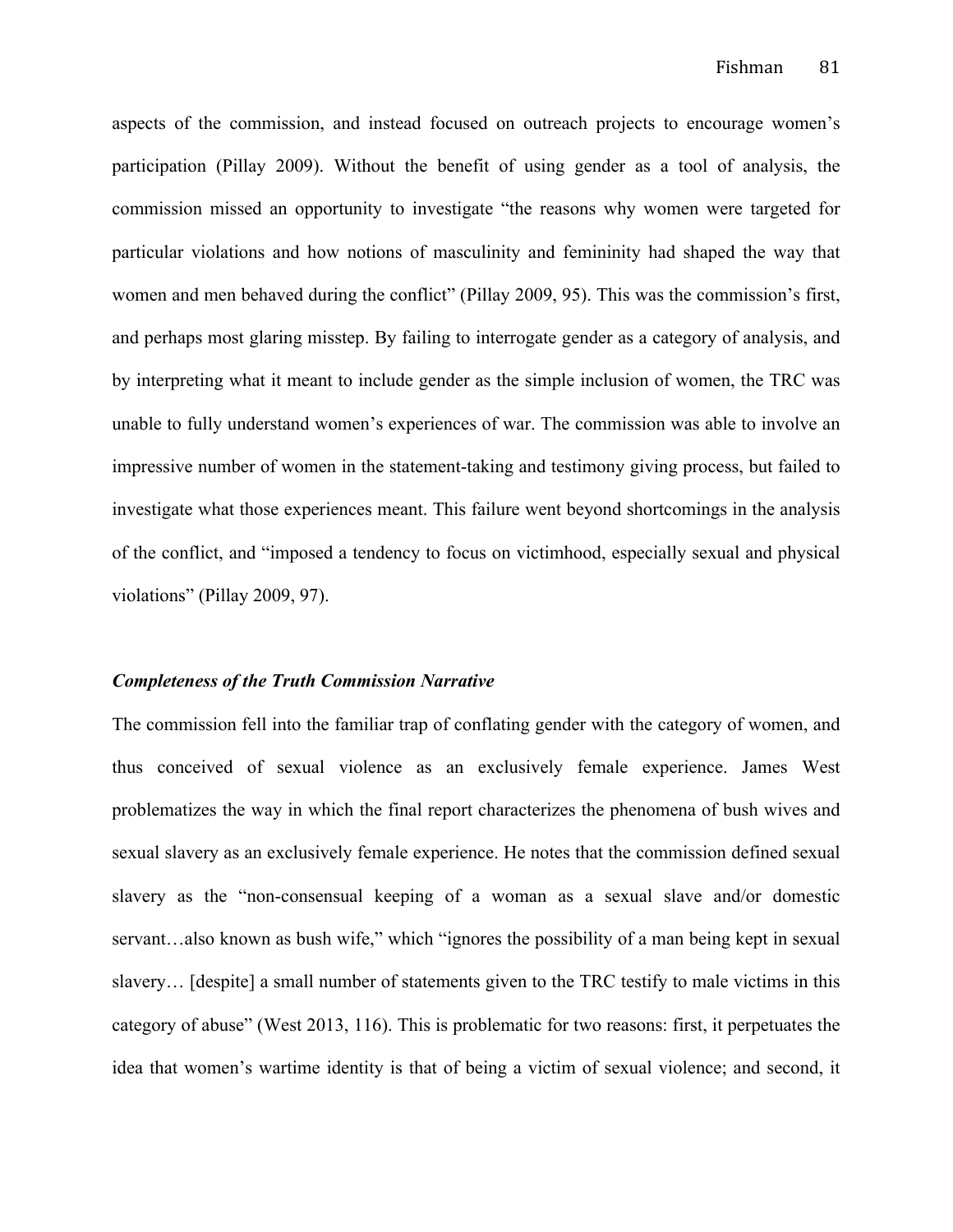erases some men's experiences of abuse, and misses the opportunity to subvert the traditional notion of wartime sexual violence as only a women's issue. The portrayal of women solely as victims of sexual violence, or their experience as combatants as synonymous with sexual slavery, becomes even more troubling considering that many women participated in rebel movements as combatants. In fact, the commission estimated that more women were perpetrators during the Liberian civil war than any other similar conflict (West 2013). The report also glossed over much of the rich history of women's robust role in peacemaking, often through acts that subverted dominant gender roles in Liberian society, most notably by members of the Women of Liberia Mass Action for Peace (Tripp 2015). They engaged in acts of civil disobedience designed to use their social standing to push for peace, for instance by organizing a sex strike "until they saw God's face for peace" (Tripp 2015, 97). This is highly significant when one considers that rape was frequently used as a weapon of war over the course of the conflict, by refusing sex until peace was realized, these women had reclaimed their bodily autonomy that had been violated during the conflict (either personally or symbolically).

The narrative in the final report of the Liberian TRC earns a "partial" rating—while it did include a separate section devoted to discussing women's experiences during the conflict, it only briefly, in two pages, engaged in a structural analysis, and reduced women's experiences of war to their bodies and sexuality.

#### *Women's Legal Status Post-Commission*

Liberia's legal system earns a "medium laws, weak enforcement" rating in terms of women's legal status post-commission. The Rape Amendment Act of 2006 expanded the penal codes definition of rape, and "is written broadly enough to encompass sexual acts against men and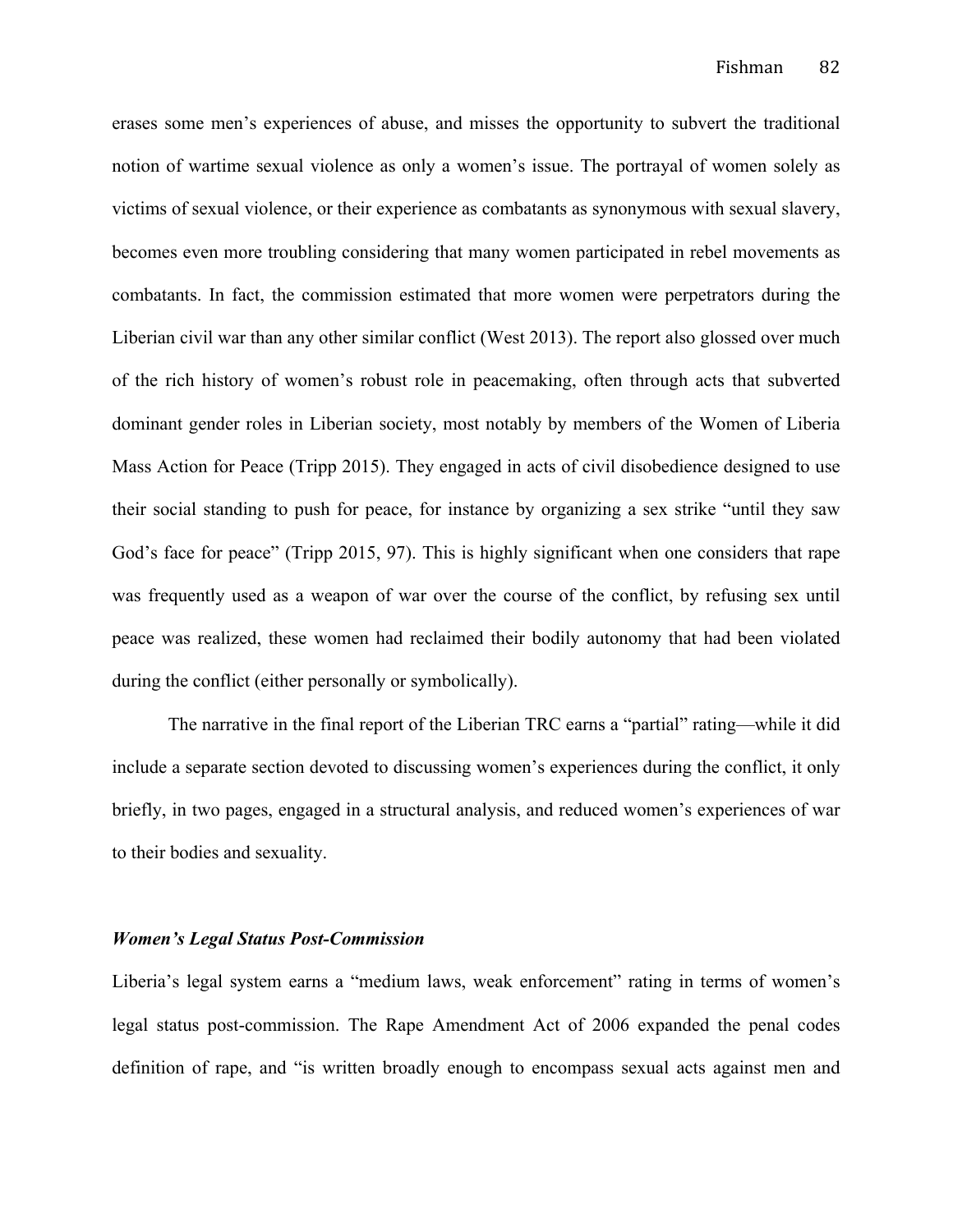boys" (Thuy Seelinger and Freccero 2015, 25). The law also established the minimum age of consent as 18 years of age, though the minimum age of marriage in Liberia is 16 (The Rape Amendment Act of 2006). Unfortunately, rates of sexual violence in the country remain troublingly high—so high, in fact, that the United Nations Special Representative to the Secretary General for Sexual Violence in Conflict has named Liberia as one of its eight "priority" countries.<sup>17</sup> A report co-authored by the UNMIL and the Office of the High Commissioner for Human Rights consider "legal and institutional weaknesses, social mores and attitudes, corruption, lack of will or diligence on the part of government officials, and legal constraints" to be the factors responsible for such widespread impunity (UNMIL and UNHCHR 2016, 7). The report also acknowledges that the culture of impunity likely stems from the fact that despite the staggering rates of sexual violence during the conflict, no individual perpetrator has been held accountable for crimes committed during the conflict, sexual or otherwise (UNMIL and UNHCHR 2016).

Domestic violence is currently outlawed in Liberia through the National Plan of Action for the Prevention and Management of Gender-Based Violence (2006-2011). In July 2016, the Liberian parliament passed a law that explicitly criminalized domestic violence, though it has yet to go into effect. The law itself has received harsh criticism by some activists for removing a ban on female genital mutilation  $(FGM)^{18}$  from the bill (Reuters 2016). Liberia does not currently have a law against femicide or hate crimes against women because of their gender.

<sup>&</sup>lt;sup>17</sup> The other priority countries are: Bosnia and Herzegovina; the Central African Republic; Colombia; Cote d'Ivoire; the Democratic Republic of Congo; South Sudan and Sudan.

 $18$  According to the World Health Organization, FGM "includes procedures that intentionally alter or cause injury to the female genital organs for non-medical reasons." FGM is a controversial cultural practice, and while it has adverse health outcomes and has been condemned as a violation of human rights, I refrain from discussing the practice in depth in this thesis to avoid demonizing another culture. http://www.who.int/mediacentre/factsheets/fs241/en/.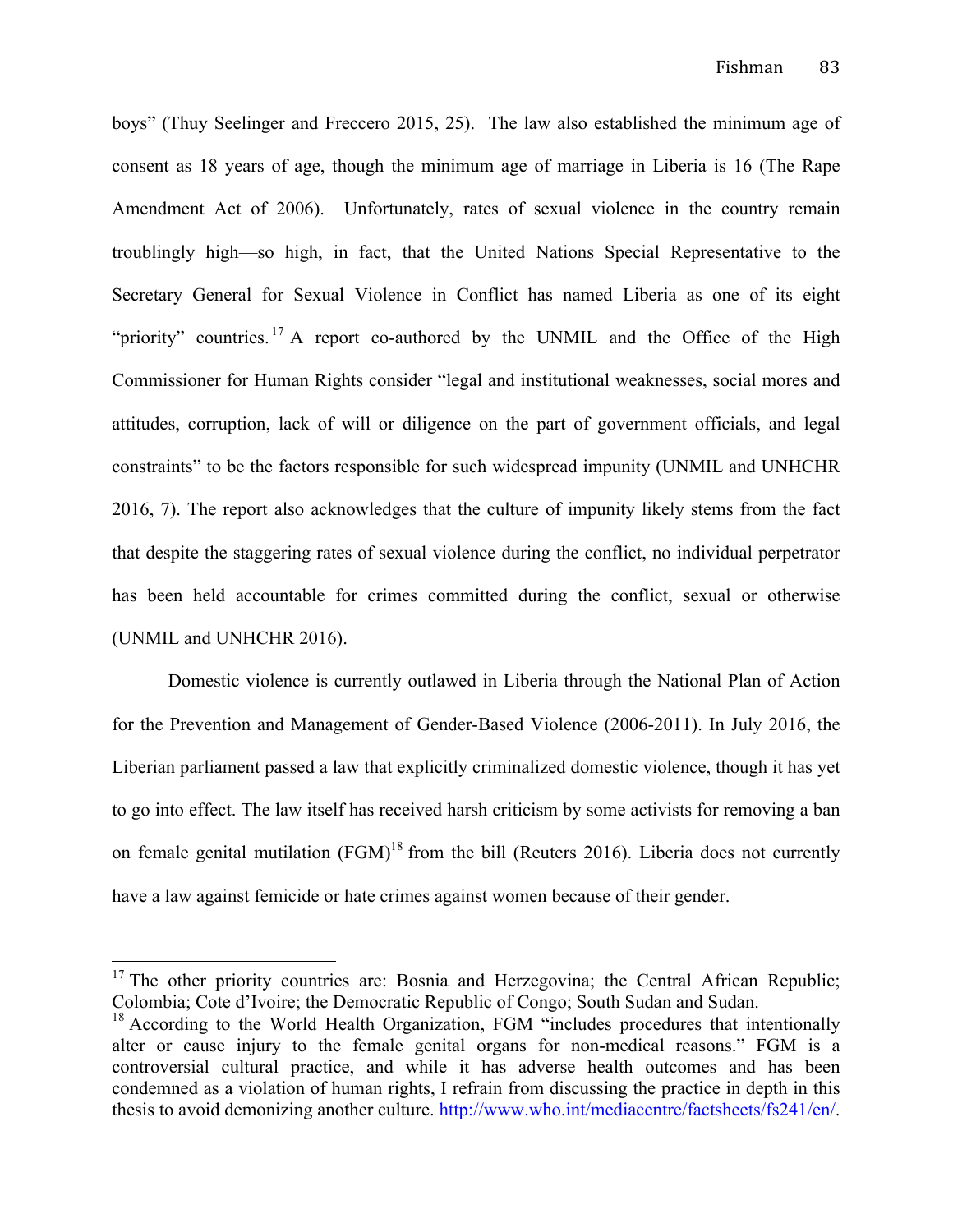# *Women's Political Participation Post-Commission*

Though Liberia was the first African country to elect a female head of state in 2006,<sup>19</sup> that milestone is not representative of high levels of participation by women in the rest of Liberian politics. As of today, there is no legislated gender quota at either the national or sub-national level, and women only occupy 11% (8 of 73) of the seats in the House of Representatives (The World Bank 2016). Liberia earns a "weak" rating in terms of women's political participation after the truth commission.

# **Ghana**

After gaining independence from Britain in 1957, the West African country of Ghana underwent four military coups and regimes (Valji 2006). Former President J.J. Rawlings was responsible for two of those coups, both of which were the most serious periods of human rights violations and repression (Hayner 2011). Over the course of the twentieth century, a disregard for the rule of law and corruption became entrenched in the political culture. Torture, disappearances, abductions, mass arrests, killings, and suppression of free speech and expression were part of the everyday reality (Alidu 2010). Women also suffered greatly during this period: under Rawlings' administrations, there were several instances during which market women were publicly flogged and humiliated for the crime of selling goods at a higher price than those mandated by the government (Alidu 2010). Economic crises of the 1980s had a marginalizing effect on women's participation in the economy, and made women and girls more vulnerable to violence and abuse as they migrated across the country in search of economic opportunity (Preston and Wong 2004).

 $19$  Johnson Sirleaf is a controversial figure for her early involvement with Charles Taylor and the NPFL.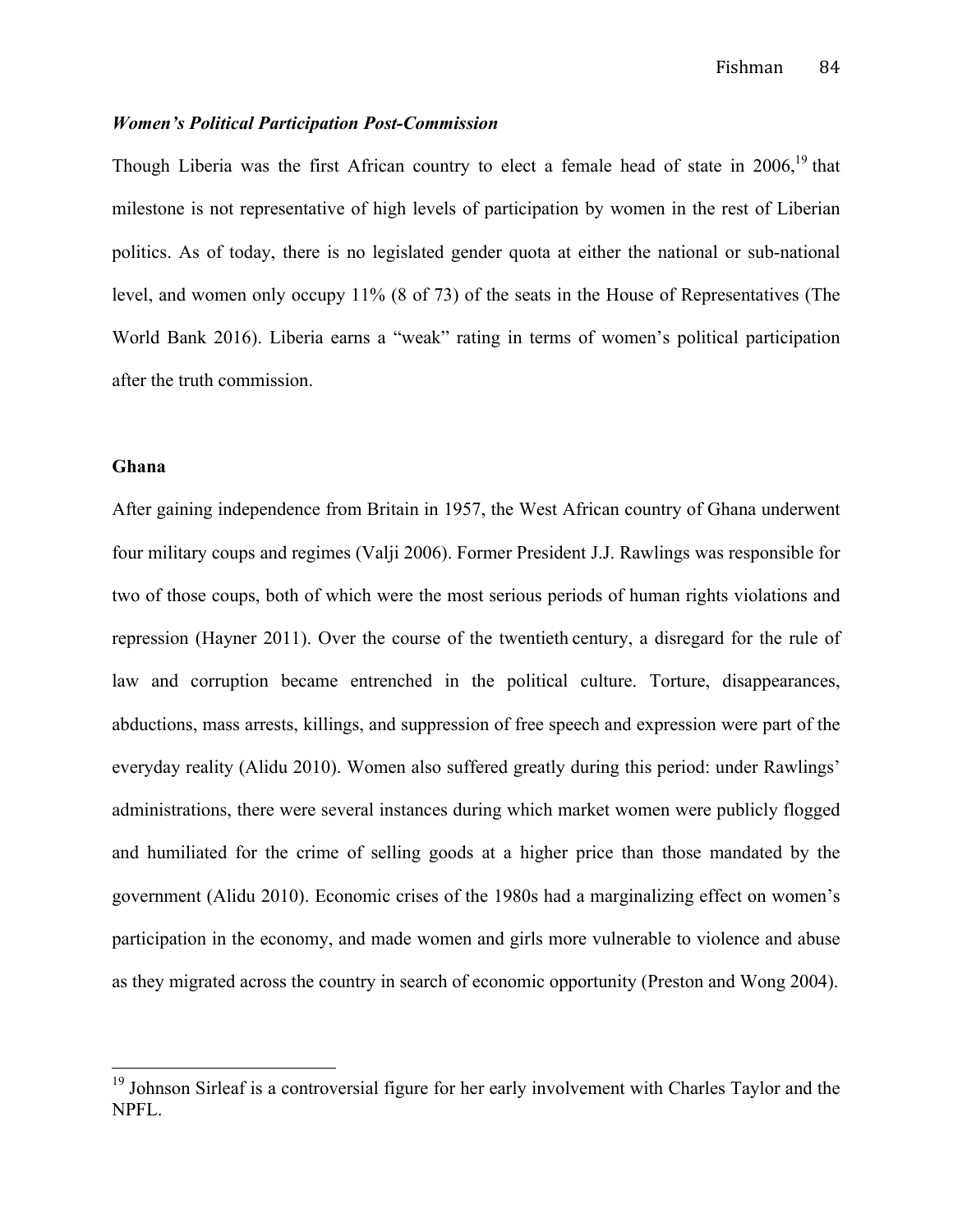In 2001, newly elected President John Agyekum Kufour (the first democratically elected president since Rawlings left office) made addressing the human rights violations of the past an immediate priority, and quickly established a truth commission (Hayner 2011).

# *National Reconciliation Commission of Ghana*

The National Reconciliation Commission (NRC) operated from January 14, 2002, until October 14, 2004, and was mandated to investigate all abuses of human rights committed between March 1957 and January 1993 (in particular during the periods of unconstitutional governance) (Hayner 2011). In this way, the NRC did not differentiate between civilian and military rule, thereby not differentiating between abuses committed during different periods (Hayner 2011). A large portion of the population was skeptical of the commission, and many accused the NRC of bias against those participants who were Rawlings' supporters (Valji 2006). In spite of distrust by some, the NRC gathered a significant number of statements (some of them by perpetrators) with regard to the smaller number of human rights violations that they were seeking to document (Hayner 2011).

## *Completeness of Truth Commission Narrative*

The NRC took the first approach to gender, which is to adopt gender as a mainstreamed category of analysis across the commission's work, but not to have a special unit to work on these issues. The commission did not hold public hearings specifically for women to testify about their experiences, and there was no specific focus on gender-based violations in the final report (Scanlon and Muddell 2009). Women submitted less than 20% of all statements to the commission, and in the end, "gender-based violence [was rendered] largely invisible within the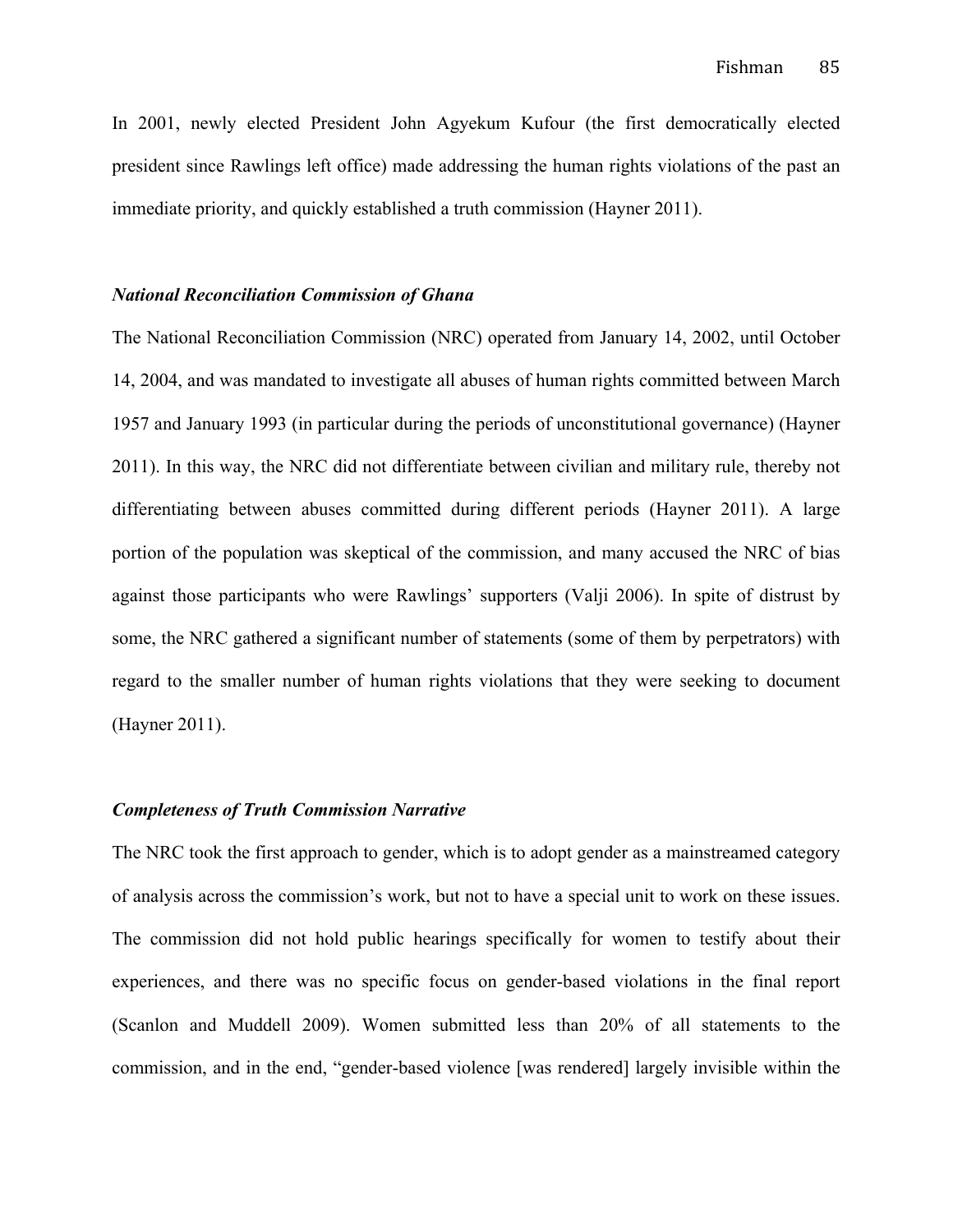process" (Scanlon and Muddell 2009, 12). The report itself has yet to be disseminated widely (Odartey-Wellington and Alhassan 2016), but, based on secondary sources (Scanlon and Muddell 2009; Sharp 2014), the NRC's final report earns an "absent" rating, as women's experiences of war were overlooked by the commission itself, and seemingly subsumed into a general discussion and analysis of generic, non-gendered violations. For example, the report focused on the links between political violence and economic violence throughout Ghana's history, but did not address the specific implications that those economic injustices had for women (Sharp 2014).

# *Women's Legal Status Post-Commission*

Ghana's legal system earns the rating of "medium legislation, weak enforcement" in terms of women's legal status post-commission. In 2007, marital rape was included as part of the revision of the Criminal Offenses Act of 1960 that also criminalizes rape (Adodo-Samani 2017). The criminalization of marital rape is not a part of the Domestic Violence Act of 2007, which outlaws domestic violence and establishes a framework for the establishment of a Victims of Domestic Violence Management Board (Domestic Violence Act of 2007). The minimum age of consent in Ghana is 16, and 18 is the minimum age to enter into a marriage. Ghana does not have a law that specifically deals with femicide and gender-based hate crimes.

In general, cases of sexual abuse and domestic violence are not taken seriously within the court system. According to a 2016 report, only 4.4% of perpetrators of sexual-and gender-based violence are prosecuted (Peace FM Online 2016). Domestic violence is widely considered to be a private family matter, and women have reported being pressured by police to resolve the matter outside of the judicial system (Cantalupo et al. 2006).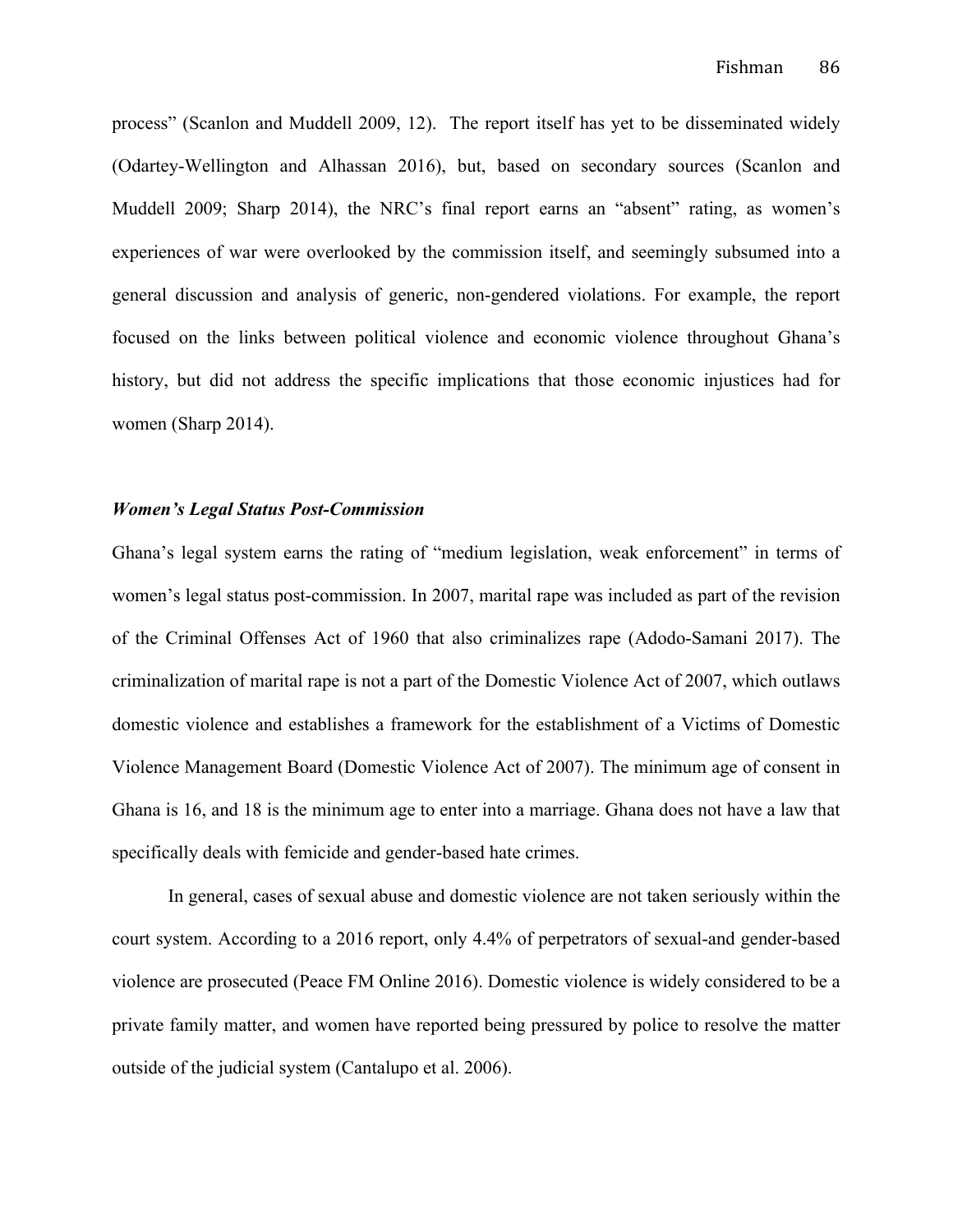# *Women's Political Participation Post-Commission*

As of today, there are no legislated gender quotas in Ghana, and women occupy only 11% (30 of 275) seats in parliament (World Bank 2016). Ghana earns a "weak" rating with regards to women's political participation after the truth commission. This is not to say, however, that Ghanaian women are not attempting to break into the political sphere—since 1996, particularly between 2000 and 2012, there were a significant amount of female candidates who contested parliamentary seats (Ocran 2014).

# **Peru**

The South American nation of Peru endured a decades long civil war between the armed groups the Shining Path, the Túpac Amaru Revolutionary Movement (MRTA), and government military forces from 1980 until November 2000 (Hayner 2011). The conflict began when the Shining Path, a group whose goals were "aimed at destroying the existing social, political and economic structures in order to build a new society," (Boesten 2008, 207) took up arms in the Andean highlands. Because the Andes and its predominantly indigenous population have been historically isolated, and thus marginalized from the central state apparatus, it took the state nearly two years to respond to the insurgency (Chauca 2016). In December 1982, the government placed several areas in the Andes under a state of emergency, which gave the military near-total control over the area (Dal Secco 2008). The military's counterinsurgency strategy treated every peasant in the region as a potential terrorist, which further alienated the local population.

One of the most brutal conflicts in Latin America, the war was characterized by extrajudicial killings, disappearances, and torture, among other serious violations of human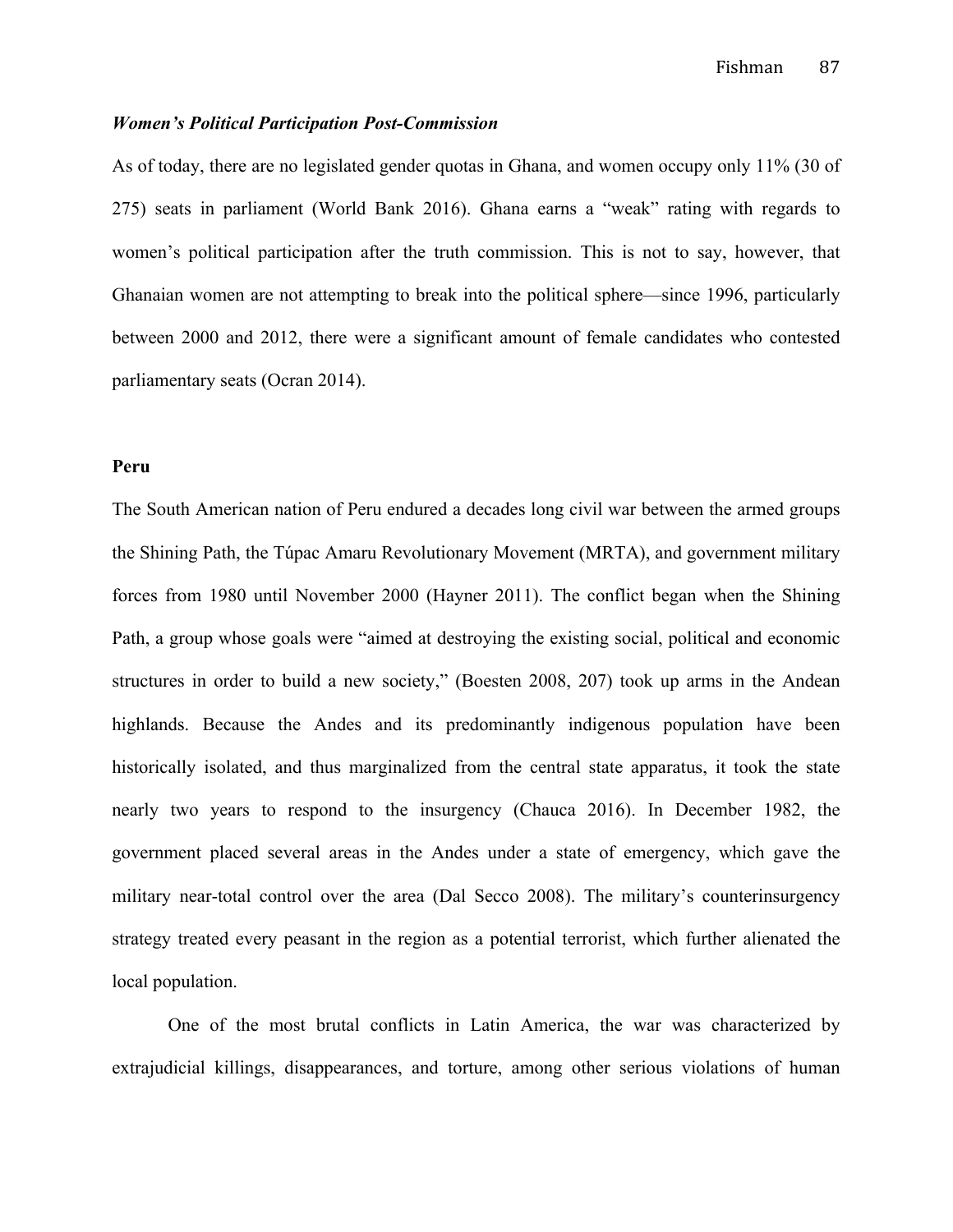rights (Hayner 2011). Peru's indigenous population suffered most severely, as the "Quechuaspeaking rural population of Ayacucho and surroundings was perceived to be 'inferior'" (Boesten 2008, 208). The truth commission would eventually find that of the nearly 70,000 victims, 85% were indigenous, from rural areas, had little to no formal education, and spoke an indigenous language as their first language (Boesten 2008).

Sexual- and gender-based violence were widespread throughout the war. Over 80% of all cases of sexual violence are thought to have been perpetrated against indigenous Quechua women (Suarez 2012). In contrast with other conflicts discussed here, sexual violence in Peru during the war was decidedly more selective, meaning: "they [women] would also be targeted for sexual violence because of their relationship to others who were wanted by the state" (Leiby 2009, 463). Rape and other sexual violations were also used in interrogations as torture techniques (Leiby 2009). In addition to traditional sexual violations, women's reproductive rights were violated through abuses such as forced sterilization, forced pregnancy, and forced abortions (Dal Secco 2008). In the wake of twenty-years of devastating war, Peru's foray into the field of transitional justice included a truth commission.

## *Truth and Reconciliation Commission of Peru*

The Truth and Reconciliation Commission of Peru (Comisión de la Verdad y Reconciliación, CVR in Spanish) began its work in July 2001, and completed its mandate and released its final report on August 28, 2003. Priscilla Hayner considers the CVR to be one of the five strongest truth commissions to date, particularly because of the sheer number of statements that commission staff were able to collect, even in the rural highland communities (Hayner 2011). The commission's mandate directed it to investigate human rights violations on the part of the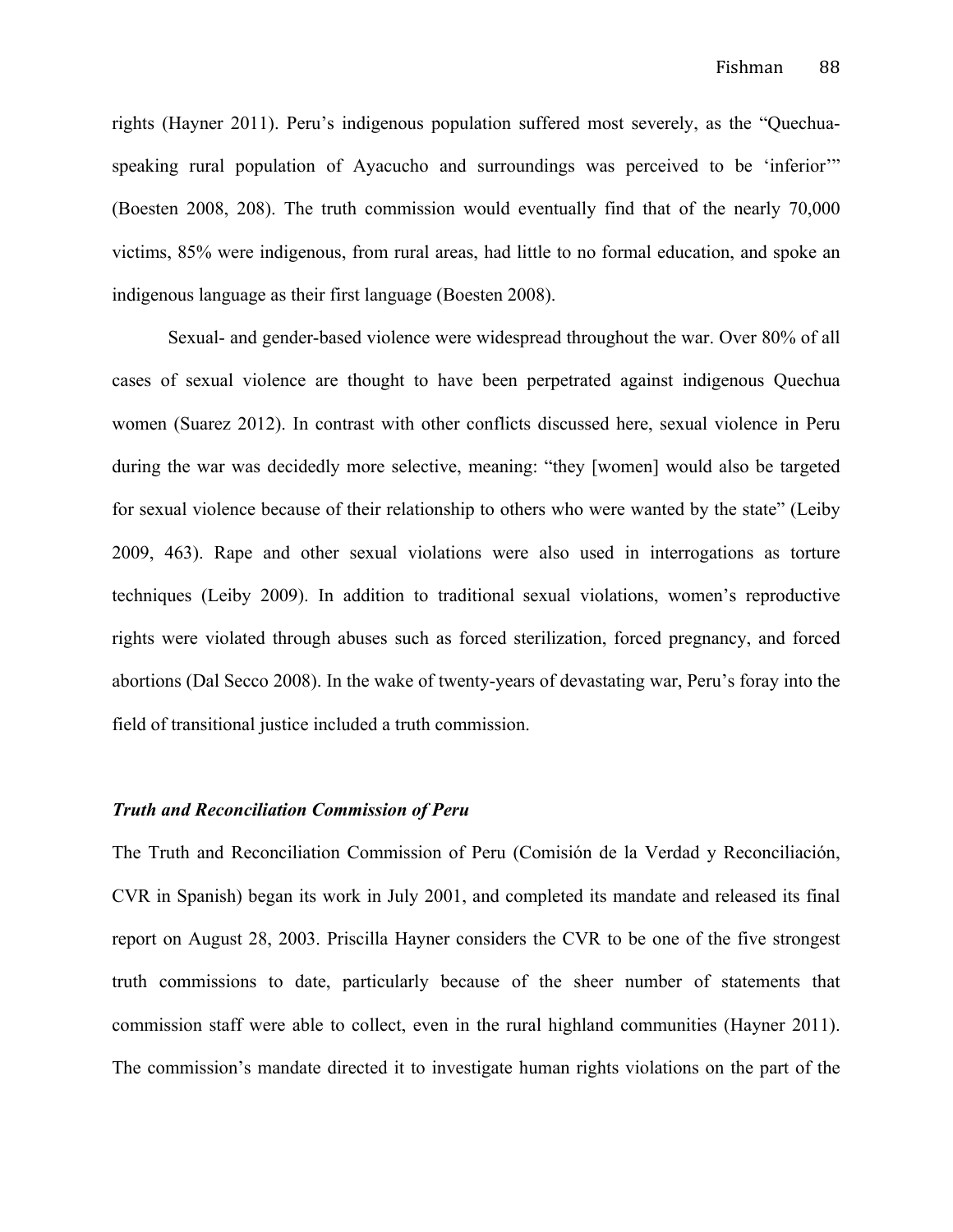state, the Shining Path, and the MRTA. The CVR was the first truth commission in Latin America to hold public hearings, which proved to be powerful for those who lived in Lima, the capital city, an area of the country that had been sheltered from much of the violence (Hayner 2011).

The CVR took the second approach to gender by establishing a single gender unit that was responsible for ensuring that women's experiences of war were addressed and their needs met. Unlike the Liberian commission, which also took this approach, gender-sensitive protocols informed the commission's work outside of that unit, particularly through staff trainings and statement taking procedures (Valji 2006). More than half of the 18,123 statements given to the CVR were from women, though only 538 gave evidence about instances of sexual violence, a number which is thought to be much lower than the likely number of victims of rape and sexual violence (Dal Secco 2008). Alessandra Dal Secco posits that this signals "that the goal of engendering the truth telling process may be a much more complex enterprise than merely getting women to testify" (Dal Secoo 2008, 73). A shortcoming of the commission and its gender unit was that because of the limitations of the coding system, sexual-and gender-based crimes often lost their nuances when recorded, and were often generally categorized as rape (Dal Secco 2008). This meant that the "structural and socio-cultural roots of extraordinary violations of reproductive freedom on Quechua women, as well as their implications, remained completely unexplored" (Dal Secco 2008, 74). Accordingly, the CVR's final report portrayed women's experience of conflict as defined by rape, without sufficient attention to the various other ways in which women were victimized.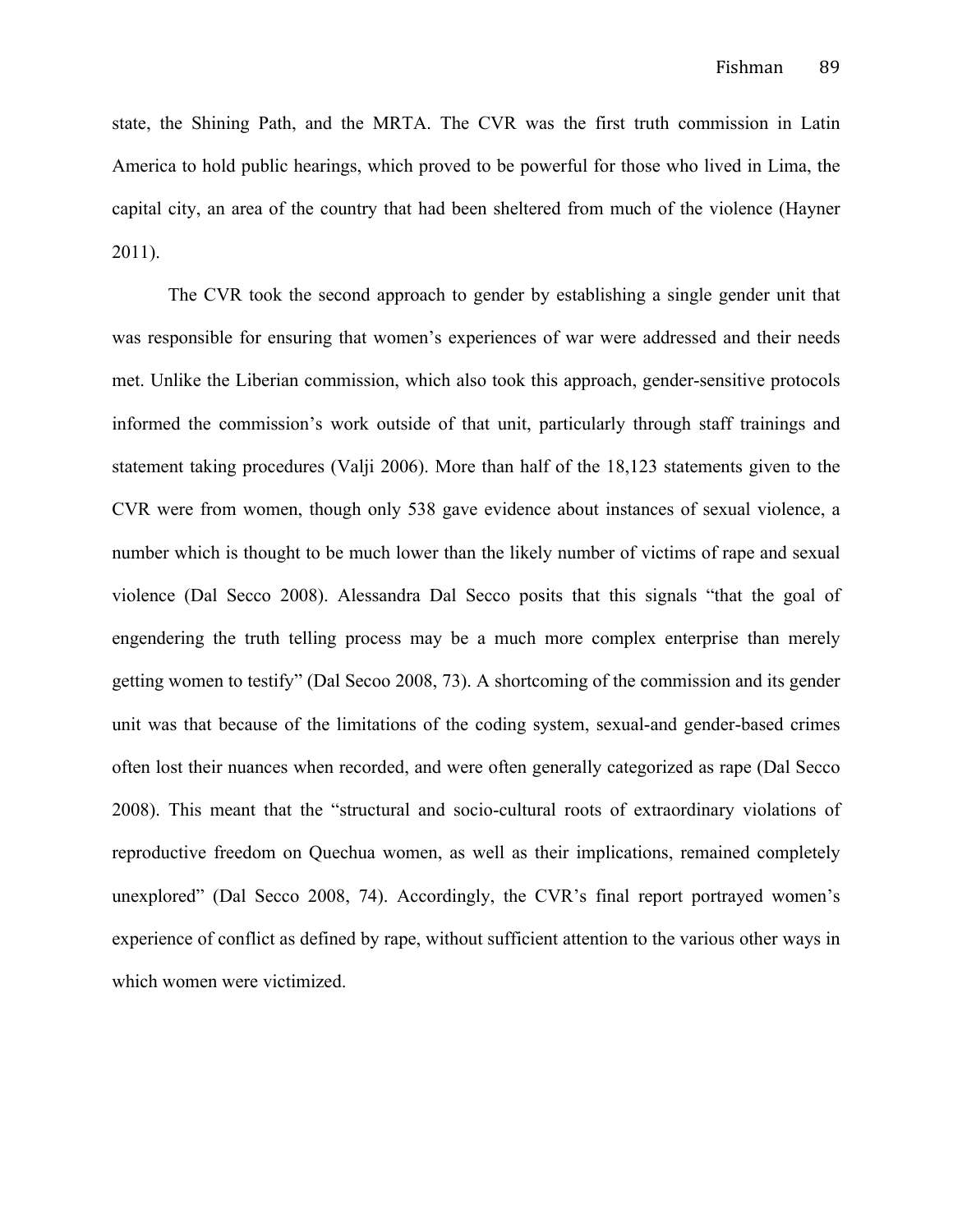# *Completeness of Truth Commission Narrative*

The narrative found in the final report of the CVR earns a "partial" rating. The report included two chapters that were dedicated to women's experiences of war: "Violence and Gender Inequality"; and "Sexual Violence Against Women". While "Violence and Gender Inequality" includes a structural analysis of pre-war systems of inequality, much of the analysis about the role that racism played in the conflict was addressed in a separate chapter, which "disaggregates two key components necessary for understanding what had happened to women during the conflict—gender and race/ethnicity" (Bueno-Hansen 2010, 69). The failure to properly address the intersections of gender and race/ethnicity is most demonstrated through the report's failure to record and discuss reproductive crimes against indigenous women (Amnesty International 2004). Between 1996 and 2000, the Peruvian government under President Alberto Fujimori forcibly sterilized between 200,000 and 300,000 women, virtually all of whom were indigenous Quecha women living in poverty (BBC 2002; Van Eerten 2016). The practice was part of Peru's Family Planning Program, which gave poor indigenous women biased medical information, or pressured them into consenting to sterilization procedures by threatening jail time or the withdrawal of State food aid (Amnesty International 2004). Despite a brief section that acknowledges the variety of roles women played during the conflict (Bueno-Hansen 2010), the over-arching narrative of the final report reduces women's experiences of war to rape and sexual violence, and, in doing so, renders violations of women's reproductive rights invisible.

### *Women's Legal Status Post-Commission*

Peru's legal system earns a rating of "strong legislation, weak enforcement," in terms of women's legal status post-commission. Peru has legislation that outlaws or addresses each of the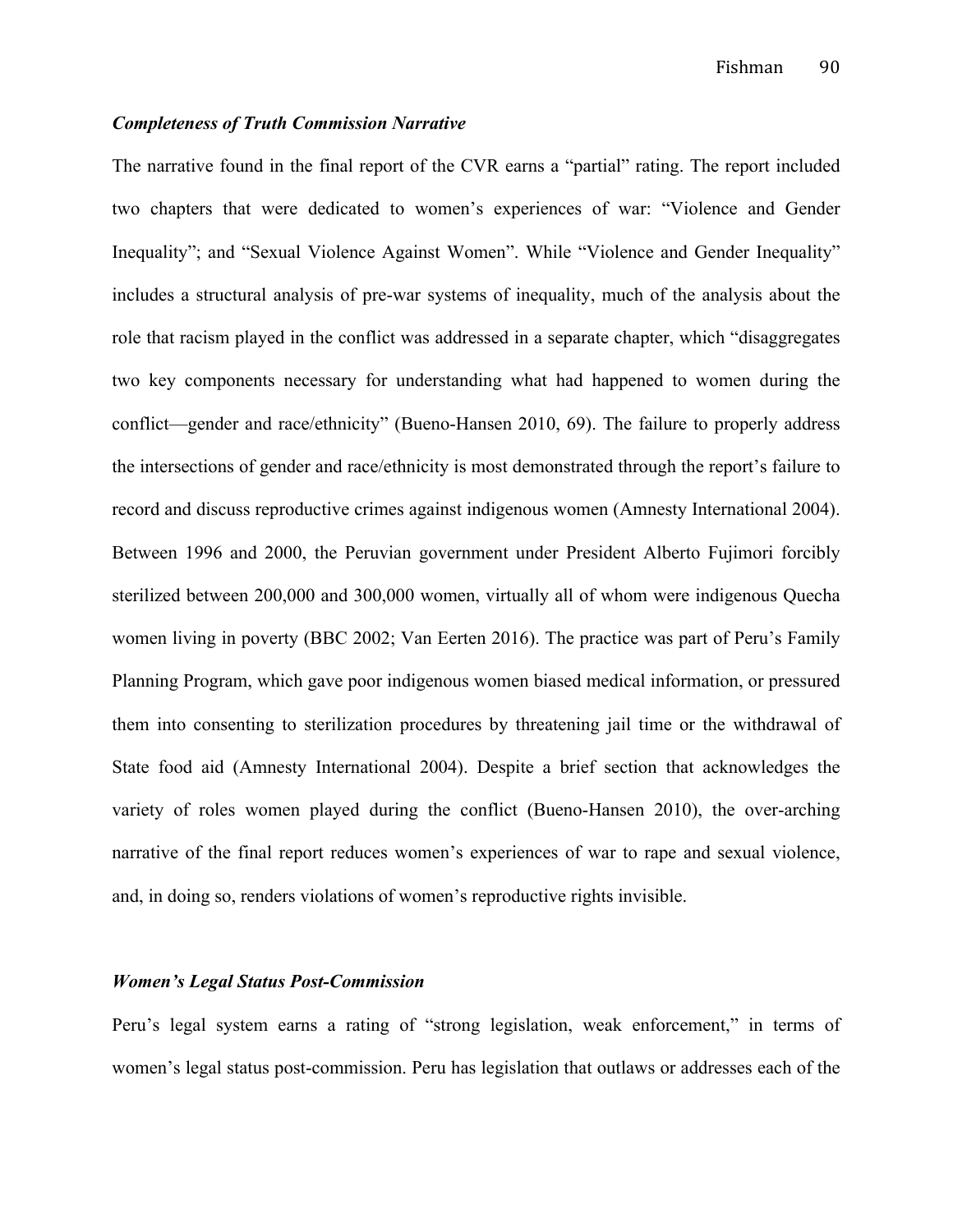five criteria that constitute a "Strong" rating (including a 2013 law that codifies and criminalizes femicide,<sup>20</sup>) but impunity for rape, domestic violence, and femicide are the norm. With specific regard to domestic violence, Jelke Boesten argues: "the legal and policy framework [in Peru] does not focus on women's rights, but on a male-headed family unit. The emphasis on the family unit, instead of women's security, greatly impedes the necessary change in attitudes toward women" (Boesten 2012, 364). Another factor in the persistence of impunity is that state officials have not been held accountable for systematic violence against women during the war, particularly through forced sterilization campaigns (Collyns 2016).

# *Women's Political Participation Post-Commission*

Peru has had legislated gender quotas at both the national and sub-national level since 1997, before the war ended and the truth commission began its work. At both the national there is a legislated candidate quota that stipulates that candidate lists for seats in Congress or municipal regional councils must include at least 30% men or women candidates. If the list does not meet that requirement, it will not be accepted. The law is much the same at the sub-national level, except that the law explicitly states that 30% of the candidates on the candidate list for municipal and regional councils must be women (Quota Project 2016). As of today, at the national level, women occupy 28% (34 of 130) seats in Congress. Peru earns a "strong quota, partial implementation" rating.

 $20$  Congreso de la Repúlica. Law no. 30.068 of 2013.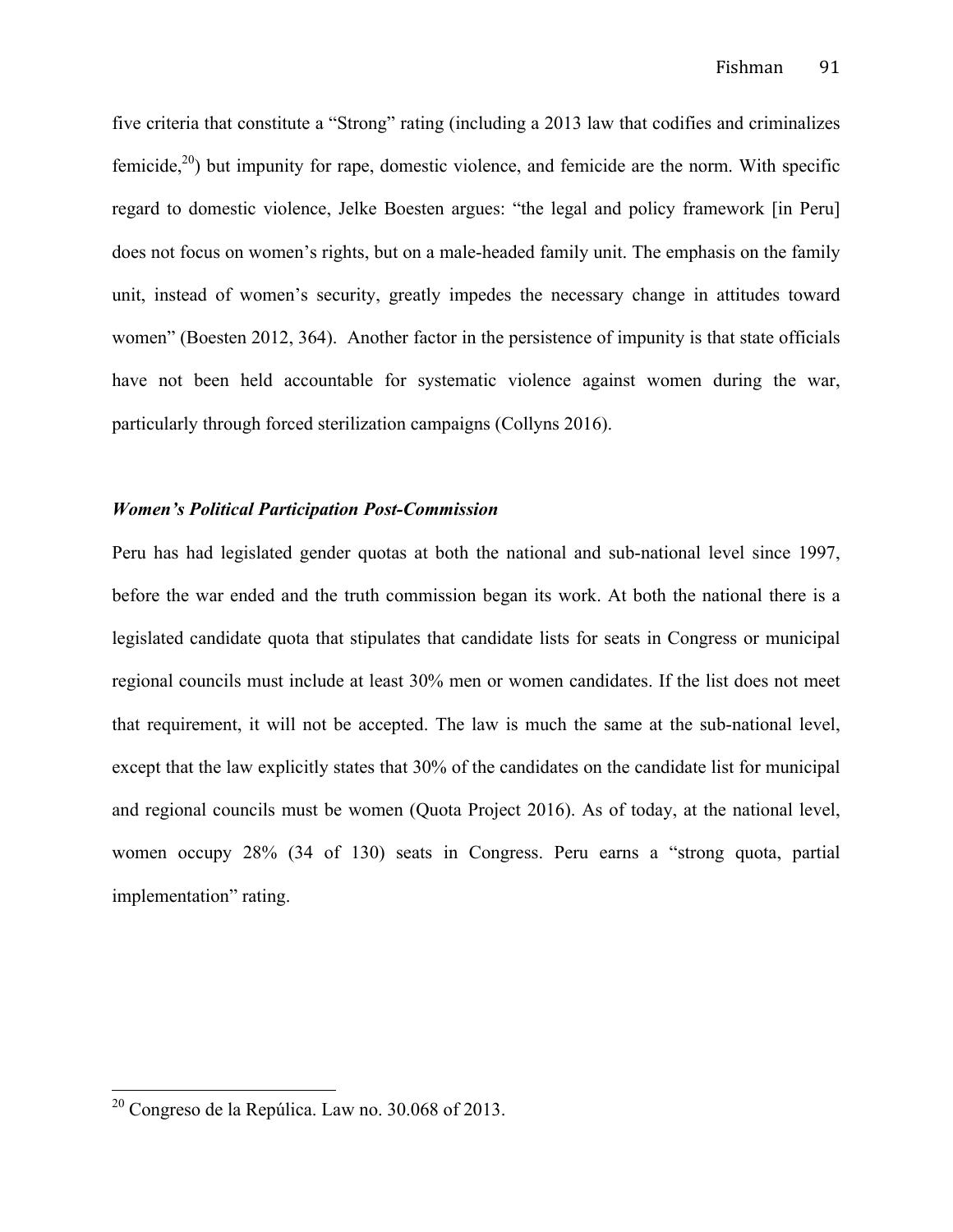Fishman 92

# **East Timor**

East Timor (also known as Timor-Leste) is a sovereign state that comprises approximately half of the Island of Timor in Southeast Asia. Originally a Portuguese colony, the people of East Timor endured twenty-four years of a violent occupation by Indonesia between 1975 and 1999 that some scholars argue constituted genocide against the East Timorese.<sup>21</sup> Though estimates vary, general consensus holds that by 1999, approximately 200,000 East Timorese had died as a result of the Indonesian occupation—either by direct killing or starvation and disease (Taylor 1999).

In 1974, Indonesia had gained control over the western part of the Island of Timor, and when the Portuguese dictatorship collapsed, Indonesia jumped at the chance to integrate the eastern part of the island into its control (Kammen 2015). At the time, there were three major political parties in East Timor: the Timorese Democratic Union (UDT); the Revolutionary Front for an Independent East Timor (Fretilin); and the Timorese Popular Democratic Association (Apodeti) (Kammen 2015). The UDT and Fretilin supported independence, and Apodeti supported integration with Indonesia. The occupation began gradually, as the Indonesian military worked strategically to destabilize East Timor by conducting small military operations, spreading propaganda that preyed on Cold War Communist fears, and eventually infiltrating the UDT party (Thaler 2012). By mid-1974, Portuguese troops had completely withdrawn from East Timor, leaving the popular Fretilin to take control of the government. The newly infiltrated UDT attempted a coup, but failed, causing the Indonesian military to decide to take more drastic

 $21$  For example, scholar Ben Saul (2001) contends that Indonesia's counterinsurgency tactics do not fulfill the criteria set by the UN Convention on the Prevention and Punishment of the Crime of Genocide, as the East Timorese people were not considered a sovereign group prior to 1999, and therefore do not constitute a national group. However, Kai Thaler (2012) argues that the majority of East Timorese people supported the Fretilin, an act of self-determination that makes them a national group.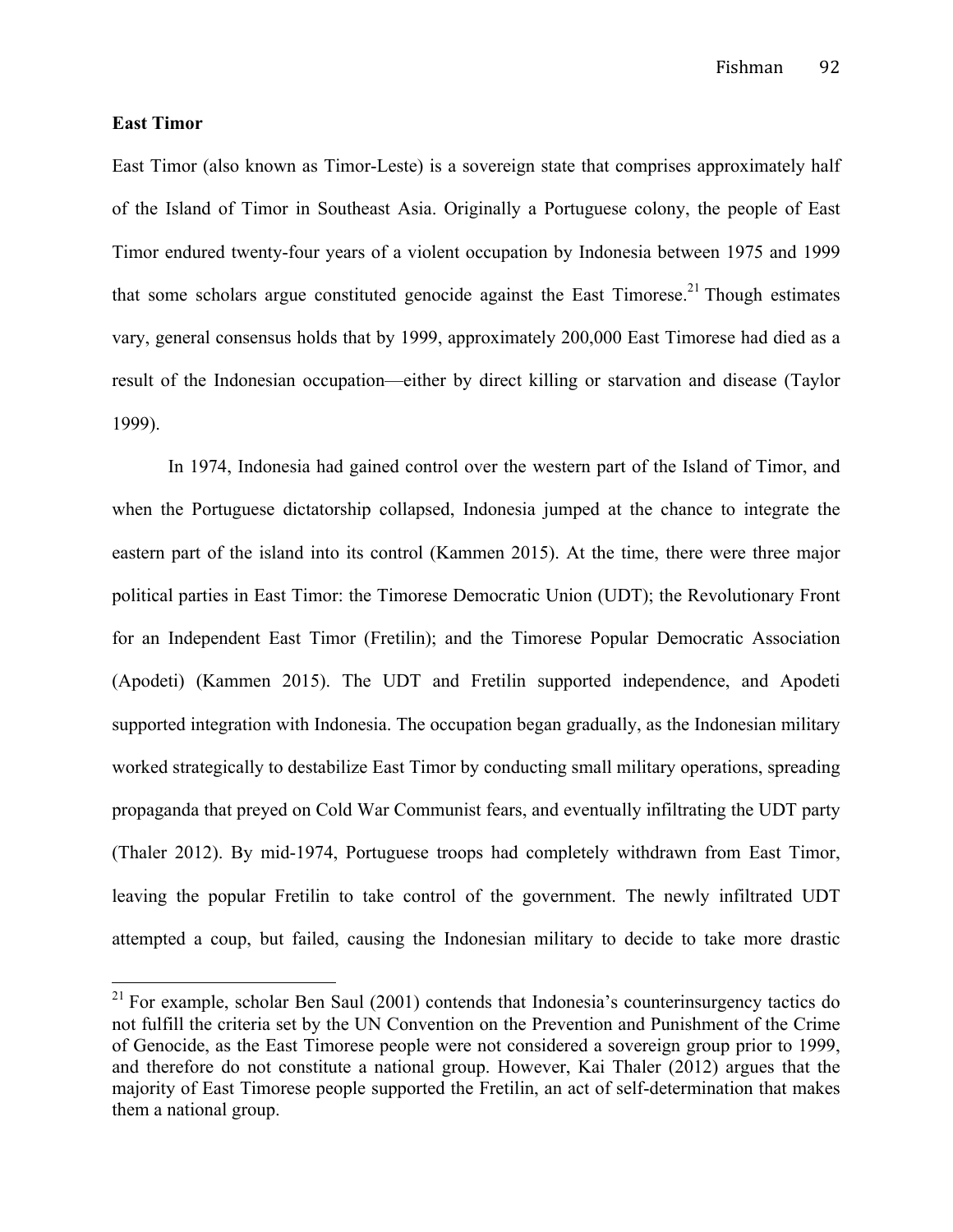measures. On December 7, 1975, Indonesia succeeded in launching a full-scale occupation of East Timor, and almost immediately began to employ counterinsurgency tactics that targeted East Timorese civilians (Thaler 2012).

Indonesia's counterinsurgency against the Fretilin was ethnically charged, as "Indonesia's rhetoric promoted the biological extermination of the Timorese" (Thaler 2012, 212). Between 1977 and 1979, Indonesia's counterinsurgency tactics adopted a policy of "encirclement and annihilation" of the Fretilin, who had retreated to more remote, rural areas of the island (Thaler 2012). No one was safe from violence, and the Indonesian military began to target means of food production so as to deliberately starve the civilian population if they were not killed by overt military operations (Kammen 2015). In 1981, the Indonesian military modified its tactics in an attempt to "Timorize" the war by using the civilian population as human shields to manipulate the Fretilin into surrendering, while also making the conflict appear to be a case of internal conflict between the Timorese people (Robinson 2001). Though violence fluctuated in intensity throughout the 1980s, the brutality did not, illustrated by one event in August 1983 during which "the village of Malim Luro was looted by Indonesian troops who then bound over 60 men, women, and children, forced them to lie on the ground, and crushed them with a bulldozer" (Thaler 2012, 213). It is estimated that over the course of the Indonesian occupation, approximately half of all East Timorese had been tortured physically, sexually, or psychologically (Modvig et al. 2000).

In the face of a severe economic crisis in 1998, then President of Indonesia Suharto was forced to resign. His successor, B.J. Habibie, was, at least superficially, more open to peace, and authorized a referendum on East Timorese Independence (Thaler 2012). Despite efforts by the Indonesian military to sabotage the effort, the referendum saw an incredible voter turnout, and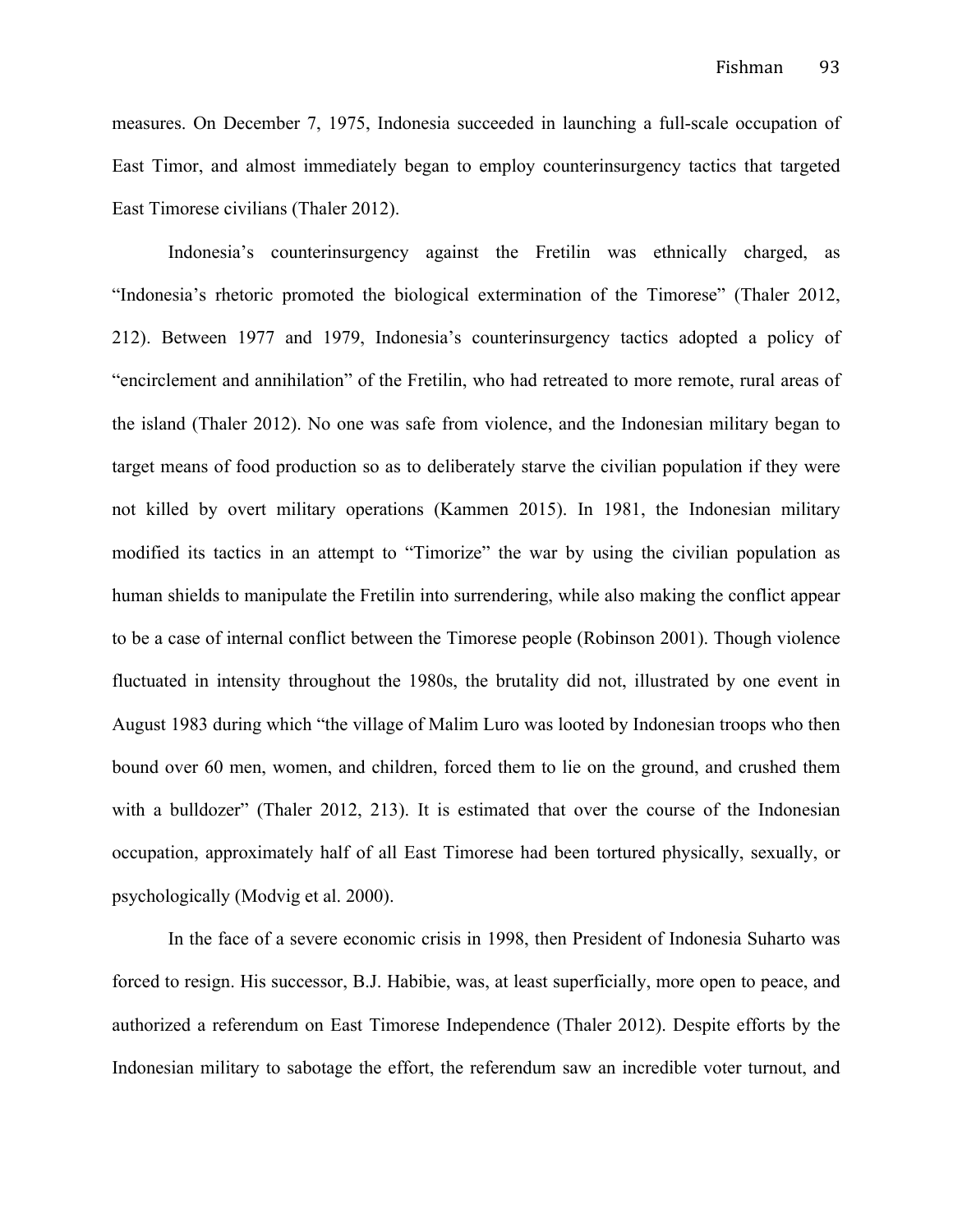the overwhelming majority voted for an independent East Timor. Unfortunately, this unexpected turn of events provoked retaliation by the Indonesian military, which embarked on a "campaign of total destruction" (Thaler 2012, 214), and it took UN interference to remove Indonesian troops from East Timor in 1999 to end the occupation—and the unthinkable violence—once and for all.

Rape, sexual, and gender based violence were a central part of the Indonesian occupation and counterinsurgency tactics, used as a "method of emphasizing Indonesia's dominance of East Timor and a way to destroy Timorese communities" (Thaler 2012, 214). Many East-Timorese women were forced into coercive sexual relationships with Indonesian military troops, either through capture or more formal "marriage proposals" that were understood to not be questions at all (Kent 2014). Oftentimes, women who were targeted by the Indonesian military with regard to sexual relationships had ties to the resistance, meaning that "sexual violence was used as a specific strategy by the Indonesian armed forces to weaken and destroy those opposed to the Indonesian occupation" (Kent 2014, 298). In addition to sexual violations, women were subjected to reproductive violence as Indonesia "embarked on a program of forced population control," which included forced surgical sterilization, injections of the contraceptive Depo Provera, and infanticide (Thaler 2012, 214). Men and boys also suffered sexual violations at the hands of Indonesian troops, though the phenomenon was underrepresented in post-conflict discussions of sexual violence during the occupation.

# *Commission for Truth, Reconciliation and Friendship*

In the wake of decades of imperialist violence, the government of East Timor established the Commission for Truth, Reconciliation and Friendship (Comissão de Acolhimento, Verdade e Reconciliação de Timor-Leste, or CAVR in Portuguese) through the United Nations Transitional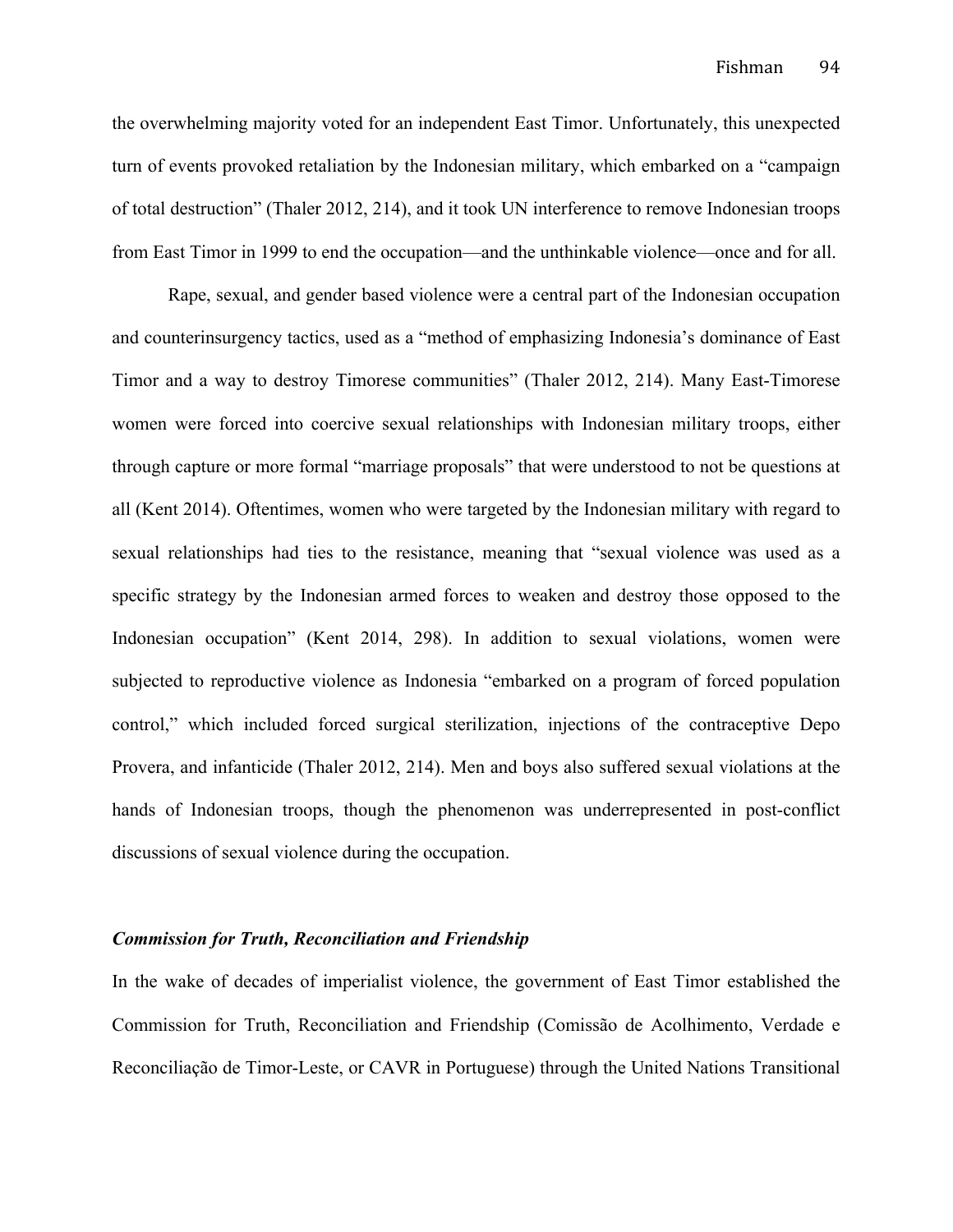Administration in East Timor (UNTAET) in 2001. The CAVR began its work on February 7, 2002, and was charged with investigating human rights violations committed between 1974 and 1999. The CAVR completed its mandate and concluded operations on October 31, 2005. The commission was the first of its kind in Asia, in that it modeled its protocols after the Latin American truth commissions of prior years (Roosa 2008). The CAVR was unique in that because it sought to address human rights violations perpetrated by a since vacated occupying power, the commission was able to operate without interference—or even sabotage—from the Indonesian government. On the other hand, this meant that the CAVR could not demand that high level commanders appear and testify, and limited opportunities for reconciliation (Roosa 2008).

The CAVR implemented a combination approach regarding gender, whereby the commission had both a unit designated to work on issues of gender, while at the same time making sure that gender was a cross cutting theme across the commission's work (The World Bank 2006). Among its gender-sensitive policies were that the CAVR made sure that half of all statement takers were women; held a special public hearing on women's experiences during the conflict; and even undertook a six-month research project in collaboration with several women's NGOs to document violations of women's rights across the country that supplemented findings in the final report (Kent 2014). Unfortunately, these measures did not result in high levels of participation by women. The protocols were not without merit, but they failed to address "gendered barriers to participation…[such as a] cultural expectation that women do not take part in public activities" (Kent 2014, 293).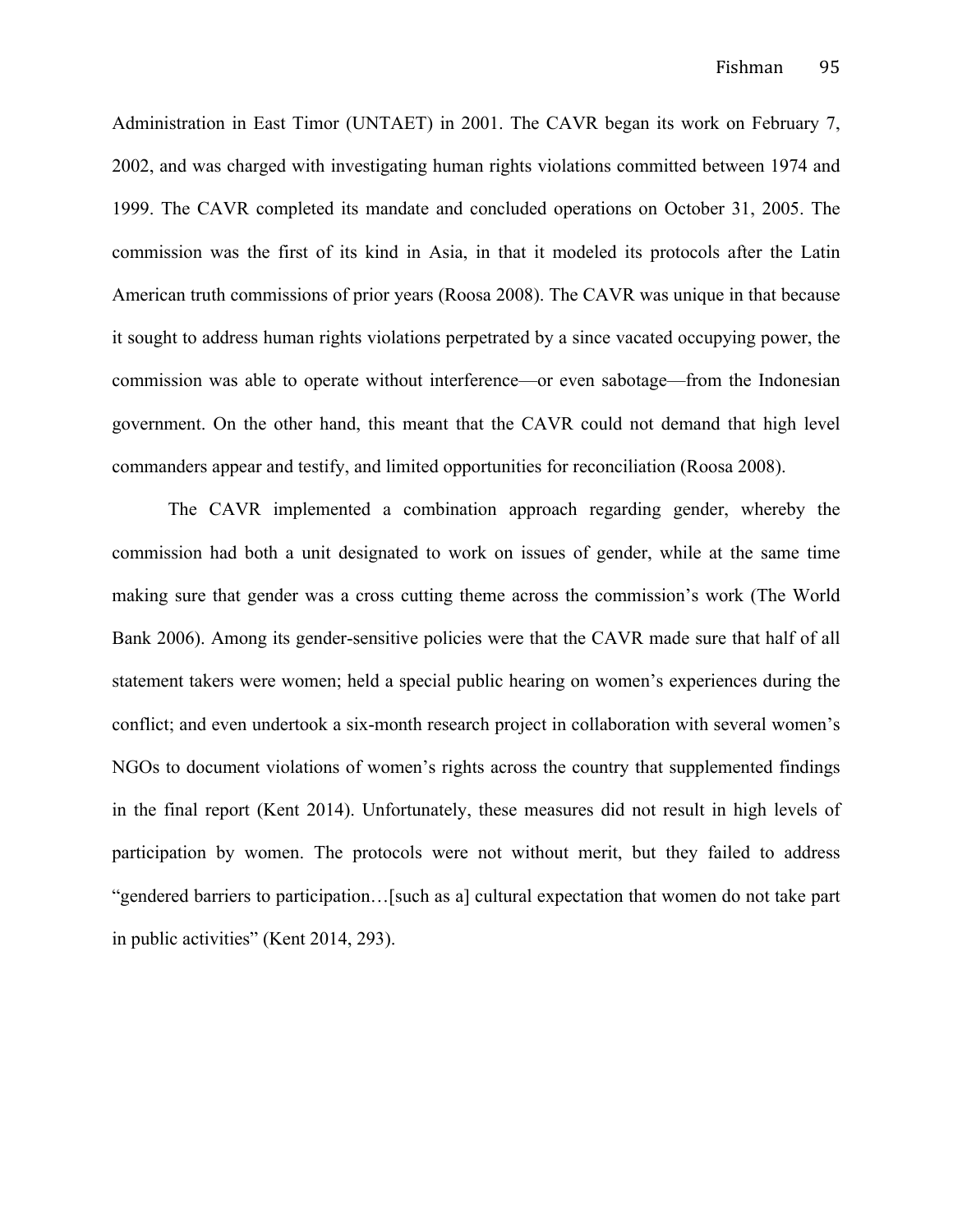# *Completeness of Truth Commission Narrative*

In addition to low levels of participation in the truth seeking process, the commission's final report, Chega! (which means no more!; stop!; or, enough! in Portuguese), fell into the all too familiar trap of portraying women only as victims of sexual violence. Lia Kent writes:

Even though this story detailed the complex, structural dimensions of violence against women by showing how women suffered at the hands of the Indonesian military *and* their own communities, it nonetheless shaped women's experiences into an overarching narrative of sexual violence and sexual slavery. The recognition of women principally as victims of sexual violence did not encapsulate their multiple subjectivities during the conflict, including their roles in the struggle against the Indonesian occupation (Kent 2014, 294).

Though the report acknowledges that women participated in various resistance movements, that experience is not investigated separately from the experience of being a male resister except to detail sexual violations that women resisters were often subjected to when captured by Indonesian forces. Thus, by only drawing specific attention to their experiences as victims of sexual violence, the report shifts the focus from their contributions to the resistance to their vulnerability as women. Chega's narrative earns a "partial" rating—it engages in a structural analysis and details violations that women suffered, but reduced women's experiences of war to experiences with sexual violence, failing to use the rich history of female resistance as an opportunity to portray women as active, autonomous subjects.

#### *Women's Legal Status Post-Commission*

East-Timor's legal system earns "medium legislation, weak enforcement," in terms of women's legal status post-commission. Decree Law No. 19/2009 which approves the country's penal code codifies rape (and marital rape) as a crime, and also distinguishes between sexual aggression (rape); sexual exploitation (child prostitution and or child pornography); and sexual abuse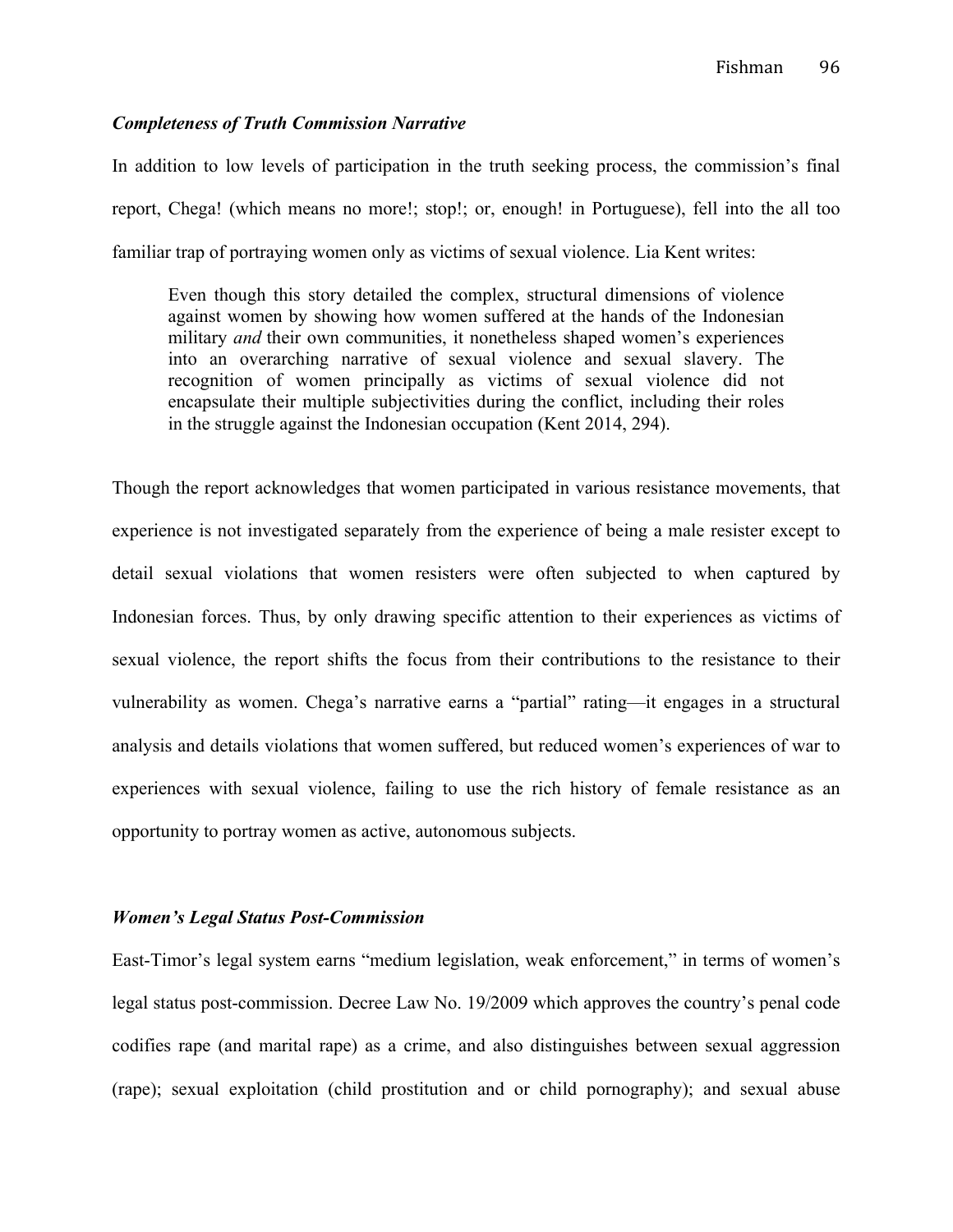(sexual abuse of a minor, statutory rape (the age of consent is 16), sexual fraud and sexual exhibitionism). The Domestic Violence Act of 2010 codifies domestic violence as a crime. There are currently no laws that specifically criminalize femicide or gender-based killings. These laws are not widely or effectively enforced. Domestic Violence offences were the most commonly charged offences in East Timor in 2015, but the court system's response is inadequate at best (US Department of State 2015). The National Police's Vulnerable Persons Units (VPU) are charged with addressing sexual- and gender-based crimes, but are underfunded, and lack the capacity to respond effectively to the problem they are mandated to address (US Department of State 2015). The VPU's performance across the country is variable, and the police "often referred cases of domestic violence to traditional leaders for resolution or to work toward family reconciliation rather than pursue in the formal justice system as required by law" (US Department of State 2015, 15).

#### *Women's Political Participation Post-Commission*

East Timor has some of the highest levels of participation by women in politics in the region, thanks in part to the country's policy of legislated quotas at the national and sub-national level. Enacted into law in 2006, and then amended in 2011, the Law on Elections of the National Parliament mandates a legislated candidate quota at the national level. The law stipulates that on all electoral lists, one out of every group of three candidates must be women. East Timor has surpassed the quota, and today women hold 39% of seats in Parliament (World Bank 2016). At the sub-national level, there is a quota that reserves seats for two women and one female youth representative on all local councils (Quota Project 2016). East Timor earns a "strong" rating for its post-commission participation by women.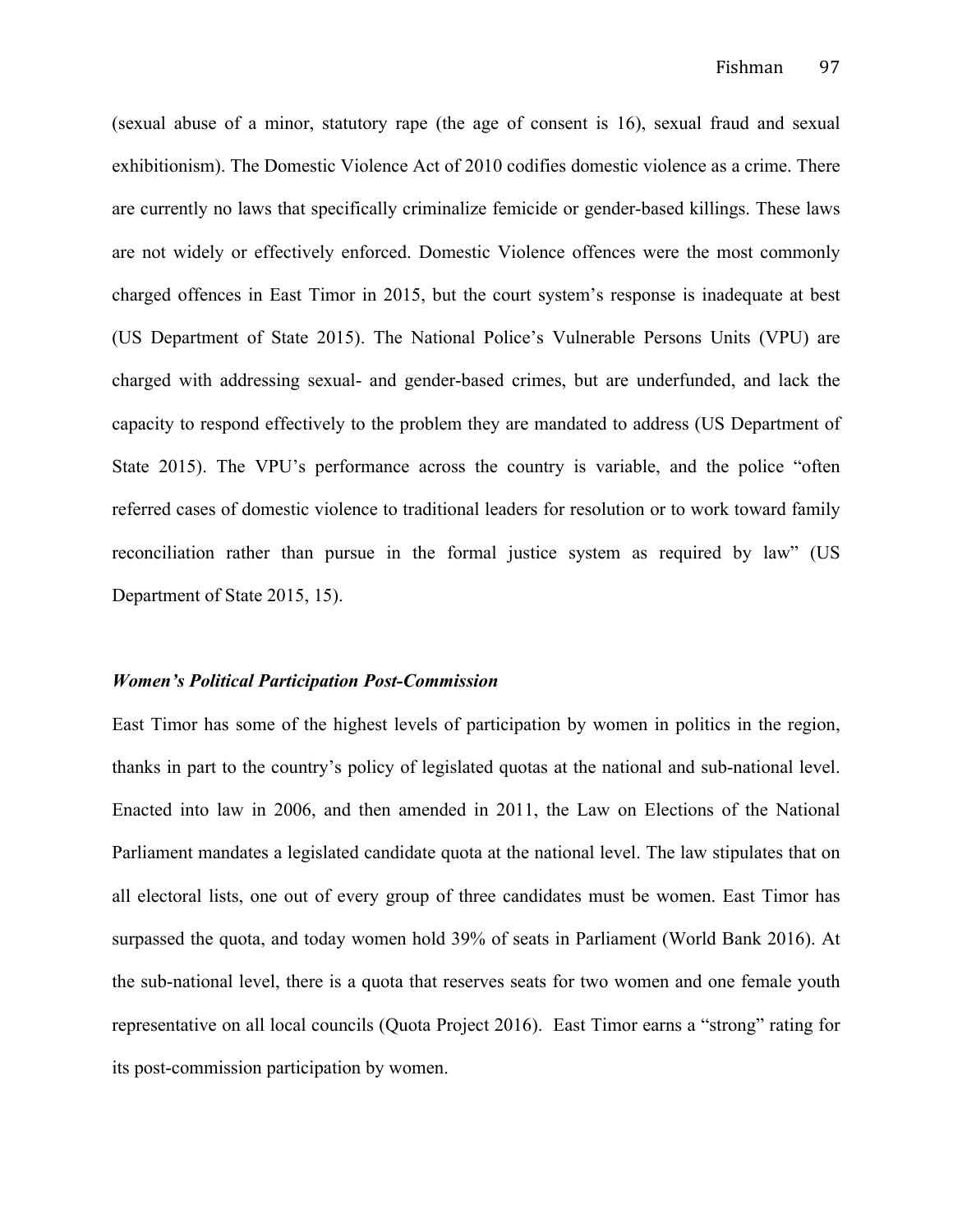Fishman 98

# **Guatemala**

From 1960 until a United Nations brokered peace agreement took effect in 1996, the small Central American country of Guatemala was engulfed in a brutal civil war between the government and leftist guerrilla groups. The government, in an attempt to crush dissent, engaged in actions of widespread, indiscriminate violence—violence that, in particular, targeted indigenous Guatemalans and rose to the level of genocide. Though the roots of the Guatemalan civil war can be traced back through centuries of colonialism, ethnic exclusion and hypermilitaristic policies, the history that is of particular relevance to the start of the civil war can be traced back to the 1954 U.S. sponsored coup d'état of the democratically elected President Jacabo Árbenz. Acting in favor of American business interests and against a perceived communist threat, in 1954 the Eisenhower administration approved a military coup in Guatemala, whose mission was to overthrow Árbenz and instate a new, U.S. backed president (Schlesinger and Kinzer 1983). Led by General Carlos Castillo Armas, the force engaged in both traditional and psychological methods of warfare between their invasion on June 18, 1954, and Árbenz' eventual surrender on June 27 (Immerman 1982).

Following Arbenz's resignation, Castillo Armas came to power, the first in a line of various military dictators who would crush dissent with widespread political violence (Schirmer 1998). The war officially began in 1960, when, following an unsuccessful military uprising against then President Fuentes' administration, leftist guerilla groups launched a full-scale civil war against the government (Immerman 1982). As a result, the government, along with paramilitary groups, intensified its counterinsurgency tactics (Schirmer 1998). By 1966, state terror had reached a new height, "resulting in a state of siege, suspension of all rights (including habeas corpus), as well as assassinations, kidnappings... the army moved from being a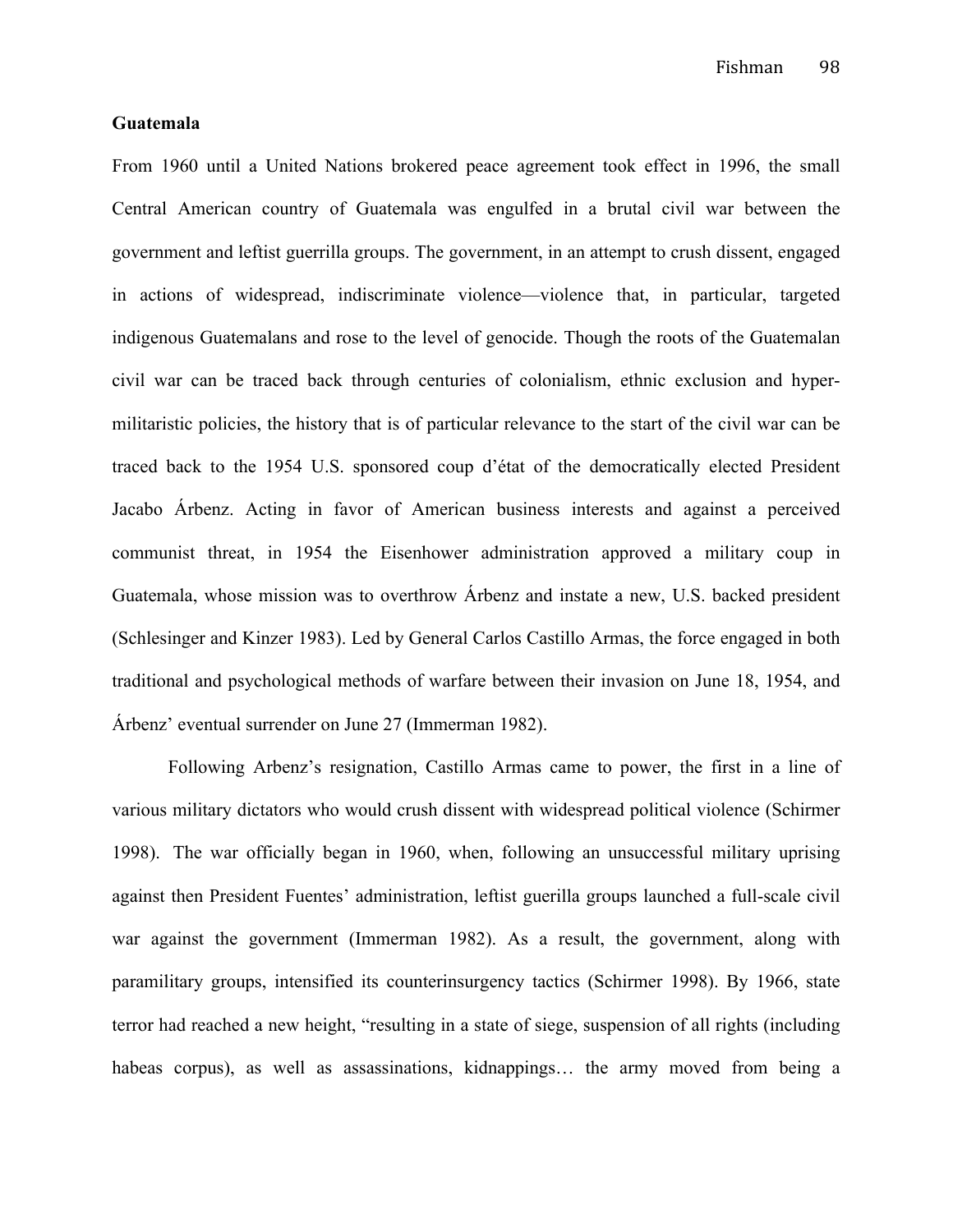determinant presence within the civilian state structure to assuming control of the State itself" (Schirmer 1998, 17).

Indigenous Mayan communities were disproportionately targets of state violence, as, early in the war, Mayan communities had supported some guerrilla organizations in the hopes that such groups could address the historical economic and political marginalization of their communities (Jonas 2000). Due in part to deep-seated racism, the government began to see indigenous populations as inherently sympathetic to the guerrillas, and, therefore, as enemies of the state (Memory of Silence: Genocide). Extra judicial killings and disappearances were commonplace during the 1970s, however, it was not until General Ríos Montt came to power in 1982 that systematic violence against Guatemala's indigenous population became military protocol. (Schirmer 1998). During his tenure as president from 1982-1983, Montt employed a scorched earth campaign against the Mayan people, marking that year as the bloodiest of the war, and one of the bloodiest in all of Guatemalan history (Schirmer 1998). Jennifer Schirmer writes that, during this period, "No distinction is made between combatant and noncombatant; separation is purely rhetorical. Nor are killing accidental "abuses" or "excesses"; rather, they represent a scientifically precise, sustained orchestration of a systematic, intentional massive campaign of extermination" (Schirmer 1998, 45).

The war officially came to an end in 1996 following nearly six years of peace negotiations between the government of Guatemala and the Unidad Revolucionaria Nacional Guatemalteca (URNG). Negotiations were fraught with resistance by the Guatemalan military and civilian elites (Jonas 2000), but ultimately prevailed in part due to the efforts of the international community, particularly the United Nations, who stepped in to mediate the negotiations in 1994 (Jonas 2000). Negotiations consisted of a myriad of smaller accords signed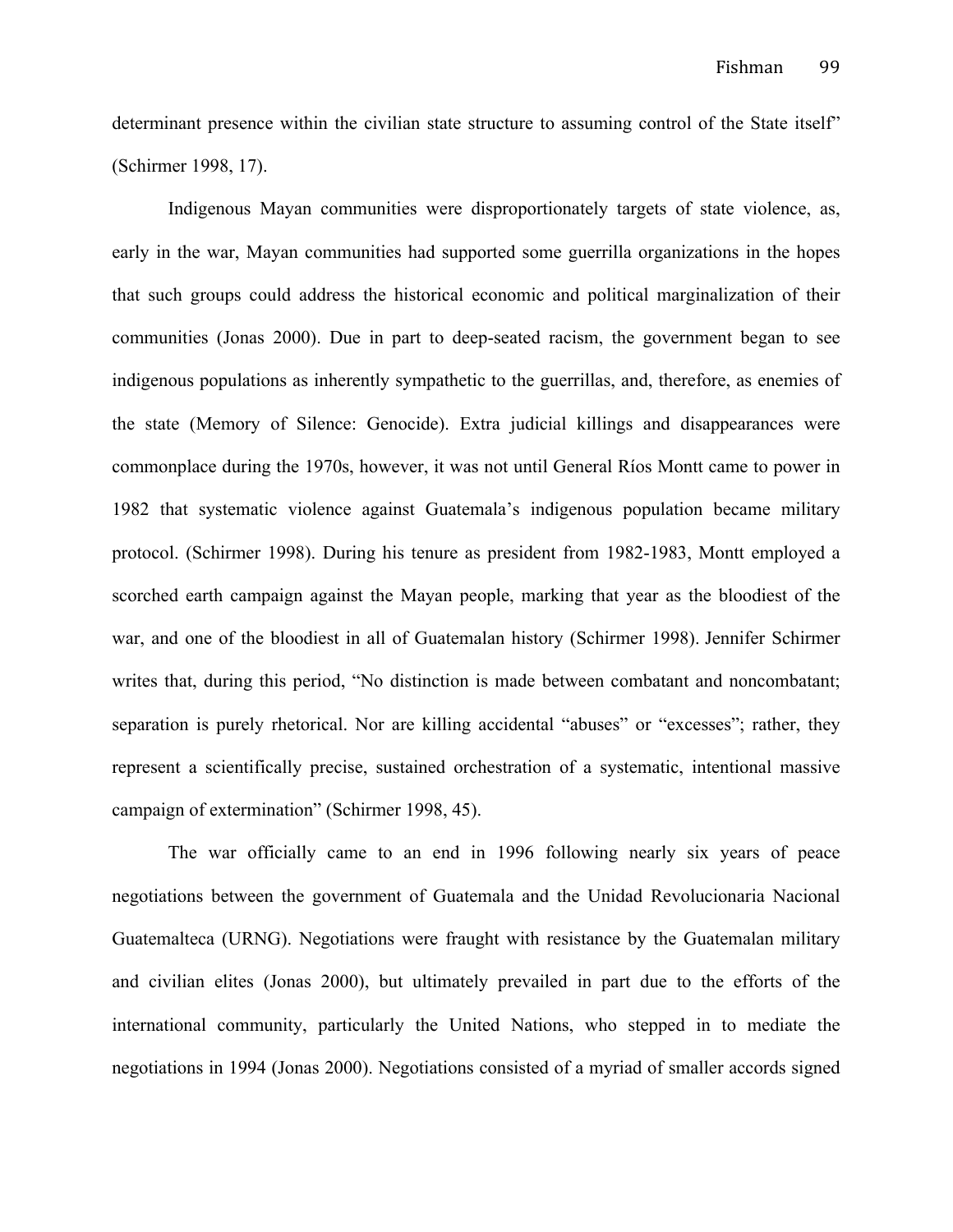by both parties. These accords each tackled specific issues of relevance to the conflict and to the end to war, such as the resettlement of populations displaced by war, and institutional reforms to the military and judicial systems (Jonas 2000). Final peace accords were signed in Guatemala on December 29, 1996, activating the previously signed accords.

Rape and sexual violence were rampant during the war, and often accompanied massacres and other acts of genocide. Due to the shame and stigma that is associated with such violations, the recorded number of sexual violations is likely only a fraction of the total. The CEH registered 9,411 female victims and 1,465 cases of rape, 90% of which were perpetrated against Mayan women (Nolin-Hanlon and Shankar 2000). Rape was often preceded by public displays of sexual humiliation—women were forced to dance or walk long distances naked for hours, even days at a time before they were raped,. Rapes also occurred when women came to military bases to inquire about a relative who had disappeared, in an attempt to intimidate them from coming back and investigating further. The intention of the public nature of these acts was to terrorize entire communities who the government viewed to be insurgent threats (Leiby 2009).

#### *Commission for Historical Clarification*

In the aftermath of decades of brutal conflict, Guatemala implemented a truth commission as part of its transitional justice response. The Commission for Historical Clarification, or the Comisión para el Esclaramiento Histórico (CEH) was established through the Oslo Accord in June 1994 as part of the peace agreement that would eventually end the civil war. The goal of the commission was to "clarify with all objectivity, equity and impartiality the human rights violations and acts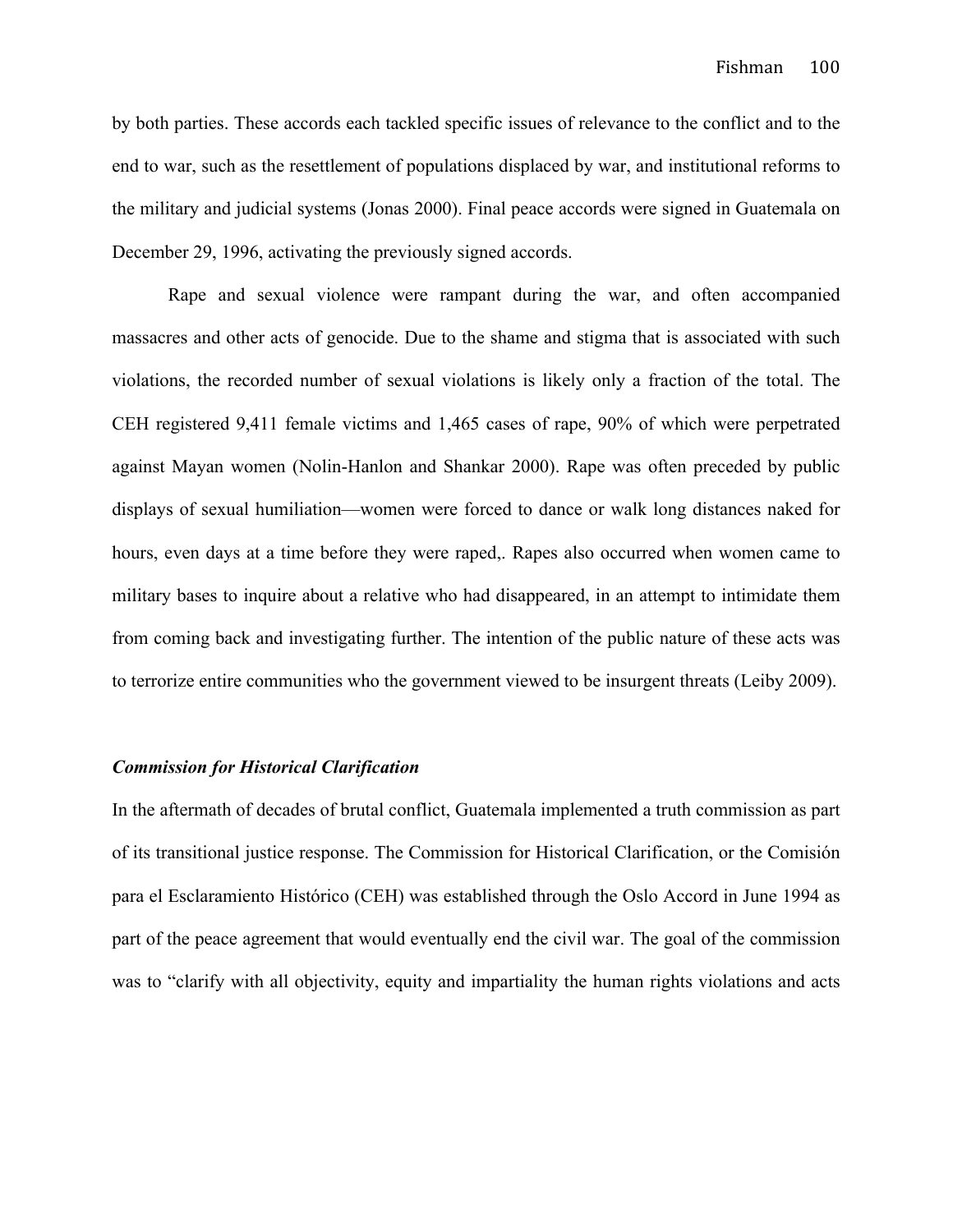of violence,"<sup>22</sup> that occurred during the thirty-six year armed conflict. The commission was administrated by the UN, began its operations in February 1997, and completed its mandate in February 1999. Though the mandate itself made no mention of gender, the commission was the first to attempt to highlight gendered violations "instead of merely subsuming them in the universalistic rhetoric of human rights" (Rosser 2007, 397). Because there was no official framework that standardized the commissions approach to gender, the CEH does not fit into any one of the three approaches, though the final report of the CEH, Memory of Silence, produced a narrative about women during the war.

### *Completeness of Truth Commission Narrative*

Emily Rosser argues that in Memory of Silence, women are "located on a spectrum of gendered visibility: Invisible, Neutral-Human and Special-Different, the last of which encompasses both what I call Tokenism and Sexed-National Bodies" (Rosser 2007, 400). Invisible and Neutral-Human are self-explanatory: when invisible, women do not figure in to the narrative in any way, and when Neutral-Human, women are portrayed as humans who experience victimhood—and violations—in the same way as men. Special-Different and the sub-categories contained within it are usefully defined as:

3) Special-Different: The common attempt to frame women as 'special victims' stems from what many consider a paternalistic desire to acknowledge harm but to protect women's dignity (often meaning men's dignity) by keeping sexual violence a euphemized affair controlled in private by patriarchal figures. The term 'different' here is a reference to how, even when they are made highly visible, women's bodies and experiences are illustrated as 'eccentric,' or outside the universal/neutral norm (Rosser 2007, 401).

<sup>&</sup>lt;sup>22</sup> Commission for Historical Clarification: Charter. MINUGUA, United Nations Mission for the Verification of Human Rights in Guatemala, 23 June 1994.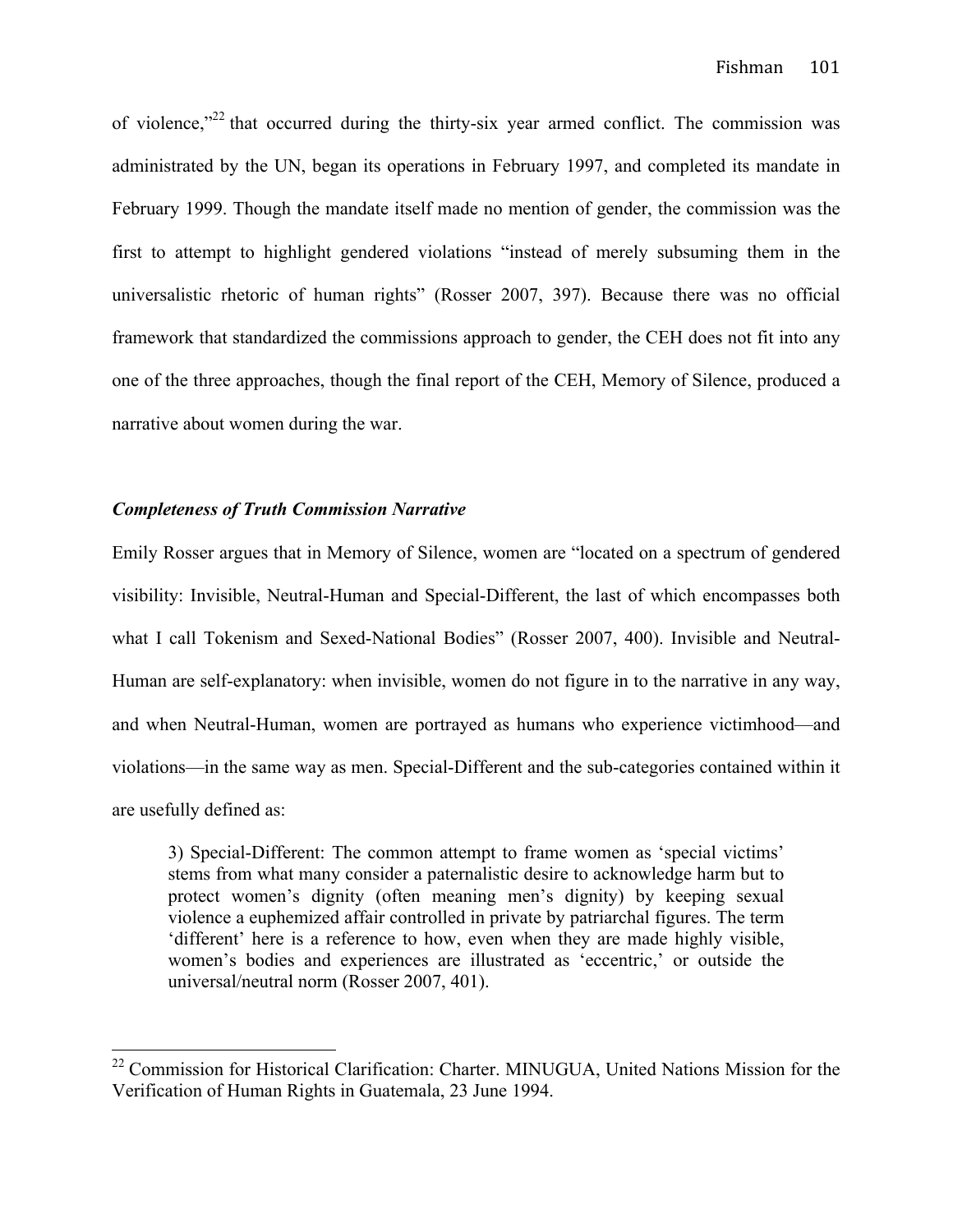In tokenism, women are featured as a Special-Different afterthought; and in Sexed-National Body, women are Special-Different within the theme of genocide (Rosser 2007). Throughout the report, Memory of Silence discusses gendered violations such as rape and their impact on women, but did not work to understand the socio-political history of those crimes. As a result,

Its narrative is one that laments sexual violence and simultaneously naturalizes them into trauma narratives by refusing a structural analysis. In doing so, the Commissioners neglect a significant opportunity to decry 'ordinary' structural violence against women that feeds into genocidal violence in war. They also fail to respond to the recurrent cry of 'never again' that emerges from the women's testimony" (Rosser 2007, 409).

Memory of Silence's narrative earns a "weak" rating. It did not include a structural analysis, and reduced women's experiences of war to that of passive victims of sexual violence. However, it did contain a distinct discussion of human rights violations that were committed against women.

## *Women's Legal Status Post-Commission*

I rate Guatemala's legal system as having "strong legislation, weak enforcement" in terms of women's legal status post-commission. Like Peru, Guatemala has laws that address or criminalize each of the five issues that constitute a "Strong" rating. Though Guatemala codified and criminalized femicide in 2008, the crime is still committed at staggering rates. Between April 1, 2015, and March 31, 2016, a total of 262 cases of femicide were reported. During that same time period, only 74 sentences were handed down (TeleSur 2016). Scholars argue that the war was the inception of femicide and the states acceptance of the phenomenon (McKinley 2007; Tuckman 2007). Violence against women in its many forms has become a "constitutive—rather than aberrant—feature of the social fabric because sexism and the civic exclusion, public degradation, and physical abuse of women have been socially and legally excused" (Carey and Torres 2010, 144). In failing to include a structural analysis, the CEH missed an opportunity to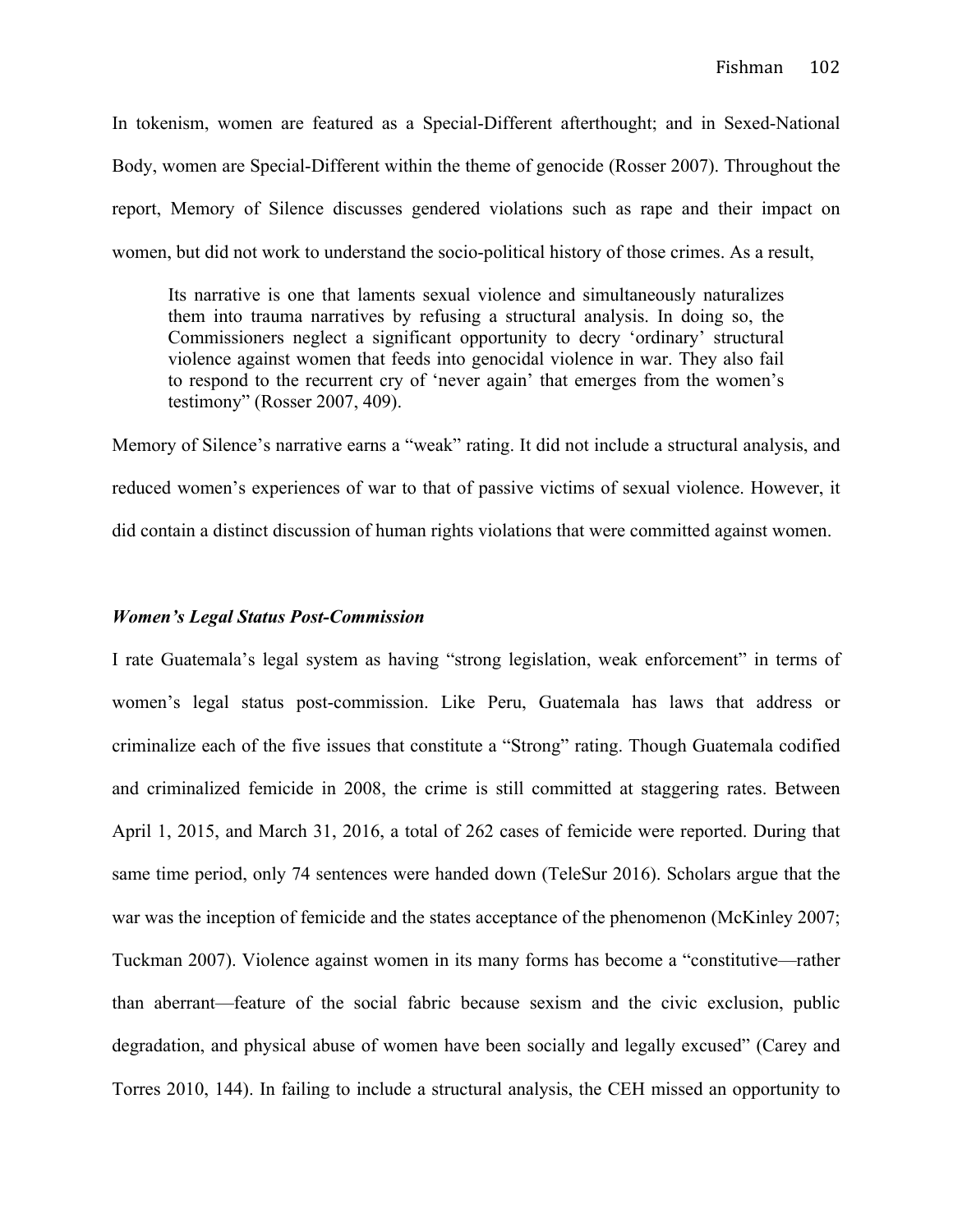interrogate the systems of inequality that allow femicide and other forms of violence against women to occur.

### *Women's Political Participation Post-Commission*

In Guatemala today, there are no legislated quotas, two political parties, the National Unity for Hope (UNE) Party<sup>23</sup> and the Guatemala National Revolutionary (URNG) Party,<sup>24</sup> participate in voluntary quotas legislated by party rules (The Quota Project 2016). At the national level, women only occupy 14% of seats in Congress (World Bank 2016). Guatemala earns a "weak" political rating.

## **Conclusion**

Though the truth commissions in all five cases considered in this chapter took a different operational approach to gender, post-commission outcomes did not vary as one might have expected. One aspect that all the cases had in common, however, was that none of their final reports featured a "Complete" narrative about women. Analysis of women's legal status and levels of women's political participation after the commission reveals that, like in Sierra Leone, challenges still persist. While one could potentially attribute less than positive post-commission outcomes to contextual factors within each country, the role that truth commission reports play should not be discounted. In fact, as demonstrated in the table below, there appears to be a relationship between the level of completeness of a truth commission's narrative and women's lives post-conflict. The table below is designed to demonstrate the effect that the "completeness"

 $23$  The UNE has mandated that 40% of candidates on their electoral lists be women since 2007.

 $24$  The URNG mandates that at least 30% of each sex should be represented on their candidate lists.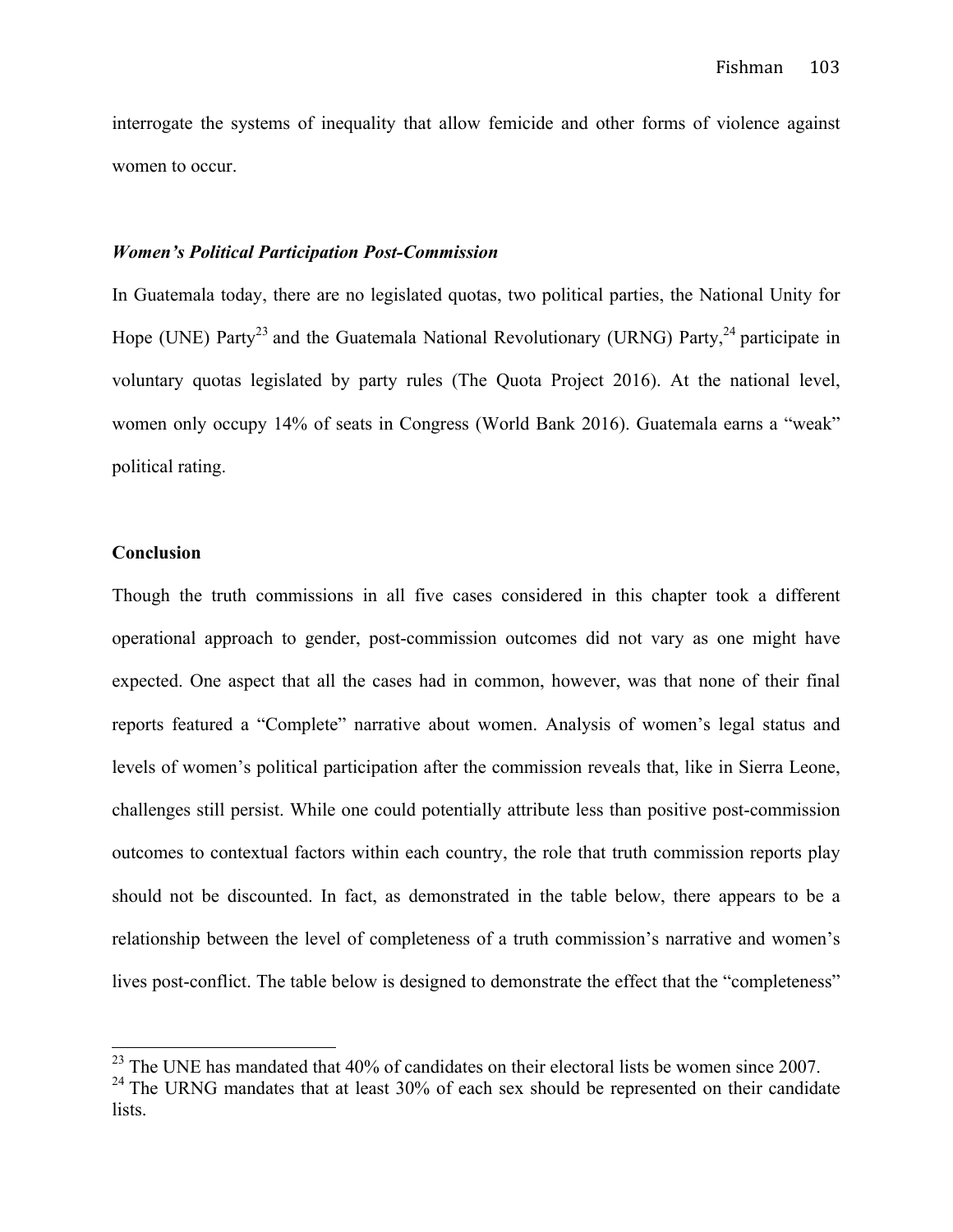of the truth commission narratives (the independent variable) had on women's legal status and levels of political participation following the truth commission. I evaluate each case in terms of the variables shown across the top. I qualify the "completeness" of a truth commission's narrative as "complete"; "partial"; "weak"; or "absent" based on whether the report engages in a structural analysis, if it writes specifically about abuses that women suffered (and whether that discussion is reduced to experiences of sexual violence), and finally how whether women are framed as passive victims or active subjects. I note which operational approach the truth commission took to gender before presenting my two independent variables—women's legal status after the truth commission, and women's participation after the truth commission—on a scale that takes into account both legislation and whether or not it is enforced.<sup>25</sup>

 $^{25}$  For more information on the methodology behind my variables, see pages 2-5.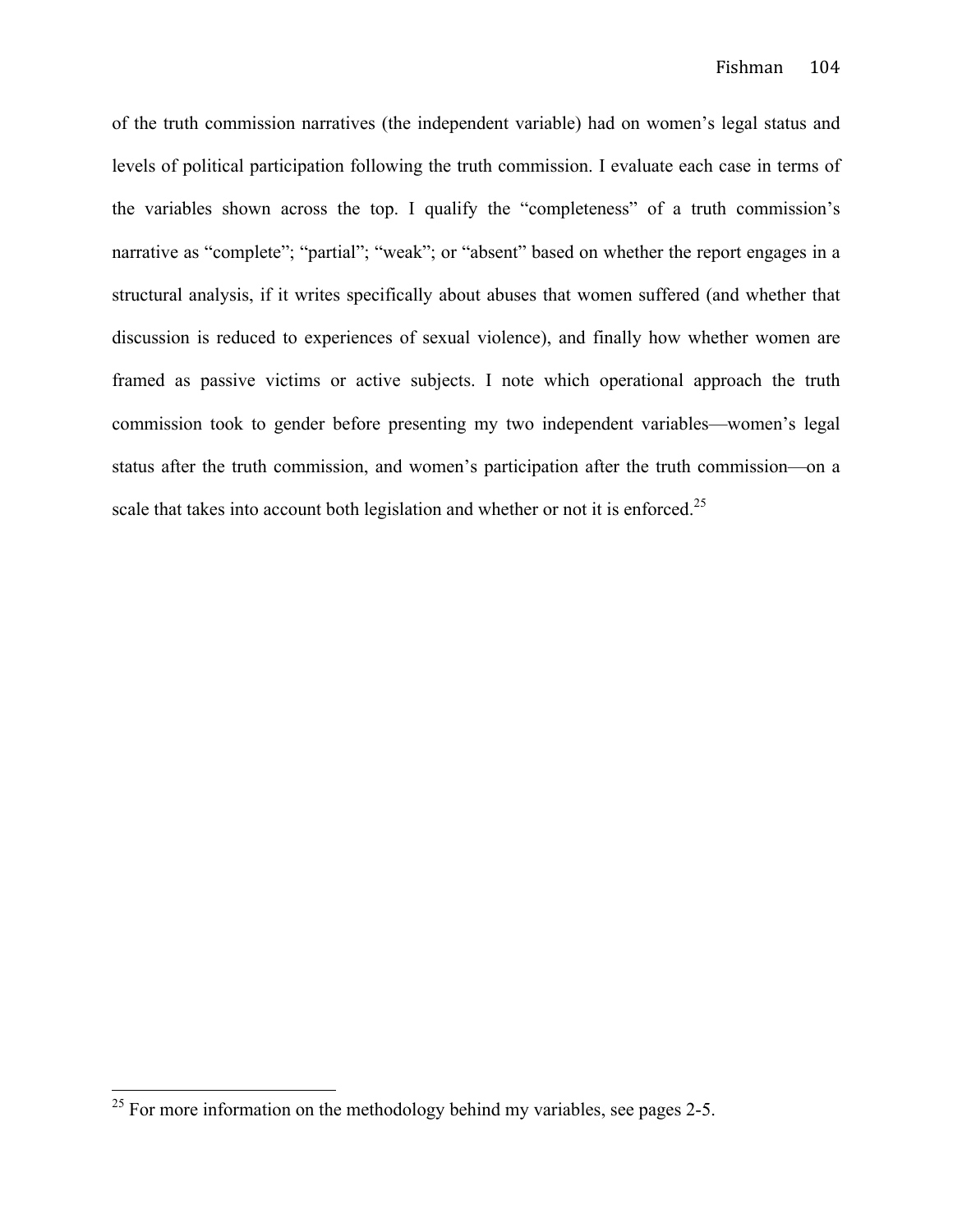| Case              | <b>Completeness of</b><br><b>Truth</b><br><b>Commission</b><br><b>Narrative</b> | Operational<br><b>Approach to</b><br>Gender | <b>Legal Status of</b><br><b>Women Post-TC</b>       | Women's<br><b>Political</b><br>Participation<br>Post-TC |
|-------------------|---------------------------------------------------------------------------------|---------------------------------------------|------------------------------------------------------|---------------------------------------------------------|
| Sierra Leone      | Partial                                                                         | Mainstream                                  | <b>Strong</b><br>Legislation,<br>Weak<br>Enforcement | Weak                                                    |
| Liberia           | Partial                                                                         | Unit                                        | Medium Laws,<br>Weak<br>Enforcement                  | Weak                                                    |
| Ghana             | Absent                                                                          | Mainstream                                  | Medium<br>Legislation,<br>Weak<br>Enforcement        | Weak                                                    |
| Peru              | Partial                                                                         | Unit                                        | <b>Strong</b><br>Legislation,<br>Weak<br>Enforcement | Strong Quota,<br>Partial<br>Implementation              |
| <b>East Timor</b> | Partial                                                                         | Combination                                 | Medium<br>Legislation,<br>Weak<br>Enforcement        | <b>Strong</b>                                           |
| Guatemala         | Weak                                                                            | None                                        | <b>Strong</b><br>Legislation,<br>Weak<br>Enforcement | Weak                                                    |

I argue that the different operational approaches do not appear to have a significant impact on post-conflict outcomes because a truth commission's methodological approach is an internal process in many ways. Technical decisions are made to strengthen a commission's outreach strategies towards women, to provide psychosocial support to those testifying about experiences with sexual violence, and to inform the commission's analysis with a gendered perspective. These measures are important, and not without merit. However, it is important to recognize that gender sensitive protocols are designed to better include women in the truth telling process, not to address long-standing systemic social inequalities, like truth commission reports are. To fully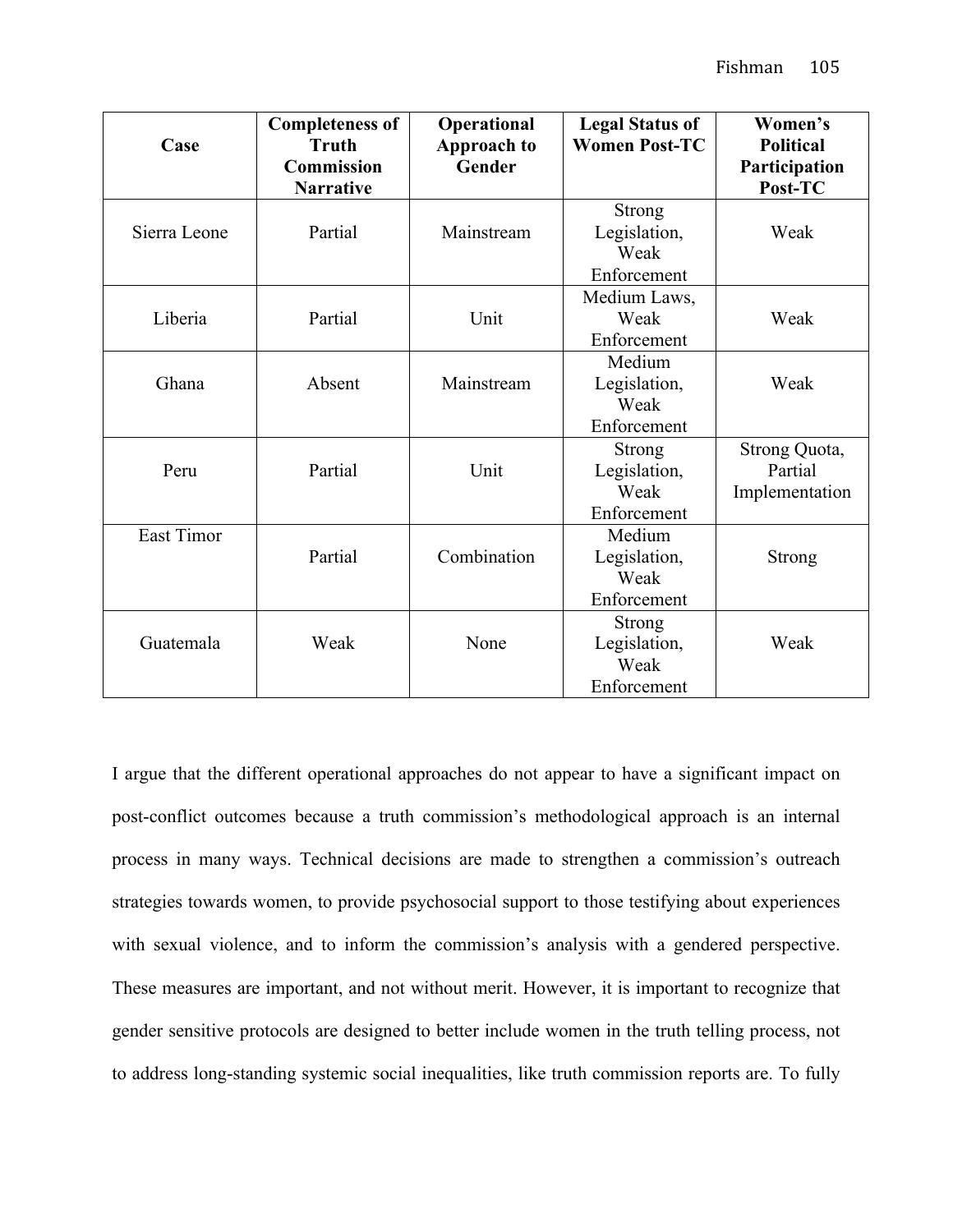understand the impact of the narratives found within these reports, future research would have to engage in an in-depth analysis of each country's unique context, and eventually evaluate the outcomes when a future truth commission does produce a complete narrative, a prospect I expand upon in the following chapter.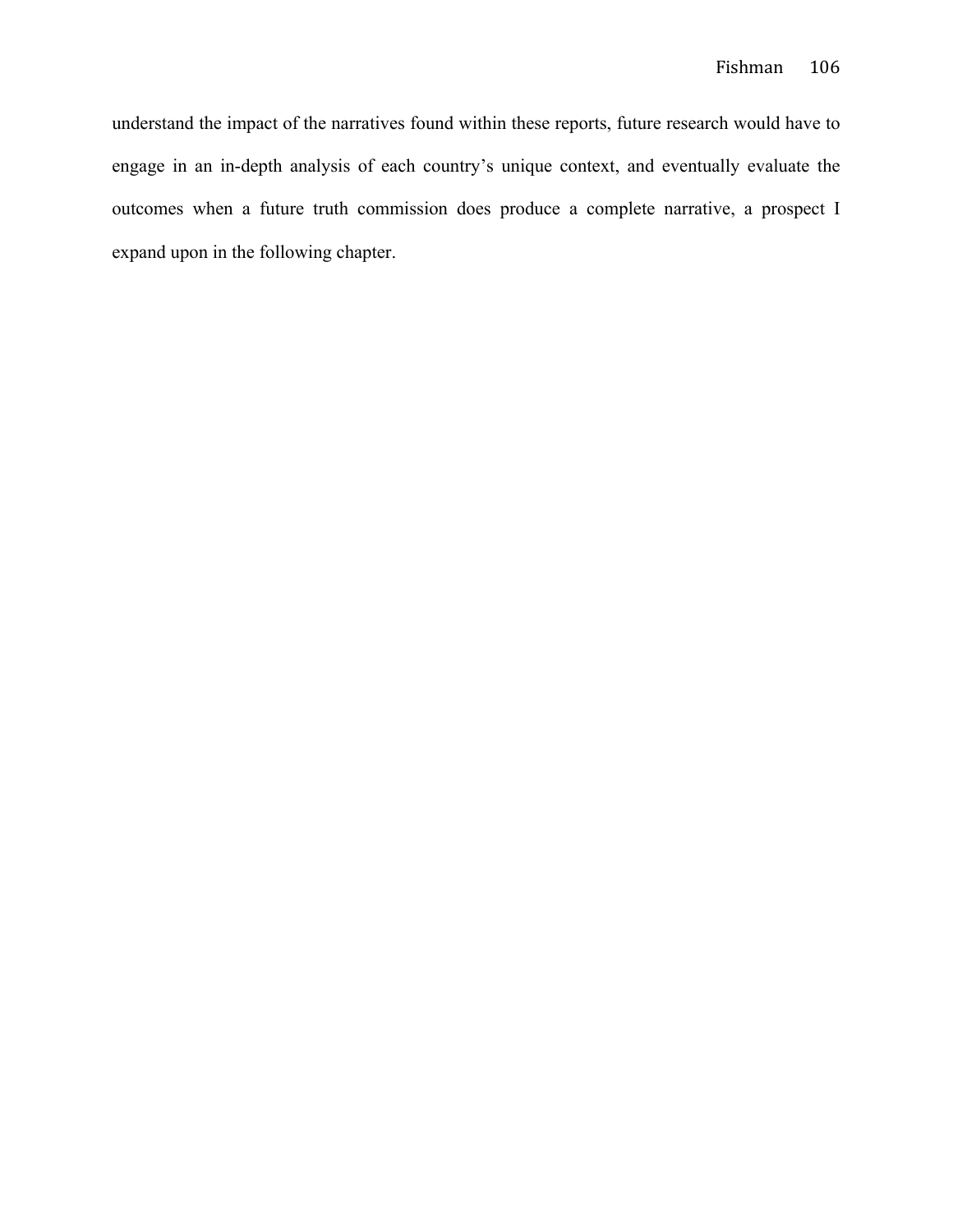# **Chapter 5**

# **Implications for Theory and Practice**

A truth report, with its core personal narratives, announces, "we hold these truths to be self-evident"; it proclaims that it is published in a country in which such harms are unacceptable, in which these voices can be heard and valued, and in which these stories can be acknowledged. We hold *this* truth to be henceforth *selfevident*. By its very existence, such a report brings a new nation into being. — Teresa Godwin Phelps, *Shattered Voices: Language, Violence, and the Work of Truth Commissions,* 81-82.

In light of increased awareness about the staggering rates of sexual violence during conflict, the field of transitional justice has adapted to include a gendered perspective to ensure that women's experiences of war are addressed. With respect to truth commissions, the field has largely focused on procedural and policy changes that are designed to better include women in the truth telling process. On the whole, truth commissions have taken three distinct approaches to gender—mainstreaming, in which gender is a cross-cutting theme across the commission's work; a gender unit, in which one branch of the commission is charged exclusively with including a gendered perspective; or a combination of the two. The field has focused almost exclusively on designing the "best" operational approach to gender, and in doing so has failed to critically examine the impact that the commission's final report has on women's lives post-conflict.

I argue that the singular focus on women as passive victims of sexual violence within truth commission reports (re)produces pre-existing gender stereotypes, and thus hinders social progress for women post-conflict. I invoke Teresa Godwin Phelps' conception of truth commission reports as constitutive state-building documents with the power to affect the emerging state. Phelps argues that the inclusion of personal stories within truth commission reports "allows for the *carnivalization* of history, an entirely new kind of history telling and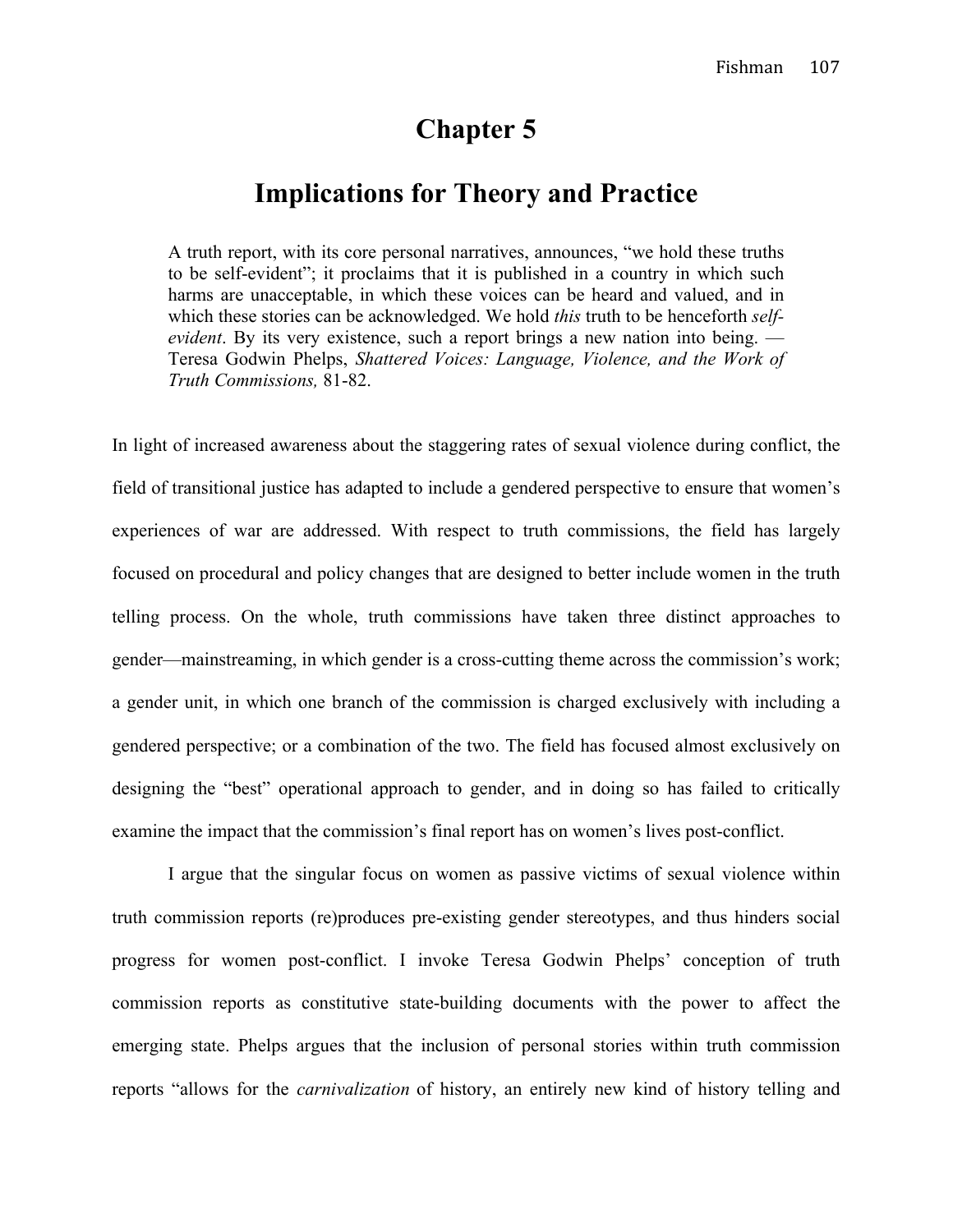nation making that encompasses a fuller dialogic truth" (Phelps 2004, 69). I take Phelps' theory one step further to argue that the inclusion of personal stories of women as more than just victims of sexual violence—as fighters, resisters, and peacemakers—has the potential to carnivalize gender roles in the post-commission context by shifting the focus from women's bodies and sexuality (read: vulnerability) to their agency as participants in the emerging state.

To investigate this claim, I conducted an in-depth analysis of the case of Sierra Leone, and found that though the TRC was successful in including women in the truth telling process, its final report undermined much of that work by framing women solely as victims of sexual violence, ignoring other subjectivities that might have resisted this narrative. By drawing on conceptions of womanhood in popular Sierra Leonean culture, tracing legal trends, and examining NGO reports pre- and post- commission, I argue that the narrative that paints women as passive victims of sexual violence in the final report has hindered progress. I build on these findings by engaging in a focused, structured comparison of five other cases from around the world—Liberia, Ghana, Peru, East Timor, and Guatemala. I find that differences in methodological approaches do not have a clear impact on post-commission outcomes; instead the "completeness" of a truth commission's narrative about women more strongly influences women's lives after the truth commission. While these findings illuminate gaps in the field, they also point to the tremendous potential for truth commissions, and the field of transitional justice more generally, to harness moments of transition to more positively impact women's lives in the future. Perhaps most significantly, this thesis underscores the power of language, and specifically problematizes the frequent reduction of women's experiences of war to experiences of rape and sexual violence. Future truth commissions must be mindful of this fact, and must walk the fine line between acknowledging and analyzing the prevalence of sexual violence during war,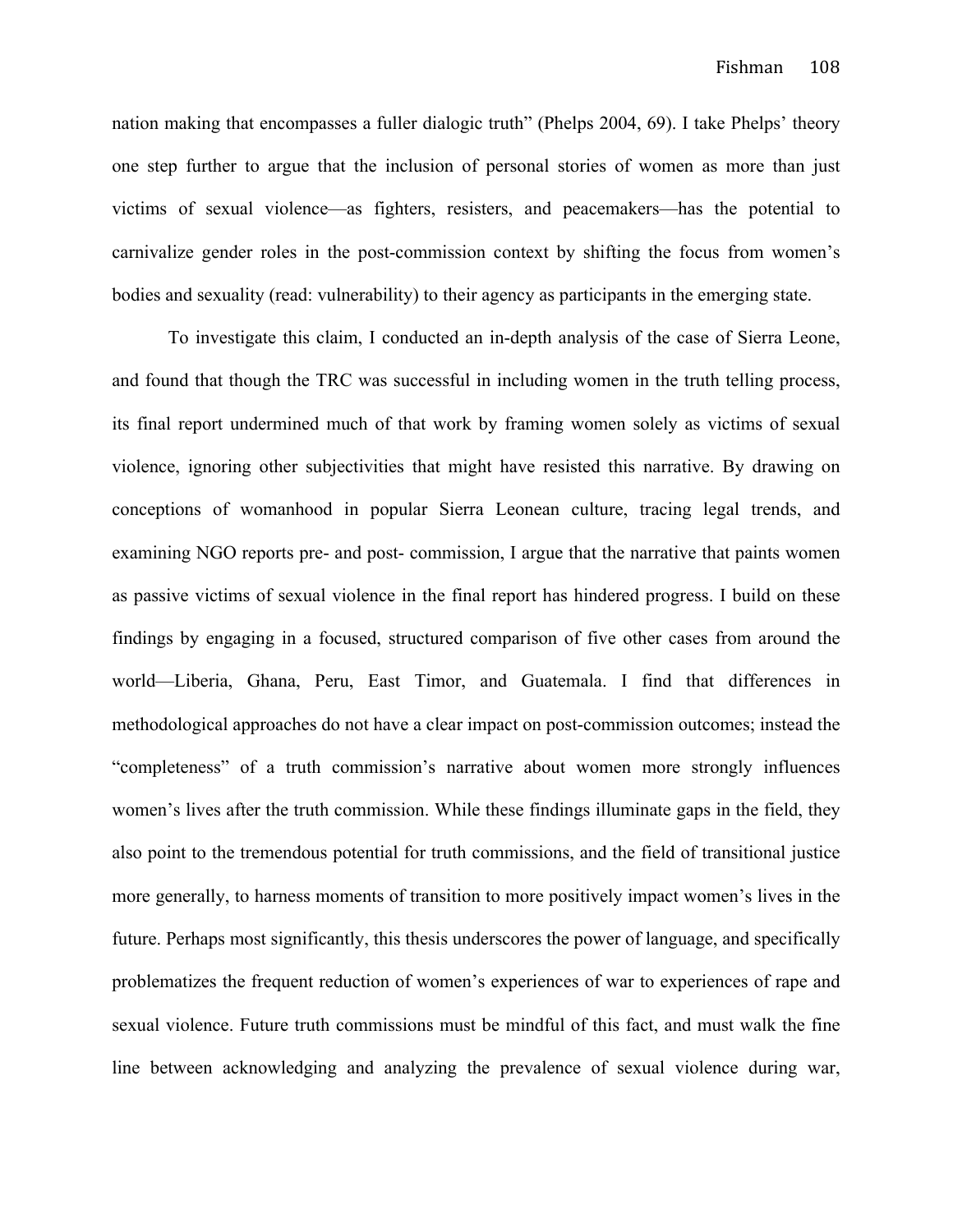without letting that narrative overshadow the various other ways in which women experience conflict. A truth commission's operational approach to gender should be considered a first step; not an end in itself. Reports must be conceived of as constitutive documents with the power to affect the emerging state. Commissioners and staff must look beyond narratives of victimhood for narratives of agency. Those stories are out there—but the right questions must be asked.

### *Future Research*

Future research should focus on the impact that truth commissions and their final reports have on women's lives post-conflict. The next step is to apply these findings on the ground by talking to women in transitional and post-commission contexts about their experiences. How do they feel their experiences were represented? As no truth commission to date has produced a complete narrative that discusses sexual violence without undermining women's autonomy, when such a report is published scholars should evaluate post-commission outcomes in that context to test the validity of this argument.

A natural extension of this project would be to engage in an in-depth case study of East Timor as a paired case with Sierra Leone, in order to make deeper connections between two well-regarded cases within the field. This is an intuitive pairing because while the recommendations of the Sierra Leone TRC were legally binding, recommendations made by the CAVR in East Timor were not. It is important to know if enshrining recommendations as legally binding has a significant effect on women's lives post-conflict.

In the coming years as countries transition out of conflict, a new generation of truth commissions will have the potential to use the platform as a tool for post-conflict reconstruction. Unfortunately, gender inequality and sexual-and gender-based violence are persistent problems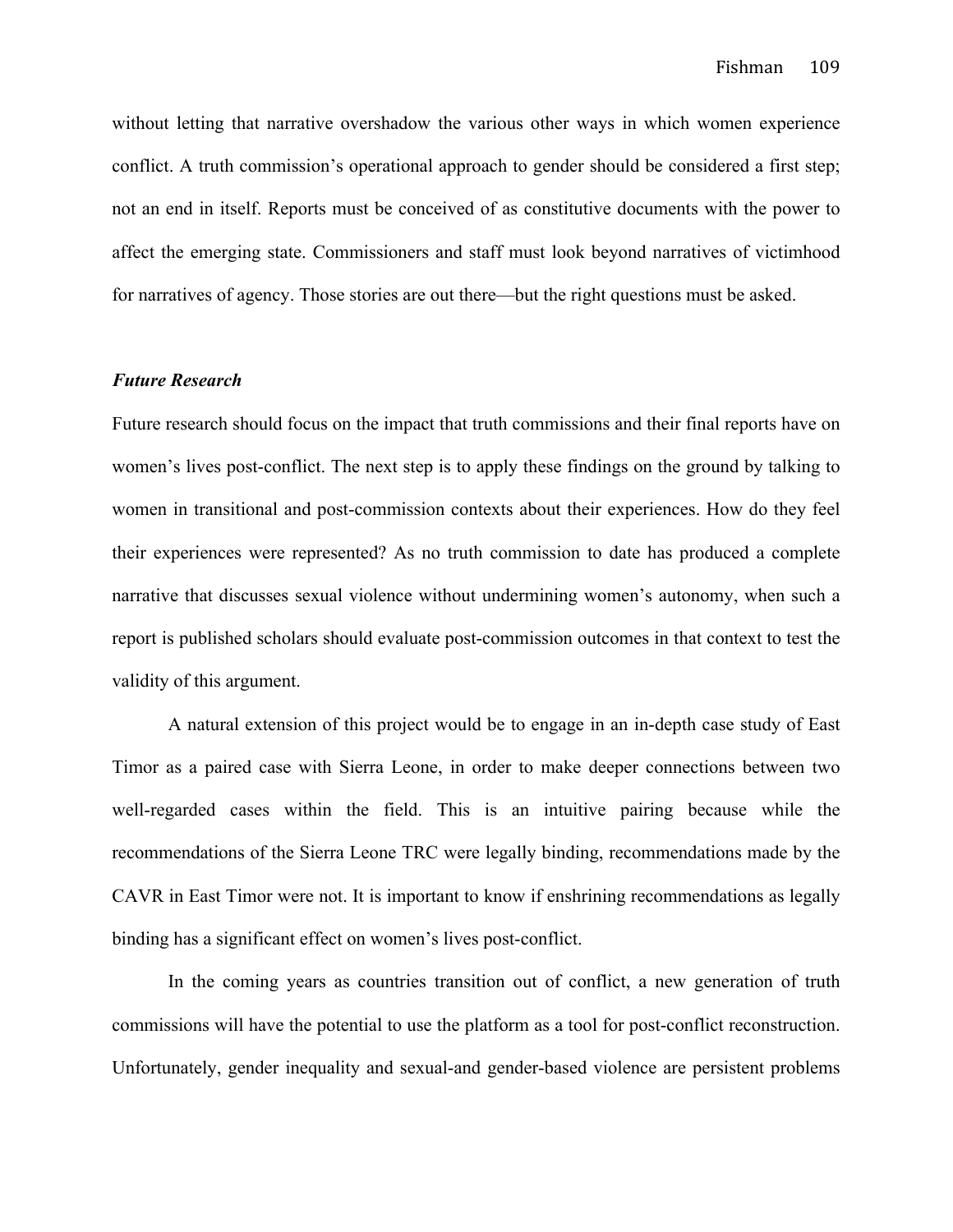around the world, particularly in post-conflict settings. At times, the issue can seem overwhelming, even insurmountable. Focusing on the power of truth commission reports to positively impact women's lives post-conflict is one step the field of transitional justice can take towards creating a safer and more prosperous future for women and girls.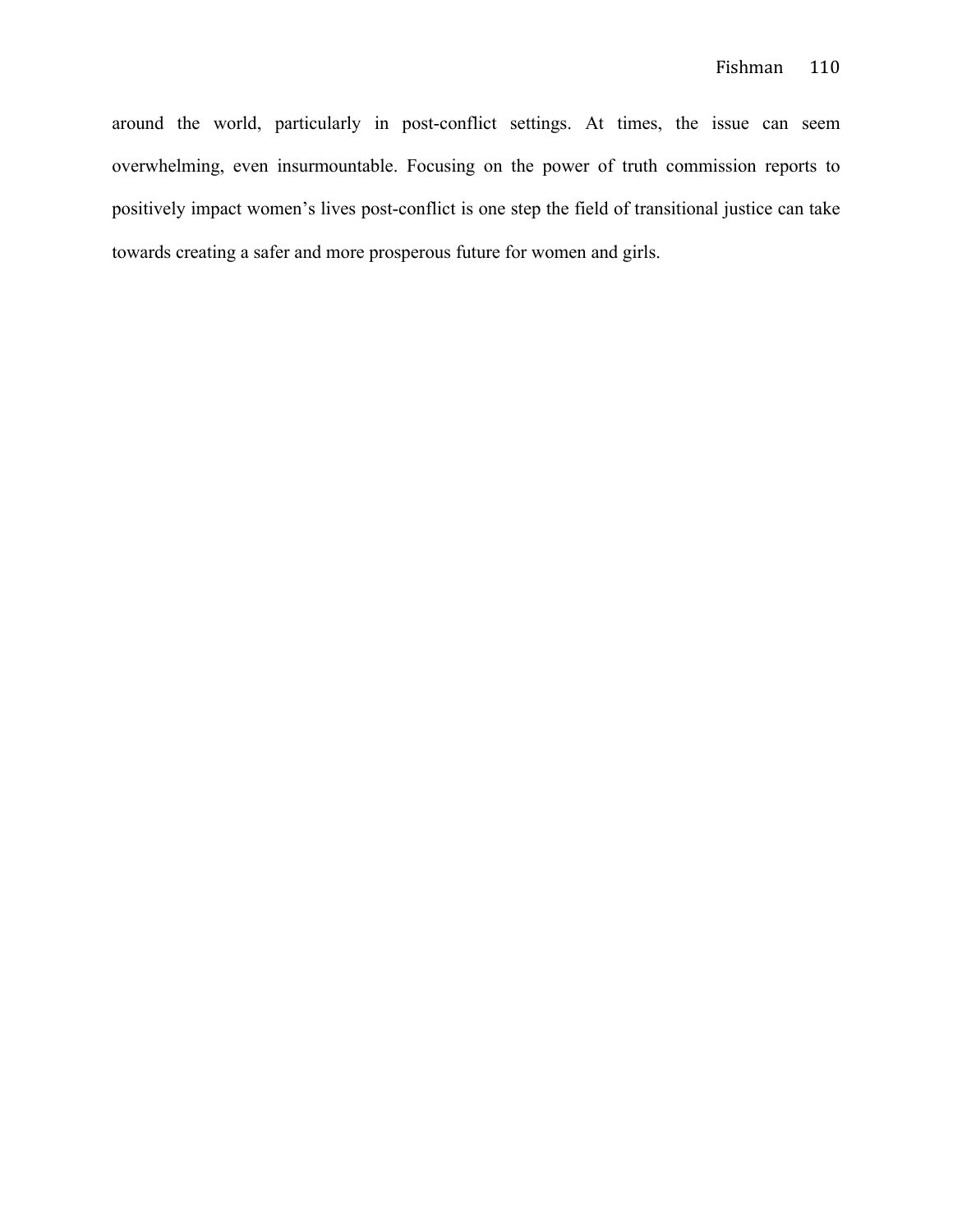# **Bibliography**

- *30%: Women and Politics in Sierra Leone.* 2012. Dir. Anna Cady and Em Cooper. University of Sussex: Institute of Development Studies: Pathways of Women's Empowerment. Film.
- Abdullah, Ibrahim. 2004. Bush Path to Destruction: The Origin and Character of the Revolutionary United Front (RUF/SL). In *Between Democracy and Terror: The Sierra Leone Civil War*, ed. Ibrahim Abdullah, pp. 41-65. Dakar: CODESRIA.
- ———, and Ismail Rashid. 2004. Smallest Victims; Youngest Killers: Juvenile Combatants in Sierra Leone's Civil War. In *Between Democracy and Terror: The Sierra Leone Civil War*, ed. Ibrahim Abdullah, pp. 238-253. Dakar: CODESRIA.
- Abraham, Arthur. 2004. State Complicity as a Factor in Perpetuating the Sierra Leone Civil War. In *Between Democracy and Terror: The Sierra Leone Civil War*. Ed. Ibrahim Abdullah. Dakar: CODESRIA, pp. 104-120.
- Adodo-Samani, Phebemary Makafui. "Criminalization of Marital Rape; Situation in Ghana After a Decade." *Graphic Online,* March 6, 2017, http://www.graphic.com.gh/features/features/criminalisation-of-marital-rape-situation-inghana-after-a-decade.html.
- *A House With Two Rooms: The Final Report of the Truth and Reconciliation Commission of Liberia*. 2009. Monrovia: Truth and Reconciliation Commission of Liberia.
- Alidu, Seidu. 2010. "The National Reconciliation Commission and Reconciliation in Ghana: An Assessment." *Review of International Affairs,* vol. 60, no. 1138/1139, pp. 153-177.
- Allen, Joseph. 1999. "Balancing Justice and Social Unity: Political Theory and the Idea of a Truth and Reconciliation Commission*.*" *University of Toronto Law Journal*, vol. 49, no. 3, pp. 315-353.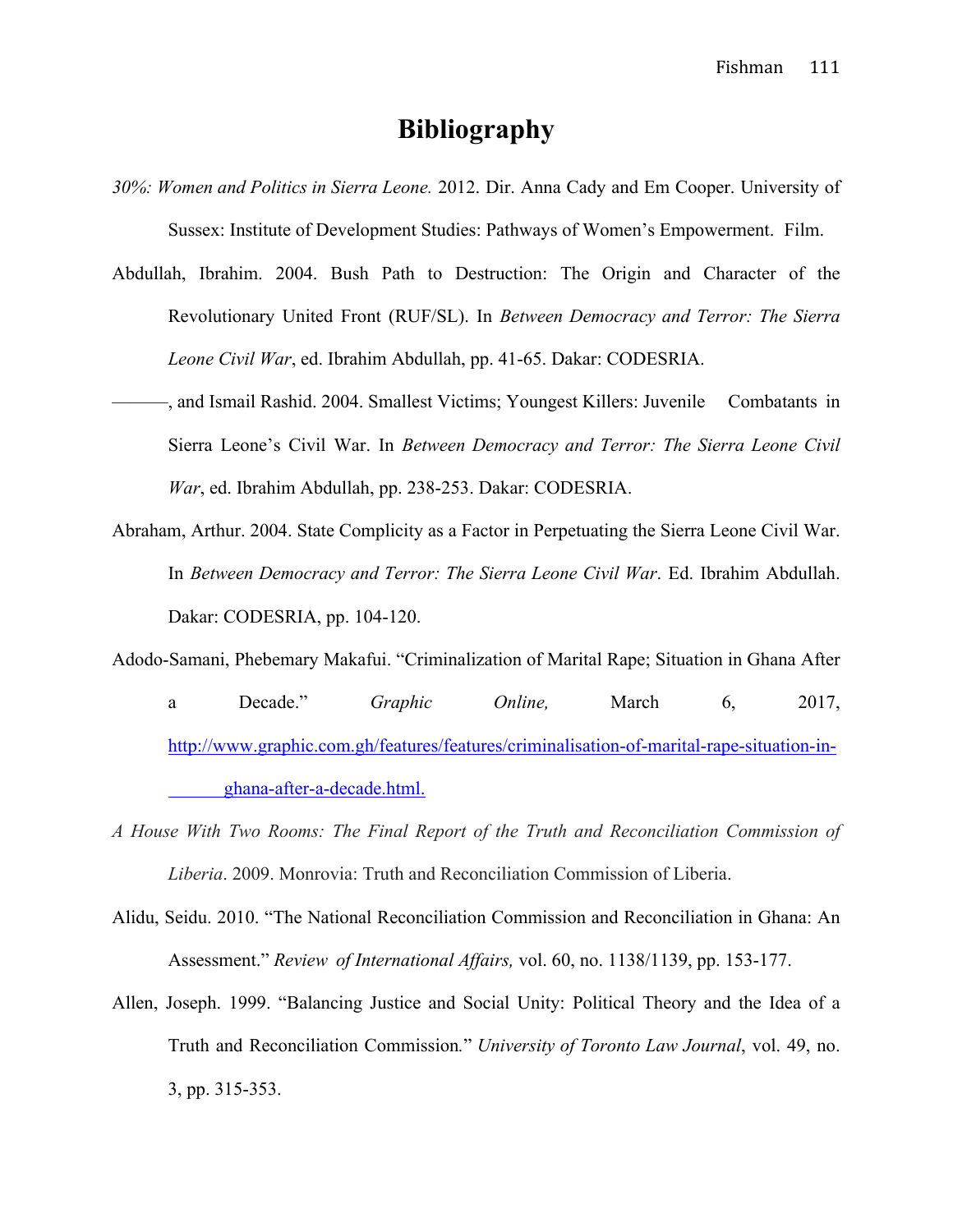- Amnesty International. 2004. *Peru: The Truth and Reconciliation Commission—A First Step Towards a Country Without Injustice.* London: Amnesty International.
- ———. 2015. *Shamed and Blamed: Pregnant Girls' Rights at Risk in Sierra Leone.*  London: Amnesty International.
- Asmal, Kader. 2000. "Truth, Reconciliation and Justice: The South African Experience in Perspective." *Modern Law Review,* vol. 63, no. 1, pp. 1-24.
- Baker, Judith. 2001. "Truth Commissions." *University of Toronto Law Journal,* vol. 51, no. 3, pp. 309-326.
- Bakhtin, Mikhail. 1965. *Rabelis and His World*. Trans. Helene Iswolsky. Cambridge: MIT Press.
- ———. 1984. *Problems of Dostoevsky's Poetics.* Ed and trans. Caryl Emerson. Minneapolis: University of Minnesota Press.
- Ball, Patrick, and Audrey R. Chapman. 2001. "The Truth of Truth Commissions: Comparative Lessons from Haiti, South Africa and Guatemala." *Human Rights Quarterly,* vol. 23, no. 1, pp. 1-43.
- Bangura, Yusuf. 2004. The Political and Cultural Dynamics of the Sierra Leone War. In *Between Democracy and Terror: The Sierra Leone Civil War*. Ed. Ibrahim Abdullah. Dakar: CODESRIA, pp. 13-40.
- "BBC English Version Atunda Ayenda." *Atunda Ayenda,* Talking Drum Studios, Freetown.
- BBC World Service Trust and Search for Common Ground. 2007. *Media Use, and Attitudes Towards Media, in Sierra Leone: A Comprehensive Baseline Study.* London: BBC World Service Trust and Search for Common Ground.
- Bell, Christine et al. 2004. "Justice Discourses in Transition." *Social and Legal Studies* vol. 13, no. 3, pp. 305-328.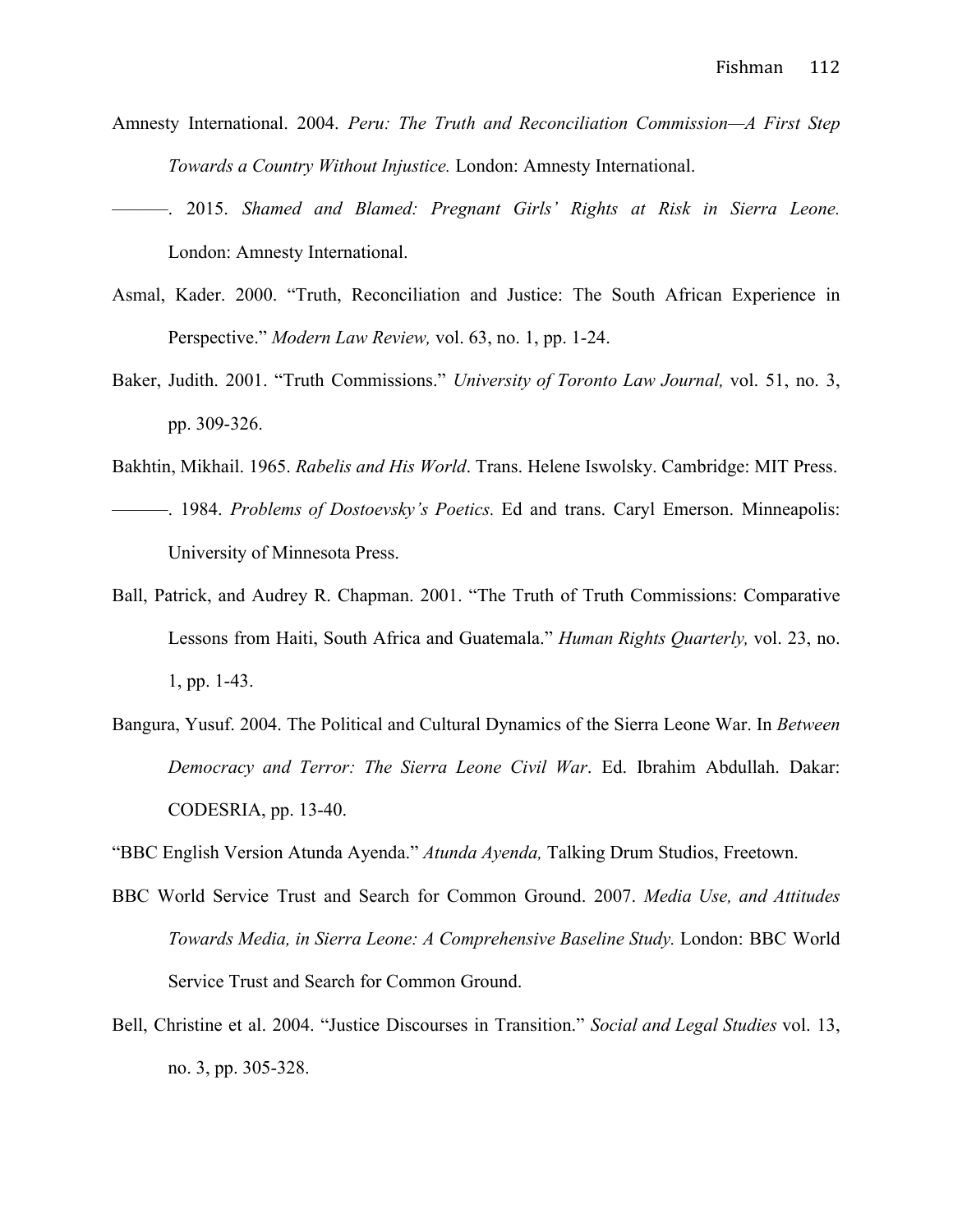- Binningsbø, Helga Malmin and Kendra Dupuy. 2009. "Using Power-Sharing to Win a War: The Implementation of the Lomé Agreement in Sierra Leone." *Africa Spectrum,* vol. 44, no. 3, pp. 87-107.
- Bøås, Morten. 2001. "Liberia and Sierra Leone: Dead Ringers? The Logic of Neopatrimonial Rule." *Third World Quarterly,* vol. 22, no. 5, pp. 697-723.
- Boesten, Jelke. 2008. Marrying Your Rapist: Domesticated War Crimes in Peru. In *Gendered Peace: Women's Struggles for Post-War Justice and Reconciliation*. Ed. Donna Pankhurst. New York: Routledge, pp. 205-227.
- ———. 2012. "The State and Violence Against Women in Peru: Intersecting Inequalities and Patriarchal Rule." *Social Politics,* vol. 19, no. 3, pp. 361-382.
- Bosco, David. 2014. *Rough Justice: The International Criminal Court in a World of Power Politics.* New York: Oxford University Press.
- Bueno-Hansen, Pascha. 2010. "Engendering Transitional Justice: Reflections on the Case of Peru." *Journal of Peacebuilding and Development,* vol. 5, no. 3, pp. 61-74.
- Cantalupo, Nancy Chi et al. 2006. "Domestic Violence in Ghana: The Open Secret." *The Georgetown Journal of Gender and the Law,* vol. 7, pp. 531-597.
- Carey, David Jr., and M. Gabriela Torres. 2010. "Precursors to Femicide: Guatemalan Women in a Vortex of Violence." *Latin American Research Review,* vol. 45, no. 3, pp. 142-164.
- *Chega!: The Final Report of the Timor-Leste Commission for Reception, Truth and Reconciliation.* 2005. Jakarta: Timor-Leste Commission for Reception, Truth and Reconciliation.
- Chuaca, Edward. 2016. "Mental Illness in Peruvian Narratives of Violence after the Truth and Reconciliation Commission." *Latin American Research Review,* vol. 51, no. 2, pp. 67-85.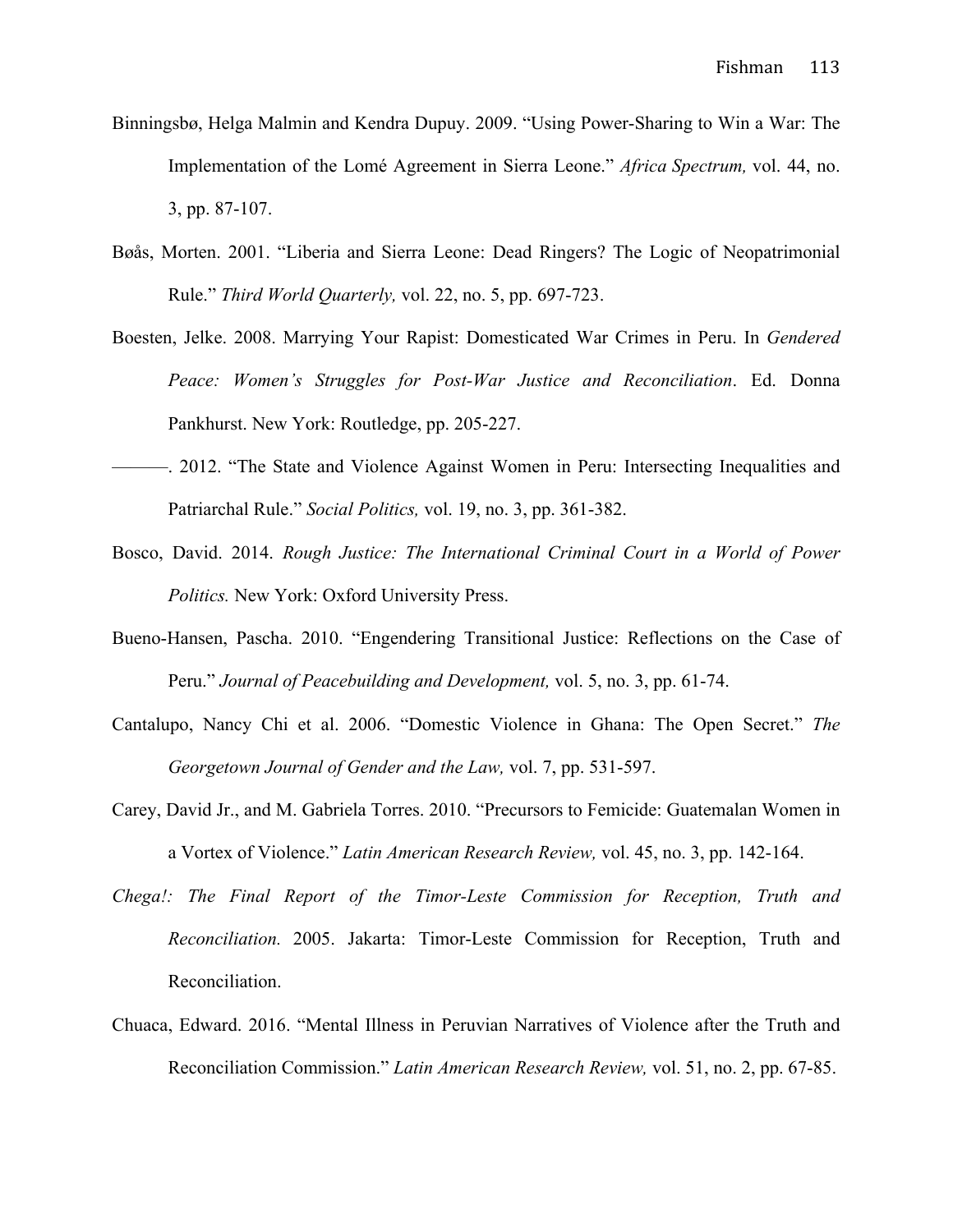Clarke, William Reginald Eric. 1967. *Some Folk Tales of Sierra Leone.* London: MacMillan.

- Cohen, Dara Kay, and Amelia Hoover Green. 2012. "Dueling Incentives: Sexual Violence in Liberia and the Politics of Human Rights Advocacy." *Journal of Peace Research,* vol. 49, no. 3, pp. 445-458.
- Collyns, Dan. "Women Vow to Fight on in Peru After Alberto Fujimori Absolved Over Forced Sterilisations." *The Guardian,* August 3, 2016, https://www.theguardian.com/globaldevelopment/2016/aug/03/women-vow-to-fight-on-in-peru-after-fujimori-

absolved-over-forced-sterilisations.

- Constitutional Review Committee. 2016. *Abridged Draft Report.* Freetown: Constitutional Review Committee.
- Coulter, Chris. 2009. *Bush Wives and Girl Soldiers: Women's Lives Through War and Peace in Sierra Leone.* Ithaca: Cornell University Press.
- Crocker, David. 2000. Truth Commissions, Transitional Justice, and Civil Society. In *Truth v. Justice: The Morality of Truth Commissions.* Eds. Robert Rotberg and Dennis Thompson. Princeton: Princeton University Press.
- Crosby, Alison, and M. Briton Lykes. 2011. "Mayan Women Survivors Speak: The Gendered Relations of Truth Telling in Postwar Guatemala." *The International Journal of Transitional Justice,* vol. 5, no. 3, pp. 456-476.
- Dal Secco, Alessandra. 2008. Truth and Reconciliation Commissions and Gender Justice. In *Gendered Peace: Women's Struggles for Post-War Justice and Reconciliation*. Ed. Donna Pankhurst. New York: Routledge, pp. 65-104.

De Grieff, Pablo, ed. 2006. *The Handbook of Reparations.* Oxford: Oxford University Press.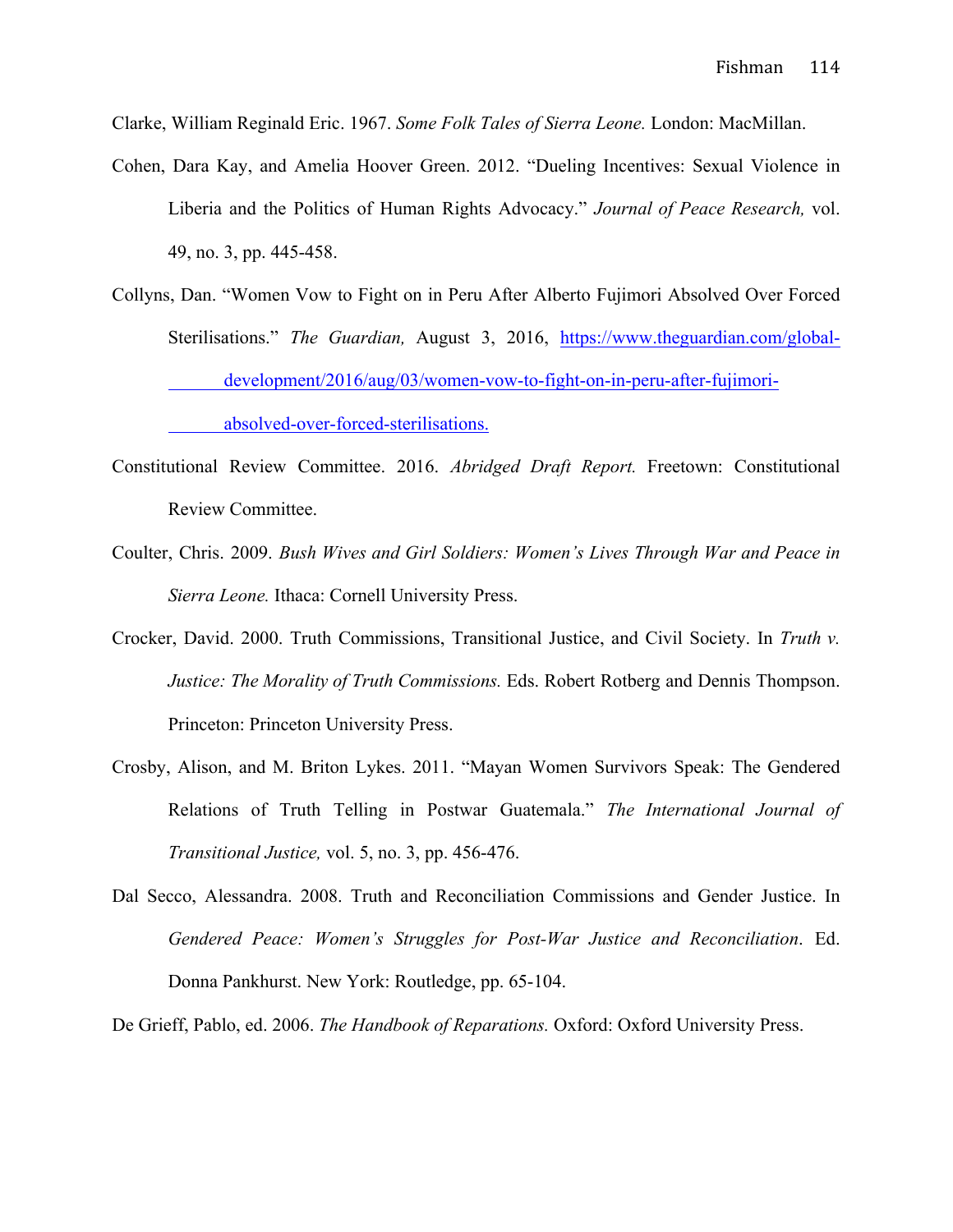- Dimitrijević, Nenad. 2006. "Justice Beyond Blame: Moral Justification of (the Idea of) a Truth Commission." *Journal of Conflict Resolution,* vol. 50, no. 3, pp. 368-382.
- Dufka, Corrine, and Chinedu Ezetah. 1999. *Getting Away With Murder, Mutilation, and Rape: New Testimony from Sierra Leone.* New York: Human Rights Watch.
- Duthie, Roger. 2007. Introduction. In *Justice as Prevention: Vetting Public Employees in Transitional Societies.* Eds. Alexander Mayer-Rieckh and Pablo De Grieff. New York: Social Science Resource Council, pp. 17-37.
- Duyvesteyn, Isabelle. 2005. Case Study I: Liberia, 1989-1997. In *Clausewitz and African War: Politics and Strategy in Liberia and Somalia.* London: Frank Cass Publishers, pp. 21-36.
- Everett, Paul, Tennyson Williams and Mary Myers. 2004. *Evaluation of Search for Common Ground Activities in Sierra Leone.* Washington DC: Search for Common Ground.
- "Expanding the Table: Empowering Women in Sierra Leone's Industrializing Rural Districts." *Search for Common Ground,* June 27, 2016, https://www.sfcg.org/expanding-the-tablesierra-leone/.
- Ferme, Mariane C. 2001. *The Underneath of Things: Violence, History, and the Everyday in Sierra Leone.* Berkley: The University of California Press.
- Gardam, Judith, and Hilary Charlesworth. 2000. "Protection of Women in Armed Conflict." *Human Rights Quarterly,* vol. 22, no. 1, pp. 148-166.
- Gberie, Lansana. 2004. The 25 May Coup d'état in Sierra Leone: A Lumpen Revolt? In *Between Democracy and Terror: The Sierra Leone Civil War*. Ed. Ibrahim Abdullah. Dakar: CODESRIA, pp. 144-163.
- ———. 2005. *A Dirty War in West Africa: The RUF and the Destruction of Sierra Leone.* Bloomington: Indiana University Press.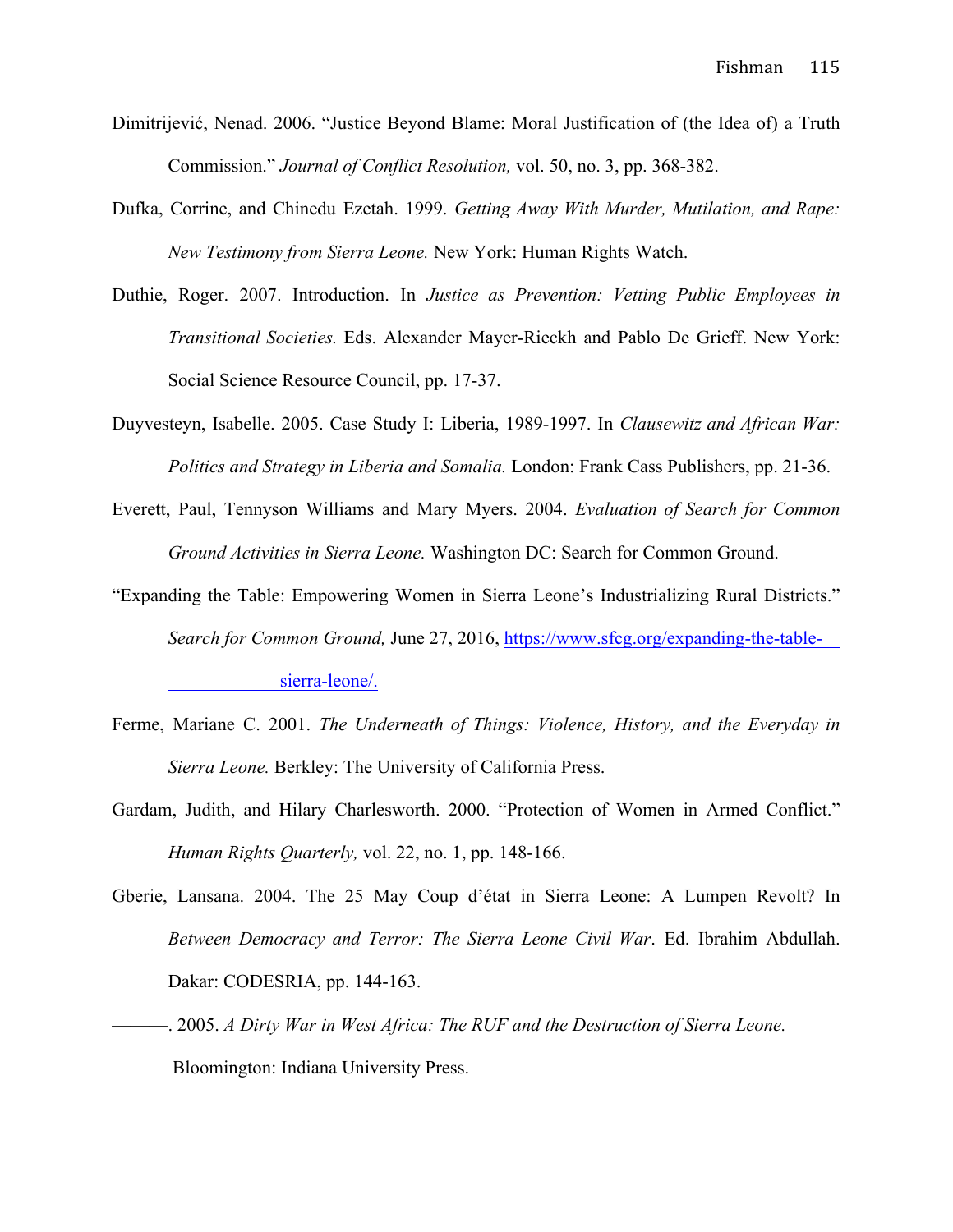Gbla, Osman. 2006. "Security Sector Reform Under International Tutelage in Sierra Leone." *International Peacekeeping,* vol. 13, no. 1, pp. 78-93.

Geertz, Clifford. 1973. *The Interpretation of Cultures.* New York: Basic Books.

- George, Alexander L., and Andrew Bennett. 2005. *Case Studies and Theory Development in the Social Sciences.* Cambridge: MIT Press.
- Gibson, James L. 2004. "Does Truth Lead to Reconciliation? Testing the Causal Assumptions of the South African Truth and Reconciliation Process." *American Journal of Political Science,* vol. 48, no. 2, pp. 201-217.
- ———. 2006. "The Contributions of Truth to Reconciliation: Lessons from South Africa." *Journal of Conflict Resolution,* vol. 50, no. 3, pp. 409-432.
- Ghana Parliament. *Domestic Violence Act of 2007.* Act no. 732 of 2007, May 3, 2007.

"Ghana." *Quota Project,* http://www.quotaproject.org/country/ghana.

- Godwin Phelps, Teresa. 2004. *Shattered Voices: Language, Violence and the Work of Truth Commissions*. Philadelphia: University of Pennsylvania Press.
- Goldblatt, Beth, and Sheila Meintjes. 1997. "Dealing with the Aftermath: Sexual Violence and the Truth and Reconciliation Commission." *Agenda,* vol. 13, no. 36, pp. 7-18.
- Green, Anna. 2004. "Individual Remembering and 'Collective Memory': Theoretical Presuppositions and Contemporary Debates." *Oral History,* vol. 32, no. 2, pp. 35-44.

"Guatemala." *The Quota Project*, http://www.quotaproject.org/country/guatemala*.* 

Guilbert, Kieran. 2016. "Lack of FGM Ban in Domestic Violence Law Fails Liberia's Girls, Activists Say." *Reuters,* July 27, 2016file://localhost/, http/::www.reuters.com:article:usliberia-fgm- idUSKCN10728F%3Fil=0.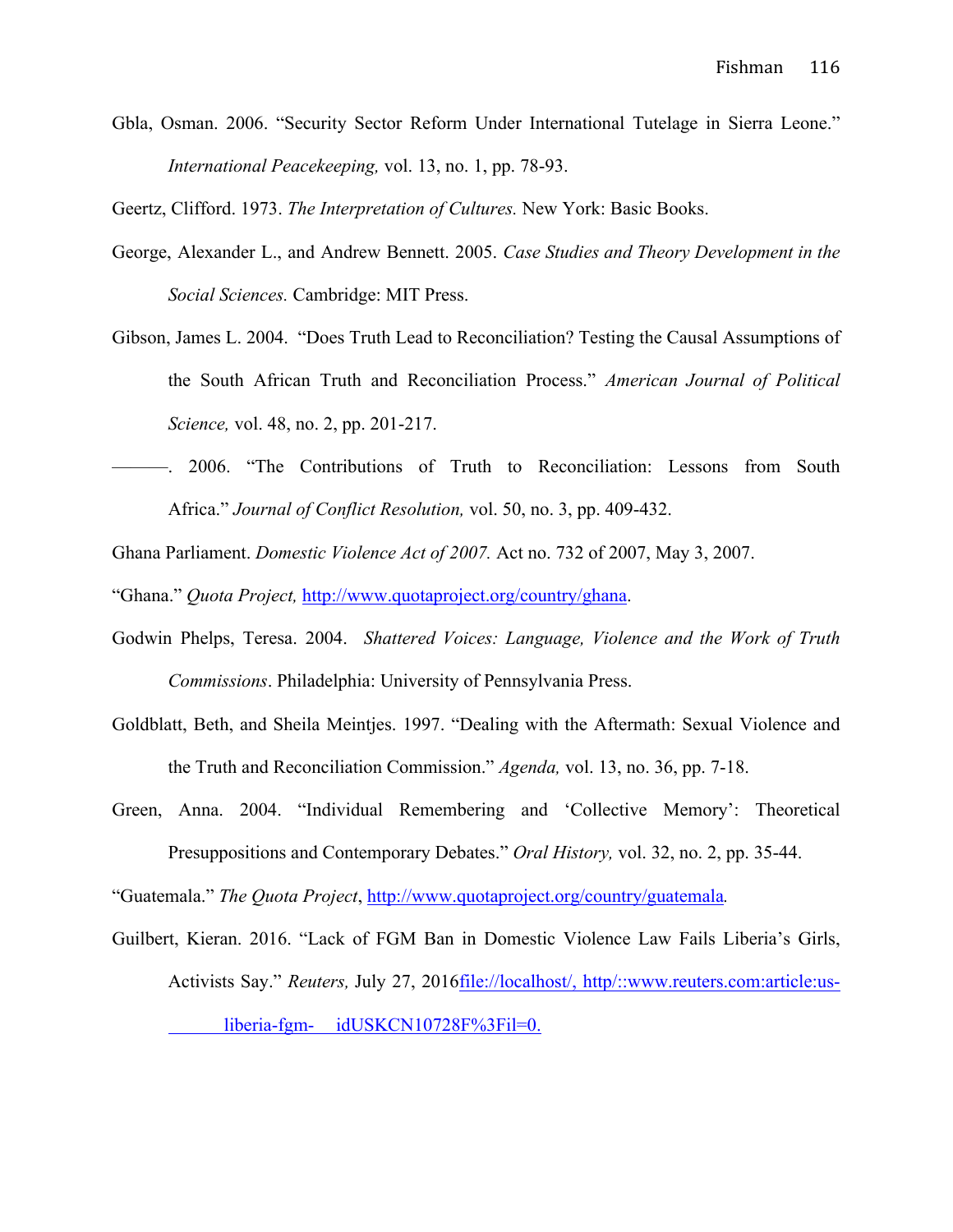- Harris, David. 2011. *Civil War and Democracy in West Africa: Conflict Resolution, Elections and Justice in Sierra Leone and Liberia.* London: Tauris.
- Hayner, Priscilla B. 1994. "Fifteen Truth Commissions 1974-1994: A Comparative Study." *Human Rights Quarterly,* vol. 16, no. 4, pp. 597-655.
- ———. 2011. *Unspeakable Truths: Transitional Justice and the Challenge of Truth Commissions*. 2nd ed., New York: Routledge.
- Hegre, Håvard, Gudrun Øtsby and Clionadh Raleigh. 2009. "Poverty and Civil War: A Disaggregated Study of Liberia." *Journal of Conflict Resolution,* vol. 53, no. 4, pp. 598- 623.
- Hirschmann, Nancy J. 2002. *The Subject of Liberty: Toward a Feminist Theory of Freedom.*  Princeton: Princeton University Press.
- Horovits, Sigall. 2006. Transitional Criminal Justice in Sierra Leone. In *Transitional Justice in the Twenty-First Century: Beyond Truth Vs. Justice.* Eds. Naomi Roht-Arriaza and Javier Mariezcurrena. Cambridge: Cambridge University Press, pp. 43-69.
- Humphreys, Macartan and Jeremy M. Weinstein. 2007. "Demobilization and Reintegration." *Journal of Conflict Resolution,* vol. 51, no. 4, pp. 521-567.
- Ignatieff, Michael. 1996. "Articles on Faith." *Index on Censorship,* vol. 25, no. 5, pp. 110-122.
- Jackson, Michael. 1977. *The Kuranko: Dimensions of Social Reality in a West African Society.*  London: C. Hurst.
- Immerman, Richard H. 1982. *The CIA in Guatemala: The Foreign Policy of Intervention.*  Austin: University of Texas Press.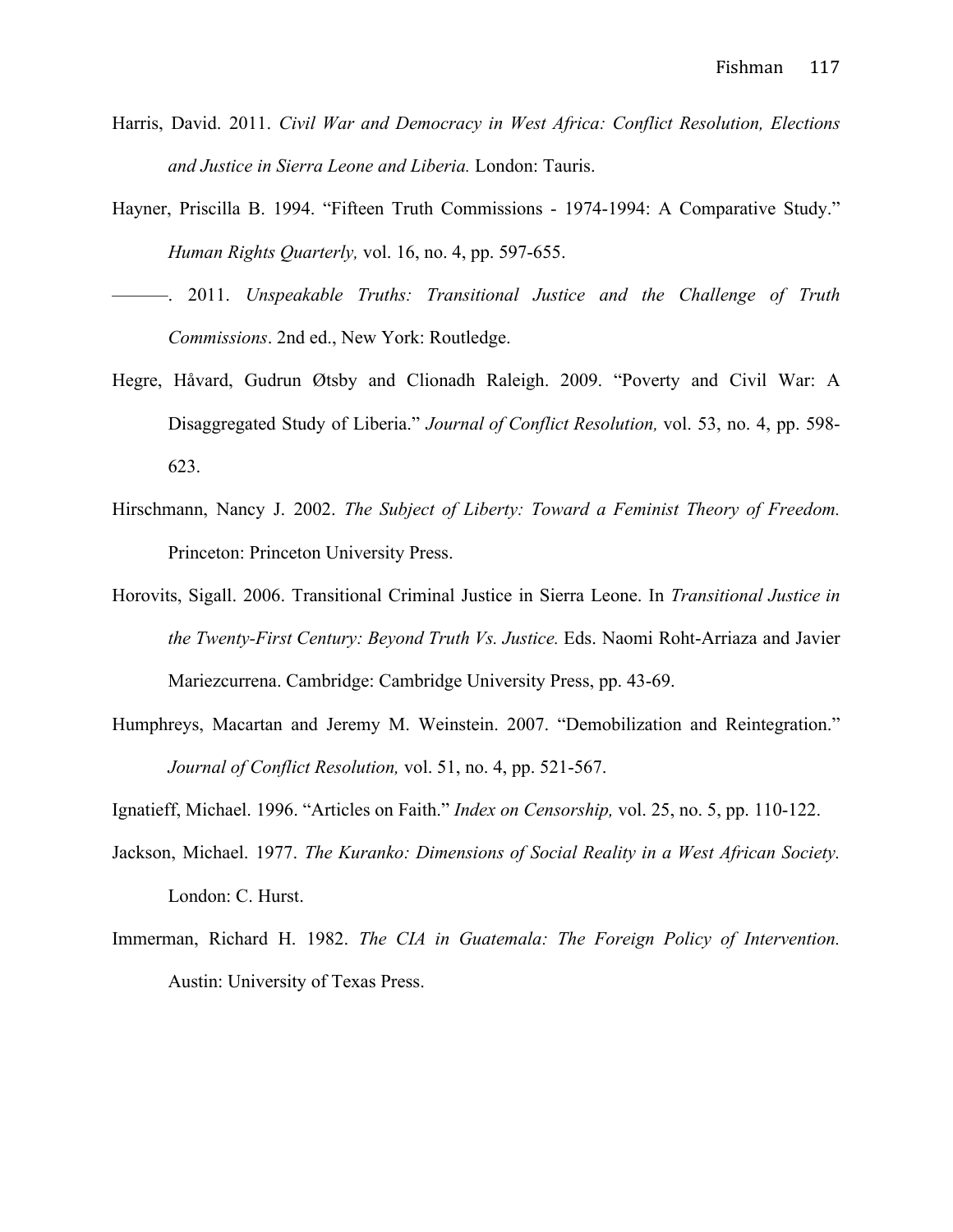- Johnson, Kirsten et al. 2008. "Association of Combatant Status and Sexual Violence With Health and Mental Health Outcomes in Postconflict Liberia." *Journal of the American Medical Association,* vol. 300, no. 6, pp. 676-690.
- Jonas, Susanne. 2000. *Of Centaurs and Doves: Guatemala's Peace Process.* Boulder: Westview Press.
- Kammen, Douglas. 2015. *Three Centuries of Conflict in East Timor.* New Brunswick: Rutgers University Press.
- Kandeh, Jimmy D. 2004. In Search of Legitimacy: The 1996 Elections. In *Between Democracy and Terror: The Sierra Leone Civil War*. Ed. Ibrahim Abdullah. Dakar: CODESRIA, pp. 123- 143.
- Kent, Lia. 2014. "Narratives of Suffering and Endurance: Coercive Sexual Relationships, Truth Commissions and Possibilities for Gender Justice in Timor-Leste." *The International Journal of Transitional Justice,* vol. 8, no. 2, pp. 289-313.
- King, Gary, Robert O. Keohane and Sidney Verba. 1994. *Designing Social Inquiry: Scientific Inference in Qualitative Research.* Princeton: Princeton University Press.
- Konings, Marco, and Ambrose James. 2009. Building Peace in Thin Air: The Case of Search for Common Ground's Talking Drum Studio in Sierra Leone. In *Building Peace: Practical Reflections from the Field.* Eds. Craig Zelizer and Robert A. Rubinstein. Boulder: Kumarian Press, pp. 249-266.
- Kpundeh, Sahr. 2004. Corruption and Political Insurgency in Sierra Leone. In *Between Democracy and Terror: The Sierra Leone Civil War*. Ed. Ibrahim Abdullah. Dakar: CODESRIA, pp. 90-103.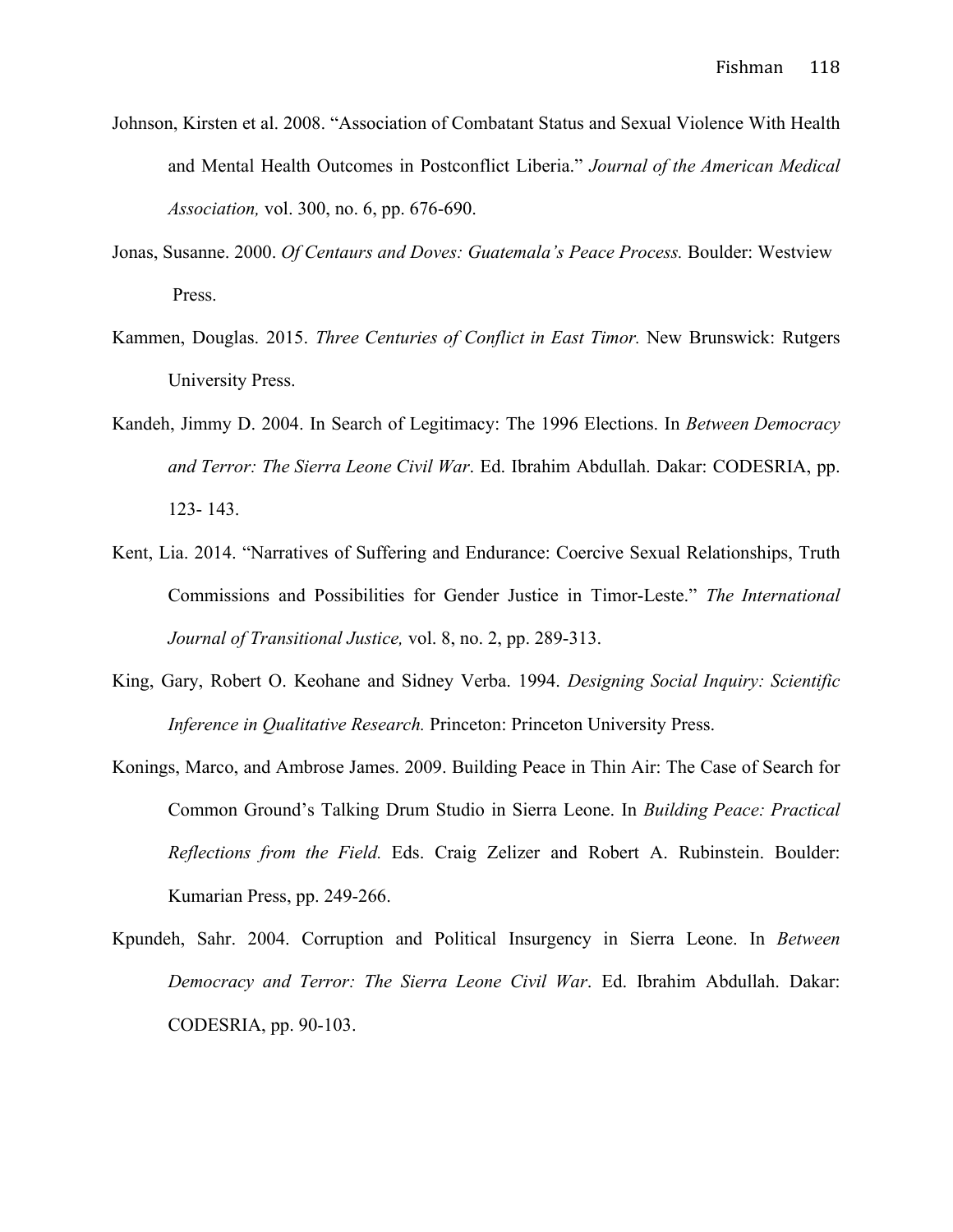- Kreisberg, Louis. 1998. "Paths to Varieties of Inter-Communal Reconciliation." *International Peace Research Association Conference,* Durban, South Africa.
- Leff, Jonah. 2008. "The Nexus Between Social Capital and Reintegration of Ex-Combatants: A Case for Sierra Leone." *African Journal on Conflict Resolution,* vol. 8, no. 1, pp. 9-38.
- Leiby, Michelle L. 2009. "Wartime Sexual Violence in Guatemala and Peru." *International Studies Quarterly,* vol. 53, no. 2, pp. 445-468.
- Leventhal, Rachel. 2010. *Radio as a Tool for Changing Women's Status in Sierra Leone.*  Washington, DC: Developing Radio Partners.
- "Liberian Men and Women Unite to Fight Rape." *UNFPA,* June 22, 2006, http://www.unfpa.org/news/liberian-men-and-women-unite-fight-rape.
- Liberia Parliament. *Rape Amendment Act of 2006.* 29 December 2005.
- "Liberia." *Quota Project*, http://www.quotaproject.org/country/liberia.
- Liebling-Kalifani, Helen et al. 2013. "Women War Survivors of the 1989-2003 Conflict in Liberia: The Impact of Sexual and Gender-Based Violence." *Journal of International Women's Studies,* vol. 12, no. 1, pp. 1-22.
- Manjoo, Rashida, and Calleigh McRaith. 2011. "Gender-Based Violence and Justice in Conflict and Post-Conflict Areas." *Cornell International Law Journal,* vol. 44, no, 1, pp. 11-31.
- Markovits, Elizabeth K, and Susan Bickford. 2014. "Constructing Freedom: Institutional Pathways to Changing the Gender Division of Labor." *Perspectives on Politics,* vol. 12, no. 1, pp. 81-99.
- "Mass Sterilisation Scandal Shocks Peru." *BBC News World Edition*, file://localhost/July 24, 2002, http/::news.bbc.co.uk:2:hi:americas:2148793.stm.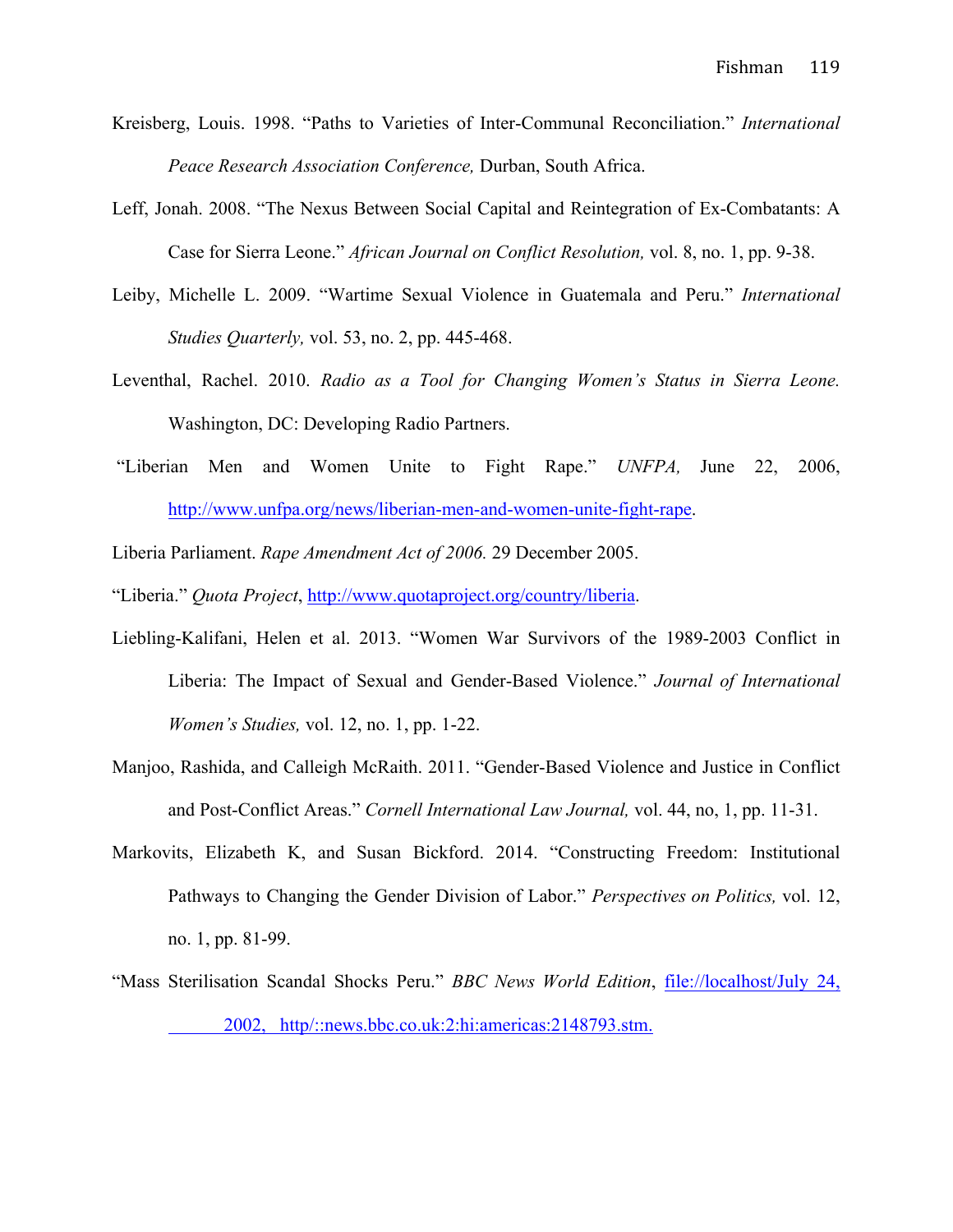- Mazurana, Dyan and Kristopher Carlson. 2004. *From Combat to Community: Women and Girls of Sierra Leone.* Cambridge: Hunt Alternatives Fund.
- McKinley, James. 2007. "In Guatemala, Officers' Killings Echo Dirty War." *New York Times,* March 5, http://www.nytimes.com/2007/03/05/world/americas/05guatemala.html.
- Mendeloff, David. 2004. "Truth Seeking, Truth Telling, and Post Conflict Peace building: Curb the Enthusiasm?" *International Studies Review,* vol. 6, no. 3, pp. 355-380.
- Mibenge, Chiseche Salome. 2013. *Sex and International Tribunals: The Erasure of Gender from the War Narrative.* Philadelphia: University of Pennsylvania Press.
- Minow, Martha. 1998. *Between Vengeance and Forgiveness: Facing History After Genocide and Mass Violence.* Boston: Beacon Press.
- Mutwol, Julius. 2009. *Peace Agreements and Civil Wars in Africa: Insurgent Motivations, State Responses, and Third-Party Peacemaking in Liberia, Rwanda, and Sierra Leone.*  Amherst: Cambria Press.
- Nesiah, Vasuki. 2006. *Truth Commissions and Gender: Principles, Policies, and Procedures.*  New York: International Center for Transitional Justice.
- Ní Aoláin, Finnuala. 2009. "Women, Security, and the Patriarchy of Internationalized Transitional Justice." Human Rights Quarterly, vol. 31, no. 4, pp. 1055-1085.
- ———, and Catherine Turner. 2007. "Gender, Truth and Transition." *UCLA Women's Law Journal,* vol. 16, no. 2, pp. 229-279.
- Nino, Carlos S. 1991. "Response: The Duty to Punish Past Abuses of Human Rights Put into Context—The Case of Argentina." *Yale Law Journal,* vol. 100, no. 8, pp. 2619-2640.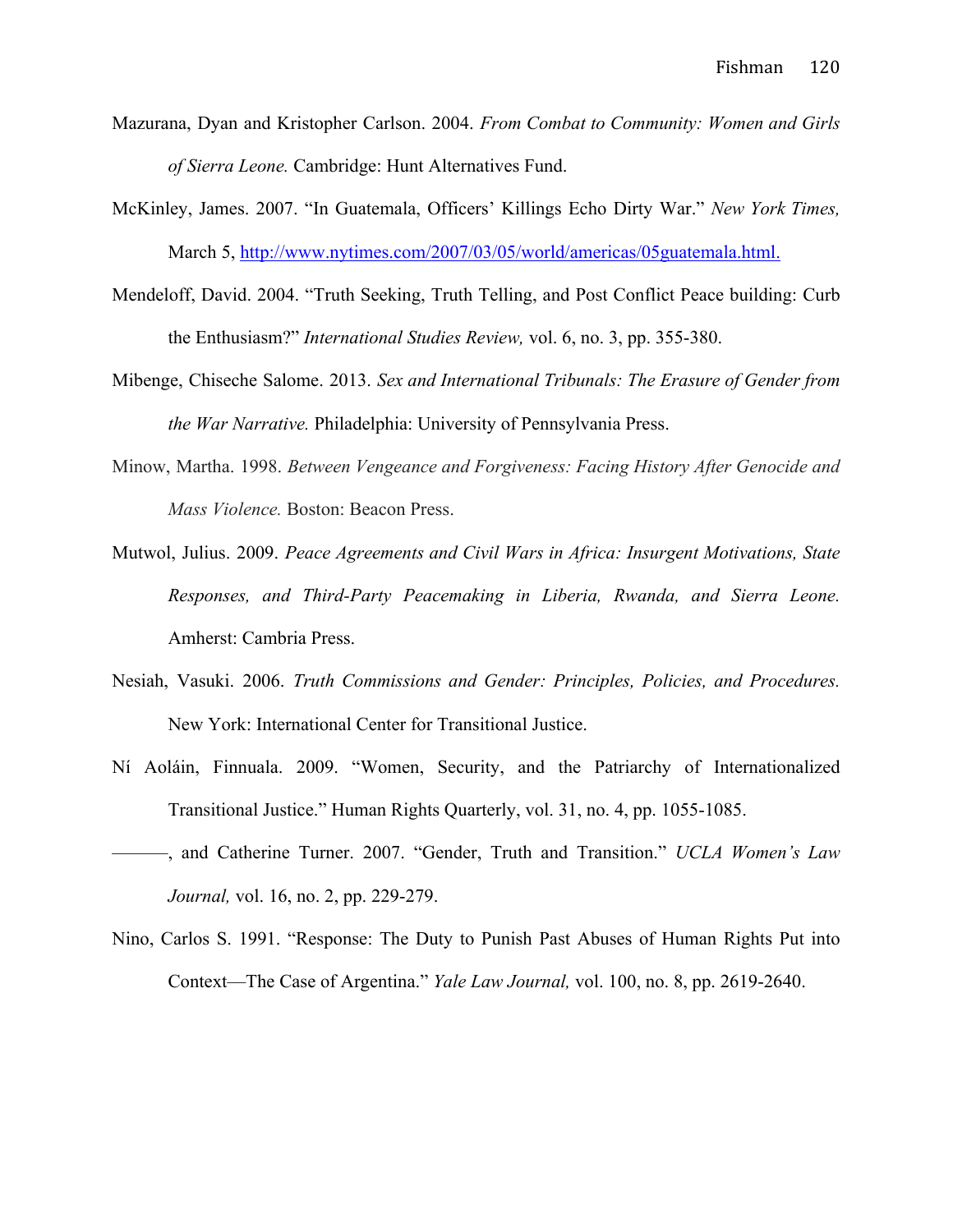- Nolin- Hanlon, Catherine, and Finola Shankar. 2000. "Gendered Spaces of Terror and Assault: The *Testimonio* of REMHI and the Commission for Historical Clarification in Guatemala." *Gender, Place, and Culture,* vol. 7, no. 3, pp. 265-286.
- Ocran, Raymond Kwasi. 2014. *Women's Political Participation: A Comparative Study on Ghana and Tanzania.* Joensuu: University of Eastern Finland.
- Odartey-Wellington, Felix, and Amin Alhassan. 2016. "Disseminating the National Reconciliation Commission Report: A Critical Step in Ghana's Democratic Consolidation." *African Journal of Political Science and International Relations,* vol. 10, no. 4, pp. 34-46.
- Olsen, Tricia D, Leigh A. Payne, Andrew G. Reiter, and Eric Wielbelhaus-Brahm. 2010. "When Truth Commissions Improve Human Rights." *International Journal of Transitional Justice*, vol. 4, no. 3, pp. 457-476.
- "Only 4.4 Percent of SGBV Perpetrators are Prosecuted." *Peace FM Online,* March 14, 2016, http://www.peacefmonline.com/pages/local/social/201603/273094.php.
- Oosterveld, Valerie. 2009. "The Special Court for Sierra Leone's Consideration of Gender-Based Violence: Contributing to Transitional Justice?" *Human Rights Review,* vol. 10, no. 1, pp. 73-98.
- ———. 2014. *Procedural Steps Addressing Sexual and Gender-Based Violence: the Legacy of the International Criminal Tribunal for Rwanda and its Application in the Special Court for Sierra Leone.* Arusha: United Nations Mechanism for International Criminal Tribunals.
- Orenthlicher, Diane F. 1991. "Settling Accounts: The Duty to Prosecute Human Rights Violations of a Prior Regime." *Yale Law Journal,* vol. 100, no. 8, pp. 2537-2615.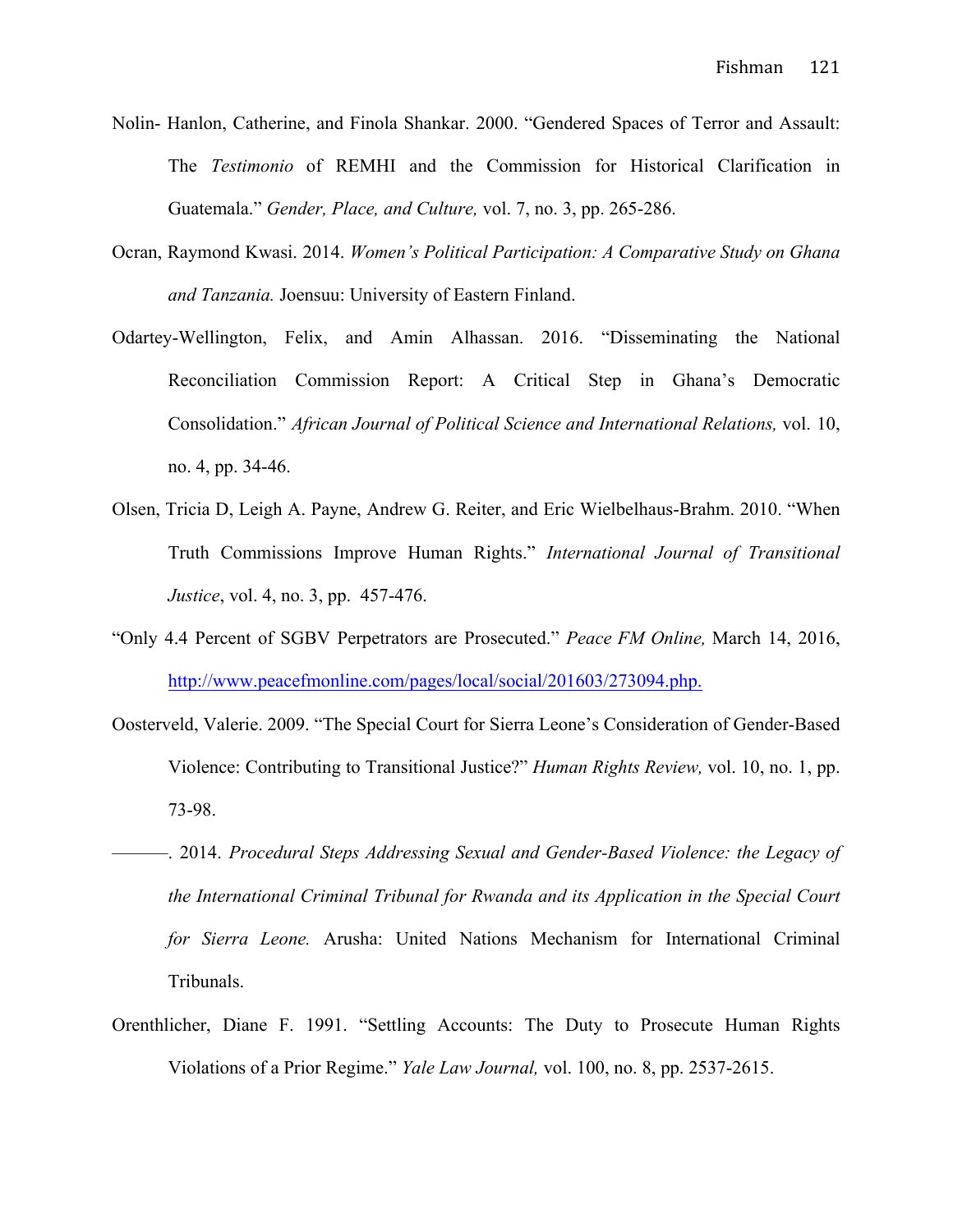- Ouellet, Julie Xuan. 2013. "Women and Religion in Liberia's Peace and Reconciliation." *Critical Intersections in Education,* vol. 1, no. 1, pp. 12-20.
- Overy, Richard. 2003. The Nuremburg Trials: International Law in the Making. In *From Nuremburg to the Hague: The Future of International Criminal Justice.* Ed. Philippe Sands. New York: Cambridge University Press, pp. 1-29.
- Pankhurst, Donna. 2008. Introduction: Gendered War and Peace. In *Gendered Peace: Women's Struggles for Post-War Justice and Reconciliation*. Ed. Donna Pankhurst. New York: Routledge.

"Peru." *Quota Project*, http://www.quotaproject.org/country/peru.

- Peterson, Trudy Huskamp. 2005. *Final Acts: A Guide to Preserving the Records of Truth Commissions*. Baltimore: Woodrow Wilson Center Press and Johns Hopkins University Press.
- Pillay, Anu. 2009. "Truth Seeking and Gender: The Liberian Experience: Views from the Field." *African Journal on Conflict Resolution,* vol. 9, no. 2, pp. 91-99.
- "Pregnant girls barred from school and a right to education." *Radio France International,* 29 March 2015, http://m.en.rfi.fr/africa/20150329-sierra-leone-pregnant-girls-barred-schoolhuman-rights-education-ebola-education.
- "Proportion of seats held by women in national parliaments (%)." 2016. *The World Bank,*  http://data.worldbank.org/indicator/SG.GEN.PARL.ZS?end=2016&start=1990&view=c h art.
- Quinn, Joanna R., and Mark Freeman. 2003. "Lessons Learned: Practical Lessons Gleaned from Inside the Truth Commissions of Guatemala and South Africa." *Human Rights Quarterly,*  vol. 25, no. 4, pp. 1117-1149.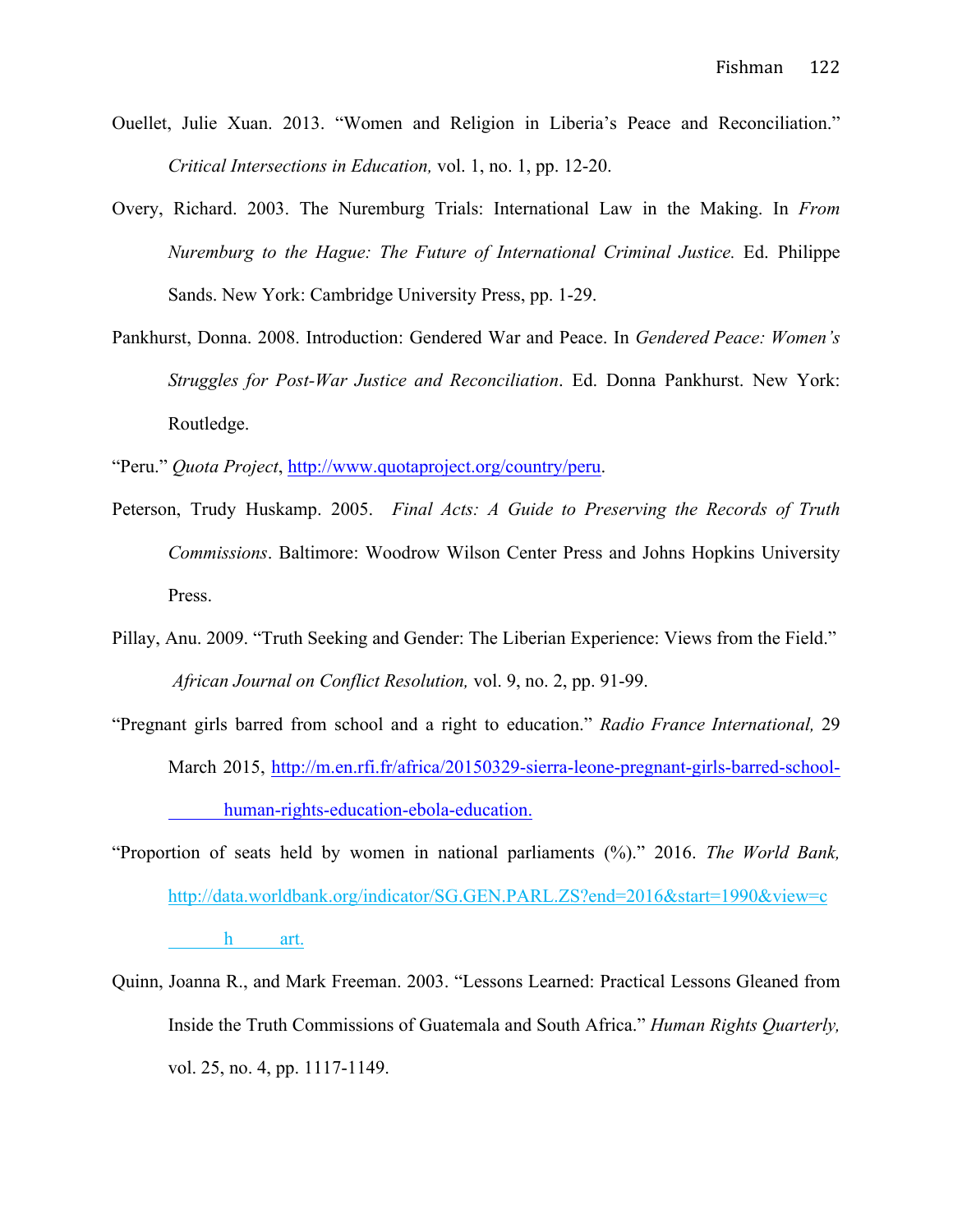- Rainbo Initiative. "In 2015. The Rainbo Centres provided free and confidential services to 2570 women and girls. The Freetown Centre provided services to 1397 women and girls with 751 of them aged 11-15 and 335 of the girls aged 16-20. The Kenema centre provided services to 563 women and girls with 333 of them aged 11-15 and 127 of the girls aged 16-20. The Kono centre provided services to 610 women and girls with 262 of them aged 11-15 and 113 of the girls aged 16-20." Facebook. Posted 18 May, 2016. Accessed 8 January 2017.
- Rehn, Elisabeth, and Ellen Johnson Sirleaf. 2002. *Women, War, Peace: The Independent Experts' Assessment on the Impact of Armed Conflict on Women and Women's Role in Peace-building.* New York: UN Women.
- Reis, Chen, and Lynn L Amowitz et al. 2002. *War Related Sexual Violence in Sierra Leone: A Population Based Assessment.* Boston: Physicians for Human Rights.
- Reiter, Andrew G. 2016. *Fighting Over Peace: Spoilers, Peace Agreements, and the Strategic Use of Violence.* London: Palgrave Macmillan.
- Robinson, Geoffrey. 2001. "People's War: Militias in East Timor and Indonesia." *South Asia Research,* vol. 9, no. 3, pp. 271-318.
- Roosa, John. 2008. "East Timor's Truth Commission: Introduction to Pacific Affairs Special Forum." *Pacific Affairs,* vol. 80, no. 4, pp. 563-567.
- Rosenberg, Tina. 1995. *The Haunted Land: Facing Europe's Ghosts After Communism.* New York: Vintage.
- Rosser, Emily. 2007. "Depoliticized Speech and Sexed Visibility: Women, Gender, and Sexual Violence in the 1999 Guatemalan *Comisión para el Esclaramiento Histórico* Report." *International Journal of Transitional Justice,* vol. 1, no. 3, pp. 391-410.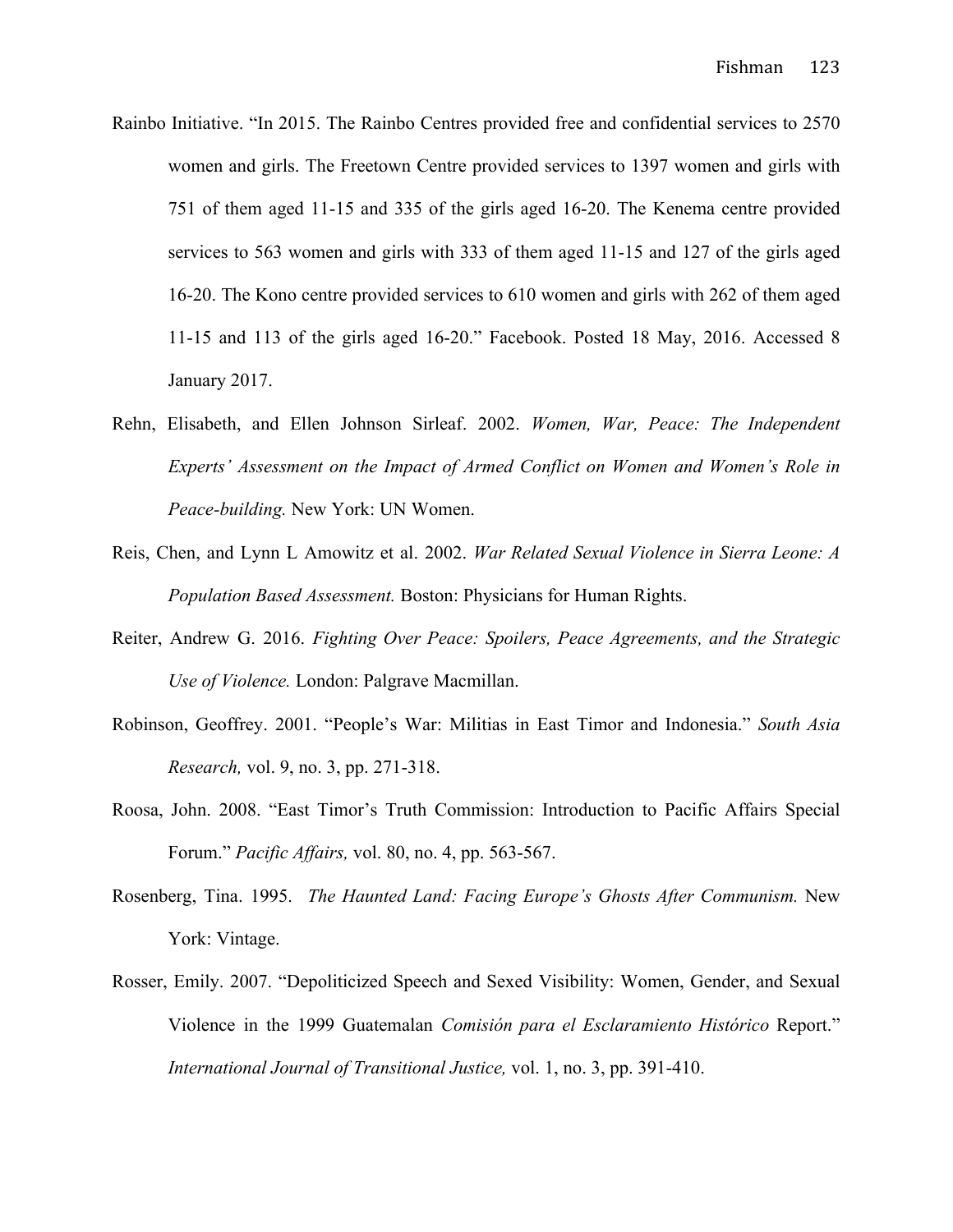- Rotberg, Robert, and Dennis Thompson, eds. 2000. *Truth Vs. Justice: The Morality of Truth Commissions.* Princeton: Princeton University Press.
- Rothenberg, Daniel, ed. 2012. *Memory of Silence: The Guatemalan Truth Commission Report.*  London: Palgrave MacMillan.
- Sarkin, Jeremy. 2004. *Carrots and Sticks: The TRC and the South African Amnesty Process.*  Antwerp: Intersentia.
- Saul, Ben. 2001. "Was the Conflict in East Timor 'Genocide' and Why Does it Matter?" *Melbourne Journal of International Law,* vol. 2, no. 2, pp. 477-522.
- Scanlon, Helen, and Kelli Muddell. 2009. "Gender and Transitional Justice in Africa: Progress and Prospects." *African Journal on Conflict Resolution,* vol. 9, no. 2, pp. 9-28.
- Schabas, William. 2003. "The Relationship Between Truth Commissions and International Courts: The Case of Sierra Leone." *Human Rights Quarterly,* vol. 25, no. 4, pp. 1035- 1066.
- ———2006. The Sierra Leone Truth and Reconciliation Commission. In *Transitional Justice in the Twenty-First Century: Beyond Truth Vs. Justice.* Eds. Naomi Roht-Arriaza and Javier Mariezcurrena. Cambridge: Cambridge University Press, pp. 21-42.
- Schirmer, Jennifer. 1998. *The Guatemalan Military Project: A Violence Called Democracy.*  Philadelphia: University of Pennsylvania Press.
- Schwan, Gesine. 1998. "The Healing Value of Truth Telling: Chances and Social Conditions in a Secularized World." *Social Research,* vol. 65, no. 4, pp. 725-740.
- Security Council Resolution 1315, S/Res/1315 (2000), http://www.rscsl.org/Documents/Establishment/S-Res-1315-2000.pdf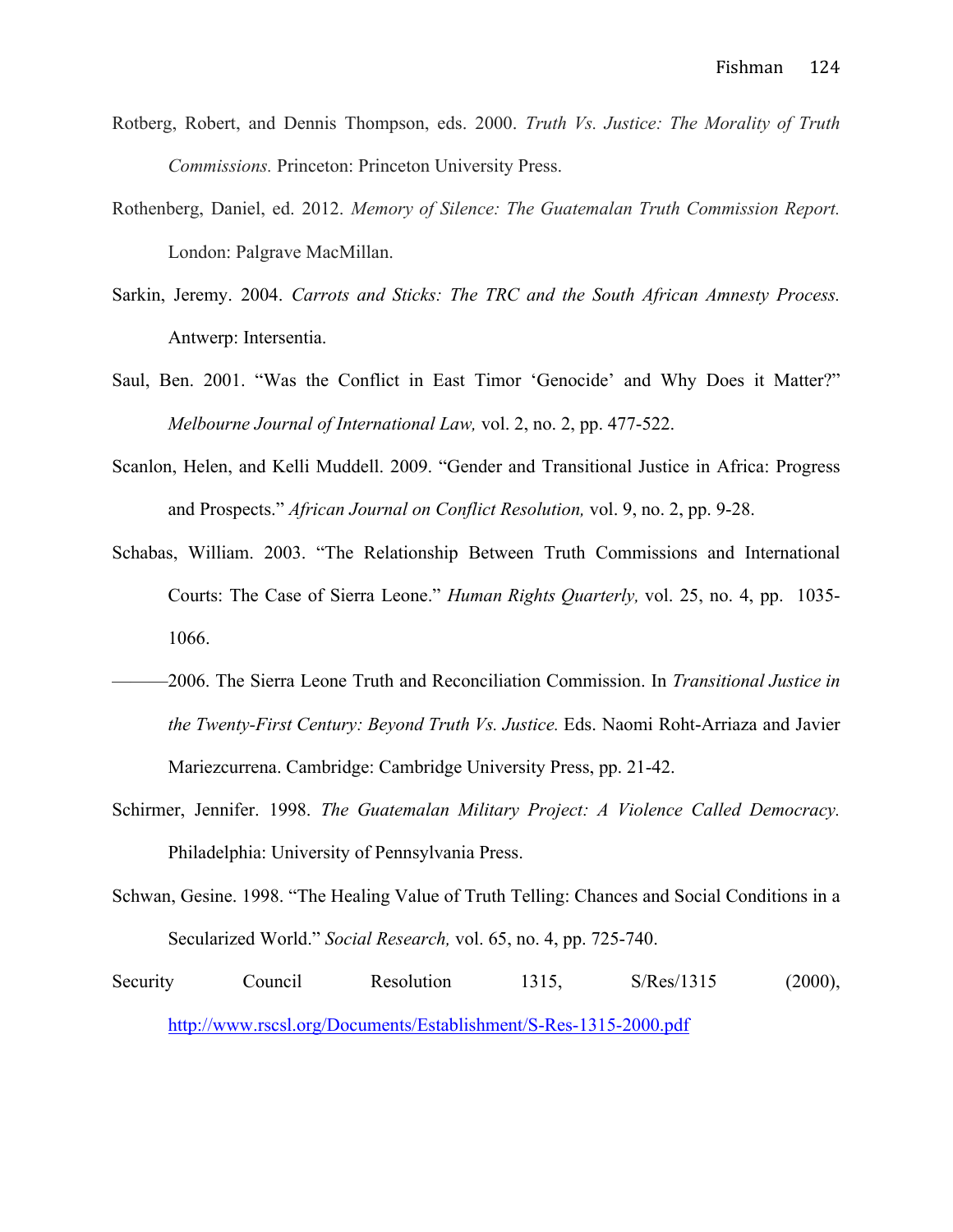- Seils, Paul. 2016. *Handbook on Complementarity: An Introduction to the Role of National Courts and the ICC in Prosecuting International Crimes.* New York: International Center for Transitional Justice.
- Sharp, Dustin N. 2014. Economic Violence in the Practice of African Truth Commissions and Beyond. In *Justice and Economic Violence in Transition.* Ed. Dustin N. Sharp. New York: Springer.
- Shaw, Rosalind. 2010. Linking Justice with Reintegration?: Ex-Combatants and the Sierra Leone Experiment. In *Localizing Transitional Justice: Intervention and Priorities After Mass Violence.* Eds. Rosalind Shaw, Lars Waldorf, Pierre Hazan. Stanford: Stanford University Press, pp. 111-133.
- Skaar, Elin. 2013. "Reconciliation in a Transitional Justice Perspective." *Transitional Justice Review,* vol. 1, no. 1, pp. 54-103.
- Smart, Joko. 1983. *Sierra Leone Customary Family Law.* Freetown: Atlantic Printers Ltd.
- Smith, Arthur E. 1987. *Folktales from Freetown: Stories and Song from Sierra Leone*. Freetown: Peoples Educational Association of Sierra Leone.
- Sierra Leone Parliament. *Offenses Against the Person Act of 1861.*
- ———. *Prevention of Cruelty to Children Act of 1926.* 24 December 1926.
- ———. *Protection of Women and Girls Act of 1927.* Act no. 2 of 1927, 23 April, 1927.
- ———. *Sierra Leone Constitution.* Act 6 of 1991.
- ———. *Truth and Reconciliation Commission Act of 2000.* 10 February 2000.
- ———. *The Child Rights Act of 2007.* Act no. 7 of 2007, 13 July 2007.
- ———. *The Devolution of Estate Act of 2007.* Act no. 21 of 2007, 26 July 2007.
- ———. *The Domestic Violence Act of 2007.* Act no. 20 of 2007, 26 July 2007.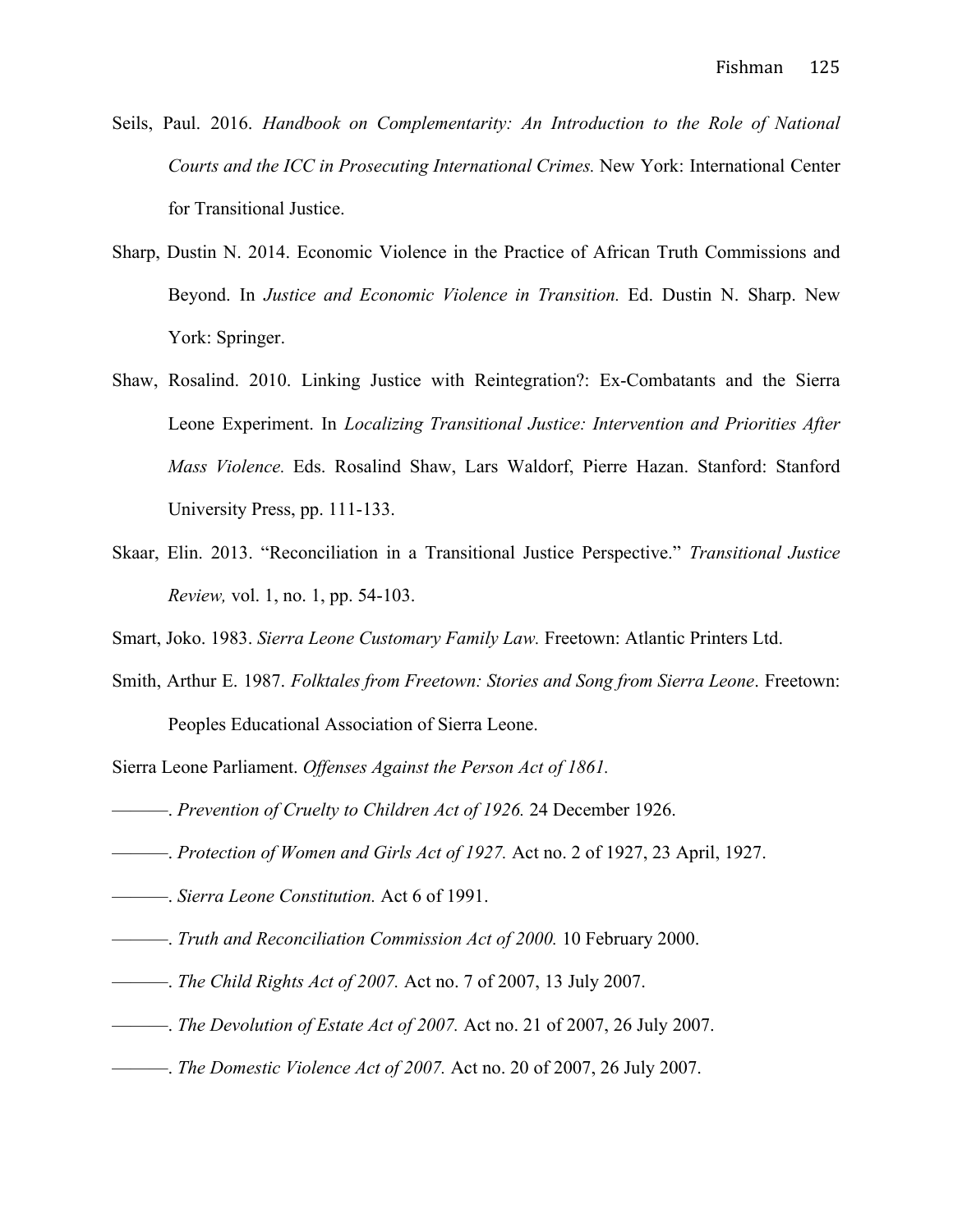———. *The Registration of Customary Marriage and Divorce Act of 2009.* Act no. 1 of 2009, 23 January 2009.

———. *The Sexual Offenses Act of 2012.* Act no. 12 of 2012, 9 October 2012.

"Sierra Leone News: 'Pregnant girls will not be allowed in school'-Education Minister." *Awoko,* 

25 March 2015. http://awoko.org/2015/03/25/sierra-leone-news-pregnant-girls-will-notbe-allowed-in-school-education-minister/.

"Sierra Leone." *Quota Project*, http://www.quotaproject.org/country/sierra-leone.

"Sierra Leone: UK must commit funds to child protection as cases of sex abuse rise." *World Vision,* 22 September 2016. http://www.worldvision.org.uk/news-and-views/latestnews/2016-news/september/sierra-leone-uk-must-commit-existing-funds-childprotection/.

"The Special Court Trials." *The Special Court for Sierra Leone*, http://www.rscsl.org/.

"Statement by his Excellency the President Dr. Ernest Bai Koroma at the International Conference on Women in Leadership on May 23<sup>rd</sup> 2016 at the Bintunami Hotel Freetown." *State House: The Republic of Sierra Leone,* 23 May 2016. http://www.statehouse.gov.sl/index.php/presidents-speeches/1550-statement-by-hisexcellency-the-president-dr-ernest-bai-koroma-at-the-international-conferenceon- women-in-leadership-on-monday-23rd-may-2016-at-the-bintumani-hotelfreetown.

Suarez, Eliana Barrios. 2012. "Two Decades Later: The Resilience and Post-Traumatic Responses of Indigenous Quechua Girls and Adolescents in the Aftermath of the Peruvian Armed Conflict." *Child Abuse and Neglect,* vol. 37, no. 2-3, pp. 200-210.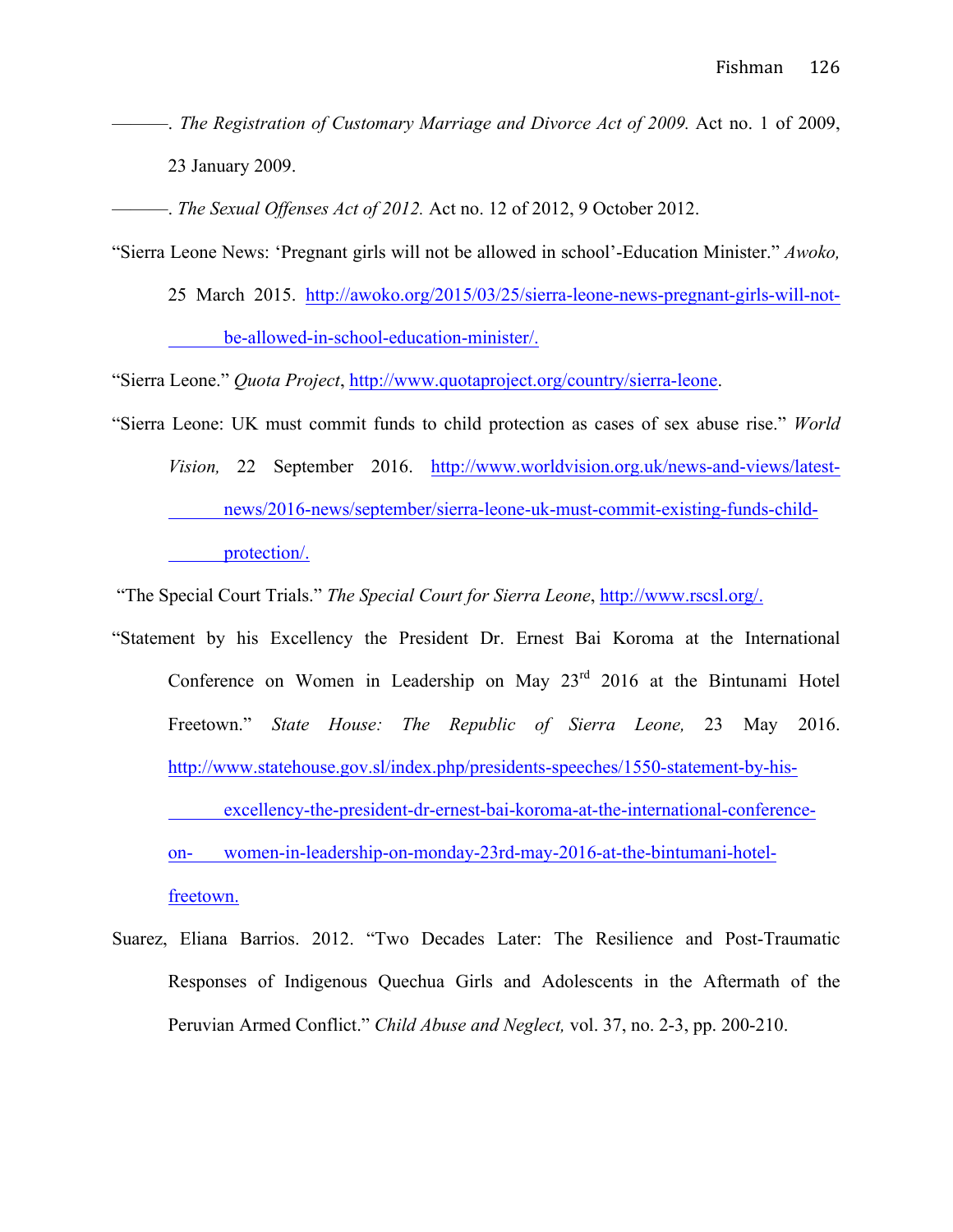Suma, Mohamad and Cristián Correa. 2009. *Report and Proposals for the Implementation of Reparations in Sierra Leone.* New York: International Center for Transitional Justice.

Taylor, John G. 1999. *East Timor: The Price of Freedom.* New York: Zed.

- Taylor, Louise. 2003. *We'll Kill You if You Cry: Sexual Violence in the Sierra Leone Conflict.*  New York: Human Rights Watch.
- Teitel, Ruti G. 2003. "Transitional Justice Genealogy." *Harvard Human Rights Journal,* vol. 16, pp. 69-94.
- Thuy Seelinger, Kim, and Julie Freccero. 2015. *The Long Road: Accountability for Sexual Violence in Conflict and Post-Conflict Settings.* Berkeley: Human Rights Center at University of California Berkeley School of Law.

*Timor-Leste 2015 Human Rights Report.* 2015. Washington, D.C.: US Department of State.

- "Timor-Leste Country Page." *UN Women*, http://asiapacific.unwomen.org/en/countries/timorleste.
- Timor-Leste Parliament. *Penal Code of the Democratic Republic of Timor-Leste: Decree Law No. 19/2009.* March 18, 2009.

"Timor-Leste." *Quota Project,* http://www.quotaproject.org/country/?CountryCode=TL.

- Thaler, Kai. 2012. "Foreshadowing Future Slaughter: From the Indonesian Killings of 1965- 1966 to the 1974-1999 Genocide in East Timor." *Genocide Studies and Prevention,* vol.7, no. 2/3, pp. 204-222.
- *Truth and Reconciliation Report for the Children of Sierra Leone.* 2004. Freetown: Sierra Leone Truth and Reconciliation Commission.
- Tuckman, Jo. 2007. "They Keep on Killing and Killing." *The Guardian,* April 19, 2007 https://www.theguardian.com/world/2007/apr/20/gender.uk.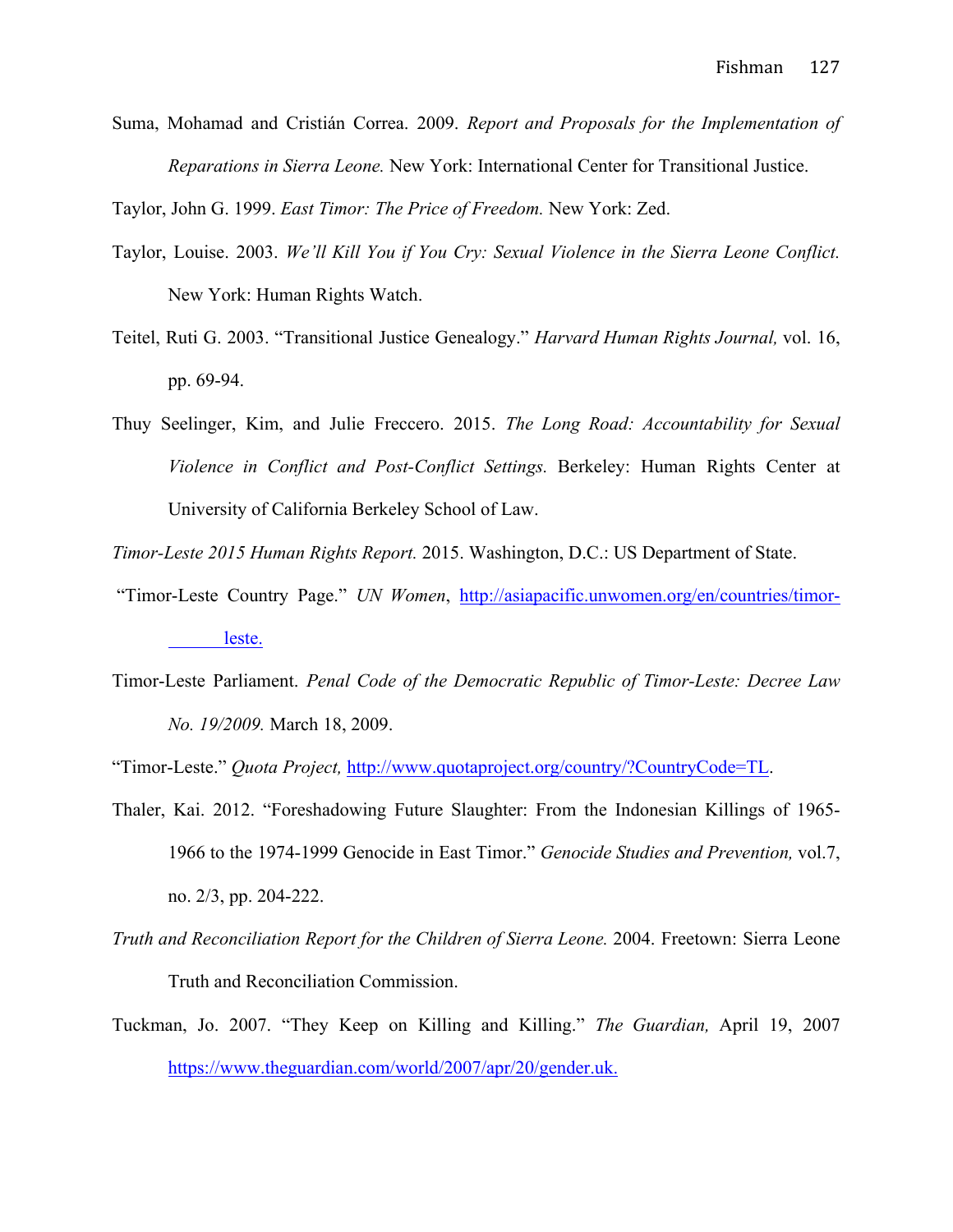The World Bank. 2006. *Gender, Justice, and Truth Commissions.* Washington DC: World Bank.

- Tripp, Aili Mari. 2015. *Women and Power in Post-Conflict Africa.* New York: Cambridge University Press.
- UNDP. 2016. *Human Development Report Gender Inequality Index.* New York: UNDP.
- UNICEF. 2005. *The Disarmament and Demobilization and Reintegration of Children Associated*  with the Fighting Forces: Lessons Learned in Sierra Leone 1998-2002. Dakar: UNICEF.
- UNICEF Data. 2016. *Child Protection: Child Marriage Database May 2016.* New York: UNICEF.
- UNMIL and UNHCHR. 2016. *Addressing Impunity for Rape in Liberia*. Geneva: UNHCHR.
- Valji, Nahla. 2006. *Ghana's National Reconciliation Commission: A Comparative Assessment.*  New York: International Center for Transitional Justice.
- Van Eerten, Juarrian. "Peru's History of Forced Sterilisation Overshadows Vote." *Al Jazeera,*  April 8, 2016, http://www.aljazeera.com/indepth/features/2016/04/peru-history-forcedsterilisation-overshadows-vote-160408070747019.html.
- West, James. 2013. "Rethinking Representations of Sexual and Gender-Based Violence: A Case Study of the Liberian Truth and Reconciliation Commission." *Journal of International Women's Studies,* vol. 14, no. 4, pp. 109-123.
- Williams, Kieran, Brigid Fowler and Aleks Szczerbiak. 2005. "Explaining Lustration in Central Europe: A 'Post-Communist Politics' Approach." *Democratization,* vol. 12, no. 1, pp. 22- 43.
- *Witness to Truth: The Report of the Sierra Leone Truth and Reconciliation Commission.* 2004. Freetown: Sierra Leone Truth and Reconciliation Commission.